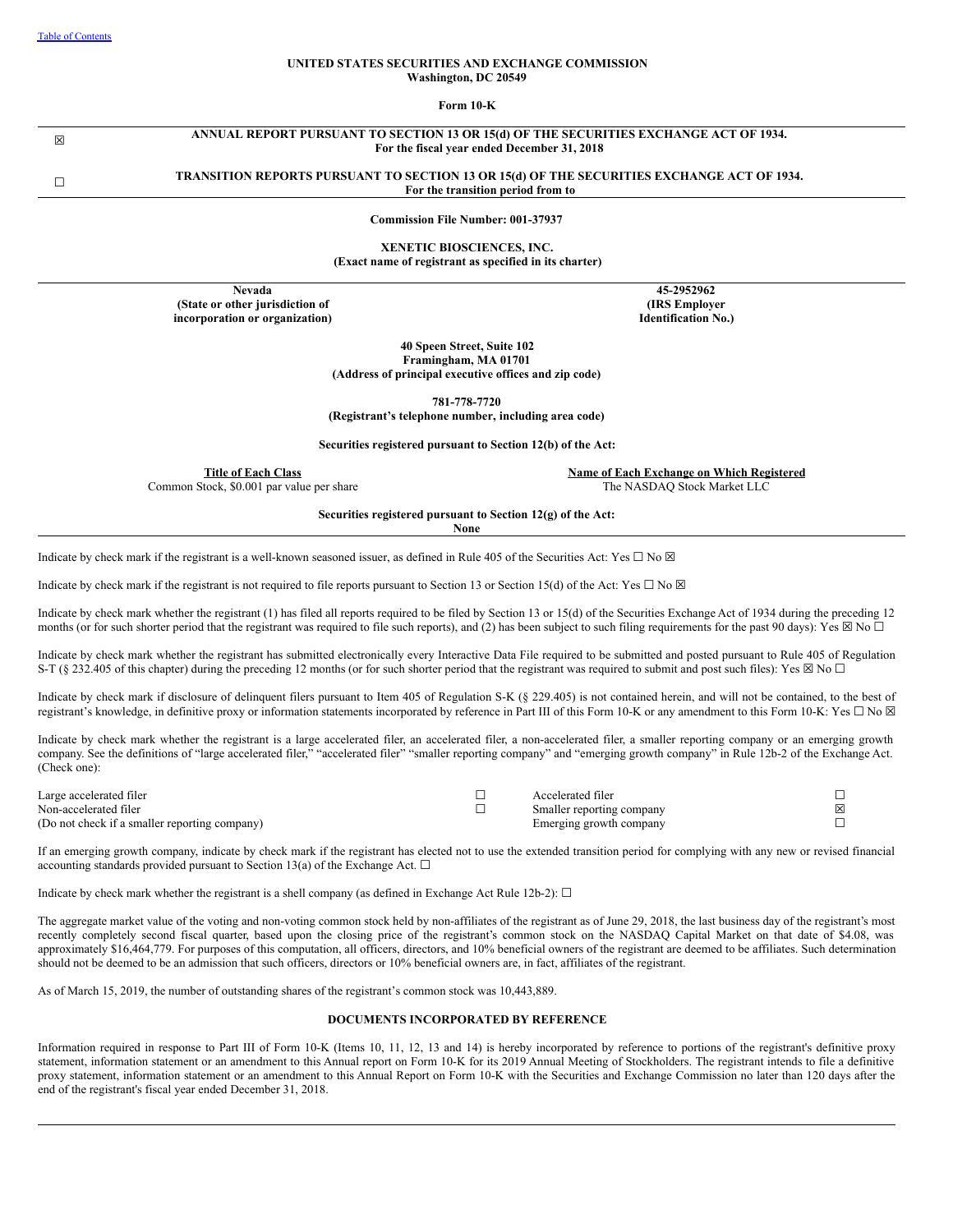## **XENETIC BIOSCIENCES, INC. 2018 ANNUAL REPORT ON FORM 10-K**

# <span id="page-1-0"></span>**TABLE CONTENTS**

| <b>PART I</b>   |                                                                                                              | 4     |
|-----------------|--------------------------------------------------------------------------------------------------------------|-------|
| Item 1          | <b>Business</b>                                                                                              | 4     |
| Item 1A         | <b>Risk Factors</b>                                                                                          | 24    |
| Item 1B         | <b>Unresolved Staff Comments</b>                                                                             | 52    |
| Item 2          | Properties                                                                                                   | 52    |
| Item 3          | <b>Legal Proceedings</b>                                                                                     | 52    |
| Item 4          | <b>Mine Safety Disclosures</b>                                                                               | 52    |
| <b>PART II</b>  |                                                                                                              | 53    |
| Item 5          | Market for Registrant's Common Equity, Related Stockholder Matters and Issuer Purchases of Equity Securities | 53    |
| Item 6          | <b>Selected Financial Data</b>                                                                               | 53    |
| Item 7          | Management's Discussion and Analysis of Financial Condition and Results of Operations                        | 53    |
| Item 7A         | Quantitative and Qualitative Disclosures About Market Risk                                                   | 63    |
| Item 8          | <b>Financial Statements and Supplementary Data</b>                                                           | $F-1$ |
| Item 9          | Changes in and Disagreements with Accountants on Accounting and Financial Disclosure                         | 64    |
| Item 9A         | <b>Controls and Procedures</b>                                                                               | 64    |
| Item 9B         | <b>Other Information</b>                                                                                     | 64    |
| <b>PART III</b> |                                                                                                              | 65    |
| Item 10         | Directors, Executive Officers and Corporate Governance                                                       | 65    |
| Item 11         | <b>Executive Compensation</b>                                                                                | 65    |
| Item 12         | Security Ownership of Certain Beneficial Owners and Management and Related Stockholder Matters               | 65    |
| Item 13         | Certain Relationships and Related Transactions, and Director Independence                                    | 65    |
| Item 14         | <b>Principal Accounting Fees and Services</b>                                                                | 65    |
| <b>PART IV</b>  |                                                                                                              | 66    |
| Item 15         | <b>Exhibits, Financial Statement Schedules</b>                                                               | 66    |
| Item 16         | Form 10-K Summary                                                                                            | 66    |
|                 | $\mathbf{1}$                                                                                                 |       |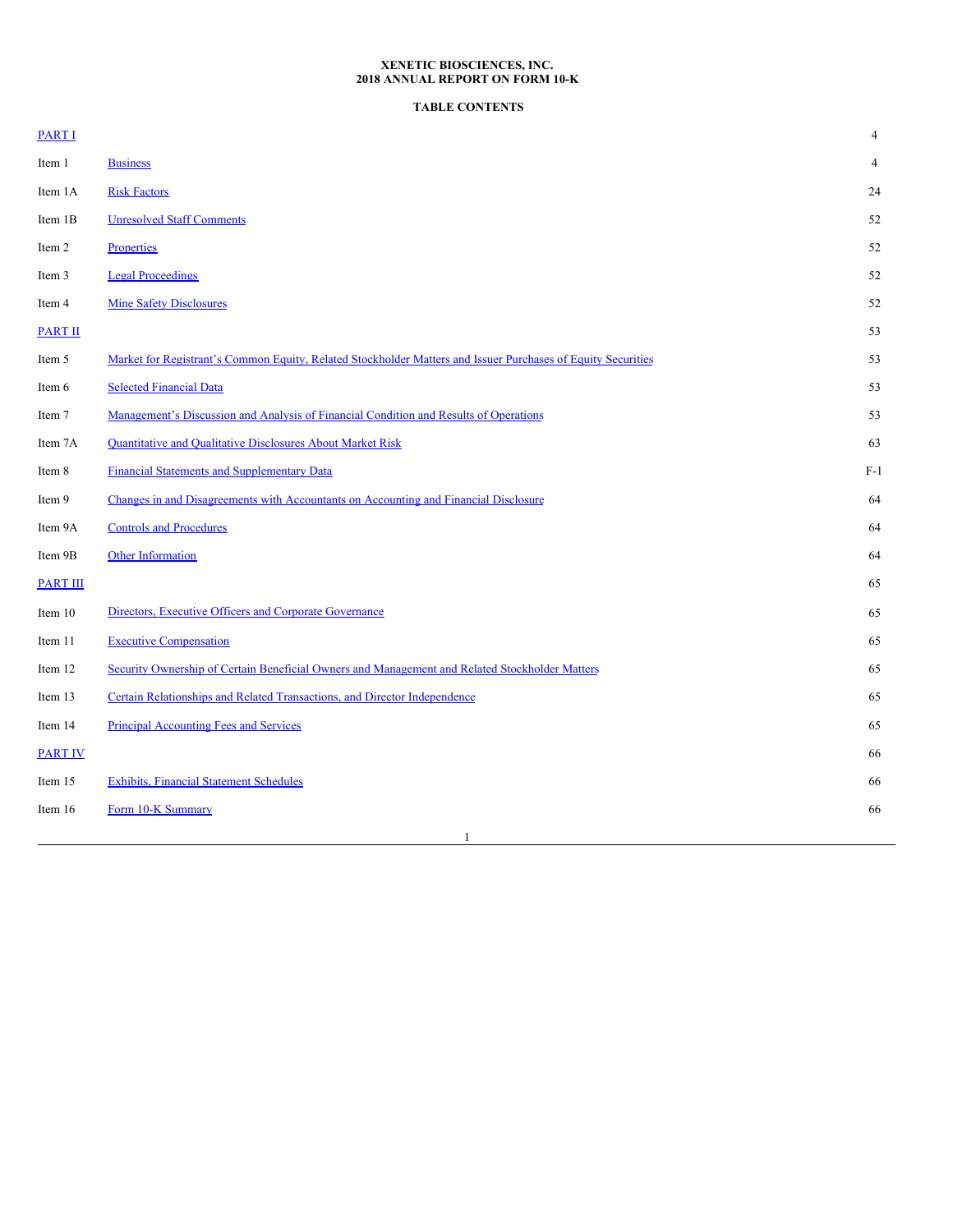### **CAUTIONARY NOTE REGARDING FORWARD-LOOKING STATEMENTS**

This Annual Report on Form 10-K ("Annual Report") contains forward-looking statements within the meaning of Section 21E of the Securities Exchange Act of 1934, as amended (the "Exchange Act"), and Section 27A of the Securities Act of 1933, as amended. All statements contained in this Annual Report other than statements of historical fact, including statements regarding our future results of operations and financial position, our business strategy and plans, future revenues, projected costs, prospects and our objectives for future operations, are forward-looking statements. These forward-looking statements include, but are not limited to, statements concerning our plans to develop our proposed drug candidates; our expectations regarding the nature, timing and extent of clinical trials and proposed clinical trials including the timing of generating clinical data from these trials; our expectations regarding the timing for proposed submissions of regulatory filings, including but not limited to any Investigational New Drug ("IND") filing or any New Drug Application ("NDA"); the nature, timing and extent of collaboration arrangements; the expected results pursuant to collaboration arrangements including the receipts of future payments that may arise pursuant to collaboration arrangements; the outcome of our plans to obtain regulatory approval of our drug candidates; the outcome of our plans for the commercialization of our drug candidates; our plans to address certain markets, engage third party manufacturers, and evaluate additional drug candidates for subsequent commercial development, and the likelihood and extent of competition to our drug candidates; the development of the CAR T ("Chimeric Antigen Receptor T Cell") technology; and the risk that the acquisition of the CAR T technology may not be completed on the terms or in the timeframe expected by the Company.

In some cases, these statements may be identified by terminology such as "may," "will," "should," "expect," "plan," "anticipate," "believe," "estimate," "predict," "potential," or "continue," or the negative of such terms and other comparable terminology. Although we believe that the expectations reflected in the forward-looking statements contained herein are reasonable, we cannot guarantee future results, the levels of activity, performance or achievements. These statements involve known and unknown risks and uncertainties that may cause our or our industry's results, levels of activity, performance or achievements to be materially different from those expressed or implied by forward-looking statements.

Some factors that could cause actual results to differ materially include without limitation:

- our need to raise additional working capital in the very near term for the purpose of developing products and technologies and to continue as a going concern;
- our ability to finance our business;
- · our ability to successfully execute, manage and integrate key acquisitions and mergers, including the acquisition of the CAR T technology;
- product development and commercialization risks, including our ability to successfully develop the CAR T technology;
- our ability to successfully commercialize our current and future drug candidates;
- our ability to achieve milestone and other payments associated with our co-development collaborations and strategic arrangements;
- the impact of new technologies on our drug candidates and our competition;
- changes in laws or regulations of governmental agencies;
- interruptions or cancellation of existing contracts;
- impact of competitive products and pricing;
- product demand and market acceptance and risks;
- the presence of competitors with greater financial resources:
- continued availability of supplies or materials used in manufacturing at the current prices;
- the ability of management to execute plans and motivate personnel in the execution of those plans;
- our ability to attract and retain key personnel;
- adverse publicity related to our products or the Company itself;
- adverse claims relating to our intellectual property;
- the adoption of new, or changes in, accounting principles;
- · the costs inherent with complying with statutes and regulations applicable to public reporting companies, such as the Sarbanes-Oxley Act of 2002;
- other new lines of business that the Company may enter in the future; and
- other factors set forth in the Risk Factors section of this Annual Report on Form 10-K and in subsequent filings we make with the Securities and Exchange **Commission**

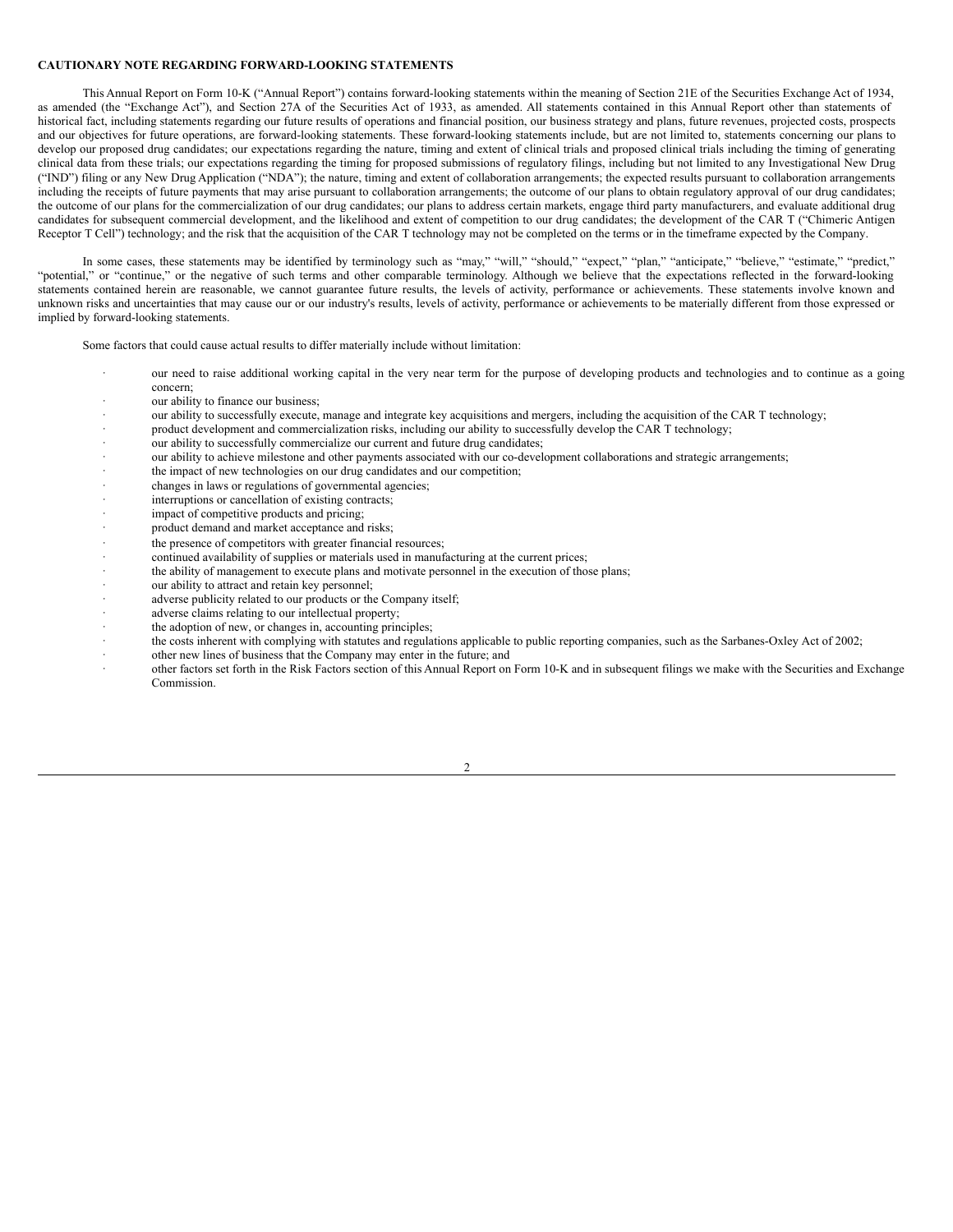These factors are not necessarily all of the important factors that could cause actual results to differ materially from those expressed in the forward-looking statements in this Annual Report. Other unknown or unpredictable factors also could have material adverse effects on our future results, including, but not limited to, those discussed in the section titled "Risk Factors." The forward-looking statements in this Annual Report are made only as of the date of this Annual Report, and we do not undertake any obligation to publicly update any forward-looking statements to reflect subsequent events or circumstances. We intend that all forward-looking statements be subject to the safe-harbor provisions of the Private Securities Litigation Reform Act of 1995.

As used in this Annual Report, unless otherwise indicated, all references herein to "Xenetic," the "Company," "we" or "us" refer to Xenetic Biosciences, Inc. and its wholly-owned subsidiaries.

Our brand and product names, including but not limited to Virexxa®, OncoHist™, PolyXen™, ErepoXen™, ImuXen™, and PulmoXen™ contained in this Annual Report are trademarks, registered trademarks or service marks of Xenetic Biosciences, Inc. and/or its subsidiaries in the United States of America ("USA" or "U.S.") and certain other countries. All other company and product names may be trademarks of the respective companies with which they are associated.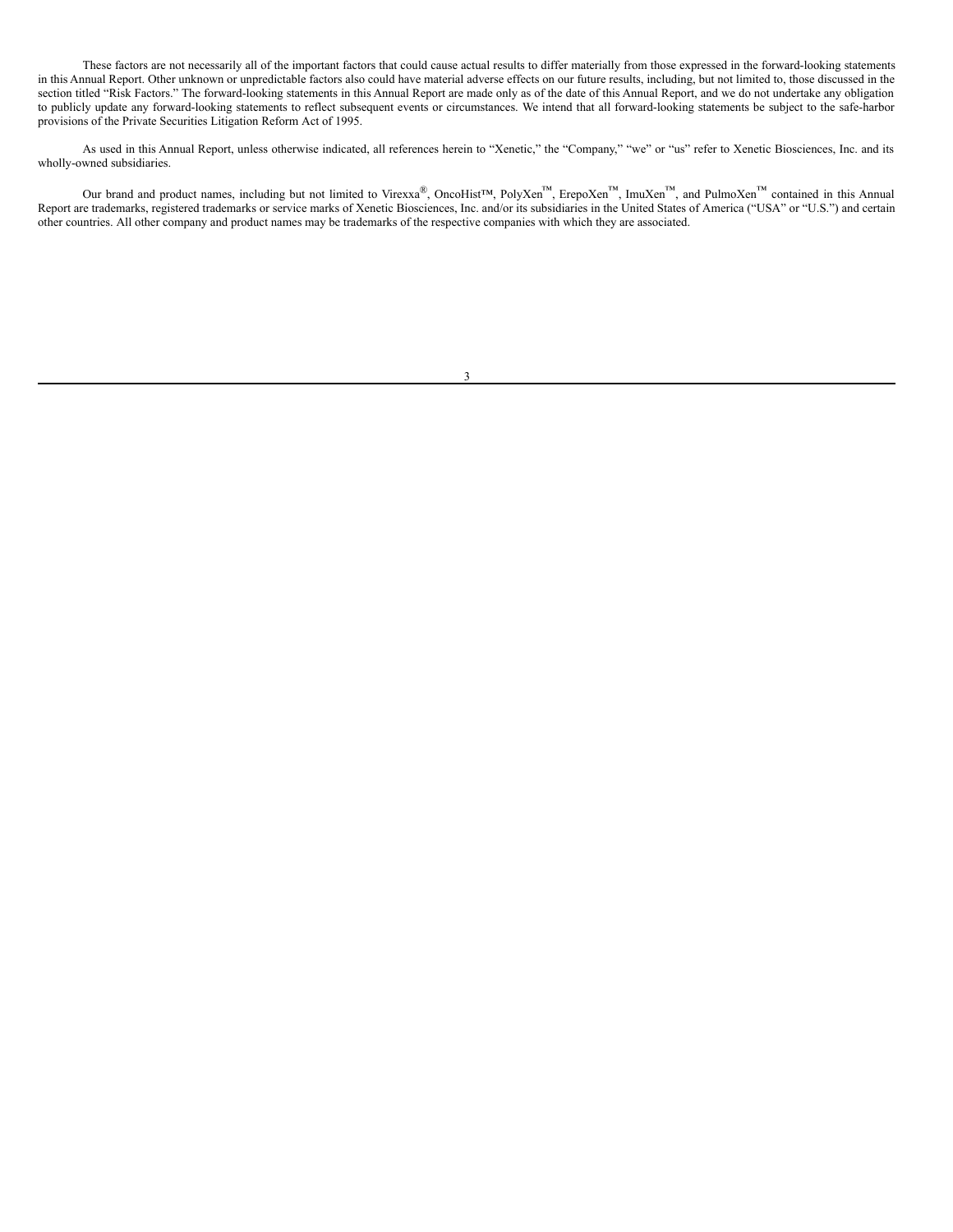## <span id="page-4-0"></span>**PART I**

#### <span id="page-4-1"></span>**ITEM 1 – BUSINESS**

#### **Overview**

We are a biopharmaceutical company focused on the discovery, research and development of next-generation biological drugs and novel oncology therapeutics. We have an extensive patent portfolio of over 170 issued patents in the U.S. and worldwide, covering various aspects of our PolyXen™ platform technology and advanced polymer conjugate technologies, as well as our proprietary biologic drugs and novel oncology drug candidates. We believe our portfolio positions us well for strategic partnership and commercialization opportunities. Our objective is to leverage our portfolio to maximize opportunities to out-license assets from our portfolio in order to generate working capital to both build long-term stockholder value and provide us with the funding necessary for clinical development of our oncology drug candidates through market launch.

We incorporate our patented and proprietary technologies into a number of drug candidates currently under development with biotechnology and pharmaceutical industry collaborators to create what we believe will be next-generation biologic drugs with improved pharmacological properties over existing therapeutics. While we primarily focus on researching and developing oncology drugs, we also have significant interests in drugs being developed by our collaborators to treat other conditions.

Our most advanced investigational drug candidate is oncology therapeutic XBIO-101 (sodium cridanimod) for the treatment of progestin resistant endometrial cancer. We have exclusive rights to develop and commercialize XBIO-101 worldwide, except for specified countries in the Commonwealth of Independent States ("CIS"). XBIO-101 has been granted orphan drug designation by the U.S. Food and Drug Administration ("FDA") for the potential treatment of progesterone receptor negative ("PrR-") endometrial cancer in conjunction with progesterone therapy. We commenced a Phase II trial for XBIO-101 under an IND in 2017, with the first patient dosed in October 2017. We closed patient enrollment in the trial in March 2019 as a result of slower than expected progress on the trial resulting from patient enrollment and retention challenges.

Our lead proprietary technology is PolyXen<sup>TM</sup>, an enabling platform technology which can be applied to protein or peptide therapeutics. It employs the natural polymer polysialic acid ("PSA") to prolong a drug's circulating half-life and potentially improve other pharmacological properties. PolyXen has been demonstrated in human clinical trials to confer prolonged half-life on biotherapeutics such as recombinant human erythropoietin and recombinant Factor VIII ("rFVIII"). We believe this technology may be applied to a variety of drug candidates to enhance the properties of the therapeutic, potentially providing advantages over competing products.

Our drug candidates have resulted from our research activities or that of our collaborators and are in the development stage. As a result, we continue to commit a significant amount of our resources to our research and development activities and anticipate continuing to do so for the near future. To date, none of our drug candidates have received regulatory marketing authorization in the U.S. by the FDA nor in any other territories by any applicable agencies. Although we hold a broad patent portfolio, because of capital constraints the focus of our internal development efforts in 2018 was limited to research and development of our primary product candidate XBIO-101.

We were incorporated under the laws of the State of Nevada in August 2011. We, directly or indirectly, through our wholly-owned subsidiary, Xenetic Biosciences (U.K.) Limited ("Xenetic U.K."), and its wholly-owned subsidiaries, Lipoxen Technologies Limited ("Lipoxen"), Xenetic Bioscience, Incorporated ("XTI") and SymbioTec, GmbH ("SymbioTec"), own various U.S. federal trademark registrations and applications, and unregistered trademarks and service marks, including but not limited to Virexxa<sup>®</sup>, OncoHist™, PolyXen, ErepoXen™, ImuXen™, and PulmoXen™.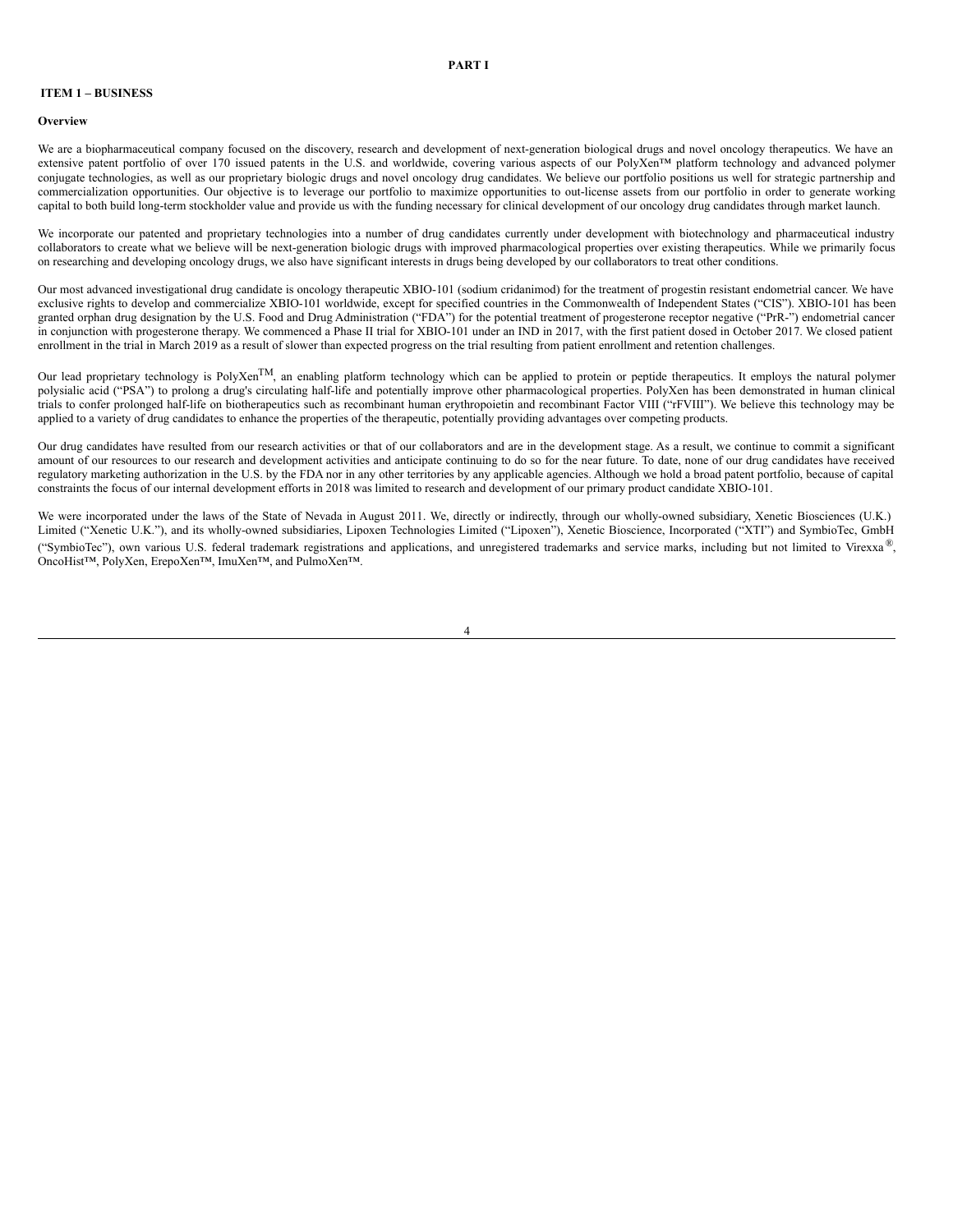#### **Our Strategy**

We recently announced our plans to acquire the XCART platform, a novel CAR T technology engineered to target patient- and tumor-specific neoantigens (referred to herein as "XCART") (See Recent Developments for a description of the transaction and technology.) The acquisition of the platform technology is expected to close in the first half of 2019, and the Company plans to initially apply the XCART technology to develop cell-based therapeutics for the treatment of B-cell Lymphomas. We believe these personalized T cell therapies have the potential to offer cancer patients substantial benefits over the existing standard of care and currently approved CAR T therapies. We anticipate that our primary focus once the transaction is completed will be on advancing this technology through regulatory approval and commercialization.

Our strategy is to develop oncology drug candidates through regulatory approval and commercialization, and to opportunistically pursue a continuous and ongoing out-licensing effort for our PolyXen platform technology to drive incremental shareholder value and generate working capital to assist in providing the funding required to support our drug development efforts.

We intend to pursue orphan drug designations and accelerated approval pathways for relevant oncology indications as appropriate in both the U.S. and Europe. If our orphan oncology drug candidates are granted orphan drug designation, then we may benefit from certain key advantages of orphan status including certain market exclusivities.

We intend to opportunistically advance our PolyXen platform technology by entering into collaborative out-license arrangements with global pharmaceutical companies who could apply the necessary resources for advancing drug candidates through to worldwide commercialization, or by entering into arrangements with other partners that would inlicense our technology on a restrictive-market basis. The latter arrangement would provide support to the Company in the form of access to partner-generated clinical data, which is informative when contemplating potential monetization of our proprietary technology in larger markets.

We intend to advance development of our drug candidates primarily through the use of contract manufacturing and contract research organizations ("CROs") in order to efficiently manage our resources. Continuous pipeline growth and advancement of out-licensed drug candidates is dependent, in part, on our ability to raise sufficient capital and to advance our existing co-development collaborations and strategic arrangements as well as enter into new such arrangements.

# **Recent Developments**

#### *XCART Technology*

On March 1, 2019, we entered into an agreement to acquire the XCART platform technology (the "Transaction") a proximity-based screening platform capable of identifying CAR constructs that can target patient-specific tumor neoantigens, with a demonstrated proof of mechanism in B-cell Non-Hodgkin lymphomas. The XCART technology, developed by The Scripps Research Institute (the "Institute") in collaboration with the Shemyakin-Ovchinnikov Institute of Bioorganic Chemistry ("IBCH"), is believed to have the potential to significantly enhance the safety and efficacy of cell therapy for B-cell lymphomas by generating patient- and tumor-specific CAR T cells.

The XCART technology platform was designed by its originators to utilize an established screening technique to identify peptide ligands that bind specifically to the unique Bcell receptor ("BCR") on the surface of an individual patient's malignant tumor cells. The peptide is then inserted into the antigen-binding domain of a CAR, and a subsequent transduction/transfection process is used to engineer the patient's T cells into a CAR T format which redirects the patient's T cells to attack the tumor. Essentially, the XCART screening platform is the inverse of a typical CAR T screening protocol wherein libraries of highly specific antibody domains are screened against a given target. In the case of XCART screening, the target is itself an antibody domain, and hence highly specific by its nature. The XCART technology creates the possibility of personalized treatment of lymphomas utilizing a CAR with an antigen-binding domain that should only recognize, and only be recognized by, the unique BCR of a particular patient's B-cell lymphoma. An expected result for XCART is limited off-tumor toxicities, such as B-cell aplasia. Our clinical development program will seek to confirm the early preclinical results, and to demonstrate a more attractive safety profile than existing therapies.

| ۰.<br>$\sim$ |  |
|--------------|--|
|              |  |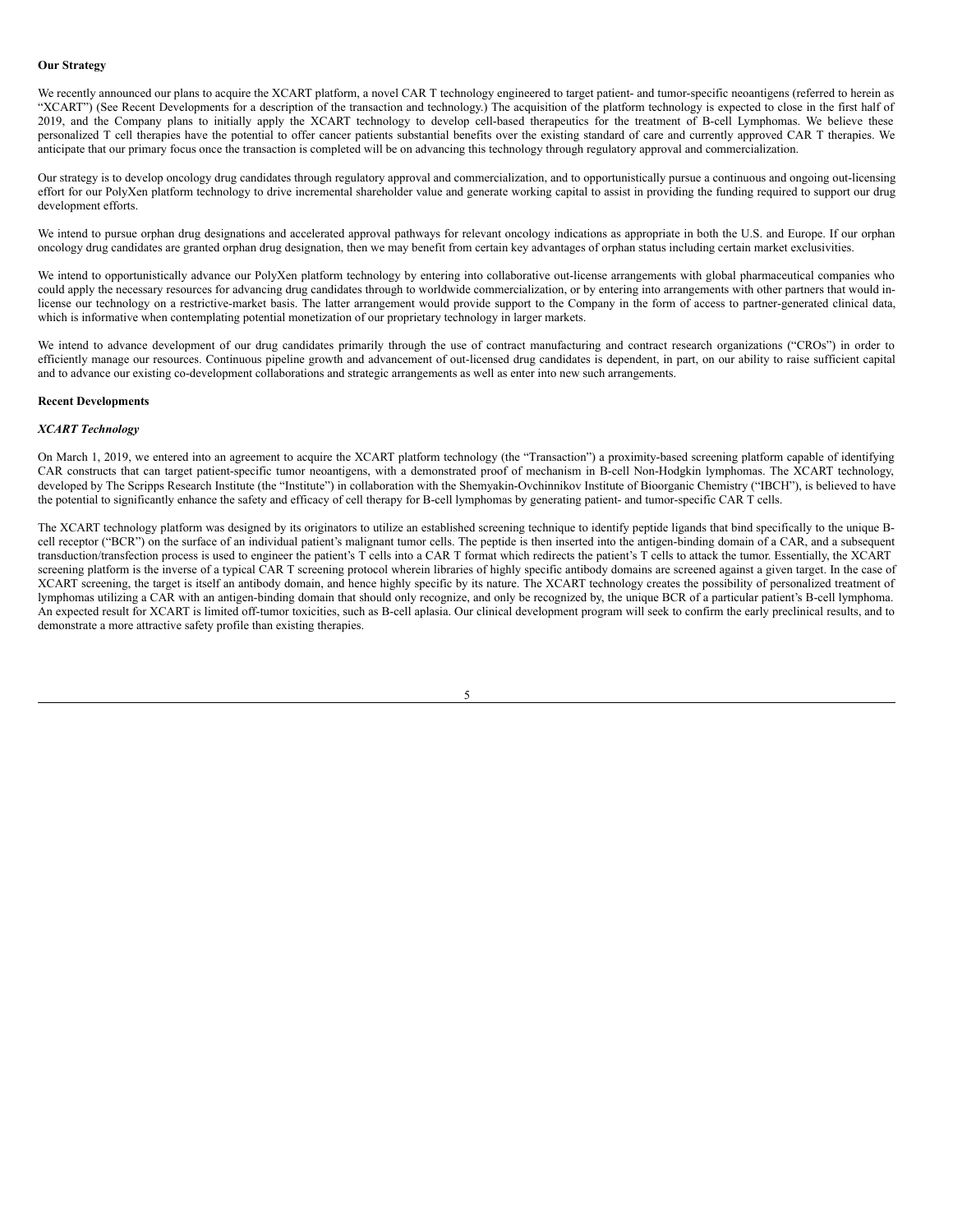In connection with the Transaction, we entered into a Share Purchase Agreement (the "Share Purchase Agreement") pursuant to which we will purchase all of the issued and outstanding shares of capital stock of Hesperix SA, a Swiss corporation ("Hesperix"), as well as additional transaction documents. Concurrent with the Share Purchase Agreement, we also entered into an assignment agreement with OPKO Pharmaceuticals, LLC ("OPKO") (the "OPKO Assignment Agreement") pursuant to which the Company will acquire and accept all of OPKO's right, title and interest in an Intellectual Property License Agreement entered into between the Institute and OPKO related to the XCART technology. In total, we will issue 7.5 million shares of our common stock in the Transaction, including 4.875 million shares to be issued to the shareholders of Hesperix and 2.625 million shares of common stock to be issued in connection with the OPKO Assignment Agreement. The closing of the Transaction is subject to customary closing conditions as well as conditions regarding (i) the Company having adequate financing to fund its future working capital obligations following the closing and (ii) the Company obtaining necessary and appropriate stockholder approvals, evidencing among other matters, approval of the Share Purchase Agreement and the transactions contemplated thereunder, including the issuance of the transaction shares. Subject to the satisfaction of the closing conditions, the Transaction is expected to close in the first half of 2019.

We intend to pursue development efforts of the XCART technology once the acquisition is consummated and pursue other development efforts around CAR T technology. We also plan to pursue collaborations with immuno-oncology ("I-O") companies in which we would seek to use XBIO-101 in combination with approved or developmental I-O compounds such as checkpoint inhibitors subject to adequate funding.

# *Closing of Patient Enrollment in XBIO-101 Phase II EC Trial*

We commenced the Phase II trial for XBIO-101 in 2017, with the first patient dosed in October 2017. We closed patient enrollment in the trial in March 2019 as a result of slower than expected progress on the trial resulting from patient enrollment and retention challenges. We are in the process of identifying development paths for XBIO-101, particularly those that can efficiently leverage our existing human data and regulatory status to extend development into I-O settings.

#### **Our Technology and Drug Candidates**

#### *The Technologies*

We incorporate our patented and proprietary technologies into a number of drug candidates which are currently under development with our biotechnology and pharmaceutical collaborators, with the goal of creating what we believe will be the next generation of biologic drugs and therapeutics. While we primarily focus on researching and developing oncology drugs, we also have ownership and other economic interests in drugs being developed by our collaborators to treat other conditions. Our patent portfolio spans four core proprietary technologies including two platforms, small molecules and biologics covering multiple drug candidates and indications including XBIO-101, PolyXen, OncoHist and ImuXen. We have primarily been focused on the advancement of XBIO-101 through clinical trials. We have not been actively pursuing development efforts for PolyXen, OncoHist and ImuXen due to capital restraints. We anticipate that the focus of our future internal development efforts will be limited to research and development of our XCART technology as well as potential I-O applications for our product candidate XBIO-101.

XBIO-101 A small molecule therapeutic with the potential to confer sensitivity to hormone therapeutics upon cancer cells that are otherwise insensitive to such treatments. XBIO-101 (sodium cridanimod) belongs to a class of low-molecular weight synthetic interferon inducers. In addition to its immunomodulatory properties, XBIO-101 has been shown to increase levels of progesterone receptor, or PrR, expression in tumor tissue of patients who are PrR-, and thus may restore sensitivity of non-responsive endometrial cancers to hormonal (e.g., progestin) therapy. Based on preclinical observations, XBIO-101 may also be therapeutically relevant in other hormone therapy resistant cancers, such as triple-negative breast cancer. XBIO-101 has been granted an orphan drug designation by the FDA for the potential treatment of progesterone receptor negative endometrial cancer in conjunction with progesterone therapy. Sodium cridanimod has been the subject of numerous nonclinical studies as well as 21 foreign controlled clinical trials totaling 750 subjects, which supported marketing authorizations in ex-Soviet territories, as well as enablement of our active US IND. We believe that XBIO-101 may also have utility, alone or in combination, in immuno-oncology approaches. The Company is therefore seeking to advance the compound in collaboration with I-O focused partners.

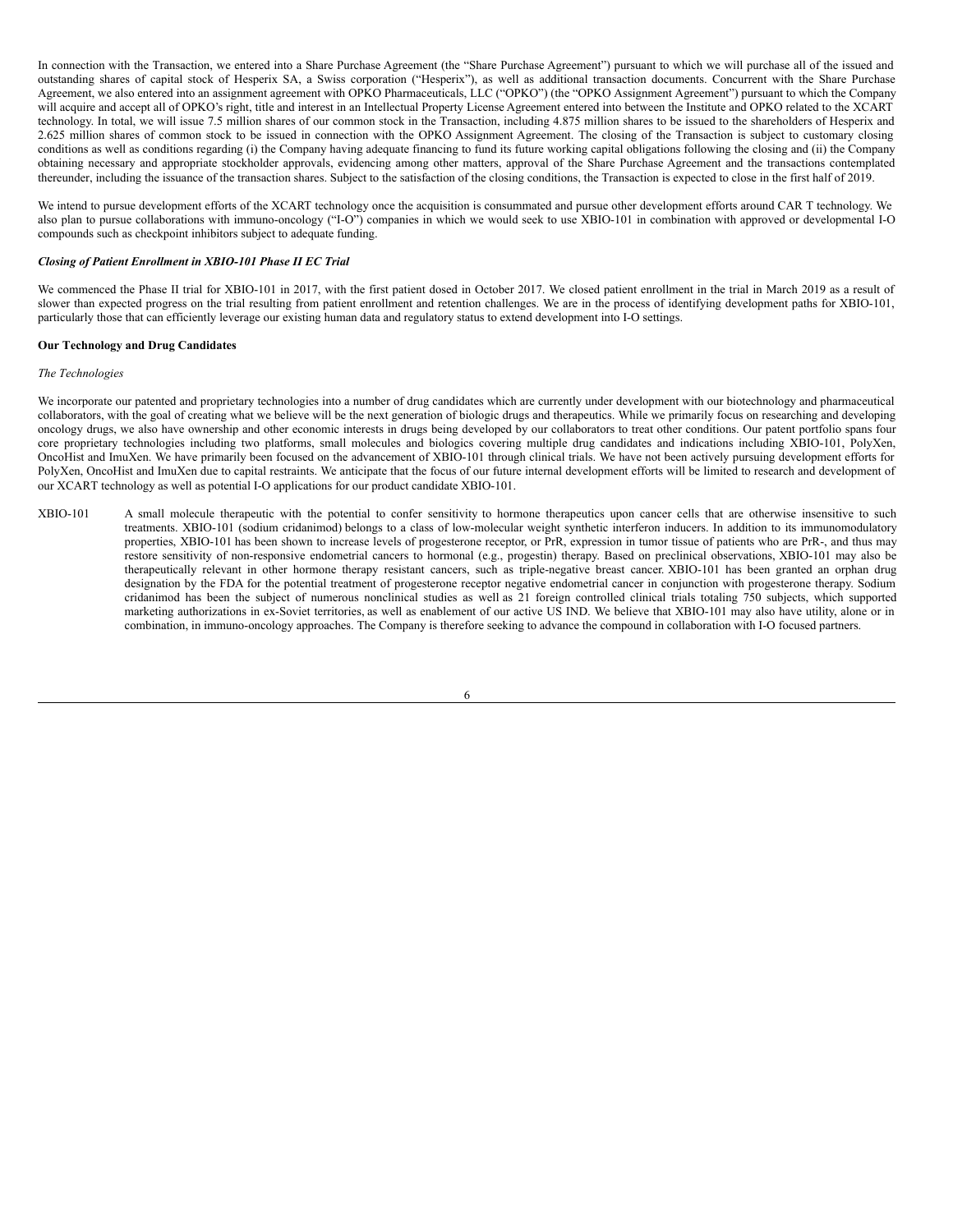- PolyXen An enabling biological platform technology designed to extend the circulation time of drug molecules in the human body by chemically attaching polysialic acid, or PSA, to the drug molecule by a process termed polysialylation, thereby creating potentially superior next generation therapeutic candidates. PSA, a biopolymer, comprising a chain of sialic acid molecules, is a natural constituent of the human body, although we obtain our PSA from a bacterial source.
- OncoHist A novel therapeutic platform technology that utilizes the properties of modified human histone H1.3 for targeted cell apoptosis (programmed cell death), which may enable OncoHist to treat a broad range of cancer indications. OncoHist, unlike many competing oncology therapies, is based on a molecule occurring naturally in the human body, primarily in the cell nucleus, and is therefore hypothesized to be better tolerated and less immunogenic than other oncology therapies.
- ImuXen A novel liposomal co-entrapment encapsulation technology designed to maximize both cell and immune system mediated responses. The technology is based on the co-entrapment of the nominated antigen(s) in a liposomal vesicle. The technology when applied may create new vaccines and improve the use and efficacy of certain existing human vaccines.

Though we hold a broad patent portfolio, the focus of our internal development efforts in 2018 was limited to research and development of XBIO-101.

#### **Research, Outside Services and Collaborations**

Through partner efforts, we are developing our pipeline of next-generation bio-therapeutics and novel oncology drugs based on our XBIO-101 and PolyXen proprietary technologies. In order to do this while efficiently managing our overhead, we rely on the services of contract manufacturers and CROs and our strategic collaborations. We currently do not have in-house research facilities to pursue these initiatives. Accordingly, continuous pipeline growth and advancement of our technologies and drug candidates is dependent on several important collaborations and strategic arrangements including our arrangements with:

- · PJSC Pharmsynthez ("Pharmsynthez"), a Russian pharmaceutical company and presently our majority stockholder;
- · Serum Institute of India Limited ("Serum Institute"), one of the world's largest vaccine manufacturers and one of India's largest biotech companies, as well as a beneficial owner of over 5% of our common stock; and
- · Takeda Pharmaceuticals Co. Ltd (formerly Shire plc) ("Takeda"), a global biopharmaceutical leader.

Accordingly, in addition to pursuing the development of our pipeline of next-generation bio-therapeutics and novel oncology drugs, we also have significant interests in drug candidates being developed by our collaborators to treat other conditions. We may collect milestone payments and royalties pursuant to these collaborations to the extent that these drugs are successfully developed and marketed. However, other than potential royalty payments under a sublicense with Takeda, we do not anticipate any milestone or royalty payments in the near term, if at all. For further detail, please read the section titled "Significant Co-Development Collaborations and Strategic Arrangements" below.

## **Our Drug Candidate Pipeline**

Our product pipeline contains a number of drug candidates under development with our biotechnology and pharmaceutical collaborators. The following discussion summarizes key information regarding our current drug candidates, organized by our internal programs and our collaborators' programs: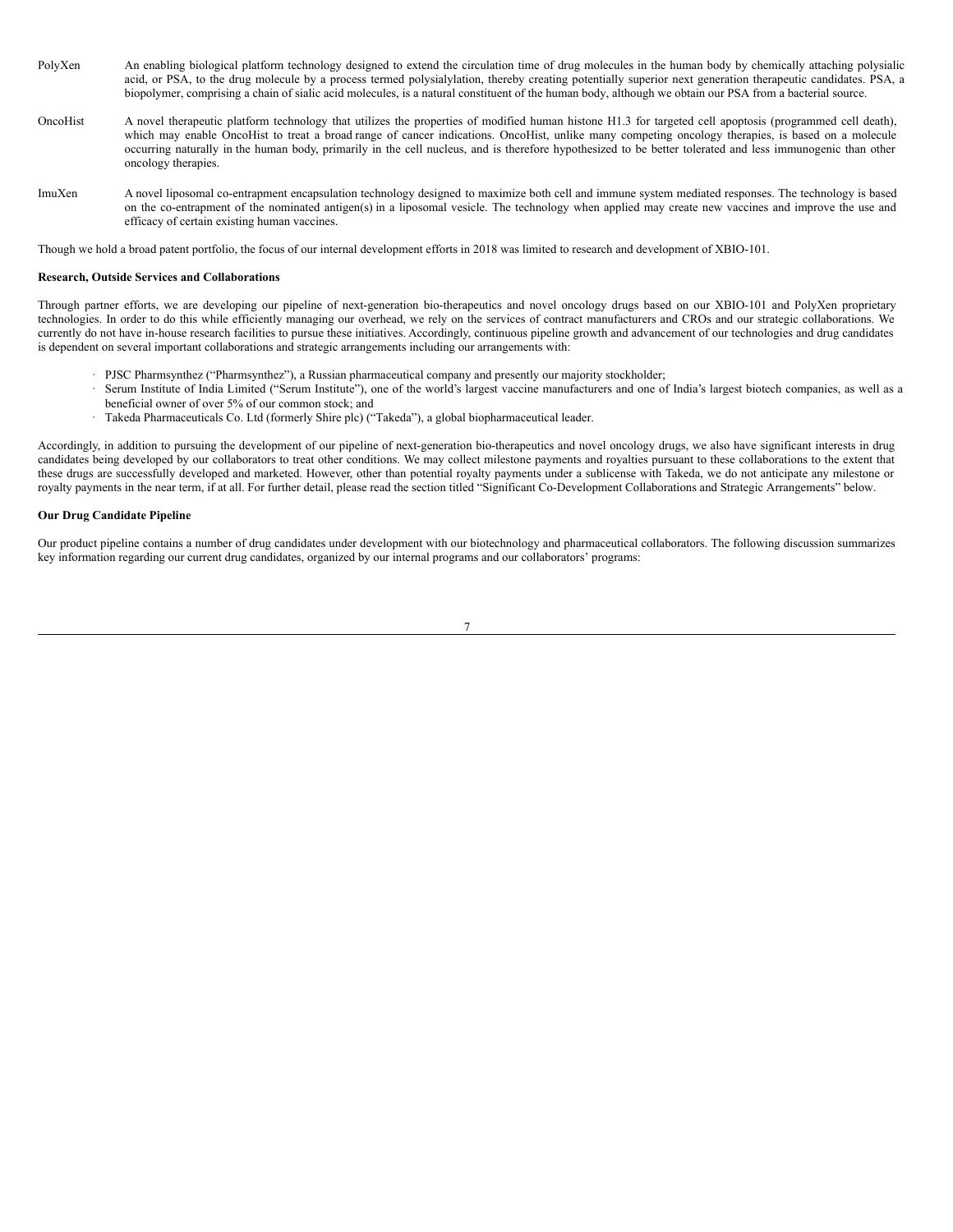#### **XBIO-101**

XBIO-101 is our most advanced internal candidate with an orphan drug designation from the FDA for the potential treatment of progesterone receptor negative endometrial cancer in conjunction with progesterone therapy. An IND application was submitted for XBIO-101 and is in effect for our Phase II clinical trial in the U.S.

We acquired certain IP rights with respect to XBIO-101, and the worldwide rights to develop, market and license XBIO-101 for certain uses, except for excluded uses within the CIS, from AS Kevelt ("Kevelt"), a wholly-owned subsidiary of Pharmsynthez. We also acquired Kevelt's orphan drug designation from the FDA for the use of XBIO-101 in the treatment of PrR- endometrial cancer in conjunction with progesterone therapy.

XBIO-101 (sodium cridanimod), belongs to a class of low-molecular weight synthetic interferon, or IFN, inducers and is primarily used in a wide range of therapeutic areas such as antiviral, antibacterial, antitumor, and inflammatory indications due to its ability to modify or regulate one or more immune system functions. We believe XBIO-101 may also prove to be therapeutically relevant in hormone-resistant cancers by increasing the levels of PrR expression in tumor tissue of patients who are PrR deficient. As such, it may restore the sensitivity of non-responsive endometrial cancers to hormonal (e.g., progestin) therapy. Accordingly, we were pursuing the use of XBIO-101 for the treatment of endometrial cancer.

Our decision to investigate XBIO-101 for the treatment of endometrial cancer was based in part on the history of sodium cridanimod in preclinical and clinical research conducted by others, including prior clinical trials conducted and completed in Russia that assessed the efficacy and safety of sodium cridanimod. Sodium cridanimod has been authorized for medicinal use in the Russian Federation for over 20 years with millions of doses estimated to have been sold for the treatment of non-cancer indications. XBIO-101 is also known under the brand names Neovir, Camedon and Primavir.

The extensive clinical testing conducted by others, as well as the marketing history of sodium cridanimod, provided support for our authorization to proceed directly with a Phase II efficacy study under our U.S. IND for the use of sodium cridanimod in conjunction with progestin therapy in patients with progestin resistant, recurrent or persistent endometrial cancer. We commenced the Phase II trial under the IND in 2017, with the first patient dosed in October 2017. We closed patient enrollment of the trial in March 2019 as a result of slower than expected progress on the trial resulting from patient enrollment and retention challenges. We are in the process of identifying development paths for XBIO-101, particularly those that can efficiently leverage our existing human data and regulatory status to extend development into immune-oncology settings.

#### **ErepoXen**

ErepoXen, or polysialylated erythropoietin ("PSA-EPO"), uses our PolyXen platform technology for the treatment of anemia in chronic kidney disease ("CKD") patients. It is designed to reduce the dosing frequency by extending the circulating half-life of the therapeutic in the body. We terminated our clinical development efforts of ErepoXen and continue to seek out-license opportunities for the drug candidate in our licensed territories.

We have collaboration agreements with SynBio LLC ("SynBio") and Serum Institute to develop and launch ErepoXen in limited markets pursuant to which we will collect royalties if they are successful in these efforts.

Serum Institute conducted Phase I and Phase II clinical trials in 95 human subjects. These safety trials, which had no significant drug-related adverse events, provided us with the data to commence a Phase II, repeat dosing, ICH compliant clinical trial for ErepoXen in Australia, New Zealand and South Africa for CKD patients not on dialysis. We completed three cohorts of this study and then terminated the study. Each cohort represents an increased dose of ErepoXen that is given on a repeat schedule until therapeutic levels of hemoglobin are achieved. In our study, there were no serious Treatment Emergent Adverse Events ("TEAE") related to ErepoXen in either cohort 1 or 2. There was one serious TEAE in cohort 3 judged to be possibly related, but not unexpected given the safety profile of other Erythropoietin Stimulating Agents.

In addition, Serum Institute finished Phase I/II clinical trials in India of ErepoXen for in-center-dialysis patients. Serum Institute has submitted a clinical trial application to conduct a Phase II(b)/III clinical trial for PSA-EPO in India.

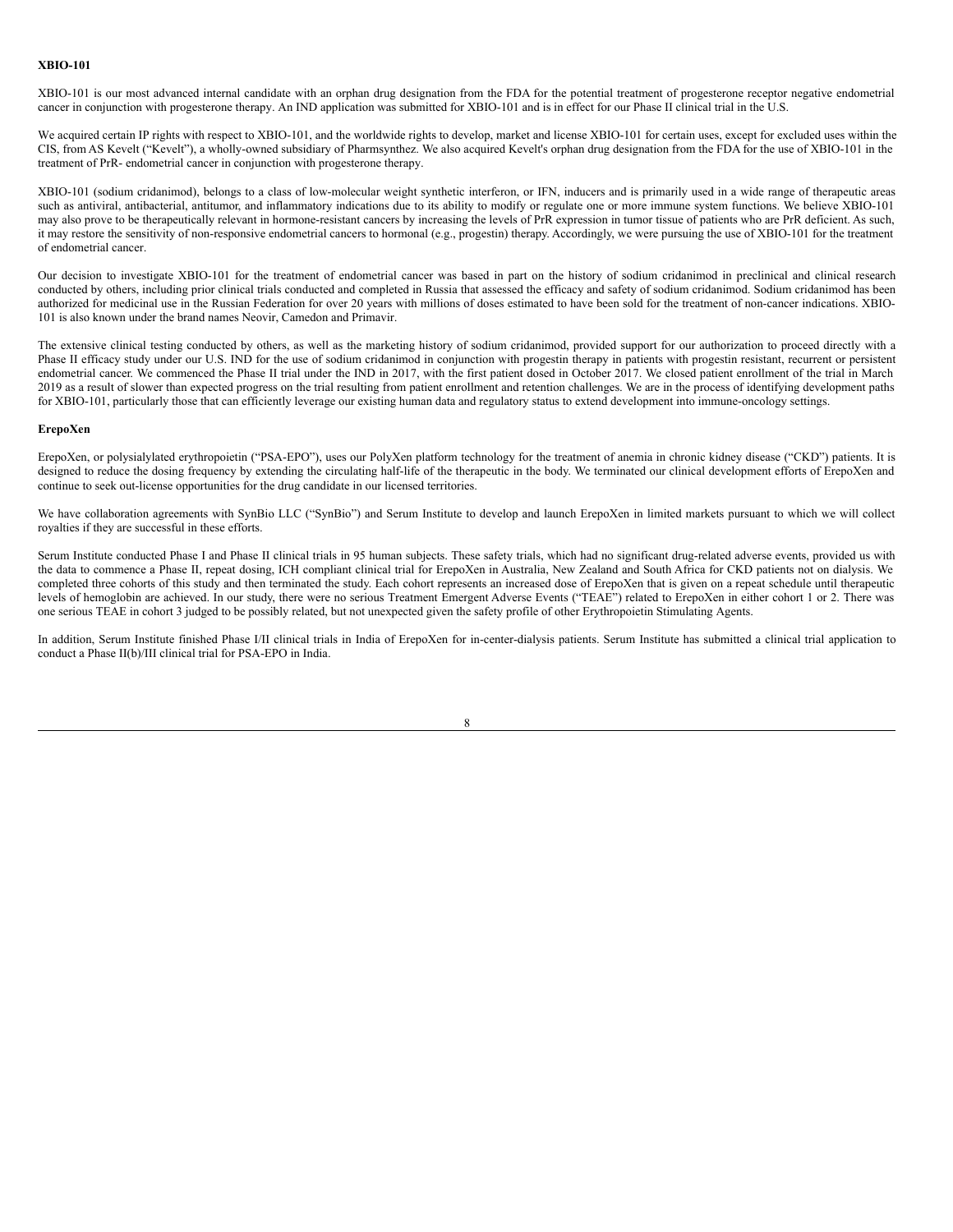SynBio received regulatory approval to commence ErepoXen Phase II(b)/III human clinical trials in Russia, is currently recruiting patients and intends to commence the commercialization and marketing stages of ErepoXen in the Russian and CIS markets subject to approval in such markets.

#### *Drug Candidates in the Pipeline that are not Currently Active Internally or with Third Party Collaborators*

#### **OncoHist**

Our drug candidate OncoHist, which has clinical proof of concept, utilizes the properties of modified human histone H1.3 for targeted cell killing. We were previously researching and developing OncoHist for the treatment of relapsed or resistant acute myeloid leukemia ("AML"). Currently, all our development efforts regarding OncoHist remain on hold due to capital constraints. We would expect to file an IND application for OncoHist for AML once we are able to raise sufficient capital and reactivate our development efforts.

We have a sponsored research agreement with Dana Farber Cancer Institute intended to elucidate OncoHist's mechanism of action as well as to characterize the responsiveness of various AML cell lines to OncoHist. Dr. Richard Stone, MD, Professor of Medicine at Harvard Medical School and Clinical Director of the Adult Leukemia Program at Dana-Farber Cancer Institute, presented data at the 2014 American Society of Hematology meeting (*Blood*, 2014 124(21):3604 OncoHist, an rh Histone 1.3, Is Cytotoxic to Acute Myeloid Leukemia Cells and Results in Altered Downstream Signaling).

We have completed non-clinical toxicity studies and had a productive, in-person pre-IND meeting with the FDA in August 2015 where manufacturing and clinical matters were addressed, including guidance from the FDA regarding inclusion of an additional indication besides AML in our proposed Phase I clinical trial. However, our efforts in developing this drug candidate have been on hold since 2016 due to our focus on other product candidates and limited capital resources.

#### **Pipeline Expansion Opportunities**

Operating under licenses from us within their home markets, our collaborators can potentially generate preclinical and clinical data related to our technologies across a wide spectrum of therapeutic areas. Under these agreements, we retain all rights for major markets and co-own the clinical data. We therefore have the opportunity to utilize the data in our decision-making process regarding development and commercialization in major markets. We expect to be able to utilize the results from substantially all of our clinical toxicity data and other clinical data generated in the development of XBIO-101 and PolyXen, and potentially for OncoHist, and ImuXen, if any, for a variety of orphan oncology indications and next generation biologic drugs.

For example, we believe that we may be able to develop XBIO-101 for other indications. Results from preclinical and exploratory studies conducted by a collaborative partner suggest that XBIO-101 can up-regulate (i.e., increase the levels of) estrogen receptor ("ER") in certain tissue types. Proof of concept studies are being planned to investigate additional therapeutic opportunities for XBIO-101 in hormone therapy resistant tumor types other than endometrial cancer.

We are in the process of identifying development paths for XBIO-101, particularly those that can efficiently leverage our existing human data and regulatory status to extend development into immuno-oncology settings. We are seeking partners for conducting preclinical and Phase I – Phase II studies, such as human clinical dose ranging and biomarker studies of XBIO-101, alone and in combination with I-O therapeutics including checkpoint inhibitors.

We also believe that the nature of our technologies, including the PolyXen platform, will allow us to pursue additional drug candidates for new indications based on existing and future scientific data.

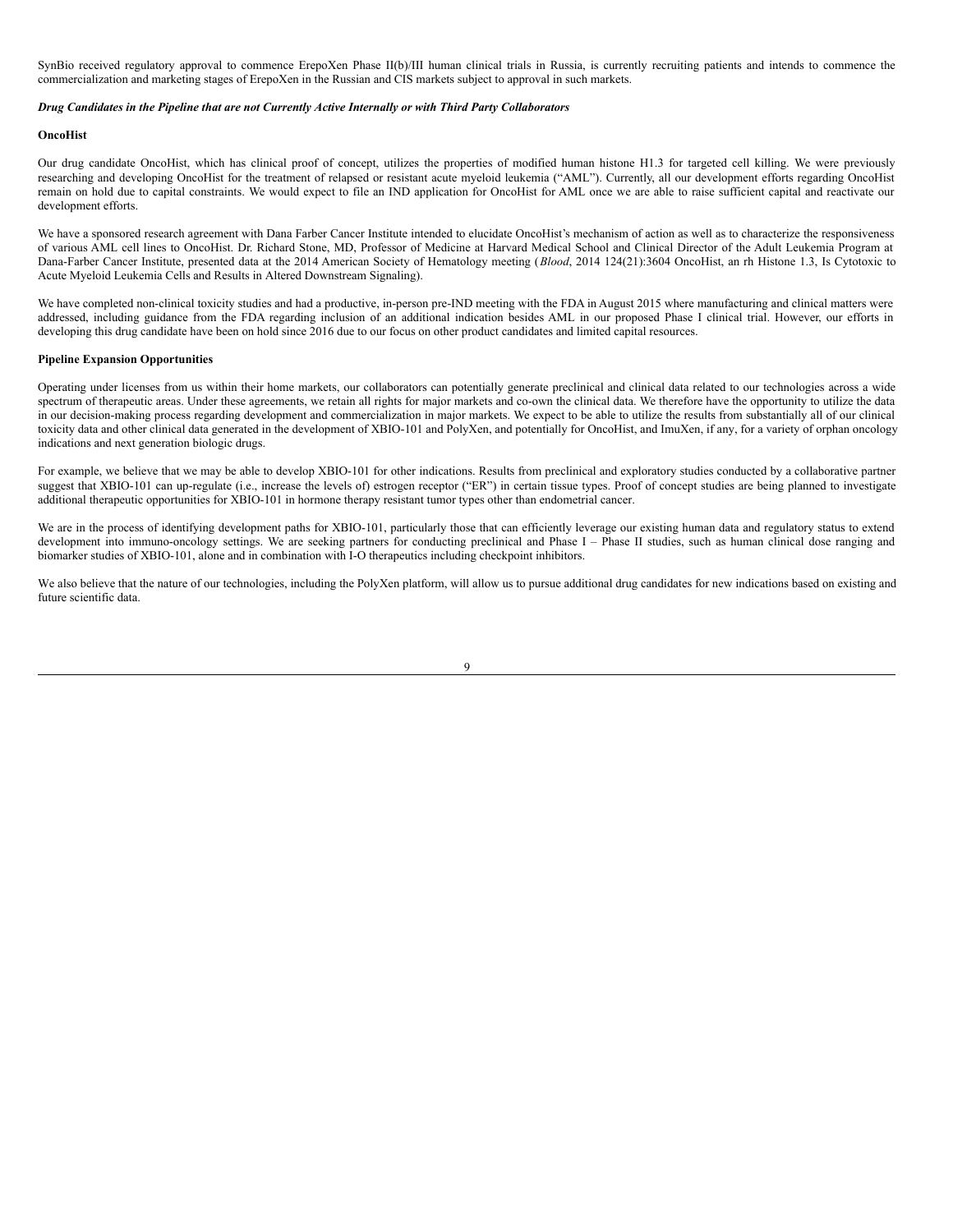## **Significant Co-Development Collaborations and Strategic Arrangements**

## *Takeda Pharmaceuticals Co. Ltd. ("Takeda") (f/k/a Shire plc)*

We are a party to an exclusive research, development and license agreement with Baxalta US Inc. and Baxalta AB (collectively "Baxalta"), wholly-owned subsidiaries of Takeda, related to the development of a novel series of polysialylated blood coagulation factors. This collaboration with Takeda relies on the Company's PolyXen technology to conjugate PSA to therapeutic blood-clotting factors, with the goal of improving the pharmacokinetic profile and extending the active life of these biologic molecules. The agreement grants Takeda a worldwide, exclusive, royalty-bearing license to our PSA patented and proprietary technology in combination with Takeda's proprietary molecules designed for the treatment of blood and bleeding disorders. The first program under this agreement was a next generation Factor VIII protein product candidate.

In May 2017, we announced that Takeda had terminated further development of SHP656, its polysialylated rFVIII drug candidate for the treatment of hemophilia, being developed using our proprietary PolyXen technology. While Takeda's Phase I/II trial demonstrated SHP656's efficacy and pharmacokinetic data commensurate with the profile of an extended half-life rFVIII product, the pre-defined once-weekly dosing criterion set forth in the research, development, license and supply agreement was not met. To our knowledge, there were no drug-related adverse events, serious adverse events, or rFVIII inhibitors reported to date. Though the trial's pre-defined once-weekly dosing criterion was not met, we intend to continue to explore the potential for future collaborations with Takeda and Takeda has commenced a new, undisclosed project under the agreement.

In October 2017, we entered into a right to sublicense agreement (the "Sublicense Agreement") with Baxalta. Pursuant to the sublicense agreement, we granted to Baxalta the right to grant a nonexclusive sublicense to licensed patents in connection with products related to the treatment of blood and bleeding disorders ("Covered Products"). Pursuant to the sublicense agreement, Baxalta paid us a one-time payment of seven million five hundred thousand dollars (\$7,500,000) in November 2017 and agreed to pay us single digit royalty payments based upon net sales of the Covered Products throughout the term, each of which is conditioned upon the performance of the sublicense contemplated by the sublicense agreement. No royalties have been received to date.

#### *SynBio LLC*

In August 2011, we entered into a stock subscription and collaborative development agreement with SynBio (the "Co-Development Agreement"), pursuant to which we granted SynBio an exclusive license to develop, market and commercialize certain drug candidates utilizing molecules based on our PolyXen and OncoHist platform technologies in Russia and the CIS, collectively referred to herein as the SynBio Market. In exchange for our granting to SynBio those certain license rights, SynBio granted an exclusive license to us to use any SynBio preclinical and clinical data generated by SynBio and to engage in the development and commercialization of drug candidates that may arise from the collaboration in any territory outside of the SynBio Market based upon the Co-Development Agreement.

We hope and expect to mitigate certain technical and commercial risks of drug development by working in collaboration with SynBio. Under the Co-Development Agreement, SynBio is responsible for progressing six new product candidates through human proof of concept trials in Russia as primary validation for the initiation of European Medicines Agency ("EMA") or FDA clinical trials by us.

The primary goal of the Co-Development Agreement is to research and develop drug candidates for planned commercialization using SynBio and our combined respective expertise and technologies. Drug candidates must meet the success criteria as decided upon by a joint steering committee, which includes representation from both SynBio and us, where we have the right to appoint the chair who has the casting vote. Once a potential drug candidate is selected, clinical trials will be separately conducted by each company in their respective territories with the goal to achieve regulatory approval of the products for commercial sale.

SynBio is wholly responsible for funding and conducting their own research and clinical development activities in Russia, and we are wholly responsible for funding and conducting our own research and clinical development activities in the U.S., Europe and elsewhere outside the SynBio Market. There are no milestones or other research-related payments provided for under the Co-Development Agreement other than fees for the provision of each party's respective research supplies based on their technology. For the years ended December 31, 2018 and 2017, we have recognized no supply service revenues in connection with the Co-Development Agreement. Among other provisions, the parties may terminate the Co-Development Agreement in relation to a particular product upon 30 days' written notice, if such party, in its reasonable opinion, believes that a third-party IP right exists, which would have a material effect on the research and/or development of the relevant product. Further, the parties may terminate the Co-Development Agreement if the other party is in material breach of the Co-Development Agreement and, in the case of a breach capable of remedy, the breach is not remedied within 90 days of receiving notice specifying the breach and requiring its remedy, or if the other party becomes insolvent. The parties also may terminate the Co-Development Agreement by immediate written notice to the other party in relation to a specific product such if product does not meet the relevant success criteria for the product.

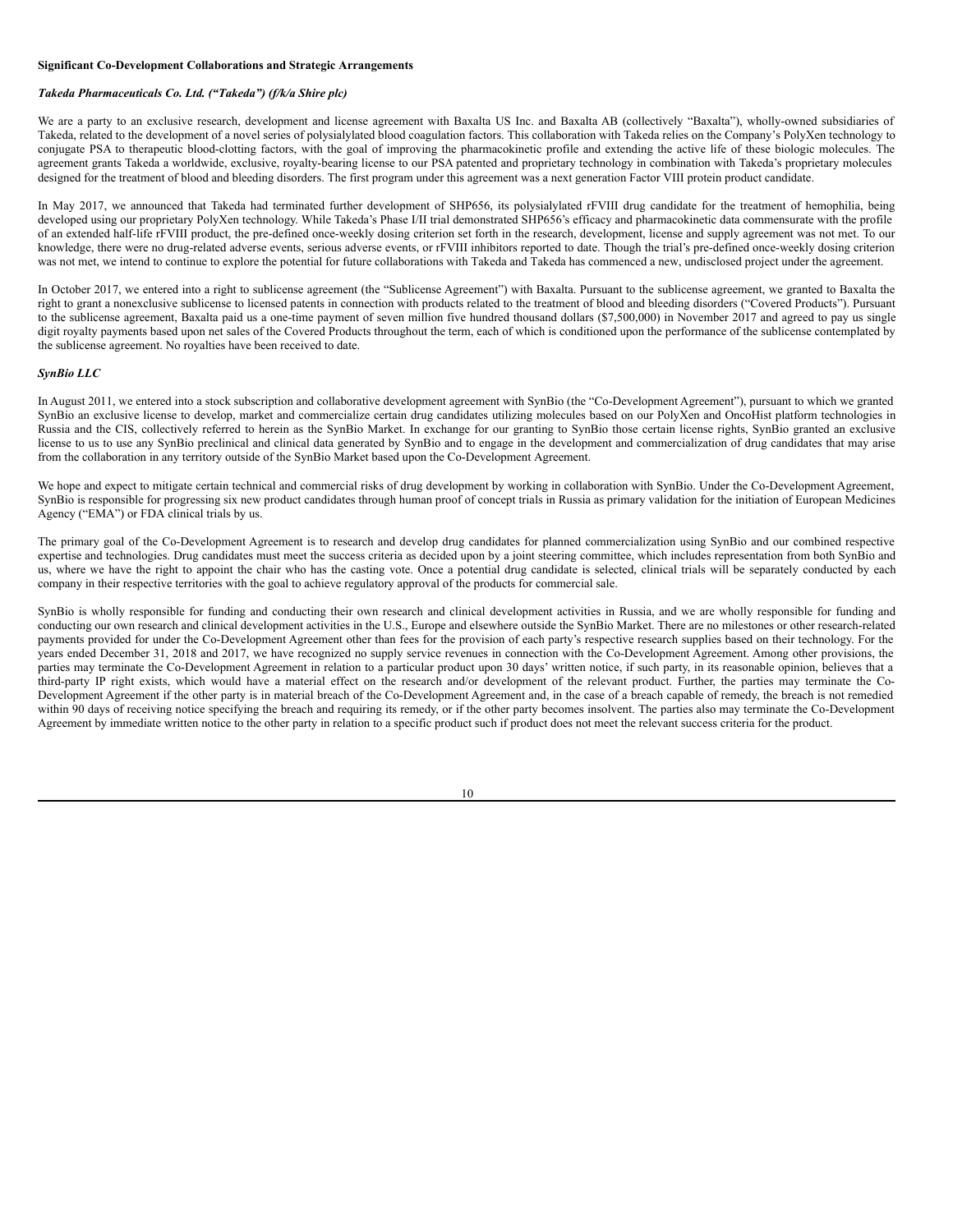In furtherance of our co-development clinical objectives, on December 31, 2014, we granted SynBio a warrant to purchase 204,394 shares of our common stock that contain vesting triggers based on the achievement by SynBio of certain clinical development objectives within specific timeframes (the "SynBio 2014 Warrant"). Simultaneously with the issuance of the SynBio 2014 Warrant, we granted additional warrants to purchase 9,697 aggregate new shares of our common stock to SynBio and Pharmsynthez nondirector designees under the same terms and conditions of the SynBio 2014 Warrant. No warrants were exercised during the years ended December 31, 2018 and 2017. The vesting criteria for the SynBio 2014 warrants were not met and, as a result, the warrants expired during the year ended December 31, 2018.

In 2017, SynBio became a wholly-owned subsidiary of Pharmsynthez and all ownership percentages previously held by SynBio are combined with Pharmsynthez.

#### *PJSC Pharmsynthez*

In November 2009, we entered into a collaborative research and development license agreement with Pharmsynthez (the "Pharmsynthez Arrangement") pursuant to which we granted an exclusive license to Pharmsynthez to develop, commercialize and market six product candidates based on our PolyXen and ImuXen technology anywhere within Russia and the CIS, as well as certain clinical and research data developed by us on the six product candidates. In exchange, Pharmsynthez granted us an exclusive license to use any preclinical and clinical data developed by Pharmsynthez, within the scope of the Pharmsynthez Arrangement, and to engage in further research, development and commercialization of drug candidates in any territory outside of Russia and the CIS at our own expense.

We expect to mitigate certain risks of drug development by reviewing human clinical data arising out of this collaboration with Pharmsynthez before we take a particular drug candidate into FDA and EMA trials. Under the Pharmsynthez Arrangement, Pharmsynthez is responsible for progressing six new drug candidates through human proof of concept trials in Russia as primary validation prior to the initiation of EMA/FDA clinical trials by us outside of Russia. A joint steering committee, where we have the right to appoint the chair who has the casting vote, was established to facilitate the communication of scientific data and to assist generally with each party's research decisions and to monitor research and development progress under the Pharmsynthez Arrangement.

Pharmsynthez is wholly responsible for funding and conducting its own research and clinical development activities in Russia. We are wholly responsible for funding and conducting our own research and clinical development activities in the U.S., Europe and the rest of the world outside of Russia and the ex-CIS regions. There are no milestones or other research related payments provided for under the Pharmsynthez Arrangement other than royalties. Among other provisions, the parties may terminate the agreement in relation to a particular product upon 30 days' written notice, if such party, in its reasonable opinion, believe that a third-party intellectual property right exists which would have a material effect on the research and/or development of the relevant product. Further, the parties may terminate the agreement if the other party is in material breach of the agreement and, in the case of a breach capable of remedy, the breach is not remedied within 90 days of receiving notice specifying the breach and requiring its remedy, or if the other party becomes insolvent. The parties also may terminate the agreement by immediate written notice to the other party in relation to a specific product if such product does not meet the relevant success criteria for the product.

Pharmsynthez is an affiliate of the Company and our majority stockholder. On February 27, 2017, Pharmsynthez acquired 100% of SynBio. As a result, SynBio's ownership stake is reflected as part of Pharmsynthez' share ownership. Pharmsynthez directly, and indirectly through SynBio, has a share ownership in the Company of approximately 57.1% of the total issued and outstanding common stock as of December 31, 2018. In addition to its common stock ownership, Pharmsynthez holds outstanding warrants to purchase our common stock, approximately 1.5 million shares of our issued and outstanding Series B Preferred Stock (as defined in Note 9, *Stockholders' Equity*), and all of our issued and outstanding Series A Preferred Stock (as defined in Note 9, *Stockholders' Equity*) through SynBio.

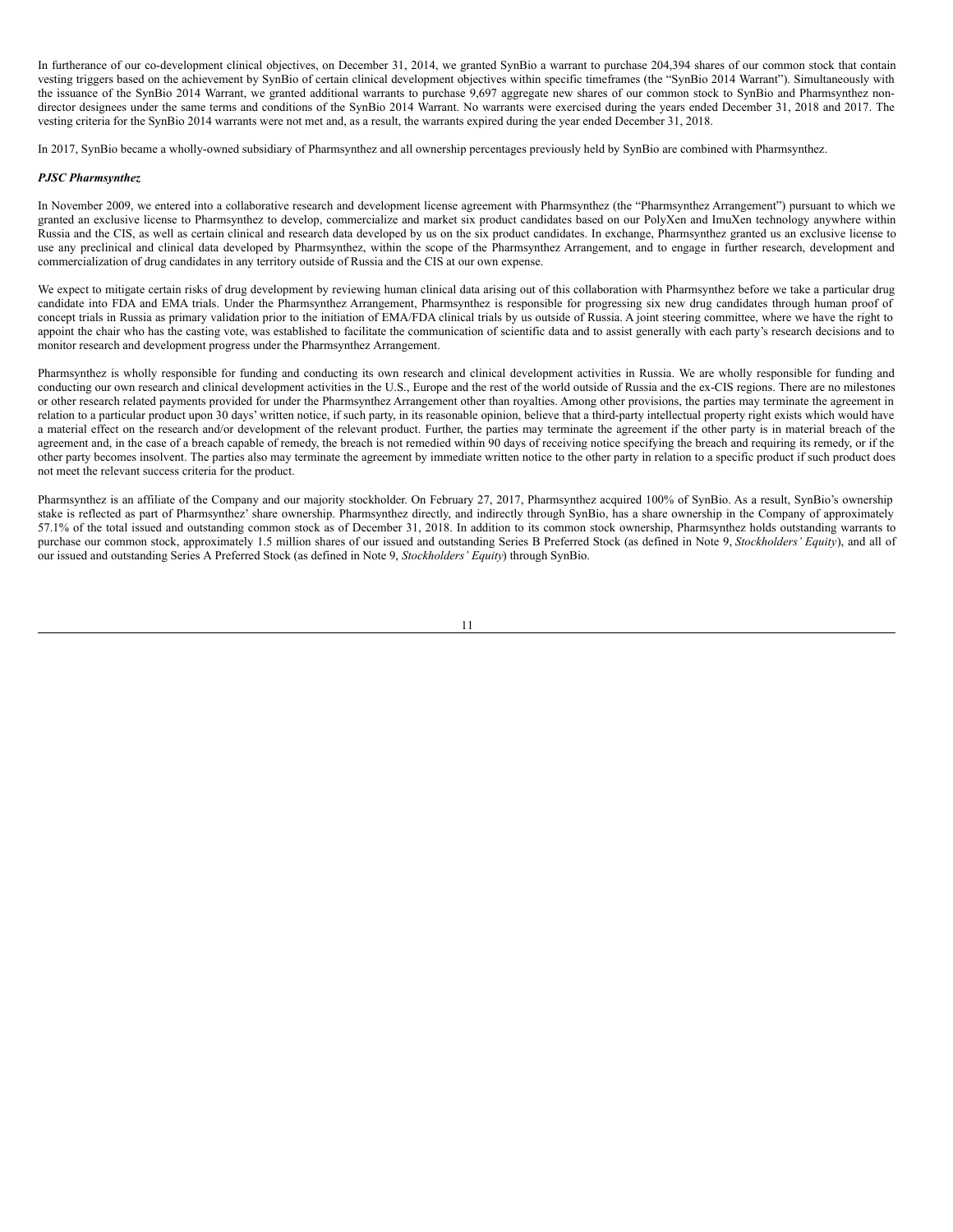#### *Serum Institute*

In August 2011, we entered into a collaborative research and development agreement (the "Serum Agreement") with Serum Institute amending and restating a series of earlier agreements and providing Serum Institute an exclusive license to use our PolyXen technology to research and develop one potential commercial product, PSA-EPO. Serum Institute is responsible for conducting all preclinical and clinical trials required to achieve regulatory approvals within territories outside of certain predetermined territories assigned to us, which include the U.S., the European Economic Area, and Japan, among other territories, at Serum Institute's own expense. Royalty payments are payable by Serum Institute to us for net sales to certain customers in the Serum Institute sales territory. Royalty payments are payable by us to Serum Institute for net sales received by us over the term of the license. No royalty, revenue or expense was recognized by us related to the Serum Institute arrangement during the years ended December 31, 2018 and 2017. There are no milestone or other research-related payments due under the Serum Agreement.

Through December 31, 2018, we and Serum Institute continued to engage in research and development activities with no resultant commercial products. Among other reasons, the parties may terminate the Serum Agreement by written notice if the other party is in material breach of the Serum Agreement and, in the case of a breach capable of remedy, the breach is not remedied within 90 days of the other party receiving notice specifying the breach and requiring its remedy.

In furtherance of our co-development clinical objectives, on December 31, 2014, we granted to Serum Institute certain warrants to purchase 96,970 shares of our common stock that contain vesting triggers based on the achievement by Serum Institute of certain clinical development objectives within specific timeframes ("Serum 2014 Warrant"). Simultaneously with the issuance of the Serum 2014 Warrant, we issued additional warrants to purchase an aggregate of 4,852 shares of our common stock to Serum Institute non-director designees under the same terms and conditions of the Serum 2014 Warrant. The Serum 2014 Warrant expires on December 30, 2019 and no warrants were exercised during any of the years ended December 31, 2018 and 2017.

In addition, the Serum Agreement allows for Serum Institute to nominate a non-executive director to our Board of Directors as long as Serum Institute or its subsidiaries holds at least 6% of our common stock. Serum Institute is a related party of ours, with a share ownership of approximately 6.7% of our total issued common stock as of December 31, 2018.

#### **Our Intellectual Property**

We strive to protect and enhance the proprietary technology, inventions, and improvements that are commercially important to our business, including seeking, maintaining and defending patent rights, whether developed internally or licensed from our collaborators or other third-parties. Our policy is to seek to protect our proprietary position by, among other methods, filing patent applications in the U.S. and in jurisdictions outside of the U.S. covering our proprietary technology, inventions, improvements and product candidates that are important to the development and implementation of our business. We also rely on trade secrets and know-how relating to our proprietary technology and product candidates, continuing innovation, and in-licensing opportunities to develop, strengthen and maintain our proprietary position in the field of oncology. We also plan to rely on data exclusivity, market exclusivity, and patent term extensions when available. Our commercial success will depend in part on our ability to obtain and maintain patent and other proprietary protection for our technology, inventions, and improvements; to preserve the confidentiality of our trade secrets; to obtain and maintain licenses to use intellectual property owned by third-parties; to defend and enforce our proprietary rights, including any patents that we may own in the future; and to operate without infringing on the valid and enforceable patents and other proprietary rights of third-parties.

Our drug candidates are in various stages of development, each protected by patent and pending patent applications in the U.S. with the U.S. Patent and Trademark Office ("USPTO") and in certain other developed countries. Our first issued patents begin to expire starting in 2022 with the majority of the existing issued patents expiring between 2025 and 2030.

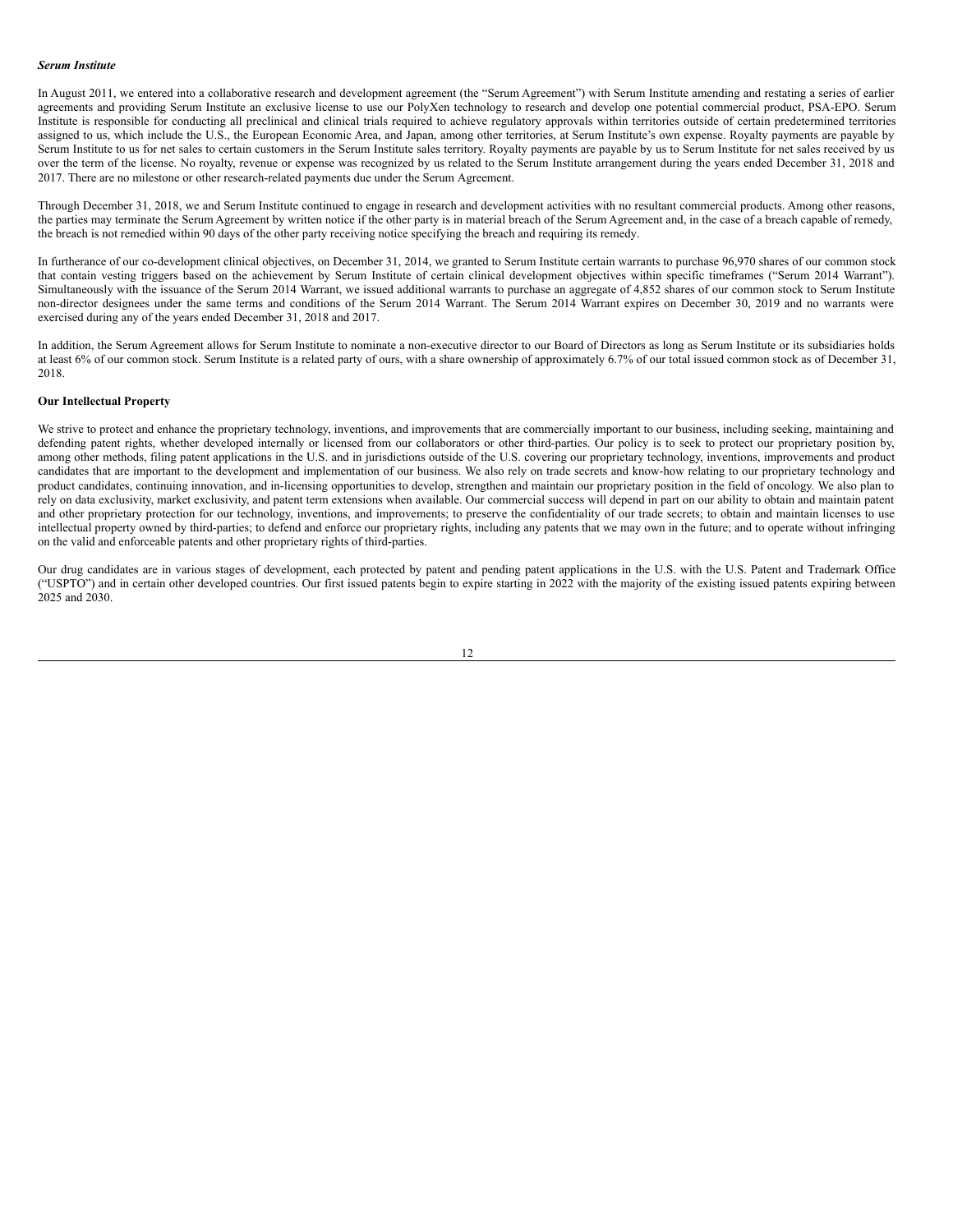Our patent strategy is to file patent applications on innovations and improvements in those jurisdictions that comprise the major pharmaceutical markets in the world or locations where a pharmaceutical may be manufactured. These jurisdictions include, but are not limited to, the U.S., U.K., Australia, Japan, Canada, South Korea, China, India, Russia and certain other countries in the European Union ("E.U.") and Asia, though we do not necessarily file a patent application in each of these jurisdictions for every patent family.

As of February 28, 2019, we directly or indirectly own, through our wholly-owned subsidiary, Xenetic U.K., and its wholly-owned subsidiaries, Lipoxen, XTI and SymbioTec, more than 170 U.S. and international patents that cover various aspects of our technologies. We have filed patent applications, and plan to file additional patent applications, covering various aspects of our PolyXen platform technology covering polysialylation and advanced polymer conjugate technologies, respectively, as well as our other product candidates, including XBIO-101. More specifically, our patents and patent applications cover polymer architecture, drug conjugates, formulations, methods of manufacturing polymers and polymer conjugates and methods of administering polymer conjugates. We may also file additional patent applications, where possible, for XBIO-101 and OncoHist for additional uses and indications.

Our patent portfolio contains patents and patent applications that encompass our OncoHist platform technology including use of histones for the treatment of different cancers. The OncoHist patent portfolio, acquired as part of our acquisition of SymbioTec in January 2012, includes OncoHist, a bis-Met histone H1.3. In addition, our licensed patent portfolio includes patents issued in jurisdictions outside of the U.S. and licensed patent applications pending in jurisdictions outside of the U.S. that are foreign counterparts to one or more of the foregoing U.S. patents and patent applications. The OncoHist portfolio also includes patents that cover the use of a histone protein as an antibiotic and to treat thrombocytopenia and further as an antimicrobial component of a personal care product.

We have received patent protection for certain therapeutics that use our PolyXen technology linking the specific therapeutic to a PSA. These include, but are not limited to, PSA-EPO, PSA-insulin and PSA-insulin like protein, SHP656 (PSA-rFVIII), PSA-DNase I and PSA-granulocyte colony stimulating factor (PSA-GCSF). Further patents cover methods to prepare proteins that are linked to a PSA. These method patents include those that link a PSA to a protein in a high pH solution as well as patents that use a process for producing an aldehyde derivative of a sialic acid through the opening and oxidation of a sialic acid unit. For instance, we have patent protection for a PSA linkage that can be at the N-terminus.

We have received patent protection for the production of PSA and the removal of endotoxin during the purification process. The removal of endotoxin occurs through the addition of a high pH solution to the PSA and a process to separate a polydisperse ionically charged polysaccharide, such as PSA, into fractions of different average molecular weight. This is accomplished through the use of a column and elution buffers with different and constant ionic strength and pH, resulting in a fractionated polysaccharide that has a molecular weight polydispersity of 1.1 or lower.

Issued patents can provide protection for varying periods of time, depending upon the date of filing of the patent application, the date of patent issuance, and the legal term of patents in the countries in which they are obtained. In general, patents issued for applications filed in the United States can provide exclusionary rights for 20 years from the earliest effective filing date. In addition, in certain instances, the term of an issued U.S. patent that covers or claims an FDA approved product can be extended to recapture a portion of the term effectively lost as a result of the FDA regulatory review period, which is called patent term extension. The restoration period cannot be longer than five years and the total patent term, including the restoration period, must not exceed 14 years following FDA approval. The term of patents outside of the U.S. varies in accordance with the laws of the foreign jurisdiction, but typically is also 20 years from the earliest effective filing date. However, the actual protection afforded by a patent varies on a productby-product basis, from country-to-country, and depends upon many factors, including the type of patent, the scope of its coverage, the availability of regulatory-related extensions, the availability of legal remedies in a particular country, and the validity and enforceability of the patent.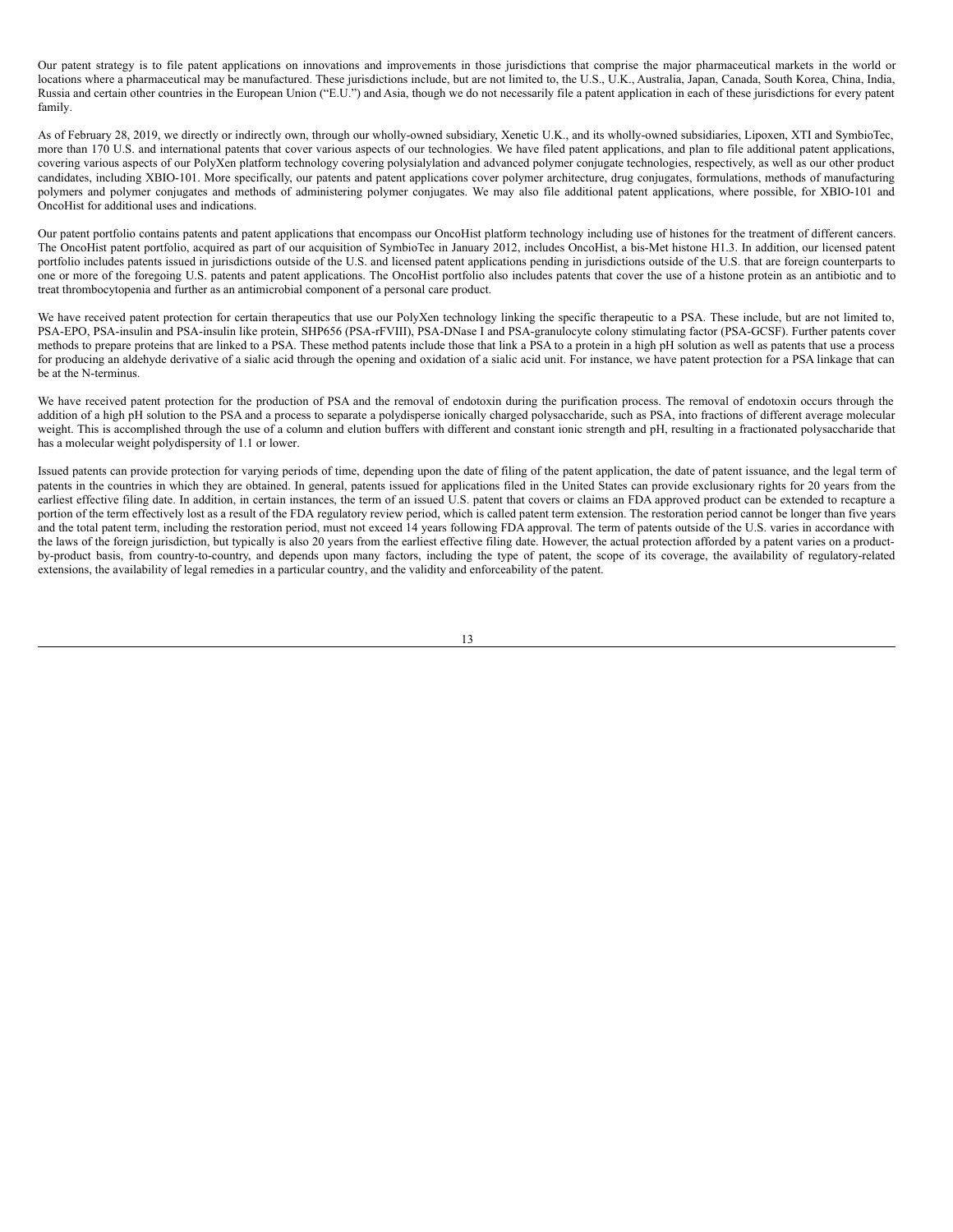In certain situations, where we work with drugs covered by one or more patents, our ability to develop and commercialize our technologies may be affected by limitations of our access to these proprietary drugs. Even if we believe we are free to work with a proprietary drug, we cannot guarantee that we will not be accused of, or be determined to be, infringing a third-party's rights and be prohibited from working with the drug or found liable for damages. Any such restriction on access or liability for damages would have a material adverse effect on our business, results of operations and financial condition.

The patent positions of pharmaceutical and biotechnology companies, such as ours, are uncertain and involve complex legal and factual issues. There can be no assurance that patents that have issued will be held valid and enforceable in a court of law. Even for patents that are held valid and enforceable, the legal process associated with obtaining such a judgment is time consuming and costly. Additionally, issued patents can be subject to opposition or other proceedings that can result in the revocation of the patent or maintenance of the patent in amended form (and potentially in a form that renders the patent without commercially relevant and/or broad coverage). Further, our competitors may be able to circumvent and otherwise design around our patents. Even if a patent is issued and enforceable, because development and commercialization of pharmaceutical products can be subject to substantial delays, patents may expire early and provide only a short period of protection, if any, following the commercialization of products encompassed by our patent(s). We may have to participate in interference proceedings declared by the USPTO, which could result in a loss of the patent and/or substantial cost to us. Further, we understand that if any of our pending patent applications do not issue, or are deemed invalid following issuance, we may lose valuable IP protection.

U.S. and foreign patent rights and other proprietary rights exist that are owned by third-parties and relate to pharmaceutical compositions and reagents, medical devices and equipment and methods for preparation, packaging and delivery of pharmaceutical compositions. We cannot predict with any certainty which, if any, of these rights will be considered relevant to our technology by authorities in the various jurisdictions where such rights exist, nor can we predict with certainty which, if any, of these rights will or may be asserted against us by third-parties. We could incur substantial costs in defending ourselves and our partners against any such claims. Furthermore, parties making such claims may be able to obtain injunctive or other equitable relief, which could effectively block our ability to develop or commercialize some or all of our products in the U.S. and in other countries and could result in the award of substantial damages. In the event of a claim of infringement, we or our partners may be required to obtain one or more licenses from third-parties. There can be no assurance that we can obtain a license to any technology that we determine we require on reasonable terms, if at all, or that we could develop or otherwise obtain alternative technology. The failure to obtain licenses, if required, may have a material adverse effect on our business, results of operations and financial condition. Further, we may not be able to obtain IP licenses related to the development of our drug candidates on a commercially reasonable basis, if at all.

It is our policy to require our employees and consultants, outside scientific collaborators, sponsored researchers and other advisors who receive confidential information from us to execute confidentiality agreements upon the commencement of employment or consulting relationships with us. These agreements provide that all confidential information developed or made known to the individual during the course of the individual's relationship with us is to be kept confidential and not disclosed to third-parties except in specific circumstances. The agreements provide that all inventions conceived by an employee shall be our property. There can be no assurance, however, that these agreements will provide meaningful protection or adequate remedies for our trade secrets in the event of unauthorized use or disclosure of such information.

## **Manufacturing and Supply**

We do not have the capability to manufacture our own materials necessary to support our drug candidate development programs nor do we intend to acquire such capability as part of our present business strategy. We currently have agreements in place with Serum Institute whereby Serum Institute produces clinical materials for use in the development of drug candidates involving our PolyXen technology. We are currently dependent on Kevelt for clinical materials with respect to our XBIO-101 research program.

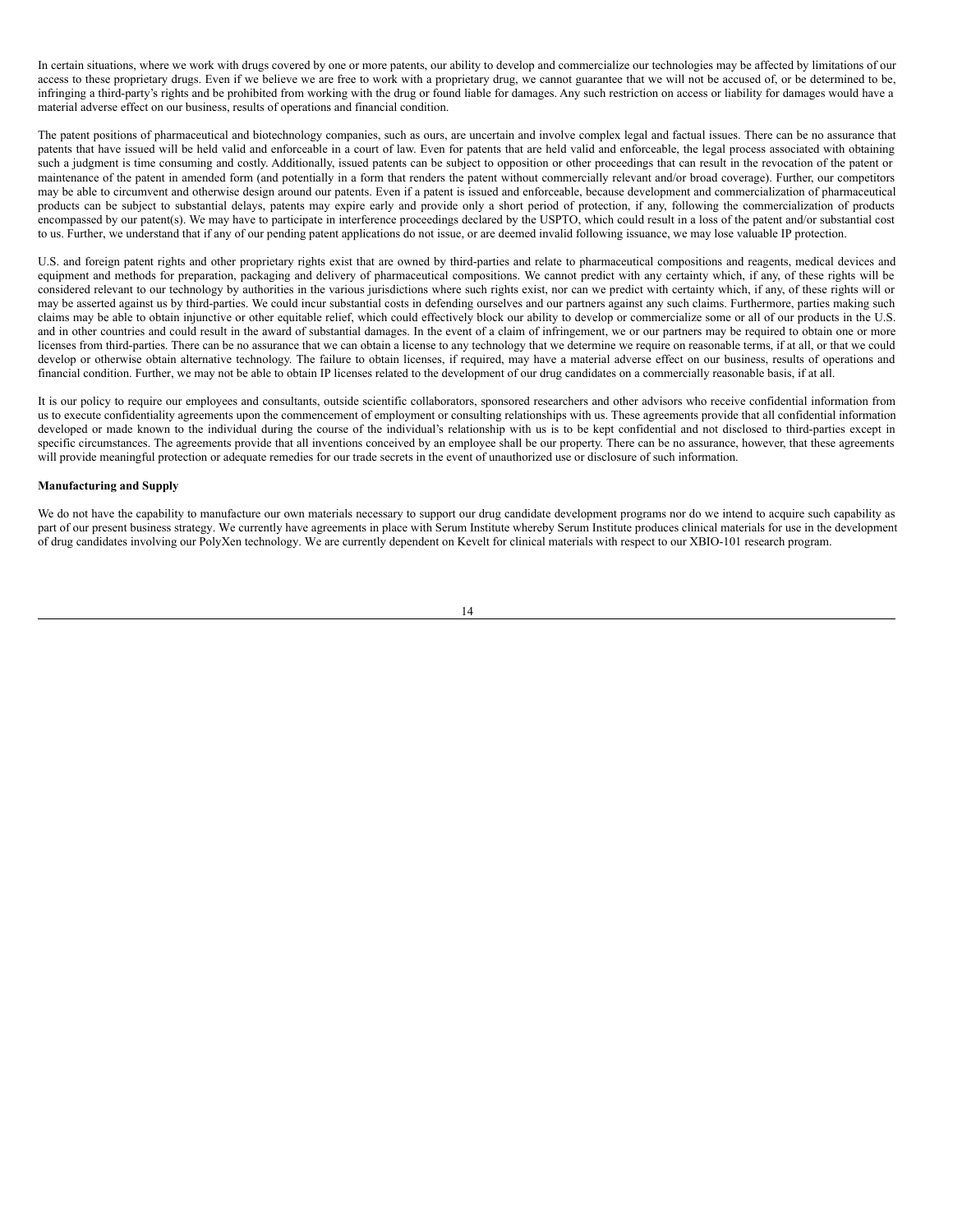# **Government Regulation**

#### **General**

Government authorities in the U.S., at the federal, state and local level, and other countries extensively regulate, among other things, the research, development, testing, manufacture, quality control, approval, labeling, packaging, storage, record-keeping, promotion, advertising, distribution, marketing and export and import of products such as those we are developing. Generally, a new drug must be approved by the FDA through the NDA process and a new biologic must be licensed by the FDA through the biologics license application ("BLA") process before it may be legally marketed in the U.S.

#### **U.S. Regulation**

## *Drug Development Process*

In the U.S., the FDA regulates drugs under the Federal Food, Drug, and Cosmetic Act ("FDCA"), and in the case of biologics, also under the Public Health Service Act, and their implementing regulations. The process of obtaining regulatory approvals and the subsequent compliance with appropriate federal, state, local and foreign statutes and regulations require the expenditure of substantial time and financial resources. Failure to comply with the applicable U.S. requirements at any time during the product development process, approval process or after approval may subject an applicant to administrative or judicial sanctions. These sanctions could include the FDA's refusal to approve pending applications, withdrawal of an approval, license revocation, a clinical hold, warning letters or untitled letters, product recalls, product seizures, total or partial suspension of production or distribution, injunctions, fines, refusals of government contracts, restitution, disgorgement or civil or criminal penalties. Any agency or judicial enforcement action could have a material adverse effect on us.

The process required by the FDA before a drug or biologic may be marketed in the U.S. generally involves the following:

- · completion of preclinical laboratory tests, animal studies and formulation studies in accordance with Good Laboratory Practices ("GLP") regulations and other applicable regulations;
- · submission to the FDA of an IND, which must become effective before human clinical trials may begin;
- · performance of adequate and well-controlled human clinical trials in accordance with Good Clinical Practice ("GCP") regulations to establish the safety and efficacy of the proposed drug for its intended use;
- · submission to the FDA of an NDA or BLA;
- satisfactory completion of an FDA inspection of the manufacturing facility or facilities at which the drug is produced to assess compliance with current Good Manufacturing Practices ("cGMP") requirements to assure that the facilities, methods and controls are adequate to preserve the drug's identity, strength, quality and purity; and
- · FDA review and approval of the NDA or BLA.

Once a pharmaceutical candidate is identified for development, it enters the preclinical testing stage. Preclinical tests include laboratory evaluations of product chemistry, toxicity and formulation, as well as animal studies. An IND sponsor must submit the results of the preclinical tests, together with manufacturing information and analytical data, to the FDA as part of the IND. The sponsor will also include a protocol detailing, among other things, the objectives of the first phase of the clinical trial, the parameters to be used in monitoring safety, and the effectiveness criteria to be evaluated, if the first phase lends itself to an efficacy evaluation. Some preclinical testing may continue even after the IND is submitted. The IND automatically becomes effective 30 days after receipt by the FDA, unless the FDA, within the 30-day time period, places the clinical trial on a clinical hold. In such a case, the IND sponsor and the FDA must resolve any outstanding concerns before the clinical trial can begin. Clinical holds also may be imposed by the FDA at any time before or during clinical trials due to safety concerns about ongoing or proposed clinical trials or noncompliance with specific FDA requirements, and the trials may not begin or continue until the FDA notifies the sponsor that the hold has been lifted.

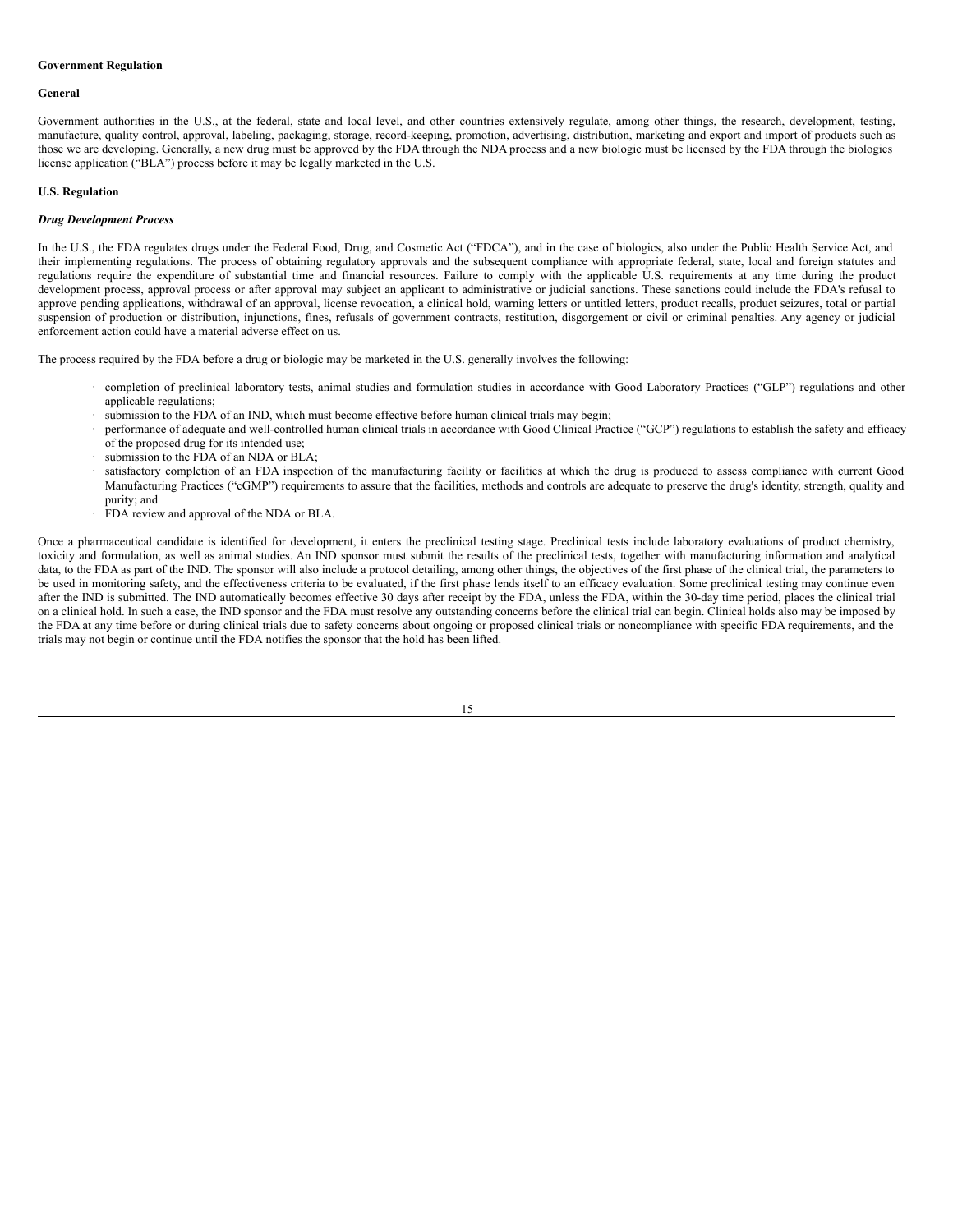All clinical trials must be conducted under the supervision of one or more qualified investigators in accordance with GCP regulations. They must be conducted under protocols detailing the objectives of the trial, dosing procedures, subject selection and exclusion criteria and the safety and effectiveness criteria to be evaluated. Each protocol must be submitted to the FDA as part of the IND, and timely safety reports must be submitted to the FDA and the investigators for serious and unexpected adverse events. An institutional review board (IRB) at each institution participating in the clinical trial must review and approve each protocol before a clinical trial commences at that institution and must also approve the information regarding the trial and the consent form that must be provided to each trial subject or his or her legal representative, monitor the study until completed and otherwise comply with IRB regulations.

Human clinical trials are typically conducted in three sequential phases that may overlap or be combined:

- · *Phase I*: The drug candidate is initially introduced into healthy human subjects and tested for safety, dosage tolerance, absorption, metabolism, distribution and excretion. In the case of some products for severe or life-threatening diseases, such as cancer, especially when the product may be too inherently toxic to ethically administer to healthy volunteers, the initial human testing is often conducted in patients.
- *Phase II*: This phase involves clinical trials in a limited patient population to identify possible adverse effects and safety risks, to preliminarily evaluate the efficacy of the product for specific targeted diseases and to determine dosage tolerance and appropriate dosage.
- · *Phase III*: Clinical trials are undertaken to further evaluate dosage, clinical efficacy and safety in an expanded patient population at geographically dispersed clinical study sites. These clinical trials are intended to establish the overall risk-benefit ratio of the drug candidate and provide, if appropriate, an adequate basis for product labeling.

Post-approval trials, sometimes referred to as Phase IV studies, may be conducted after initial marketing approval. These trials are used to gain additional experience from the treatment of patients in the intended therapeutic indication. In certain instances, the FDA may mandate the performance of Phase IV clinical trials as a condition of approval of an NDA or BLA.

The FDA or the sponsor may suspend a clinical trial at any time on various grounds, including a finding that the research subjects or patients are being exposed to an unacceptable health risk. Similarly, an IRB can suspend or terminate approval of a clinical trial at its institution if the clinical trial is not being conducted in accordance with the IRB's requirements or if the drug has been associated with unexpected serious harm to patients. In addition, some clinical trials are overseen by an independent group of qualified experts organized by the sponsor, known as a data safety monitoring board or committee. Depending on its charter, this group may determine whether a trial may move forward at designated check points based on access to certain data from the trial.

Concurrent with clinical trials, companies usually complete additional animal studies and must also develop additional information about the chemistry and physical characteristics of the drug and finalize a process for manufacturing the product in commercial quantities in accordance with cGMP requirements. The manufacturing process must be capable of consistently producing quality batches of the drug candidate and, among other things, the manufacturer must develop methods for testing the identity, strength, quality and purity of the final drug. In addition, appropriate packaging must be selected and tested and stability studies must be conducted to demonstrate that the drug candidate does not undergo unacceptable deterioration over its shelf life.

While the IND is active and before approval, progress reports summarizing the results of the clinical trials and nonclinical studies performed since the last progress report must be submitted at least annually to the FDA, and written IND safety reports must be submitted to the FDA and investigators for serious and unexpected suspected adverse events, findings from other studies suggesting a significant risk to humans exposed to the same or similar drugs, findings from animal or in-vitro testing suggesting a significant risk to humans, and any clinically important increased incidence of a serious suspected adverse reaction compared to that listed in the protocol or investigator brochure.

There are also requirements governing the reporting of ongoing clinical trials and completed trial results to public registries. Sponsors of certain clinical trials of FDA-regulated products are required to register and disclose specified clinical trial information, which is publicly available at www.clinicaltrials.gov. Information related to the product, patient population, phase of investigation, trial sites and investigators and other aspects of the clinical trial is then made public as part of the registration. Sponsors are also obligated to discuss the results of their clinical trials after completion. Disclosure of the results of these trials can be delayed until the new product or new indication being studied has been approved.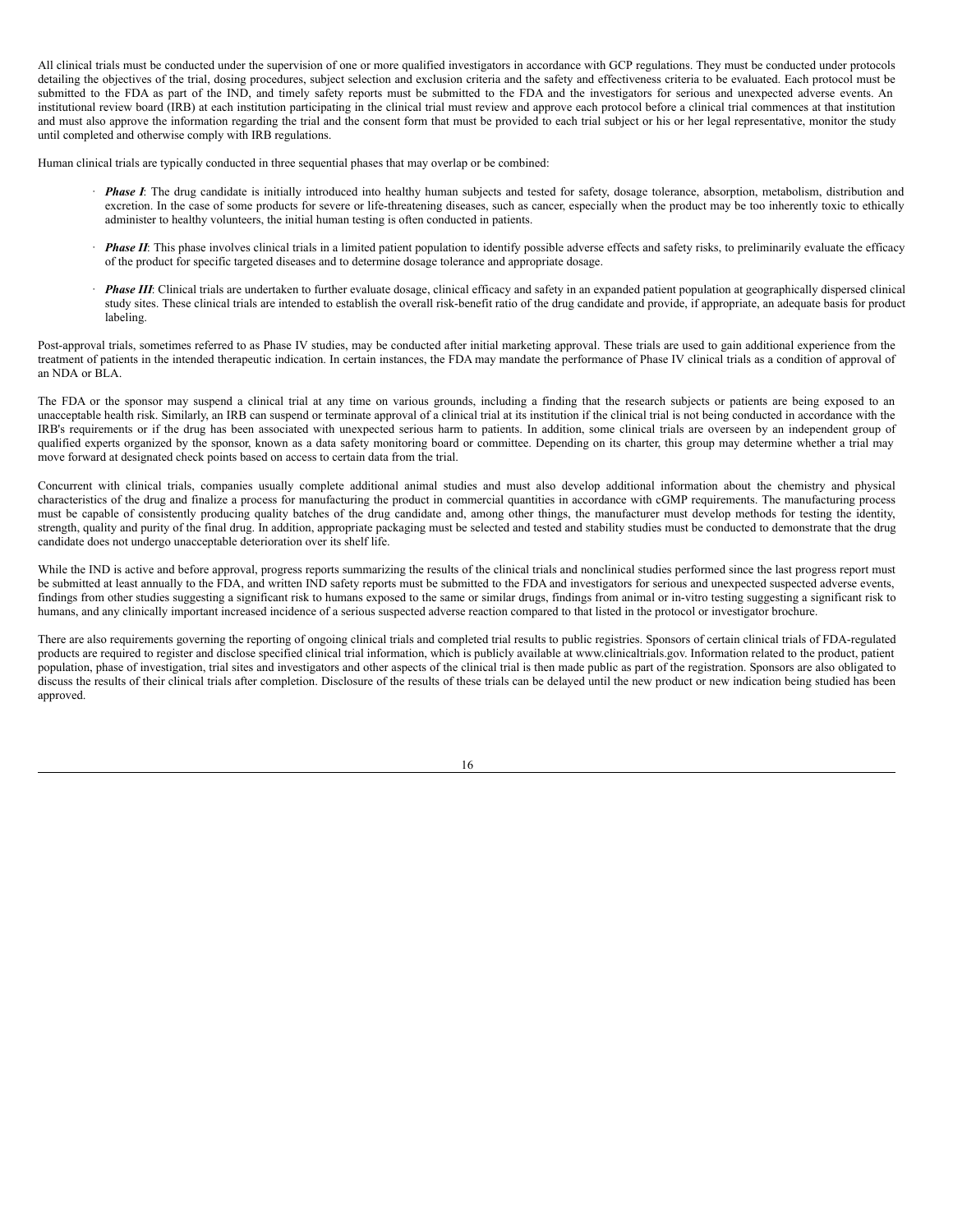### *U.S. Market Approval Process*

The results of product development, preclinical and other non-clinical studies and clinical trials, along with descriptions of the manufacturing process, analytical tests conducted on the chemistry of the drug, proposed labeling and other relevant information are submitted to the FDA as part of an NDA or BLA requesting approval to market the product. The submission of an NDA or BLA is subject to the payment of user fees; a waiver of such fees may be obtained under certain limited circumstances. The FDA reviews all NDAs and BLAs submitted to ensure that they are sufficiently complete for substantive review before it accepts them for filing. The FDA may request additional information rather than accept an NDA or BLA for filing. In this event, the NDA or BLA must be resubmitted with the additional information. The resubmitted application also is subject to review before the FDA accepts it for filing.

Once the submission is accepted for filing, the FDA begins an in-depth substantive review. The FDA may refer the NDA or BLA to an advisory committee for review, evaluation and recommendation as to whether the application should be approved and under what conditions. The FDA is not bound by the recommendation of an advisory committee, but it generally follows such recommendations. The approval process is lengthy and often difficult, and the FDA may refuse to approve an NDA or BLA if the applicable regulatory criteria are not satisfied or may require additional clinical or other data and information. Even if such data and information are submitted, the FDA may ultimately decide that the NDA or BLA does not satisfy the criteria for approval. The FDA reviews an NDA to determine, among other things, whether a product is safe and effective for its intended use and whether its manufacturing is cGMP-compliant to assure and preserve the product's identity, strength, quality and purity. The FDA reviews a BLA to determine, among other things whether the product is safe, pure and potent and the facility in which it is manufactured, processed, packed or held meets standards designed to assure the product's continued safety, purity and potency. Before approving an NDA or BLA, the FDA will inspect the facility or facilities where the product is manufactured.

After the FDA evaluates an NDA or BLA, it will issue an approval letter or a Complete Response Letter. An approval letter authorizes commercial marketing of the drug with prescribing information for specific indications. A Complete Response Letter indicates that the review cycle of the application is complete and the application will not be approved in its present form. A Complete Response Letter usually describes the specific deficiencies in the NDA or BLA identified by the FDA and may require additional clinical data, such as an additional pivotal Phase 3 trial or other significant and time-consuming requirements related to clinical trials, nonclinical studies or manufacturing. If a Complete Response Letter is issued, the sponsor must resubmit the NDA or BLA, addressing all of the deficiencies identified in the letter, or withdraw the application. Even if such data and information are submitted, the FDA may decide that the NDA or BLA does not satisfy the criteria for approval.

If a product receives regulatory approval, the approval may be significantly limited to specific diseases and dosages or the indications for use may otherwise be limited, which could restrict the commercial value of the product. In addition, the FDA may require a sponsor to conduct Phase 4 testing, which involves clinical trials designed to further assess a drug's safety and effectiveness after NDA or BLA approval, and may require testing and surveillance programs to monitor the safety of approved products which have been commercialized. The FDA may also place other conditions on approval including the requirement for a risk evaluation and mitigation strategy (REMS) to assure the safe use of the drug. If the FDA concludes a REMS is needed, the sponsor of the NDA or BLA must submit a proposed REMS. The FDA will not approve the NDA or BLA without an approved REMS, if required. A REMS could include medication guides, physician communication plans or elements to assure safe use, such as restricted distribution methods, patient registries and other risk minimization tools. Any of these limitations on approval or marketing could restrict the commercial promotion, distribution, prescription or dispensing of products. Marketing approval may be withdrawn for noncompliance with regulatory requirements or if problems occur following initial marketing.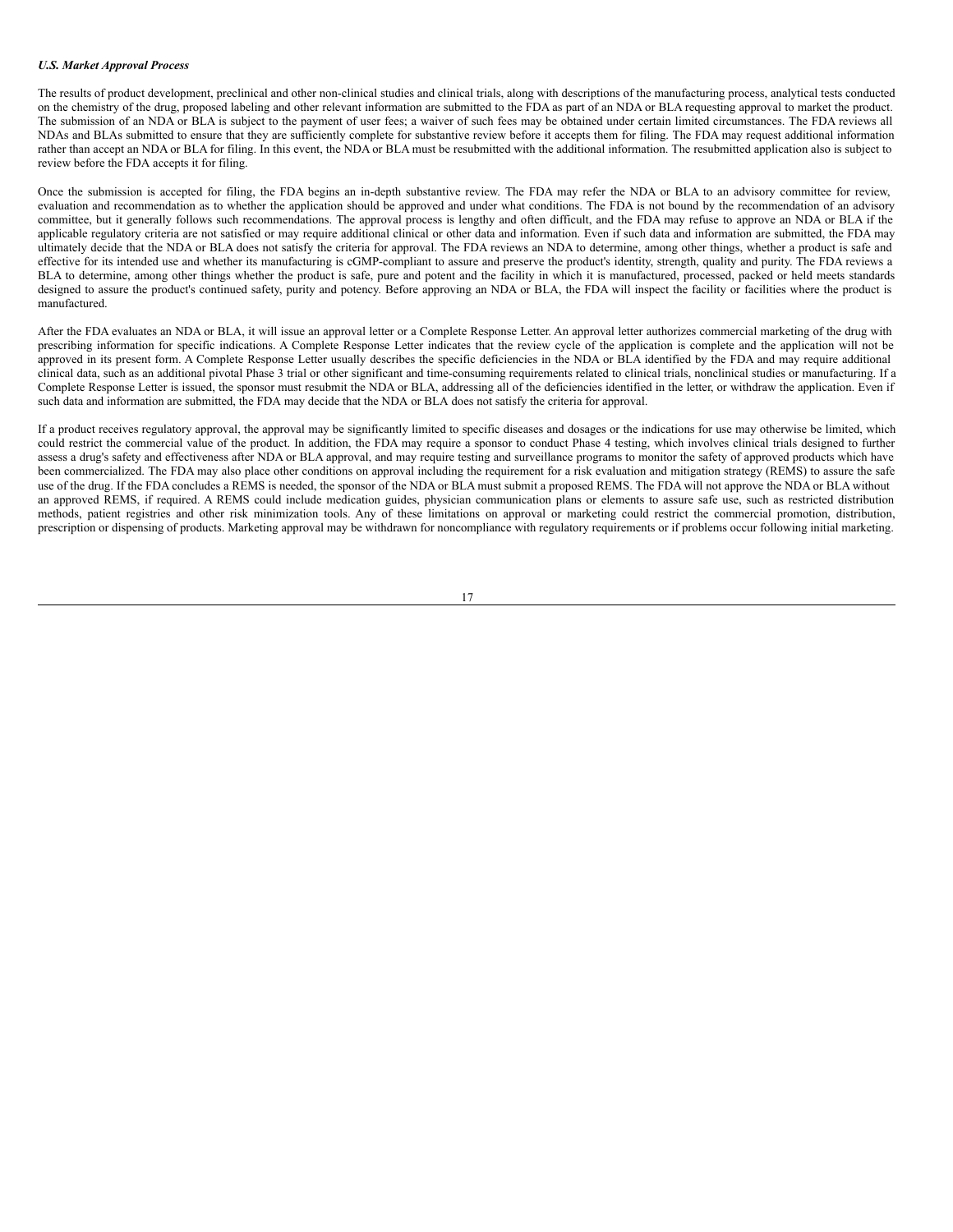## *Orphan Drug Act*

The Orphan Drug Act provides incentives to manufacturers to develop and market drugs or biologics for rare diseases and conditions affecting fewer than 200,000 persons in the U.S. at the time of application for orphan drug designation, or for a patient population greater than 200,000 in the U.S. where there is no reasonable expectation that the cost of developing the drug or biologic will be recovered from sales in the U.S. The first developer to receive FDA marketing approval for an orphan drug is entitled to a seven-year exclusive marketing period in the U.S. for that product. However, a drug that the FDA considers to be clinically superior to, or different from, another approved orphan drug, even though for the same indication, may also obtain approval in the U.S. during the seven-year exclusive marketing period. In addition, holders of exclusivity for orphan drugs are expected to assure the availability of sufficient quantities of their orphan drugs to meet the needs of patients. Failure to do so could result in the withdrawal of marketing exclusivity for the drug.

# *Pediatric Information*

Under the Pediatric Research Equity Act of 2007 ("PREA"), NDAs or BLAs or supplements to NDAs or BLAs must contain data to assess the safety and effectiveness of the drug for the claimed indication(s) in all relevant pediatric sub-populations and to support dosing and administration for each pediatric sub-population for which the drug is safe and effective. The FDA may grant deferrals for submission of data or full or partial waivers. Unless otherwise required by regulation, PREA does not apply to any drug for an indication for which orphan drug designation has been granted. The Best Pharmaceuticals for Children Act ("BPCA") provides sponsors of NDAs with an additional six-month period of market exclusivity for all unexpired patent or non-patent exclusivity on all forms of the drug containing the active moiety if the sponsor submits results of pediatric studies specifically requested by the FDA under BPCA within required timeframes. The Biologics Price Competition and Innovation Act provides sponsors of BLAs an additional six-month extension for all unexpired non-patent market exclusivity on all forms of the biologic containing the active moiety pursuant to the BPCA if the conditions under the BPCA are met.

The Food and Drug Administration Safety and Innovation Act ("FDASIA"), which was signed into law on July 9, 2012, amended the FDCA. FDASIA requires that a sponsor who is planning to submit a marketing application for a drug or biological product that includes a new active ingredient, new indication, new dosage form, new dosing regimen or new route of administration submit an initial Pediatric Study Plan ("PSP") within sixty days of an end-of-Phase II meeting or as may be agreed between the sponsor and FDA. The initial PSP must include an outline of the pediatric study or studies that the sponsor plans to conduct, including study objectives and design, age groups, relevant endpoints and statistical approach, or a justification for not including such detailed information, and any request for a deferral of pediatric assessments or a full or partial waiver of the requirement to provide data from pediatric studies along with supporting information. FDA and the sponsor must reach agreement on the PSP. A sponsor can submit amendments to an agreed-upon initial PSP at any time if changes to the pediatric plan need to be considered based on data collected from nonclinical studies, early phase clinical trials, and/or other clinical development programs.

### *Expedited Development and Review Programs*

The FDA has a Fast Track program that is intended to expedite or facilitate the process for reviewing new drugs and biological products that meet certain criteria. Specifically, new drugs and biological products are eligible for Fast Track designation if they are intended to treat a serious or life-threatening condition and demonstrate the potential to address unmet medical needs for the condition. Fast Track designation applies to the combination of the product and the specific indication for which it is being studied. The sponsor of a new drug or biologic may request the FDA to designate the drug or biologic as a Fast Track product at any time during the clinical development of the product. Unique to a Fast Track product, the FDA may consider for review sections of the marketing application on a rolling basis before the complete application is submitted, if the sponsor provides a schedule for the submission of the sections of the application, the FDA agrees to accept sections of the application and determines that the schedule is acceptable, and the sponsor pays any required user fees upon submission of the first section of the application.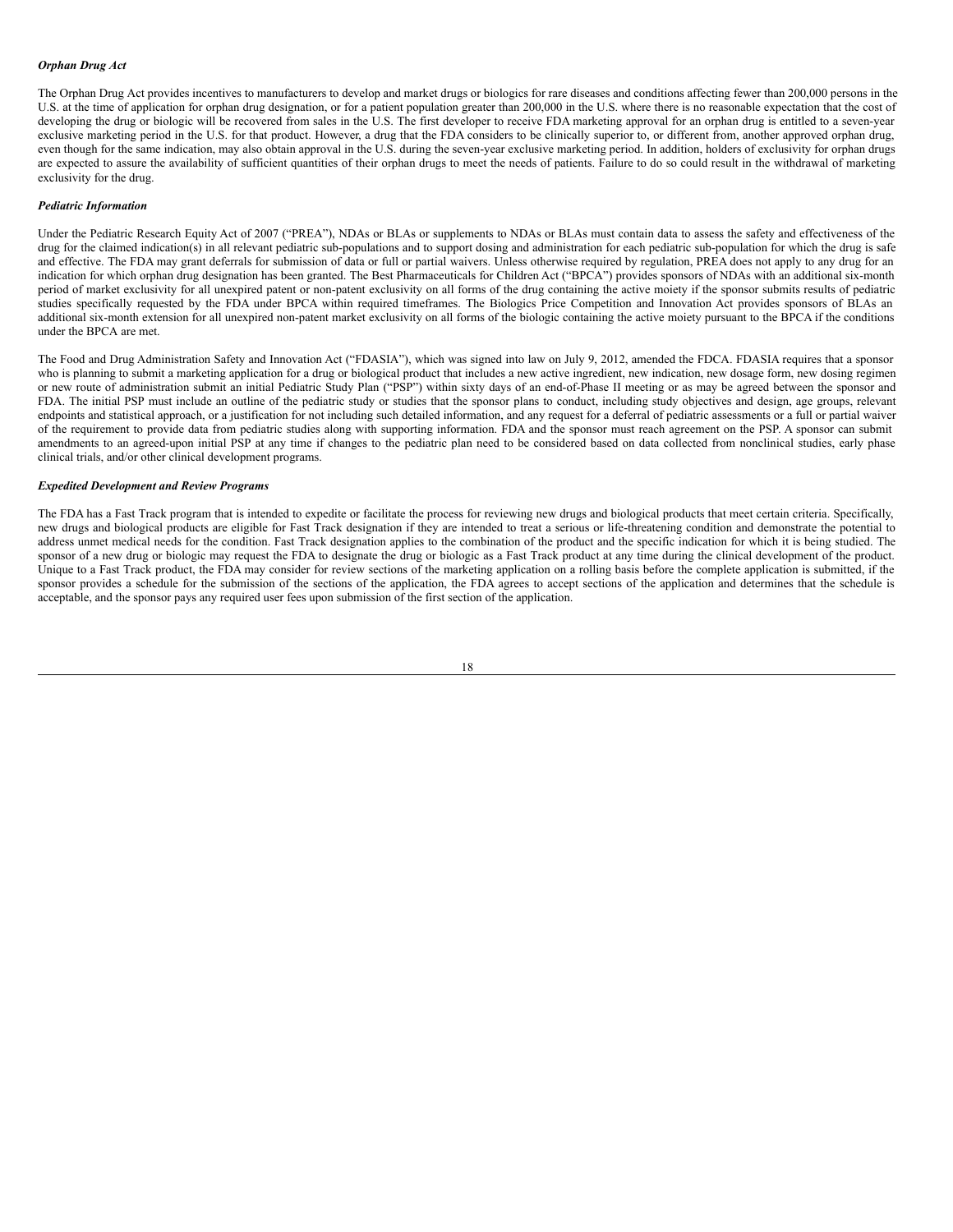Any product submitted to the FDA for marketing, including under a Fast Track program, may be eligible for other types of FDA programs intended to expedite development and review, such as priority review and accelerated approval. Fast Track designation, priority review and accelerated approval do not change the standards for approval but may expedite the development or approval process. Any product is eligible for priority review if it has the potential to provide safe and effective therapy where no satisfactory alternative therapy exists or a significant improvement in the treatment, diagnosis or prevention of a disease compared to marketed products. The FDA will attempt to direct additional resources to the evaluation of an application for a new drug or biological product designated for priority review in an effort to facilitate the review. Additionally, a product may be eligible for accelerated approval. Drug or biological products studied for their safety and effectiveness in treating serious or life-threatening illnesses and that provide meaningful therapeutic benefit over existing treatments may receive accelerated approval, which means that they may be approved on the basis of adequate and wellcontrolled clinical trials establishing that the product has an effect on a surrogate endpoint that is reasonably likely to predict a clinical benefit, or on the basis of an effect on a clinical endpoint other than survival or irreversible morbidity. As a condition of approval, the FDA may require that a sponsor of a drug or biological product receiving accelerated approval perform adequate and well-controlled post-marketing clinical trials. In addition, the FDA currently requires as a condition for accelerated approval preapproval of promotional materials, which could adversely impact the timing of the commercial launch of the product. If the FDA concludes that a drug shown to be effective can be safely used only if distribution or use is restricted, it will require such post-marketing restrictions as it deems necessary to assure safe use of the drug, such as distribution restricted to certain facilities or physicians with special training or experience; or distribution conditioned on the performance of specified medical procedures.

FDASIA established a new category of drugs and biologics referred to as "breakthrough therapies" that may be eligible to receive Breakthrough Therapy Designation. A sponsor may seek FDA designation of a drug or biologic candidate as a "breakthrough therapy" if the product is intended, alone or in combination with one or more other products, to treat a serious or life-threatening disease or condition and preliminary clinical evidence indicates that the product may demonstrate substantial improvement over existing therapies on one or more clinically significant endpoints, such as substantial treatment effects observed early in clinical development. The designation includes all of the Fast Track program features, as well as more intensive FDA interaction and guidance. The Breakthrough Therapy Designation is a distinct status from both accelerated approval and priority review, which can also be granted to the same drug if relevant criteria are met. If a product is designated as breakthrough therapy, the FDA will expedite the development and review of such drug. All requests for breakthrough therapy designation will be reviewed within 60 days of receipt, and the FDA will either grant or deny the request.

# *Post-Approval Requirements*

Once an approval is granted, the FDA may withdraw the approval if compliance with regulatory requirements or standards is not maintained or if problems occur after the product reaches the market. Later discovery of previously unknown problems with a product may result in restrictions on the product or even complete withdrawal of the product from the market. After approval, some types of changes to the approved product, such as adding new indications, certain manufacturing changes and additional labeling claims, are subject to further FDA review and approval. Drug and biologics manufacturers and other entities involved in the manufacture and distribution of approved drugs and biologics are required to register their establishments with the FDA and certain state agencies, and are subject to periodic unannounced inspections by the FDA and certain state agencies for compliance with cGMP regulations and other laws and regulations.

# *U.S. Patent Term Restoration and Marketing Exclusivity*

Depending upon the timing, duration and specifics of the FDA approval of our drug candidates, some of our U.S. patents may be eligible for limited patent term extension under the Drug Price Competition and Patent Term Restoration Act of 1984, commonly referred to as the Hatch-Waxman Amendments. The Hatch-Waxman Amendments permit a patent restoration term of up to five years as compensation for patent term lost during product development and the FDA regulatory review process. However, patent term restoration cannot extend the remaining term of a patent beyond a total of 14 years from the product's approval date. The patent term restoration period is generally one-half the time between the effective date of an IND and the submission date of an NDA or BLA plus the time between the submission date of an NDA or BLA and the approval of that application. Only one patent applicable to an approved drug is eligible for the extension and the application for the extension must be submitted prior to the expiration of the patent. The USPTO, in consultation with the FDA, reviews and approves the application for any patent term extension or restoration. In the future, we intend to apply for restoration of patent term for one of our currently owned or licensed patents to add patent life beyond its current expiration date, depending on the expected length of the clinical trials and other factors involved in the filing of the relevant NDA or BLA.

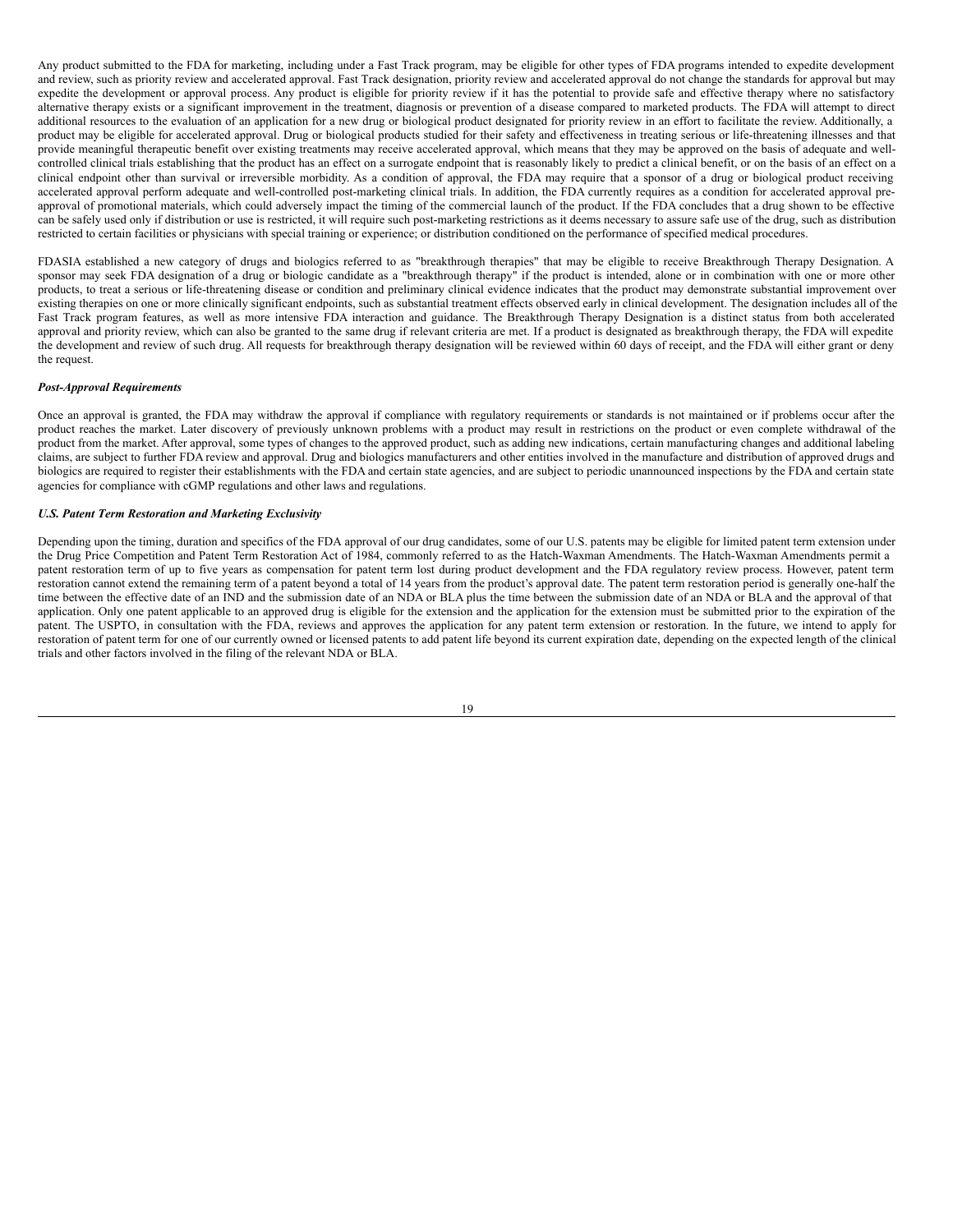Marketing exclusivity provisions under the FDCA can also delay the submission or the approval of certain marketing applications. The FDCA provides a five-year period of non-patent marketing exclusivity within the U.S. to the first applicant to obtain approval of an NDA for a new chemical entity. A drug is a new chemical entity if the FDA has not previously approved any other new drug containing the same active moiety, which is the molecule or ion responsible for the action of the drug substance. During the exclusivity period, the FDA may not accept for review an abbreviated new drug application (ANDA), or a 505(b)(2) NDA submitted by another company for another drug based on the same active moiety, regardless of whether the drug is intended for the same indication as the original innovator drug or for another indication, where the applicant does not own or have a legal right of reference to all the data required for approval. However, an application may be submitted after four years if it contains a certification of patent invalidity or non-infringement to one of the patents listed with the FDA by the innovator NDA holder. The FDCA also provides three years of marketing exclusivity for an NDA, or supplement to an existing NDA if new clinical investigations, other than bioavailability studies, that were conducted or sponsored by the applicant are deemed by the FDA to be essential to the approval of the application, for example new indications, dosages or strengths of an existing drug. This three-year exclusivity covers only the modification for which the drug received approval on the basis of the new clinical investigations and does not prohibit the FDA from approving ANDAs for drugs containing the active agent for the original indication or condition of use. Five-year and three-year exclusivity will not delay the submission or approval of a full NDA. However, an applicant submitting a full NDA would be required to conduct or obtain a right of reference to all of the preclinical studies and adequate and well-controlled clinical trials necessary to demonstrate safety and effectiveness.

Pediatric exclusivity is another type of regulatory market exclusivity in the U.S. under the BPCA. Pediatric exclusivity provides for an additional six months of marketing exclusivity if a sponsor conducts clinical trials in children as addressed in the section named "Pediatric Information" above. In addition, orphan drug exclusivity, as described above, may offer a seven-year period of marketing exclusivity, except in certain circumstances.

# **Foreign Regulation**

In addition to regulations in the U.S., we will be subject to a variety of regulations in other jurisdictions governing, among other things, clinical trials and any commercial sales and distribution of our drug candidates.

Whether or not we obtain FDA approval for our drug candidates, we must obtain the requisite approvals from regulatory authorities in foreign countries prior to the commencement of clinical trials or marketing of the drug candidates in those countries. Certain countries outside of the U.S. have a similar process that requires the submission of a clinical trial application much like the IND prior to the commencement of human clinical trials. In the European Union, for example, a CTA must be submitted to each country's national health authority and an independent ethics committee, much like the FDA and the IRB, respectively. Once the CTA is approved in accordance with a country's requirements, clinical study development may proceed.

The requirements and process governing the conduct of clinical trials, product approval and licensing, pricing and reimbursement vary from country to country. In all cases, the clinical trials are conducted in accordance with GCP and the applicable regulatory requirements and the ethical principles that have their origin in the Declaration of Helsinki.

To obtain regulatory approval of an investigational drug or biological product under European Union regulatory systems, we must submit a marketing authorization application. The application used to file the NDA or BLA in the U.S. is similar to that required in the European Union, with the exception of, among other things, country-specific document requirements. The European Union also provides opportunities for market exclusivity. For example, in the European Union, upon receiving marketing authorization, new chemical entities generally receive eight years of data exclusivity and an additional two years of market exclusivity. If granted, data exclusivity prevents regulatory authorities in the European Union from referencing the innovator's data to assess a generic application. During the additional two-year period of market exclusivity, a generic marketing authorization can be submitted, and the innovator's data may be referenced, but no generic product can be marketed until the expiration of the market exclusivity. However, there is no guarantee that a product will be considered by the European Union's regulatory authorities to be a new chemical entity, and products may not qualify for data exclusivity. Products receiving orphan designation in the European Union can receive ten years of market exclusivity, during which time no similar medicinal product for the same indication may be placed on the market. An orphan product can also obtain an additional two years of market exclusivity in the European Union for pediatric studies. No extension to any supplementary protection certificate can be granted on the basis of pediatric studies for orphan indications.

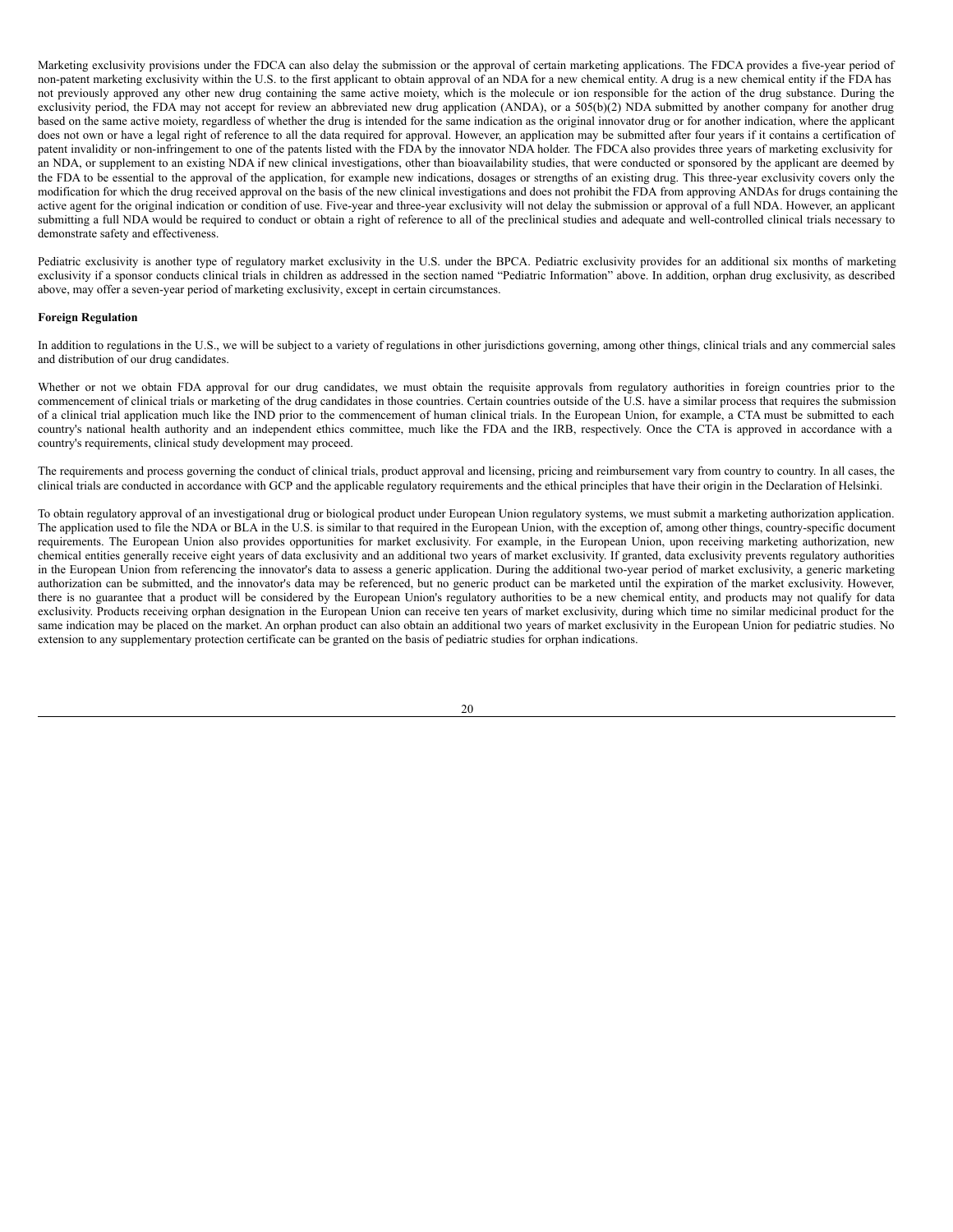The criteria for designating an "orphan medicinal product" in the European Union are similar in principle to those in the U.S. Under Article 3 of Regulation (EC) 141/2000, a medicinal product may be designated as orphan if (1) it is intended for the diagnosis, prevention or treatment of a life-threatening or chronically debilitating condition; (2) either (a) such condition affects no more than five in 10,000 persons in the European Union when the application is made, or (b) the product, without the benefits derived from orphan status, would not generate sufficient return in the European Union to justify investment; and (3) there exists no satisfactory method of diagnosis, prevention or treatment of such condition authorized for marketing in the European Union, or if such a method exists, the product will be of significant benefit to those affected by the condition, as defined in Regulation (EC) 847/2000. Orphan medicinal products are eligible for financial incentives such as reduction of fees or fee waivers and are, upon grant of a marketing authorization, entitled to ten years of market exclusivity for the approved therapeutic indication. The application for orphan drug designation must be submitted before the application for marketing authorization. The applicant will receive a fee reduction for the marketing authorization application if the orphan drug designation has been granted, but not if the designation is still pending at the time the marketing authorization is submitted. Orphan drug designation does not convey any advantage in, or shorten the duration of, the regulatory review and approval process.

The 10-year market exclusivity may be reduced to six years if, at the end of the fifth year, it is established that the product no longer meets the criteria for orphan designation, for example, if the product is sufficiently profitable not to justify maintenance of market exclusivity. In addition, marketing authorization may be granted to a similar product for the same indication at any time if:

- · the second applicant can establish that its product, although similar, is safer, more effective or otherwise clinically superior;
- · the applicant consents to a second orphan medicinal product application; or
- · the applicant cannot supply enough orphan medicinal product.

For other countries outside of the European Union, such as countries in Eastern Europe, Latin America or Asia, the requirements governing the conduct of clinical studies, product licensing or approval, pricing and reimbursement vary from country to country. In all cases, again, the clinical studies are conducted in accordance with GCP and the applicable regulatory requirements and the ethical principles that have their origin in the Declaration of Helsinki.

If we fail to comply with applicable foreign regulatory requirements, we may be subject to, among other things, fines, suspension or withdrawal of regulatory approvals, product recalls, seizure of products, operating restrictions and criminal prosecution.

#### **Other Regulatory Matters**

Manufacturing, sales, promotion and other activities following product approval are also potentially subject to regulation by numerous regulatory authorities in addition to the FDA, including, in the U.S., the Centers for Medicare & Medicaid Services, other divisions of the Department of Health and Human Services, the Drug Enforcement Administration, the Consumer Product Safety Commission, the Federal Trade Commission, the Occupational Safety & Health Administration, the Environmental Protection Agency and state and local governments. In the U.S., sales, marketing and scientific/educational programs must also comply with state and federal fraud and abuse laws, including state and federal anti-kickback, false claims, data privacy and security and physician payment transparency laws. Pricing and rebate programs must comply with the Medicaid rebate requirements of the U.S. Omnibus Budget Reconciliation Act of 1990 and more recent requirements in the Patient Protection and Affordable Care Act, as amended by the Health Care and Education Reconciliation Act of 2010, collectively the Affordable Care Act. If products are made available to authorized users of the Federal Supply Schedule of the General Services Administration, additional laws and requirements apply. The handling of any controlled substances must comply with the U.S. Controlled Substances Act and Controlled Substances Import and Export Act. Products must meet applicable child-resistant packaging requirements under the U.S. Poison Prevention Packaging Act. Manufacturing, sales, promotion and other activities are also potentially subject to federal and state consumer protection and unfair competition laws.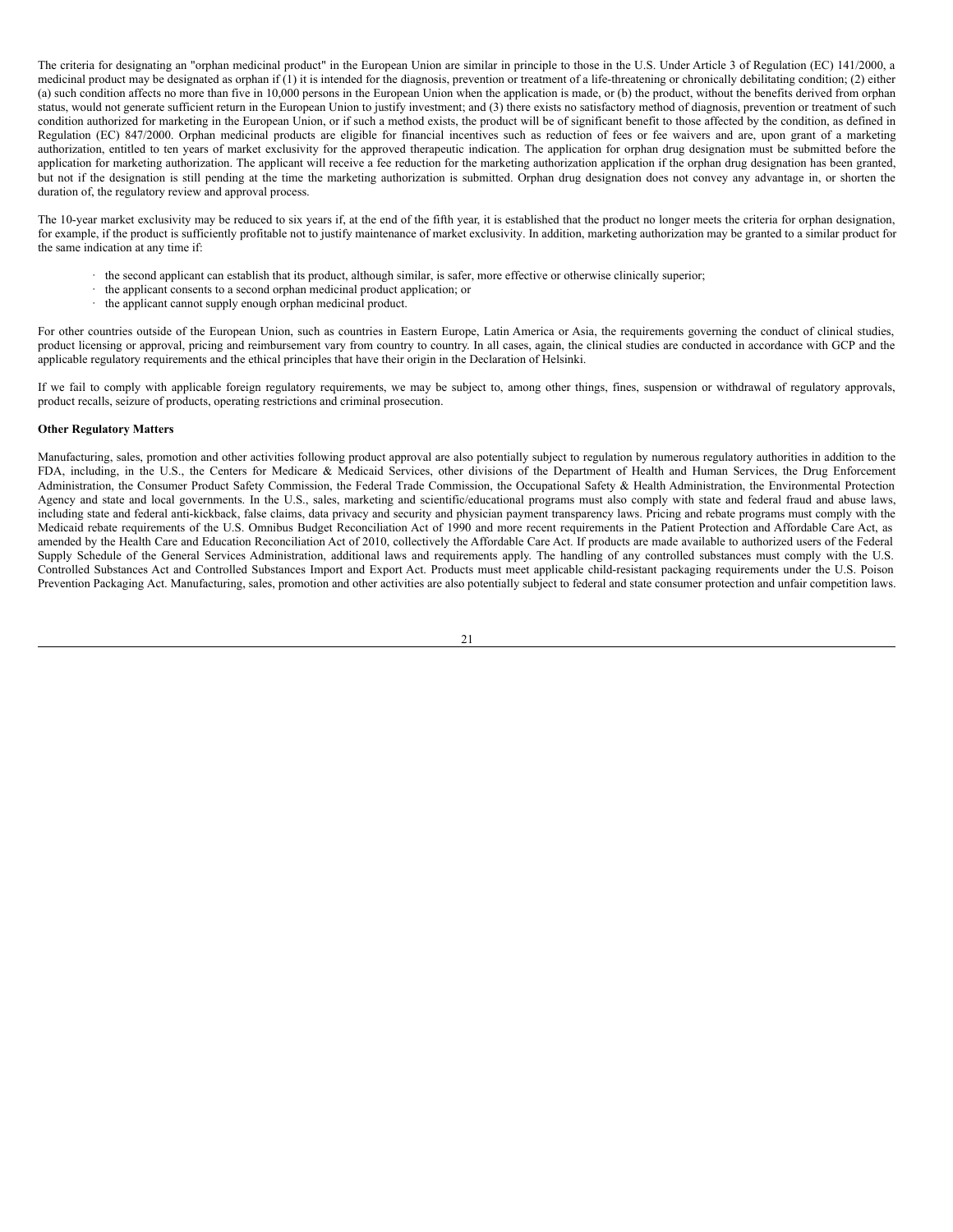The distribution of pharmaceutical products is subject to additional requirements and regulations, including extensive record-keeping, licensing, storage and security requirements intended to prevent the unauthorized sale of pharmaceutical products.

The failure to comply with regulatory requirements may subject us to possible legal or regulatory action. Depending on the circumstances, failure to meet applicable regulatory requirements can result in criminal prosecution, fines or other penalties, injunctions, recall or seizure of products, total or partial suspension of production, denial or withdrawal of product approvals, or refusal to allow a firm to enter into supply contracts, including government contracts. In addition, even if a firm complies with FDA and other requirements, new information regarding the safety or efficacy of a product could lead the FDA to modify or withdraw product approval. Prohibitions or restrictions on sales or withdrawal of future products marketed by us could materially affect our business in an adverse way.

Changes in regulations, statutes or the interpretation of existing regulations could impact our business in the future by requiring, for example: (i) changes to our manufacturing arrangements; (ii) additions or modifications to product labeling; (iii) the recall or discontinuation of our products; or (iv) additional record-keeping requirements. If any such changes were to be imposed, they could adversely affect the operation of our business.

## **Environmental Regulation**

In addition to being subject to extensive regulation by the FDA, we must also comply with environmental regulation insofar as such regulation applies to us or our drug candidates. Our costs of compliance with environmental regulation as applied to similar pharmaceutical companies are minimal, since we do not currently, nor do we intend to, engage in the manufacturing of any of our drug candidates. We currently use unaffiliated manufacturers to produce all of our drug candidate material and receive final material from such manufacturer, without any involvement on our part in the manufacturing process at any stage of the process.

Although we believe that our safety procedures for using, handling, storing and disposing of our drug candidate materials comply with the environmental standards required by state and federal laws and regulations, we cannot completely eliminate the risk of accidental contamination or injury from these materials. We do not carry a specific insurance policy to mitigate this risk to us or to the environment.

#### **Research and Development Expenses**

Research and development activities include personnel costs, research supplies, clinical and preclinical study costs. Such expenses related to the research and development of our drug candidates totaled \$2.9 million for the year ended December 31, 2018 and \$4.1 million for the year ended December 31, 2017.

#### **Employees**

At December 31, 2018, we employed four full-time employees. We are not a party to any collective bargaining agreement with our employees; nor are any of our employees a member of any labor unions. We are subject to certain statutory and contractual obligations in instances where we terminate U.K.-based employees. These obligations, which are ordinary and customary in the U.K., generally range from one to 12 months of wages for terminated employees and would not be expected to represent a material adverse effect to us.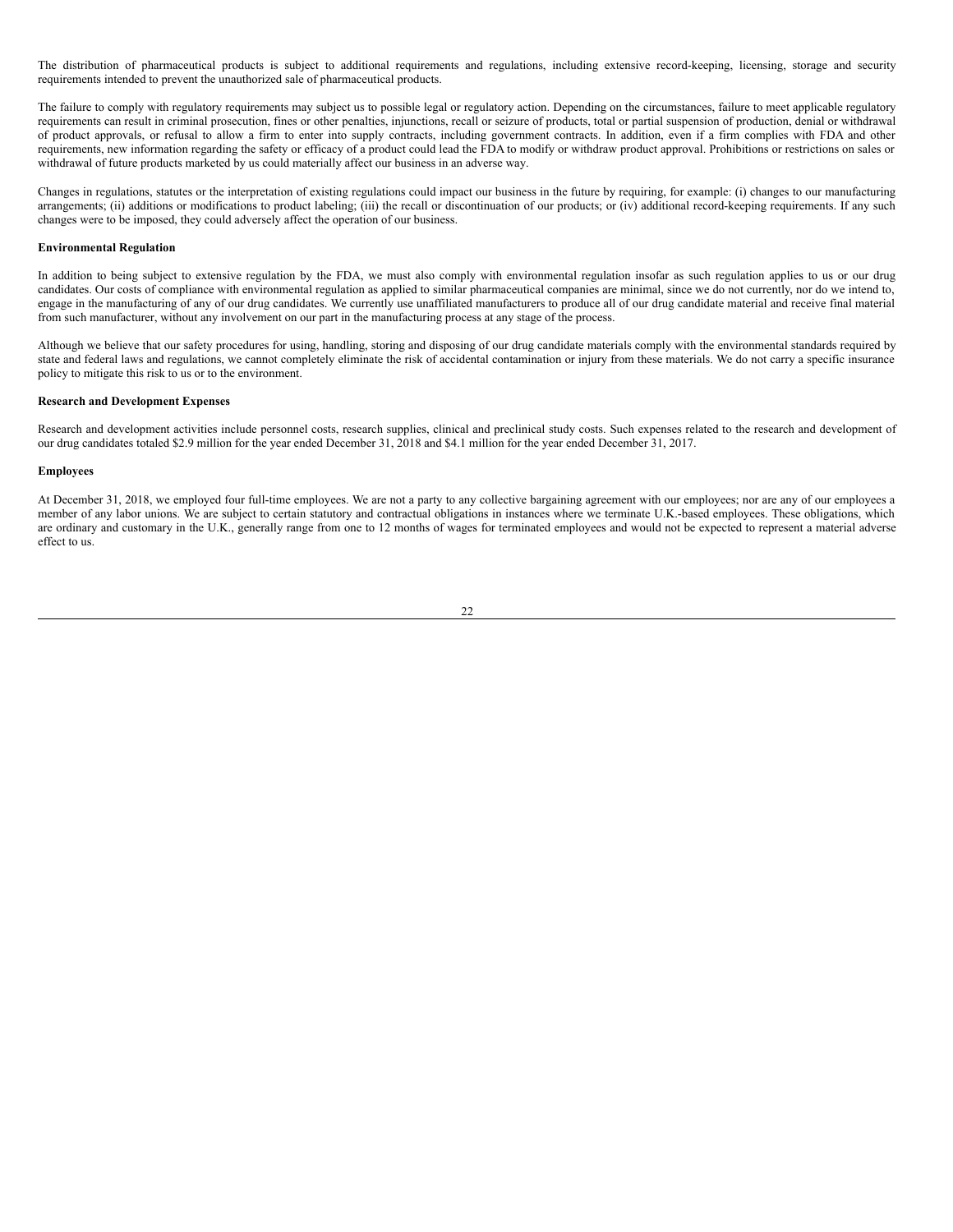To complement our own professional staff, we utilize specialists in regulatory affairs, pharmacovigilance, process engineering, manufacturing, quality assurance, preclinical and clinical development, accounting and business development. These individuals include scientific advisors as well as independent consultants.

# **COMPETITION**

The pharmaceutical and biotechnology industries are characterized by intense competition and rely heavily on the ability to move quickly, adapt to changing medical and market needs, and to develop and maintain strong intellectual property positions. We believe that the development experience of our scientific and management team, as well as the strength and promise of our drug candidates, provide us with a competitive advantage; nevertheless, we face potential competition from a myriad of sources many of which operate with greater resources and more mature products. These include pharmaceutical and biotechnology companies, academic institutions, governmental agencies and public and private research institutions. Competition is intense and is expected to increase.

#### *Product and Technology Specific Competition*

# **XBIO-101 for Endometrial Cancer ("EC") and Triple Negative Breast Cancer ("TNBC")**

Current standard of care treatments for EC and TNBC include radiation, surgery as well as certain chemotherapeutic and antineoplastic agents, particularly platinum-based agents, including but not limited to Taxol, Taxane, anthracycline, carboplatin, doxorubicin, cisplatin, ifosfamide, and topotecan.

A number of additional therapeutic classes are in development worldwide, including but not limited to antibodies, antibody-drug conjugates and immunotherapies. Additionally, there are a number of targeted agents including PARP inhibitors and other agents that target the PI3K/Akt/mTOR pathway and other kinase inhibitors. The aforementioned therapeutics and therapeutic classes may be used either alone or in combination.

## **PSA for Drug Delivery**

Current competing platforms include PEGylation, Fc-fusion, albumin-fusion, HESylation, PASylation, depot and CTP-fusion, among others.

We also expect to compete with academic institutions and other smaller pharmaceutical companies during the drug development stage of our progress. In addition to competing with universities and other research institutions in the development of drug products, therapies, technologies and processes, we may compete with other companies in acquiring rights to products or technologies from universities. There can be no assurance that our products or drug candidates will be more effective or achieve greater market acceptance than competitive products, or that these companies will not succeed in developing products and technologies that are more effective than those being developed for us or that would render our products and technologies less competitive or obsolete.

## **Available Information**

Our website address is www.xeneticbio.com. The information on, or that can be accessed through, our website is not part of this Annual Report on Form 10-K. Our Annual Reports on Form 10-K, Quarterly Reports on Form 10-Q and Current Reports on Form 8-K and amendments to those reports are available, free of charge, on or through our website as soon as practicable after we electronically file such forms, or furnish them to, the SEC. The public may read and copy any materials we file with the SEC at the SEC's Public Reference Room at 100 F Street, NE, Washington, D.C. 20549. Information on the operations of the Public Reference Room can be obtained by calling 1-800- SEC-0330. The SEC maintains an internet site that contains reports, proxy and information statements and other information regarding our filings at www.sec.gov.

In addition to disclosing current information pursuant to Section 13 or 15(d) of the Exchange Act and for reports of information required to be disclosed by Regulation FD through our SEC filings, we also intend to disclose such current information through our investor relations website, press releases, public conference calls and webcasts.

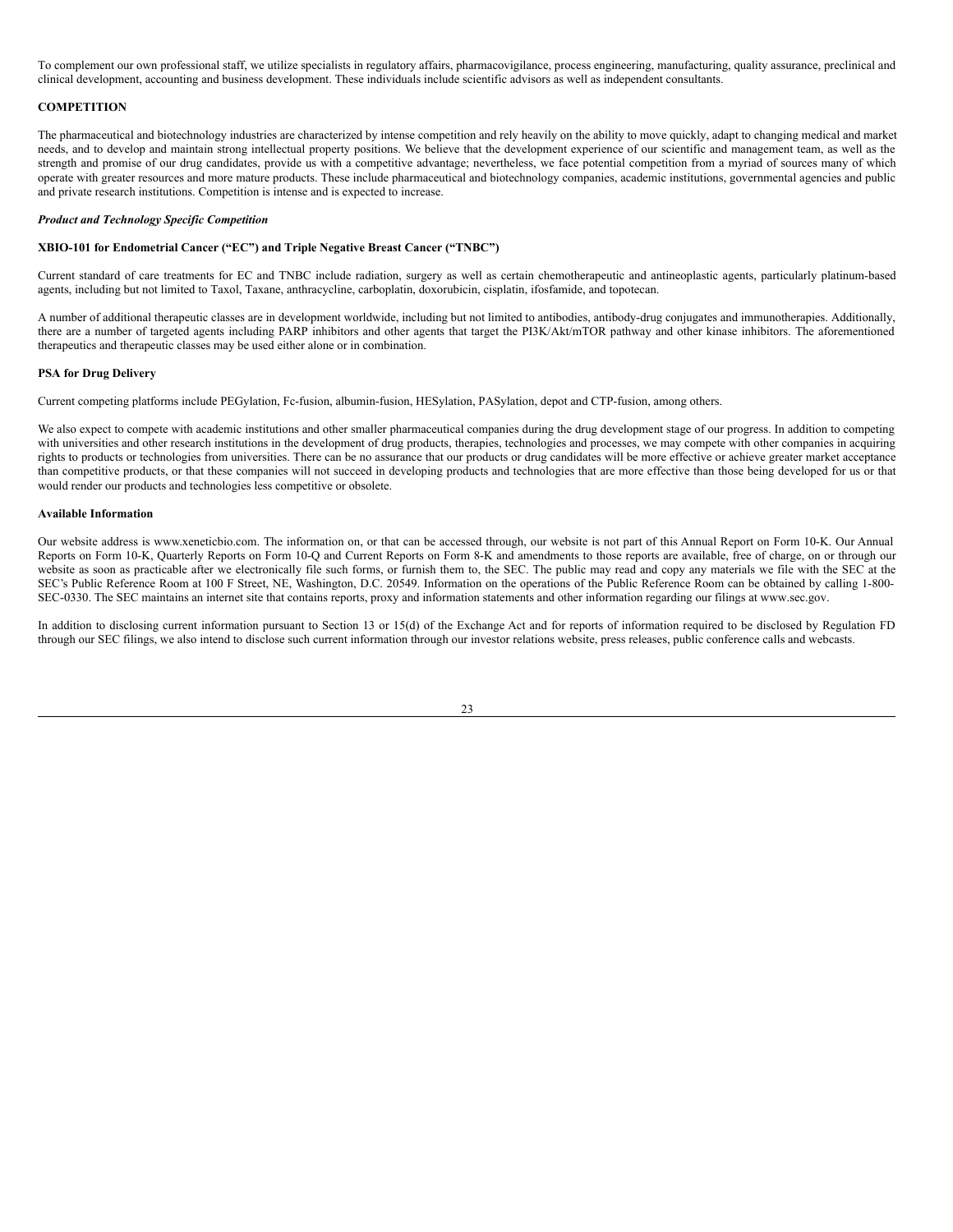# <span id="page-24-0"></span>**ITEM 1A – RISK FACTORS**

Our business is subject to numerous risks. You should consider carefully the risks and uncertainties described below, in addition to other information contained in this Annual Report as well as our other public filings with the Securities and Exchange Commission. Any of the following risks could have a material adverse effect on our business, financial condition, results of operations and prospects and cause the trading price of our common stock to decline.

#### **Risks Related to Our Financial Condition and Capital Requirements**

#### *We have never been profitable and may never achieve or sustain profitability***.**

We are a clinical stage biopharmaceutical company with a limited operating history. Pharmaceutical product and technology development is a highly speculative undertaking and involves a substantial degree of risk. To date, we have focused primarily on developing our drug candidates, XBIO-101 and PolyXen, our biological platform technology, and researching additional drug candidates. We have no products approved for commercial sale and have generated only limited revenue to date. Due to capital constraints in 2018 we focused solely on the development of XBIO-101. We continue to incur significant research and development and other expenses related to our ongoing operations. As a result, we have never been profitable and we may not achieve profitability in the foreseeable future, if at all. Our ability to generate profits in the future will depend on a number of factors, including:

- · Funding the costs relating to the research and development, regulatory approval, commercialization and sale and marketing of our drug candidates and technologies;
- · Market acceptance of our drug candidates and technologies;
- · Costs of acquiring and developing new drug candidates and technologies;
- · Ability to bring our drug candidates to market;
- · General and administrative costs relating to our operations;
- · Increases in our research and development costs;
- · Charges related to purchases of technology or other assets;
- · Establishing, maintaining and protecting our intellectual property rights;
- · Attracting, hiring and retaining qualified personnel; and
- · Our ability to raise additional capital.

As of December 31, 2018, we had an accumulated deficit of approximately \$153.2 million. Substantial doubt exists about our ability to continue as a going concern as a result of anticipated capital needs. We expect to incur additional significant operating losses as we expand our research and development activities and our commercialization, marketing and sales efforts. We may also encounter unforeseen expenses, difficulties, complications, delays and other unknown factors that may adversely affect our business. In addition, because of the numerous risks and uncertainties associated with pharmaceutical product development, including that our current drug candidates may not achieve the clinical endpoints of applicable trials, we are unable to predict the timing or amount of increased expenses, and if or when we will achieve or maintain profitability. If we are unable to generate sufficient revenue from our operations to pay expenses or we are unable to obtain additional financing on commercially reasonable terms, our business, financial condition and results of operations may be materially and adversely affected.

#### Our independent registered public accounting firm and the Company have expressed substantial doubt about our ability to continue as a going concern.

We have concluded there is substantial doubt about our ability to continue as a going concern. As described in their audit report, our auditors have included an explanatory paragraph that states that we have incurred recurring losses and negative cash flows from operations since inception and have an accumulated deficit at December 31, 2018 of \$153.2 million. These matters raise substantial doubt about our ability to continue as a going concern. Our consolidated financial statements do not include any adjustments that might result from the outcome of this uncertainty. If we cannot continue as a viable entity, our stockholders may lose some or all of their investment in us.

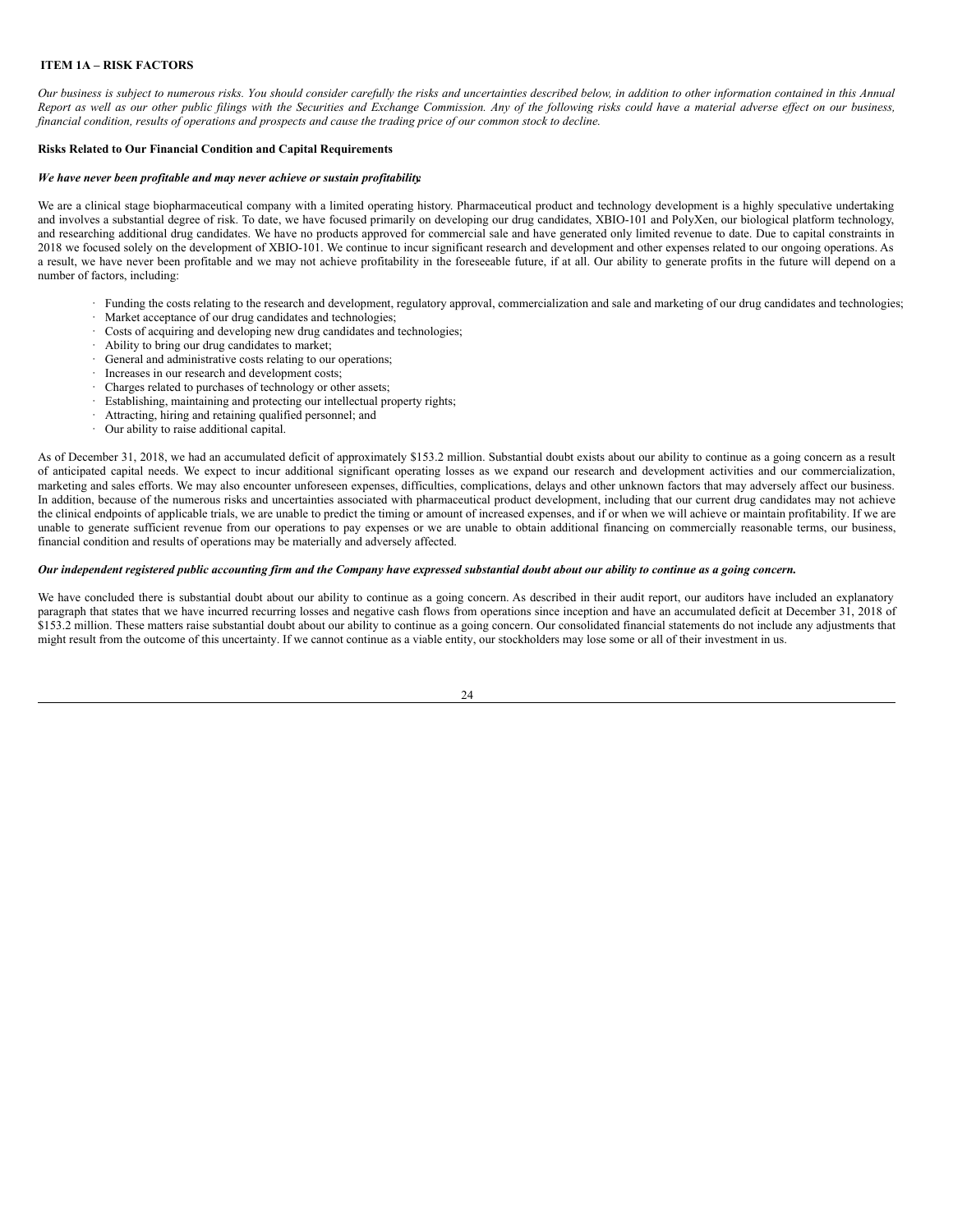## We will require substantial additional funding to achieve our goals. Failure to obtain this necessary capital when needed on acceptable terms, or at all, may force us to *delay, limit or terminate our product development ef orts, other operations or commercialization ef orts.*

Developing drug candidates is an expensive, risky and lengthy process, and we expect our expenses to increase in connection with our ongoing activities, particularly as we continue the research and development of, continue and initiate clinical trials of, and seek marketing approval for, our drug candidates.

As of December 31, 2018, we had cash and cash equivalents of \$0.6 million. We expect that we will require additional capital to complete clinical trials, obtain regulatory approval for, and to commercialize, our drug candidates, including our other preclinical drug candidates and our future drug candidates. However, our operating plan may change as a result of many factors currently unknown to us, and we may need to seek additional funds sooner than planned, through public or private equity or debt financings, third-party funding, marketing and distribution arrangements, as well as other collaborations, strategic alliances and licensing arrangements, or a combination of these approaches. In any event, we will require additional capital to pursue preclinical and clinical activities, pursue regulatory approval for, and to commercialize, our longer term pipeline drug candidates. Even if we believe we have sufficient funds for our current or future operating plans, we may seek additional capital if market conditions are favorable or if we have specific strategic considerations.

Any additional fundraising efforts may divert our management from their day-to-day activities, which may adversely affect our ability to develop and commercialize our drug candidates. In addition, we cannot guarantee that future financing will be available in sufficient amounts or on terms acceptable to us, if at all. Moreover, the terms of any financing may negatively impact the holdings or the rights of our stockholders, and the issuance of additional securities, whether equity or debt, by us or the possibility of such issuance may cause the market price of our shares to decline. The incurrence of indebtedness could result in increased fixed payment obligations and we may be required to agree to certain restrictive covenants, such as limitations on our ability to incur additional debt, limitations on our ability to acquire, sell or license intellectual property rights and other operating restrictions that could adversely impact our ability to conduct our business.

If we are unable to obtain funding on a timely basis, we may be required to significantly curtail, delay or discontinue our clinical development program or the commercialization of any drug candidates. We may also be unable to expand our operations or otherwise capitalize on our business opportunities, as desired, which could harm our business, financial condition and results of operations.

#### Raising additional capital may cause dilution to our stockholders, restrict our operations or require us to relinquish rights to our technologies or drug candidates.

Until such time, if ever, as we can generate substantial product revenues, we expect to finance our cash needs through a combination of equity and debt financings, as well as selectively continuing to enter into collaborations, strategic alliances and licensing arrangements. We do not currently have any committed external source of funds. To the extent that we raise additional capital through the sale of equity or convertible debt securities, equity interests will be diluted, and the terms of these securities may include liquidation or other preferences that adversely affect the rights of our stockholders. Debt financing, if available, may involve agreements that include covenants limiting or restricting our ability to take specific actions, such as incurring additional debt, making capital expenditures or declaring dividends, and may be secured by all or a portion of our assets.

If we raise funds by selectively continuing to enter into collaborations, strategic alliances or licensing arrangements with third-parties, we may have to relinquish additional valuable rights to our technologies, future revenue streams, research programs or drug candidates or grant licenses on terms that may not be favorable to us. If we are unable to raise additional funds through equity or debt financings when needed, we may be required to delay, limit, reduce or terminate our product development or future commercialization efforts or grant rights to develop and market drug candidates that we would otherwise prefer to develop and market ourselves. If we are unable to raise additional funds through collaborations, strategic alliances or licensing arrangements, we may be required to terminate product development or future commercialization efforts or to cease operations altogether.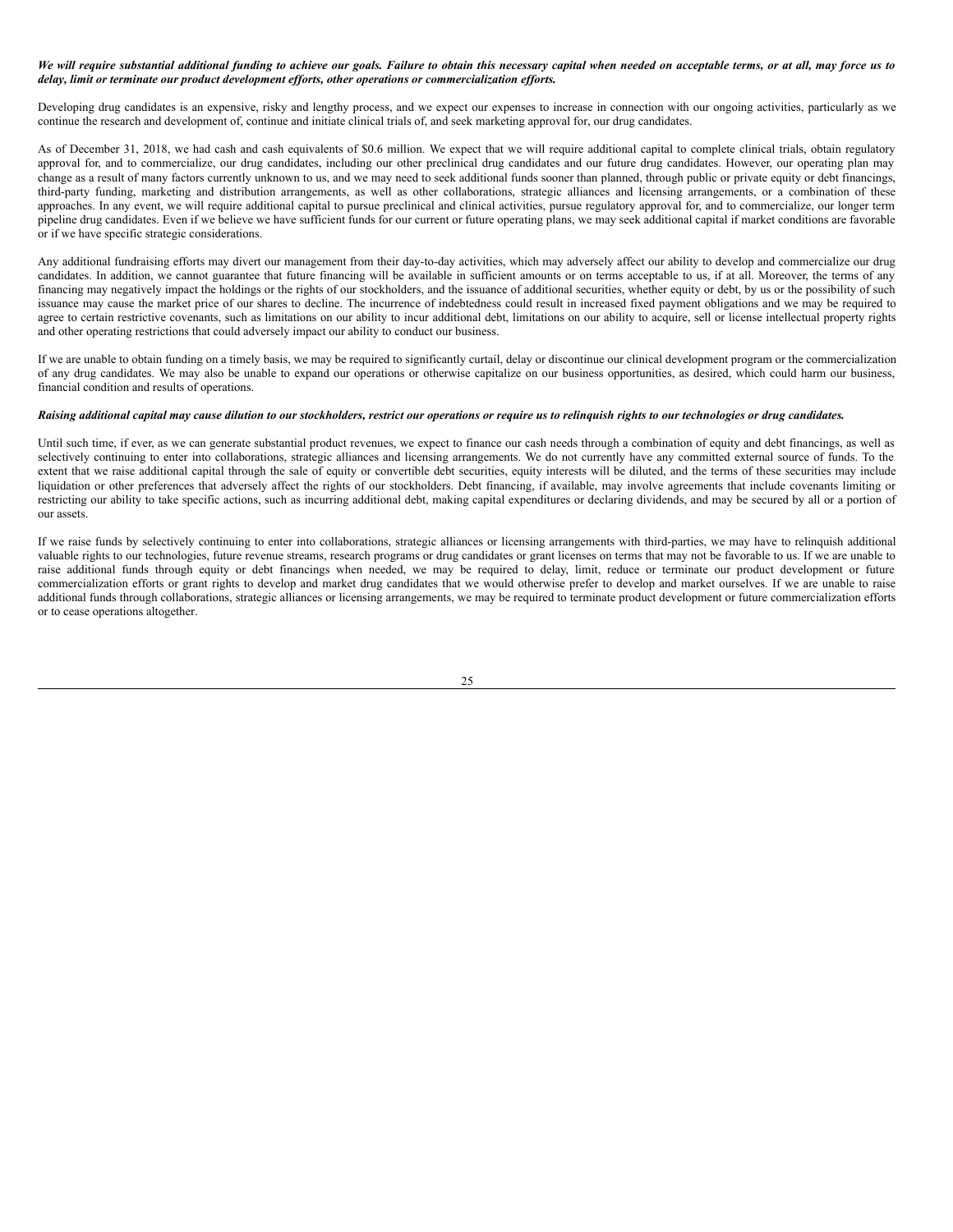## **Risks Related to the Transaction**

## We cannot assure you that the proposed Transaction will be completed on a timely basis or at all or that the Company will recognize the anticipated benefits of the *Transaction.*

On March 1, 2019, we entered into an agreement to acquire the novel CAR T platform technology, called "XCART," a proximity-based screening platform capable of identifying CAR constructs that can target patient-specific tumor neoantigens, with a demonstrated proof of mechanism in B-cell Non-Hodgkin lymphomas. The XCART technology, developed by the Institute in collaboration with the IBCH, is believed to have the potential to significantly enhance the safety and efficacy of cell therapy for B-cell lymphomas by generating patient- and tumor-specific CAR T cells.

There are a number of risks and uncertainties relating to the Transaction. For example, the Transaction may not be completed, or may not be completed in the time frame, on the terms or in the manner currently anticipated and the Company may not recognize the anticipated benefits of the Transaction, as a result of a number of factors, including the following:

- that one or more closing conditions to the Transaction, including certain regulatory approvals, may not be satisfied or waived, on a timely basis or otherwise, that the required approval by the stockholders of the Company may not be obtained, and the Company may not have adequate financing to fund its future working capital obligations of the Company following the closing;
- unexpected costs, charges or expenses resulting from the Transaction;
- uncertainty of the expected financial performance of the Company following completion of the Transaction;
- · the ability of the Company to implement its business strategy; and
- the occurrence of any event that could give rise to termination of the Transaction.

#### *Our business is substantially dependent on the success of XCART.*

Our business depends almost entirely on the successful consummation of the acquisition of the XCART platform technology and its clinical development, regulatory approval and commercialization. It will require substantial clinical development and regulatory approval efforts before we are permitted to commence its commercialization, if ever. The clinical trials and manufacturing and marketing of XCART and any other product candidates will be subject to extensive and rigorous review and regulation by numerous government authorities in the U.S., the European Union and other jurisdictions where we intend to test and, if approved, market our product candidates. Before obtaining regulatory approvals for the commercial sale of any product candidate, we must demonstrate through preclinical testing and clinical trials that the product candidate is safe and effective for use in each target indication, and potentially in specific patient populations. This process can take many years and may include post-marketing studies and surveillance, which would require the expenditure of substantial resources beyond the proceeds we have currently raised. Of the large number of drugs in development for approval in the U.S. and the European Union, only a small percentage successfully complete the FDA or European Medicines Agency, or EMA, regulatory approval processes, as applicable, and are commercialized. Accordingly, even if we are able to obtain the requisite financing to continue to fund our research, development and clinical programs, we cannot assure you that XCART or any of our other product candidates will be successfully developed or commercialized.

#### **Risks Related to the Discovery and Development of our Pharmaceutical Products**

We are an early stage company in the business of developing pharmaceutical products including drug candidates and technologies. Given the uncertainty of such *development, our business operations may never fully materialize and create value for investors.*

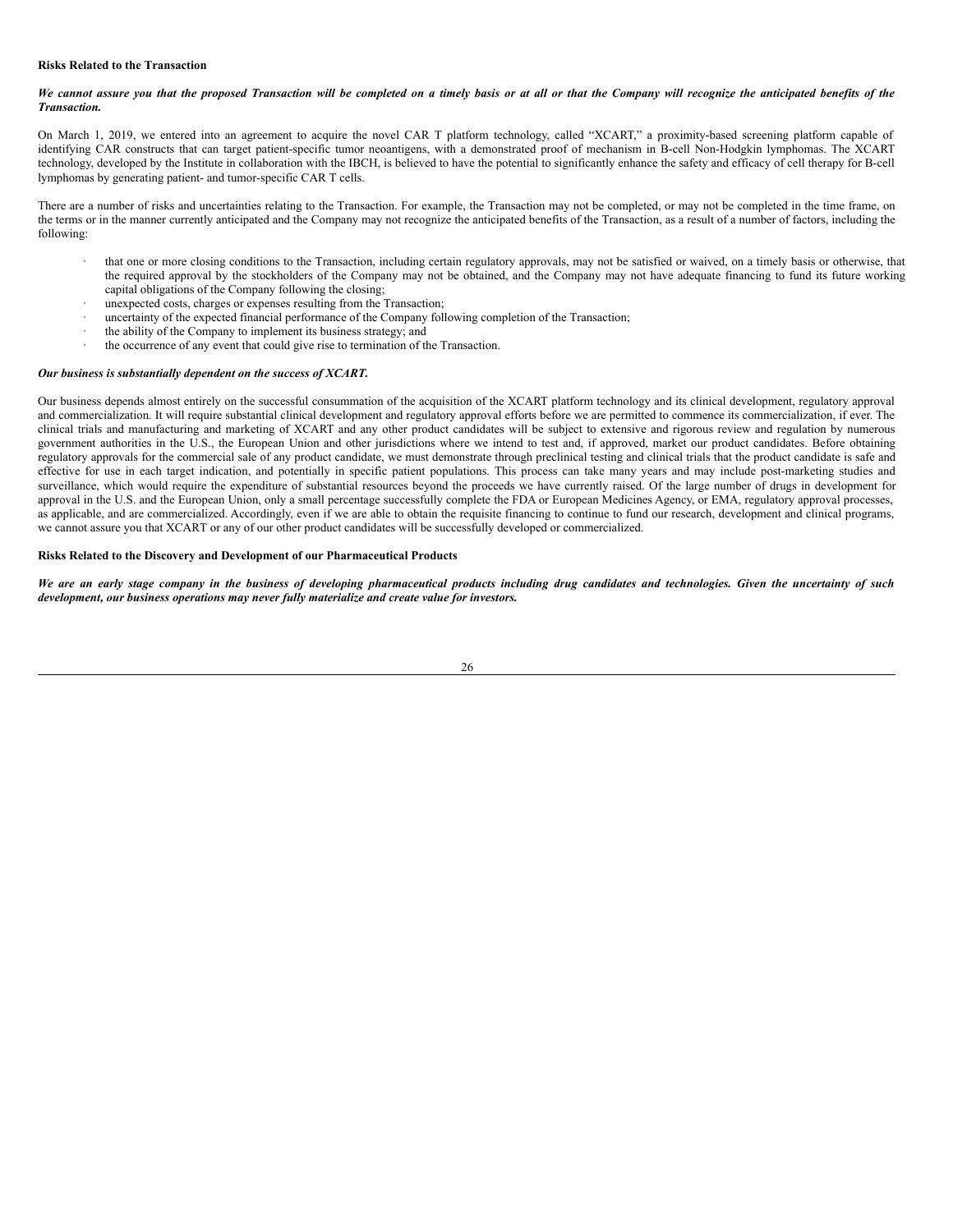We currently do not have any products that have gained marketing approval. We have invested substantially all of our efforts and financial resources developing ErepoXen, OncoHist and, most recently, XBIO-101. Our revenues to date consist primarily of collaboration revenue from a single partner and not from product sales or royalties. Our ability to generate product revenues, which may not occur for several years, if ever, will depend on the successful development and eventual commercialization of our drug candidates. We currently generate no revenues from sales of any drugs, and we may never be able to develop or commercialize a marketable drug. Each of our drug candidates will require development, management of development and manufacturing activities, marketing approval in multiple jurisdictions, obtaining manufacturing supply, building of a commercial organization, substantial investment and significant marketing efforts before we generate any revenues from drug sales. We have not yet demonstrated an ability to successfully overcome many of the risks and uncertainties frequently encountered by companies in new and rapidly evolving fields, particularly in the pharmaceutical area. For example, to execute our business plan, we will need to successfully:

- · Execute development activities for our drug candidates, including successful enrollment in and completion of clinical trials;
- · Obtain required marketing approvals for the development and commercialization of our drug candidates;
- · Obtain and maintain patent and trade secret protection or regulatory exclusivity for our drug candidates;
- · Protect, leverage and expand our intellectual property portfolio;
- · Establish and maintain clinical and commercial manufacturing capabilities or make arrangements with third-party manufacturers for clinical and commercial manufacturing;
- · Build and maintain robust sales, distribution and marketing capabilities, either on our own or in collaboration with strategic partners, if our drug candidates are approved;
- · Gain acceptance for our drug candidates, if approved, by patients, the medical community and third party payors;
- · Effectively compete with other therapies;
- · Obtain and maintain healthcare coverages and adequate reimbursement;
- · Maintain a continued acceptable safety profile for our drug candidates following approval;
- · Develop and maintain any strategic relationships we elect to enter into, if any;
- · Enforce and defend intellectual property rights and claims; and
- · Manage our spending as costs and expenses increase due to preclinical development, clinical trials, marketing approvals and commercialization.

#### We may find it difficult to enroll patients in our clinical studies, which could delay or prevent clinical studies of our pharmaceutical products.

Identifying and qualifying patients to participate in clinical studies of our pharmaceutical products is critical to our success. The timing of our clinical studies depends on the speed at which we can recruit patients to participate in testing our pharmaceutical products. We may experience delays. If patients are unwilling to participate in our clinical studies because of negative publicity from adverse events in the biopharmaceutical industries or for other reasons, including competitive clinical studies for similar patient populations, the timeline for recruiting patients, conducting studies and obtaining regulatory approval of potential products may be delayed. These delays could result in increased costs, delays in advancing our product development, delays in testing the effectiveness of our technology or termination of the clinical studies altogether.

We may not be able to identify, recruit and enroll a sufficient number of patients, or those with required or desired characteristics to achieve diversity in a study, to complete our clinical studies in a timely manner. Patient enrollment is affected by factors including:

- · Severity of the disease under investigation;
- · Real or perceived availability of alternative treatments;
- Size and nature of the patient population;
- · Eligibility criteria for and design of the trial in question;
- · Perceived risks and benefits of the drug candidate under study;
- · Proximity and availability of clinical sites for prospective patients;
- · Ongoing clinical trials of potentially competitive agents;
- · Physicians' and patients' perceptions as to the potential advantages of our drug candidates being studied in relation to available therapies or other products under development;
- · Our CRO's and our trial sites' efforts to facilitate timely enrollment in clinical trials;
- · Patient referral practices of physicians; and
- · The need to monitor patients and collect patient data adequately during and after treatment.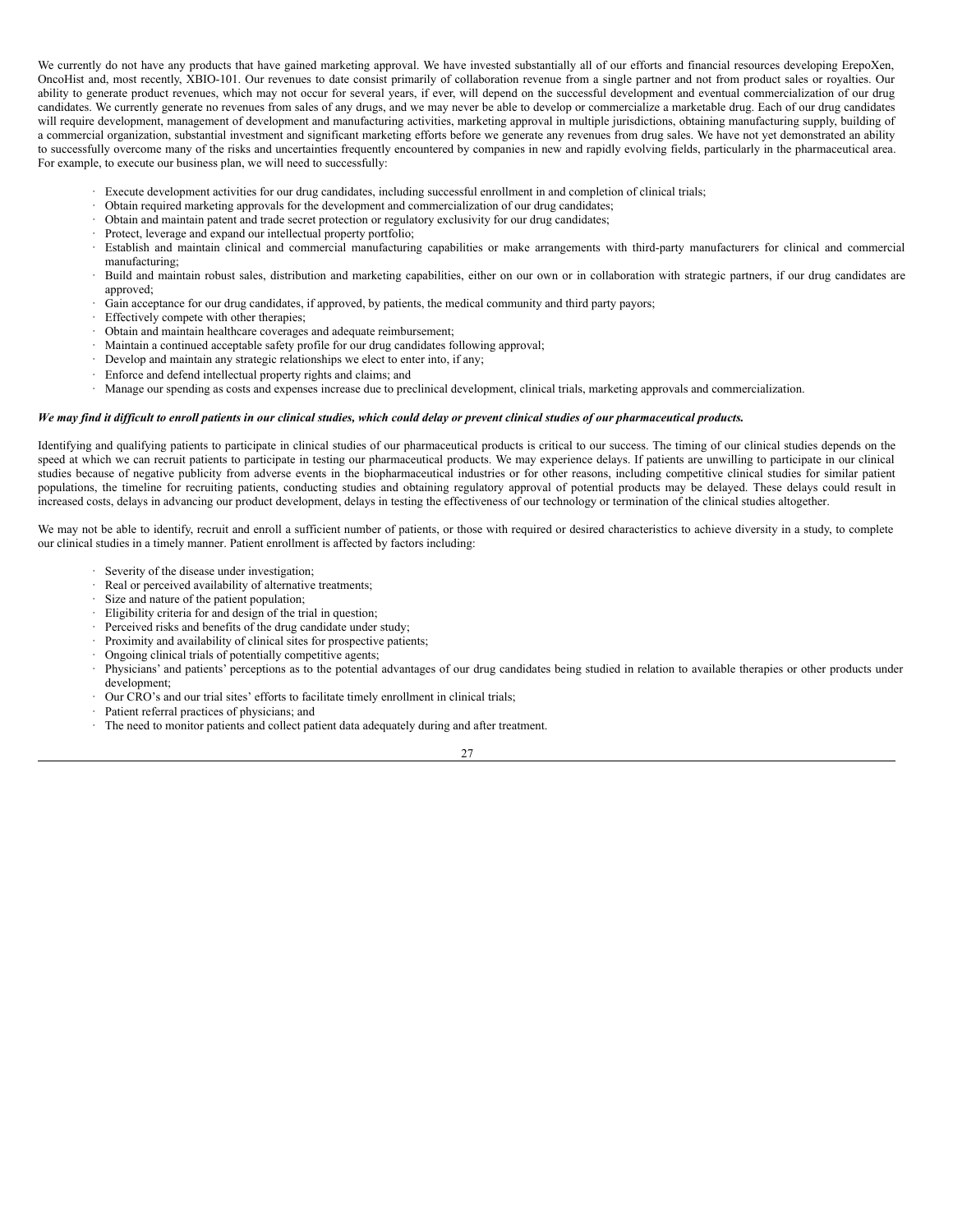We may not be able to initiate or continue clinical studies if we cannot enroll a sufficient number of eligible patients to participate in the clinical studies required by the FDA or other regulatory agencies. Our ability to successfully initiate, enroll and complete a clinical study in any foreign country is subject to numerous risks unique to conducting business in foreign countries, including:

- · Difficulty in establishing or managing relationships with CROs and physicians;
- · Different standards for the conduct of clinical studies;
- · Our inability to locate qualified local consultants, physicians and partners; and
- The potential burden of complying with a variety of foreign laws, medical standards and regulatory requirements, including the regulation of pharmaceutical and biotechnology products and treatment.

If we have difficulty enrolling a sufficient number of patients to conduct our clinical studies as planned, we may need to delay, limit or terminate ongoing or planned clinical studies, any of which would have an adverse effect on our business.

# We may encounter substantial delays in commencement, enrollment or completion of our clinical trials or we may fail to demonstrate safety and efficacy to the satisfaction of applicable regulatory authorities, which could prevent us from commercializing our current and future drug candidates on a timely basis, if at all.

Before obtaining marketing approval from regulatory authorities for the sale of our current and future drug candidates, we must conduct extensive clinical trials to demonstrate the safety and efficacy of the drug candidates. We cannot guarantee that any clinical studies will be conducted as planned or completed on schedule, if at all. A failure of one or more clinical studies can occur at any stage of testing. Events that may prevent successful or timely completion of clinical development include:

- · Delays in reaching a consensus with regulatory agencies on study design;
- Delays in reaching agreement on acceptable terms with prospective CROs and clinical study sites;
- · Delays in obtaining required Institutional Review Board, or Independent Ethics Committee approval at each clinical study site;
- · Delays in recruiting suitable patients to participate in our clinical studies;
- · Imposition of a clinical hold by regulatory agencies, including after an inspection of our clinical study operations or study sites;
- · Failure by our CROs, other third-parties or us to adhere to clinical study requirements;
- · Failure to perform in accordance with the FDA's GCP, or applicable regulatory requirements in other countries;
- Delays in the testing, validation, manufacturing and delivery of our drug candidates to the clinical sites;
- · Delays in having patients complete participation in a study or return for post-treatment follow-up;
- · Clinical study sites or patients dropping out of a study;
- · Occurrence of serious adverse events associated with the drug candidate that are viewed to outweigh its potential benefits; or
- · Changes in regulatory requirements and guidance that require amending or submitting new clinical protocols.

Any inability to successfully complete preclinical studies and clinical trials could result in additional costs to us or impair our ability to generate revenues from product sales, regulatory and commercialization milestones and royalties. In addition, if we make manufacturing or formulation changes to our drug candidates, we may need to conduct additional studies to bridge our modified drug candidates to earlier versions. Clinical trial delays also could shorten any periods during which we may have the exclusive right to commercialize our drug candidates or allow our competitors to bring products to market before we do, which could impair our ability to successfully commercialize our drug candidates and may harm our business, financial condition, results of operations and prospects.

| ×<br>ł |   |
|--------|---|
|        | i |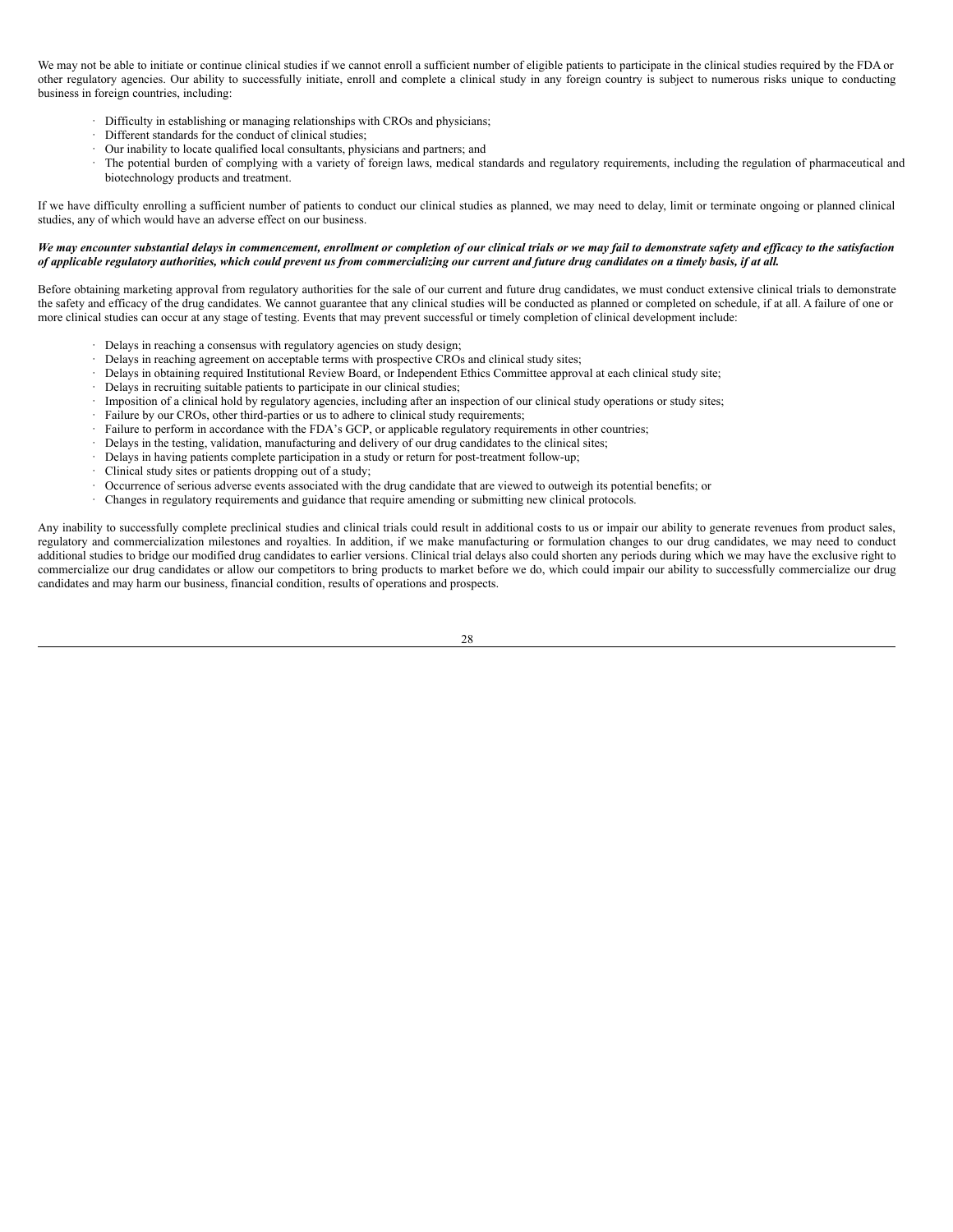If the results of our clinical studies are inconclusive or if there are safety concerns or adverse events associated with our pharmaceutical products, we may:

- · Be delayed in obtaining marketing approval or licenses for our drug candidates, if at all;
- · Obtain approval for indications or patient populations that are not as broad as intended or desired;
- · Obtain approval with labeling that includes significant use or distribution restrictions or safety warnings;
- · Be subject to changes with the way the product is administered;
- · Be required to perform additional clinical studies to support approval or be subject to additional post-marketing testing requirements;
- · Have regulatory authorities withdraw their approval of the product or impose restrictions on its distribution in the form of a modified risk evaluation and mitigation strategy;
- · Be subject to the addition of labeling statements, such as warnings or contraindications;
- · Be sued; or
- · Experience damage to our reputation.

As described above, any of these events could prevent us from achieving or maintaining market acceptance of our pharmaceutical products and impair our ability to generate revenues.

#### Clinical trials may fail to demonstrate the safety and efficacy of our pharmaceutical drug candidates and could prevent or significantly delay regulatory approval.

Before receiving NDA or BLA approval to commercialize a drug candidate, we must demonstrate to the FDA, with substantial evidence from well-controlled clinical trials, that the drug candidate is both safe and effective or the biologic is safe, pure and potent. If these trials or future clinical trials are unsuccessful, our business and reputation could be harmed and our stock price could be adversely affected.

Clinical failure can occur at any stage of clinical development. Clinical trials may produce negative or inconclusive results, and we or any of our current and future collaborators may decide, or regulators may require us, to conduct additional clinical or preclinical testing. We will be required to demonstrate with substantial evidence through wellcontrolled clinical trials that our drug candidates are as safe and effective for use in a specific patient population as the respective reference products before we can seek regulatory approvals for their commercial sale. Success in early clinical trials does not mean that future larger registration clinical trials will be successful because drug candidates in later-stage clinical trials may fail to demonstrate equivalent safety and efficacy to the satisfaction of the FDA and foreign regulatory agencies despite having progressed through initial clinical trials. Drug candidates that have shown promising results in early clinical trials may still fail in subsequent confirmatory clinical trials. Similarly, the outcome of preclinical testing and early clinical trials may not be predictive of the success of later clinical trials, and interim results of a clinical trial do not necessarily predict final results. A number of companies in the pharmaceutical industry, including those with greater resources and experience than us, have suffered significant setbacks in advanced clinical trials, even after obtaining promising results in earlier clinical trials.

In addition, the design of a clinical trial can determine whether its results will support approval of a product and flaws in the design of a clinical trial may not become apparent until the clinical trial is well advanced. We may be unable to design and execute a clinical trial to support regulatory approval. In some instances, there can be significant variability in safety or efficacy results between different trials of the same drug candidate due to numerous factors, including but not limited to changes in trial protocols, differences in size and type of the patient populations, adherence to the dosing regimen and the rate of dropout among clinical trial participants.

Because of these risks, our research and development efforts, and those of our collaborative partners, may not result in any commercially viable products. If a significant portion of these development efforts is not successfully completed, or if required regulatory approvals are not obtained by us or our partners, or any approved products are not commercially successful, we may not generate significant revenues or become profitable.

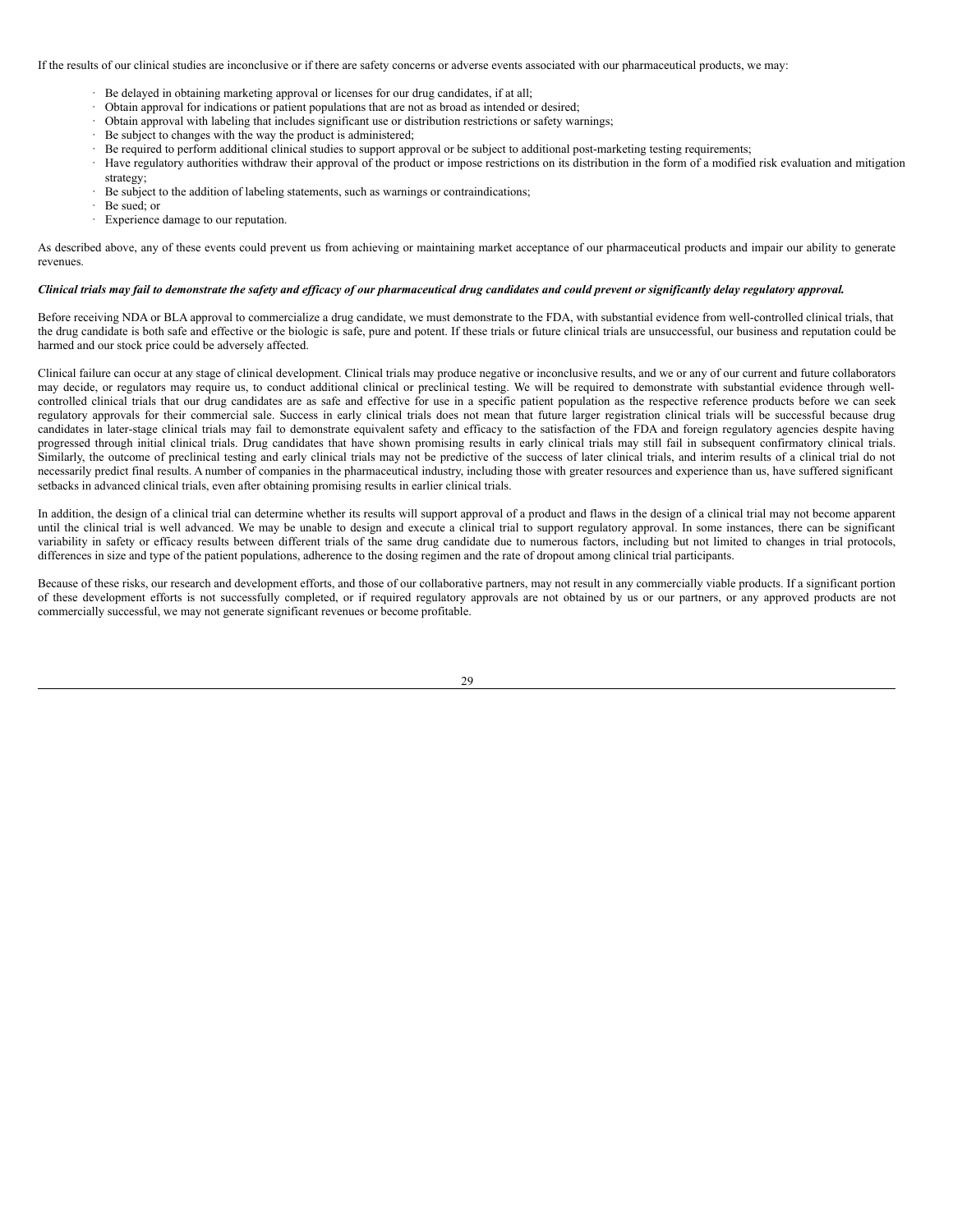#### Even if we complete the necessary preclinical and clinical studies, we cannot predict when or if we will obtain regulatory approval to commercialize a drug candidate or the *approval may be for a more narrow indication than we expect.*

A drug candidate cannot be commercialized until the appropriate regulatory authorities have reviewed and approved the drug candidate. Even if our drug candidates demonstrate safety and efficacy in clinical studies, the regulatory agencies may not complete their review processes in a timely manner, or we may not be able to obtain regulatory approval. Additional delays may result if an FDA Advisory Committee or other regulatory advisory group or authority recommends non-approval or restrictions on approval. In addition, we may experience delays or rejections based upon additional government regulation from future legislation or administrative action, or changes in regulatory agency policy during the period of product development, clinical studies and the review process. Regulatory agencies also may approve a drug candidate for fewer or more limited indications than requested or may grant approval subject to the performance of post-marketing studies. In addition, regulatory agencies may not approve the labeling claims that are necessary or desirable for the successful commercialization of our drug candidates. Failure to obtain, or a delay in obtaining, regulatory approval to commercialize a drug candidate will impair our ability to generate revenues and harm our business prospects.

#### Even if we obtain regulatory approval for a drug candidate, our drug candidate will remain subject to regulatory scrutiny.

If our drug candidates are approved, they will be subject to ongoing regulatory requirements for manufacturing, labeling, packaging, storage, advertising, promotion, sampling, record-keeping, conduct of post-marketing studies and submission of safety, efficacy and other post-market information, including both federal and state requirements in the U.S. and requirements of comparable foreign regulatory authorities.

Manufacturers and manufacturing facilities are required to comply with extensive FDA, and comparable foreign regulatory authority, requirements, including ensuring that quality control and manufacturing procedures conform to cGMP regulations. As such, we will be subject to continual review and inspections to assess compliance with cGMP and adherence to commitments made in any, BLA or marketing authorization application, or MAA. Accordingly, we and our collaborators and suppliers must continue to expend time, money and effort in all areas of regulatory compliance, including manufacturing, production and quality control.

Any regulatory approvals that we or our collaboration partners receive for our drug candidates may be subject to limitations on the approved indicated uses for which the product may be marketed or to the conditions of approval or may contain requirements for potentially costly additional clinical trials and surveillance to monitor the safety and efficacy of the drug candidate. We will be required to report certain adverse reactions and production problems, if any, to the FDA and comparable foreign regulatory authorities. Any new legislation addressing drug safety issues could result in delays in product development or commercialization or increased costs to assure compliance. We will have to comply with requirements concerning advertising and promotion for our products. Promotional communications with respect to prescription drugs are subject to a variety of legal and regulatory restrictions and must be consistent with the information in the product's approved label. As such, we are not allowed to promote our products for indications or uses for which they do not have approval. If our drug candidates are approved, we must submit new or supplemental applications and obtain approval for certain changes to the approved products, product labeling or manufacturing process. We could also be asked to conduct post-marketing clinical trials to verify the safety and efficacy of our products in general or in specific patient subsets. An unsuccessful post-marketing study or failure to complete such a study could result in the withdrawal of marketing approval.

If a regulatory agency discovers previously unknown problems with an approved product, such as adverse events of unanticipated severity or frequency or problems with our manufacturing facilities or disagrees with the promotion, marketing or labeling of a product, such regulatory agency may impose restrictions on that product or us, including requiring withdrawal of the product from the market. If we fail to comply with applicable regulatory requirements, a regulatory agency or enforcement authority may, among other things:

- · Issue untitled and warning letters;
- · Impose civil or criminal penalties;
- Suspend or withdraw regulatory approval or revoke a license;
- · Suspend any of our ongoing clinical trials;
- · Refuse to approve pending applications or supplements to approved applications submitted by us;
- · Impose restrictions on our operations, including closing our manufacturing facilities; or
- · Seize or detain products or require a product recall.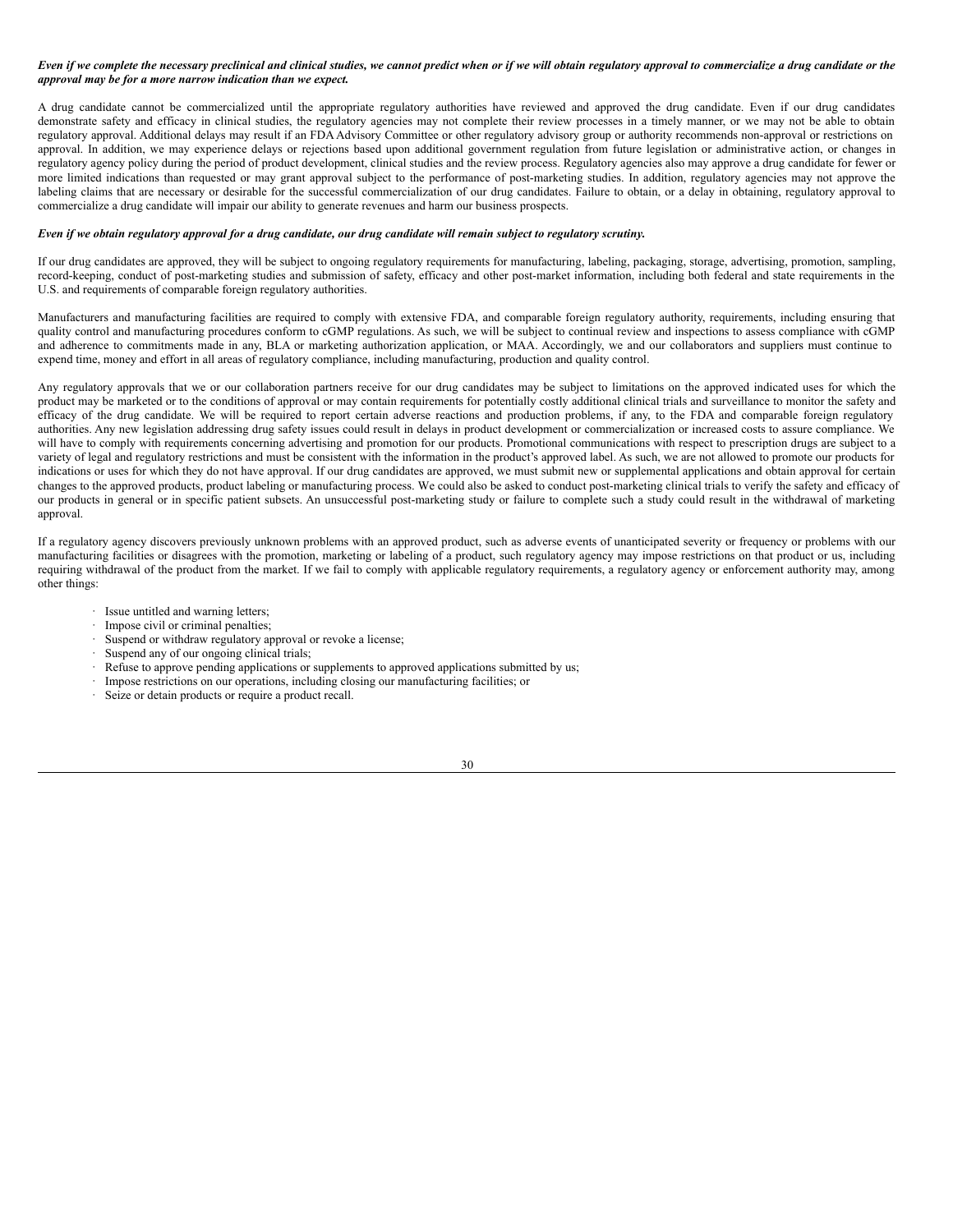Any government investigation of alleged violations of law could require us to expend significant time and resources in response and could generate negative publicity. Any failure to comply with ongoing regulatory requirements may significantly and adversely affect our ability to commercialize and generate revenue from our products. If regulatory sanctions are applied or if regulatory approval is withdrawn, the value of our company and our operating results will be negatively impacted.

## The commercial success of any current or future pharmaceutical products will depend upon the degree of market acceptance by physicians, patients, third-party payors and *others in the medical community.*

Even with the requisite approvals, the commercial success of our pharmaceutical products will depend in part on the medical community, patients, and third-party payors accepting our pharmaceutical products as medically useful, cost-effective, and safe. Any pharmaceutical product that we or our partners bring to the market may not gain market acceptance by physicians, patients, third-party payors and others in the medical community. The degree of market acceptance of these pharmaceutical products, if approved for commercial sale, will depend on a number of factors, including:

- The effectiveness of our approved drug candidates as compared to currently available products;
- Patient willingness to adopt our approved drug candidates in place of current therapies;
- · Our ability to provide acceptable evidence of safety and efficacy;
- Relative convenience and ease of administration;
- The prevalence and severity of any adverse side effects;
- Restrictions on use in combination with other products;
- Availability of alternative treatments;
- · Pricing and cost-effectiveness assuming either competitive or potential premium pricing requirements, based on the profile of our drug candidates and target markets;
- Effectiveness of our or our partners' sales and marketing strategy;
- Our ability to obtain sufficient third-party coverage or reimbursement; and
- Potential product liability claims.

Even if a potential product displays a favorable efficacy and safety profile in preclinical and clinical studies, market acceptance of the product will not be known until after it is launched. Our efforts to educate the medical community and third-party payors on the benefits of the pharmaceutical products may require a significant amount of resources and may never be successful. If these products do not achieve an adequate level of acceptance, we may not generate significant product revenue and may not become profitable.

### The commercial potential of a pharmaceutical candidate in development is difficult to predict. If the market size for a new drug candidate or technology is significantly smaller than we anticipate, it could significantly and negatively impact our revenue, results of operations and financial condition.

It is very difficult to estimate the commercial potential of pharmaceutical products due to important factors such as safety and efficacy compared to other available technologies or treatments, including changing standards of care, third-party payor reimbursement standards, patient and physician preferences, the availability of competitive alternatives that may emerge either during the long drug development process or after commercial introduction, and the availability of generic versions of our successful drug candidates following approval by government health authorities based on the expiration of regulatory exclusivity or our inability to prevent generic versions from coming to market by asserting our patents. If due to these factors, or others, the market potential for a pharmaceutical product is lower than we anticipated, it could significantly and negatively impact the commercial terms of any collaboration partnership potential for such pharmaceutical product or, if we have already entered into a collaboration for such pharmaceutical product, the revenue potential from royalty and milestone payments could be significantly diminished which would negatively impact our business, financial condition and results of operations.

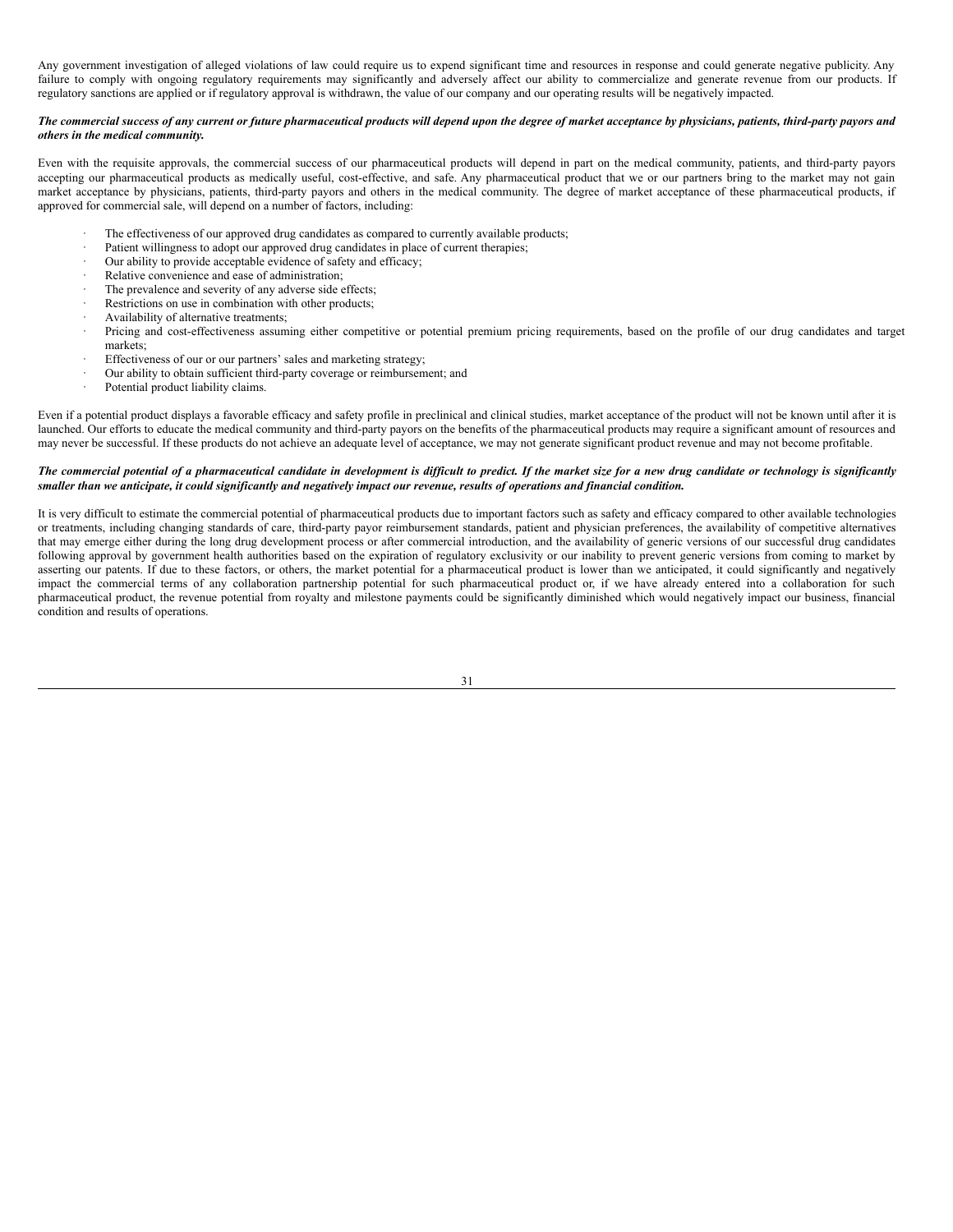### Failure to obtain or maintain adequate coverage and reimbursement for our drug candidates, if approved, could limit our ability to market those products and decrease our *ability to generate revenue.*

The success of our drug candidates, if approved, depends on the availability of adequate coverage and reimbursement from third-party payors. In addition, because our drug candidates represent new approaches to the treatment of certain diseases, we cannot be sure that coverage and reimbursement will be available for, or accurately estimate the potential revenue from, our drug candidates or assure that coverage and reimbursement will be available for any product that we may develop.

Patients who are provided medical treatment for their conditions generally rely on third-party payors to reimburse all or part of the costs associated with their treatment. Adequate coverage and reimbursement from governmental healthcare programs, such as Medicare and Medicaid, and commercial payors are critical to new product acceptance.

Government authorities and third-party payors, such as private health insurers and health maintenance organizations, decide which drugs and treatments they will cover and the amount of reimbursement. Coverage and reimbursement by a third-party payor may depend upon a number of factors, including the third-party payor's determination that use of a product is:

- · A covered benefit under its health plan;
- · Safe, effective and medically necessary;
- · Appropriate for the specific patient;
- · Cost-effective; and
- · Neither experimental nor investigational.

In the U.S., no uniform policy of coverage and reimbursement for products exists among third-party payors. As a result, obtaining coverage and reimbursement approval of a product from a government or other third-party payor is a time-consuming and costly process that could require us to provide to each payor supporting scientific, clinical and cost-effectiveness data for the use of our products on a payor-by-payor basis, with no assurance that coverage and adequate reimbursement will be obtained. Even if we obtain coverage for a given product, the resulting reimbursement payment rates might not be adequate for us to achieve or sustain profitability or may require co-payments that patients find unacceptably high. Additionally, third-party payors may not cover, or provide adequate reimbursement for, long-term follow-up evaluations required following the use of our gene-modifying products. Patients are unlikely to use our drug candidates unless coverage is provided and reimbursement is adequate to cover a significant portion of the cost of our drug candidates. There is significant uncertainty related to insurance coverage and reimbursement of newly approved products. It is difficult to predict at this time what third-party payors will decide with respect to the coverage and reimbursement for our drug candidates.

Moreover, increasing efforts by governmental and third-party payors in the U.S. and abroad to cap or reduce healthcare costs may cause such organizations to limit both coverage and the level of reimbursement for newly approved products and, as a result, they may not cover or provide adequate payment for our drug candidates. We expect to experience pricing pressures in connection with the sale of any of our drug candidates due to the trend toward managed healthcare, the increasing influence of health maintenance organizations, cost containment initiatives and additional legislative changes.

We intend to seek approval to market our drug candidates in both the U.S. and in select foreign jurisdictions. If we obtain approval in one or more foreign jurisdictions for our drug candidates, we will be subject to rules and regulations in those jurisdictions. In some foreign countries, the pricing of pharmaceutical products is subject to governmental control and other market regulations which could put pressure on the pricing and usage of our drug candidates. In these countries, pricing negotiations with governmental authorities can take considerable time after obtaining marketing approval of a drug candidate. In addition, market acceptance and sales of our drug candidates will depend significantly on the availability of adequate coverage and reimbursement from third-party payors for our drug candidates and may be affected by existing and future health care reform measures. Failure to obtain or maintain adequate coverage and reimbursement for our drug candidates, if approved, could limit our ability to market those products and decrease our ability to generate revenue.

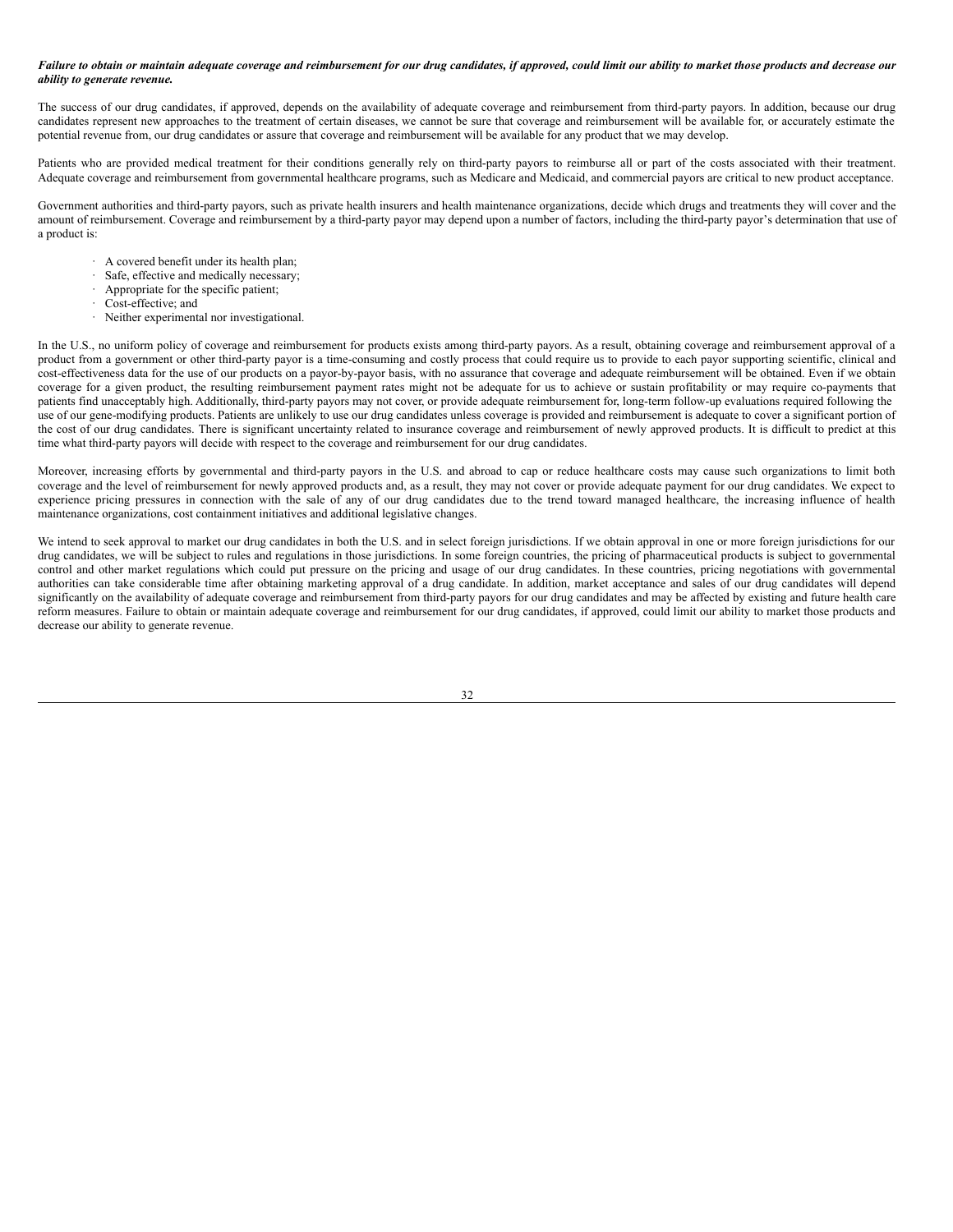### We may use our financial and human resources to pursue a particular research program or drug candidate and fail to capitalize on programs or drug candidates that may *be more profitable or for which there is a greater likelihood of success.*

Because we have limited resources, we may forego or delay pursuit of opportunities with certain programs or drug candidates or for indications that later prove to have greater commercial potential. Our resource allocation decisions may cause us to fail to capitalize on viable commercial products or profitable market opportunities. Our spending on current and future research and development programs for drug candidates may not yield any commercially viable products. If we do not accurately evaluate the commercial potential or target market for a particular drug candidate, we may relinquish valuable rights to that drug candidate through strategic collaboration, licensing or other royalty arrangements in cases in which it would have been more advantageous for us to retain sole development and commercialization rights to such drug candidate, or we may allocate internal resources to a drug candidate in a therapeutic area in which it would have been more advantageous to enter into a partnering arrangement. Failure to pursue opportunities with greater commercial potential or relinquishing valuable rights to drug candidates may adversely impact our business, results of operations and prospects.

#### *We may not be successful in our ef orts to identify or discover additional pharmaceutical products.*

The success of our business depends primarily upon our ability to identify and develop pharmaceutical products. Our research programs may fail to identify potential pharmaceutical products for clinical development for a number of reasons. Our research methodology may be unsuccessful in identifying potential pharmaceutical products or our potential pharmaceutical products may be shown to have harmful side effects or may have other characteristics that may make the products unmarketable or unlikely to receive marketing approval.

If any of these events occur, we may be forced to abandon our development efforts for a program or programs, which would have a material adverse effect on our business and could potentially cause us to cease operations. Research programs to identify new pharmaceutical products require substantial technical, financial and human resources. We may focus our efforts and resources on potential programs or pharmaceutical products that ultimately prove to be unsuccessful. If we are not successful in our efforts to identify or discover additional pharmaceutical products, it could adversely affect our business, results of operations and prospects.

#### We may fail to obtain orphan drug designations from the FDA for our drug candidates, and even if we obtain such designations, we may be unable to maintain the benefits *associated with orphan drug designation, including the potential for market exclusivity.*

Under the Orphan Drug Act, the FDA may grant orphan drug designation to a drug or biologic intended to treat a rare disease or condition, which is defined as one occurring in a patient population of fewer than 200,000 in the U.S., or a patient population greater than 200,000 in the U.S. where there is no reasonable expectation that the cost of developing the drug or biologic will be recovered from sales in the U.S.. In the U.S., orphan drug designation entitles a party to financial incentives such as opportunities for grant funding towards clinical trial costs, tax advantages and user-fee waivers. In addition, if a product that has orphan drug designation subsequently receives the first FDA approval for the disease for which it has such designation, the product is entitled to orphan drug exclusivity, which means that the FDA may not approve any other applications, including a full NDA or BLA, to market the same drug or biologic for the same indication for seven years, except in limited circumstances, such as a showing of clinical superiority to the product with orphan drug exclusivity or where the manufacturer is unable to assure sufficient product quantity.

OncoHist for AML and XBIO-101 for endometrial cancer have orphan designation in the U.S. While we have not obtained nor have we sought to obtain additional orphan designations for any drug candidate, we believe our products and drug candidates could qualify for additional orphan drug designations for additional indications. We may seek to obtain orphan drug designation for our drug candidates for any qualifying indications they may be approved for in the future. Even if we obtain such designations, we may not be the first to obtain marketing approval of our drug candidate for the orphan-designated indication due to the uncertainties associated with developing pharmaceutical products. In addition, exclusive marketing rights in the U.S. may be limited if we seek approval for an indication broader than the orphan-designated indication or may be lost if the FDA later determines that the request for designation was materially defective or if the manufacturer is unable to assure sufficient quantities of the product to meet the needs of patients with the rare disease or condition. Further, even if we obtain orphan drug exclusivity for a product, that exclusivity may not effectively protect the product from competition because different drugs with different active moieties can be approved for the same condition. Even after an orphan product is approved, the FDA can subsequently approve the same drug with the same active moiety for the same condition if the FDA concludes that the later drug is safer, more effective or makes a major contribution to patient care. Orphan drug designation neither shortens the development time or regulatory review time of a drug, nor gives the drug any advantage in the regulatory review or approval process. In addition, while we may seek orphan drug designation for our drug candidates, we may never receive such designations.

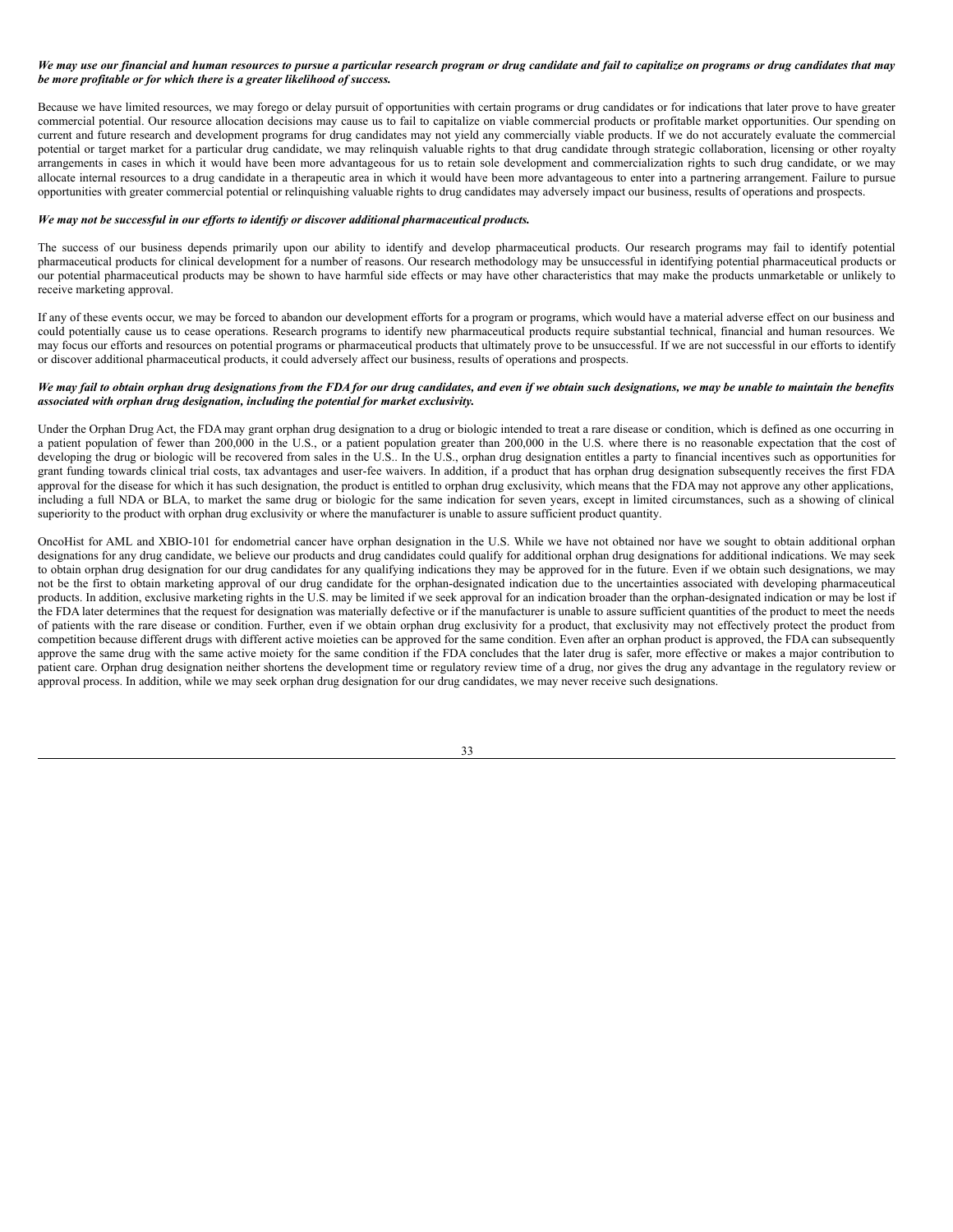#### The market opportunities for our drug candidates may be limited to those patients who are ineligible for or have failed prior treatments and may be small.

Cancer therapies are sometimes characterized as first line, second line or third line, and the FDA often approves new therapies initially only for third line use. When cancer is detected early enough, first line therapy is sometimes adequate to cure the cancer or prolong life without a cure. Whenever first line therapy, usually chemotherapy, hormone therapy, surgery or a combination of these, proves unsuccessful, second line therapy may be administered. Second line therapies often consist of more chemotherapy, radiation, antibody drugs, tumor targeted small molecules or a combination of these. Third line therapies can include bone marrow transplantation, antibody and small molecule targeted therapies, more invasive forms of surgery and new technologies. In markets with approved therapies, we expect to initially seek approval of our drug candidates as a later stage therapy for patients who have failed other approved treatments. Subsequently, for those drugs that prove to be sufficiently beneficial, if any, we would expect to seek approval as a second line therapy and potentially as a first line therapy, but there is no guarantee that our drug candidates, even if approved, would be approved for second line or first line therapy. In addition, we may have to conduct additional clinical trials prior to gaining approval for second line or first line therapy.

Our projections of both the number of people who have the cancers we are targeting, as well as the subset of people with these cancers in a position to receive later stage therapy and who have the potential to benefit from treatment with our drug candidates, are based on our beliefs and estimates. These estimates have been derived from a variety of sources, including scientific literature, surveys of clinics, patient foundations or market research and may prove to be incorrect. Further, new studies may change the estimated incidence or prevalence of these cancers. The number of patients may turn out to be lower than expected. In addition, the potentially addressable patient population for our drug candidates may be limited or may not be amenable to treatment with our drug candidates. Even if we obtain significant market share for our drug candidates, we may never achieve profitability without obtaining regulatory approval for additional indications, including use as a first or second line therapy, which may adversely affect our business and results of operations.

## Healthcare legislative reform measures may have a material adverse effect on our business and results of operations.

In both the U.S. and certain foreign jurisdictions, there have been a number of legislative and regulatory enactments in recent years that change the healthcare system in ways that could impact our future ability to sell our drug candidates profitably.

Furthermore, there have been and continue to be a number of initiatives at the federal and state level that seek to reduce healthcare costs. Most significantly, in March 2010, the Patient Protection and Affordable Health Care Act, as amended by the Health Care and Education Reconciliation Act, or collectively the ACA, was signed into law, which includes measures that significantly change the way healthcare is financed by both governmental and private insurers. In January 2017, Congress voted to adopt a budget resolution for fiscal year 2017, or the Budget Resolution, that authorizes the implementation of legislation that would repeal portions of the ACA. In addition, on January 20, 2017, President Trump signed an Executive Order directing federal agencies with authorities and responsibilities under the ACA to waive, defer, grant exemptions from, or delay the implementation of any provision of the ACA that would impose a fiscal or regulatory burden on states, individuals, healthcare providers, health insurers, or manufacturers of pharmaceuticals or medical devices. Further, on October 12, 2017, President Trump issued another executive order requiring the Secretaries of the Departments of Health and Human Services ("HHS"), Labor, and the Treasury to consider proposing regulations or revising existing guidance to allow more employers to form association health plans that would be allowed to provide coverage across state lines, increase the availability of short-term, limited duration health insurance plans, which are generally not subject to the requirements of the ACA, and increase the availability and permitted use of health reimbursement arrangements. On October 13, 2017, the Department of Justice announced that HHS was immediately stopping its cost sharing reduction payments to insurance companies based on the determination that those payments had not been appropriated by Congress. Furthermore, on December 22, 2017, President Trump signed the Tax Cuts and Jobs Act (the "TCJA") into law that, in addition to overhauling the federal tax system, also, effective as of January 1, 2019, repeals the penalties associated with the individual mandate. Congress or the President of the U.S. also could consider subsequent legislation or executive action to replace or eliminate elements of the ACA. We will continue to evaluate the effect that the ACA and any future measures to modify, repeal or replace the ACA have on our business. We are not able to provide any assurance that the continued healthcare reform debate will not result in legislation, regulation, or executive action by the President of the U.S. that is adverse to our business.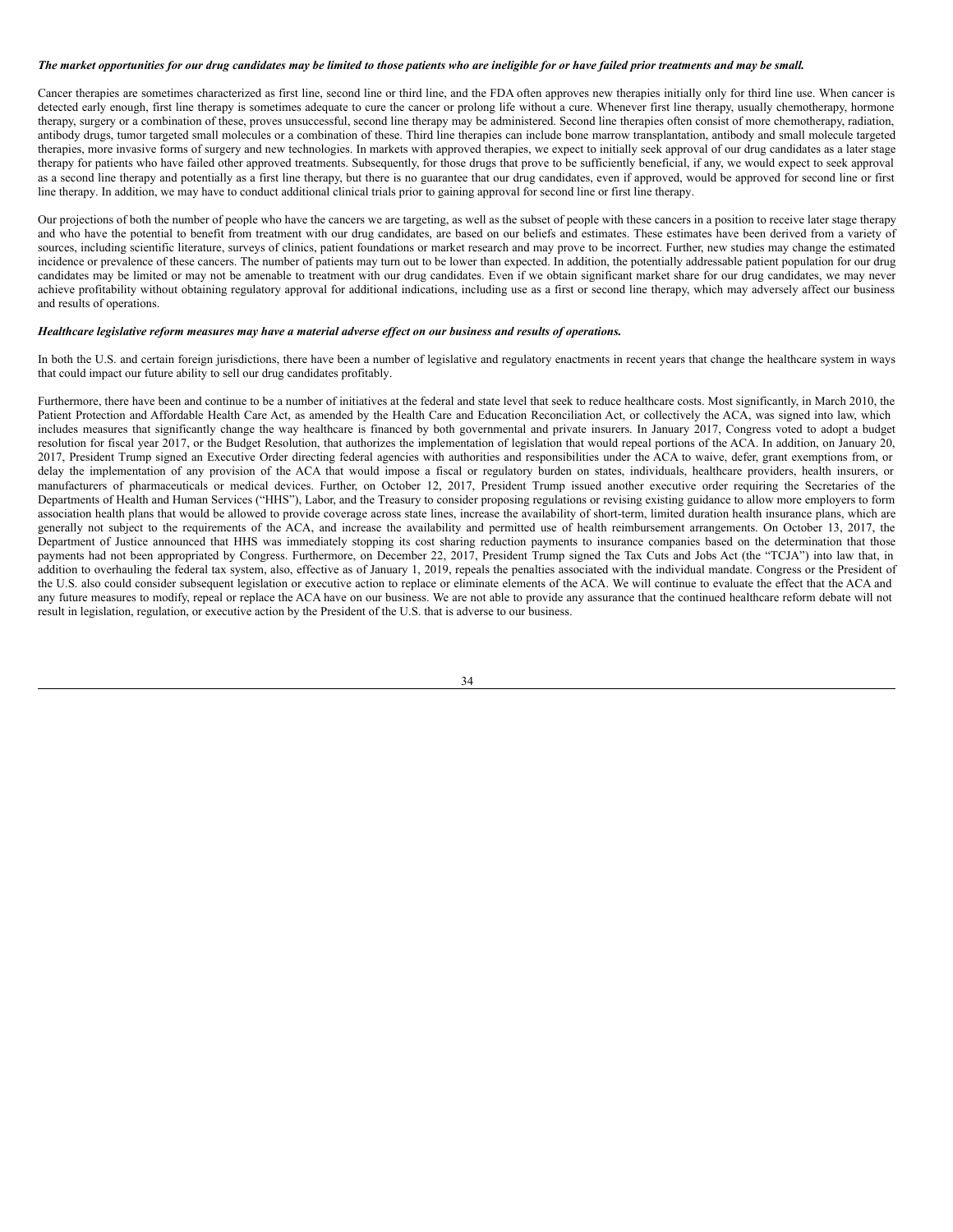Laws and other reform and cost containment measures that may be proposed and adopted in the future remain uncertain, but may result in additional reductions in Medicare and other healthcare funding, which could have a material adverse effect on our future customers and accordingly, our ability to generate revenue, attain profitability, or commercialize our products.

#### **Risks Related to Our Reliance on Third-Parties**

#### If conflicts arise between us and our collaborators or strategic partners, these parties may act in their self-interest, which may limit our ability to implement our strategies.

If conflicts arise between our corporate or academic collaborators or strategic partners and us, the other party may act in its self-interest, which may limit our ability to implement our strategies. Some of our academic collaborators and strategic partners are conducting multiple product development efforts within each area that is the subject of the collaboration with us. Our collaborators or strategic partners, however, may develop, either alone or with others, products in related fields that are competitive with the products or potential products that are the subject of these collaborations. Competing products, either developed by the collaborators or strategic partners or to which the collaborators or strategic partners have rights, may result in the withdrawal of partner support for our drug candidates.

Some of our collaborators or strategic partners could also become our competitors in the future. Our collaborators or strategic partners could develop competing products, preclude us from entering into collaborations with their competitors, fail to obtain timely regulatory approvals, terminate their agreements with us prematurely, or fail to devote sufficient resources to the development and commercialization of products. Any of these developments could harm our product development efforts, which may adversely affect our business, results of operations and prospects.

## We expect to rely on third-parties to conduct, supervise and monitor our clinical studies, and if these third-parties perform in an unsatisfactory manner, it may harm our *business.*

We expect to rely on CROs, clinical investigators and clinical study sites to ensure our clinical studies are conducted properly and on time. We will have limited influence over the performance by CROs, clinical investigators and clinical study sites and we will control only certain aspects of our CROs' activities. Nevertheless, we will be responsible for ensuring that each of our clinical studies is conducted in accordance with the applicable protocol, legal, and regulatory requirements and scientific standards, and our reliance on the CROs does not relieve us of our regulatory responsibilities.

We, our clinical investigators and our CROs are required to comply with the FDA's GCPs for conducting, recording and reporting the results of clinical trials to assure that the data and reported results are credible and accurate and that the rights, integrity and confidentiality of clinical trial participants are protected. The FDA enforces these GCPs through periodic inspections of study sponsors, principal investigators and clinical trial sites. If we or our CROs or the clinical investigators fail to comply with applicable GCPs, the clinical data generated in our clinical trials may be deemed unreliable and the FDA may require us to perform additional clinical trials before approving any marketing applications. Upon inspection, the FDA may determine that our clinical trials did not comply with GCPs. In addition, our future clinical trials will require a sufficient number of test subjects to evaluate the safety and efficacy of our drug candidates. Accordingly, if our CROs or clinical investigators fail to comply with these regulations or fail to recruit a sufficient number of patients, we may be required to repeat such clinical trials, which would delay the regulatory approval process.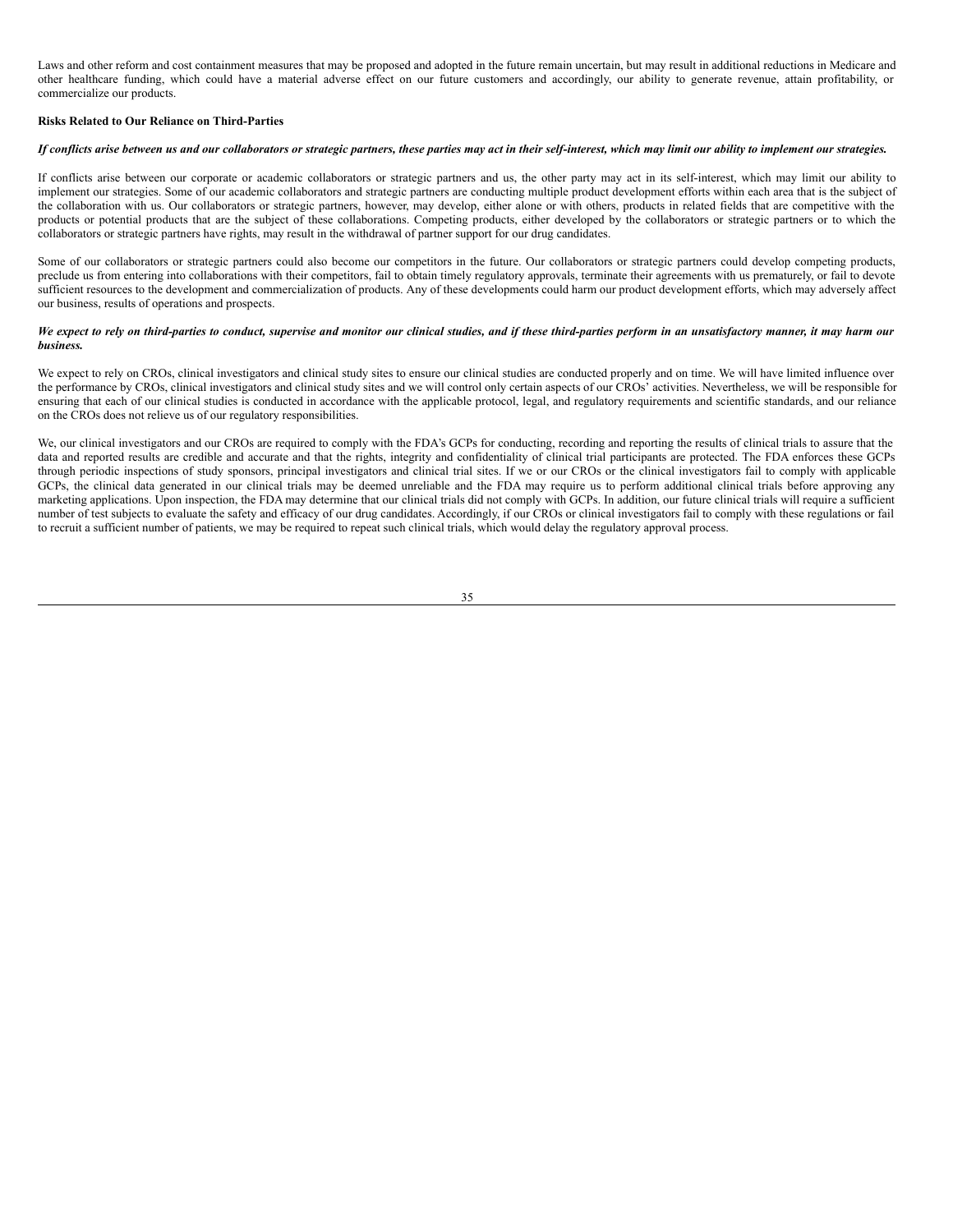Our CROs are not our employees, and we are therefore unable to directly monitor whether or not they devote sufficient time and resources to our clinical and nonclinical programs, which must be conducted in accordance with GCPs and GLPs, respectively. These CROs may also have relationships with other commercial entities, including our competitors, for whom they may also be conducting clinical studies or other drug development activities that could harm our competitive position. If our CROs do not successfully carry out their contractual duties or obligations, fail to meet expected deadlines, or if the quality or accuracy of the clinical data they obtain is compromised due to the failure to adhere to our clinical protocols or regulatory requirements, or for any other reasons, our clinical studies may be extended, delayed or terminated, and we may not be able to obtain regulatory approval for, or successfully commercialize our pharmaceutical products. As a result, our financial results and the commercial prospects for our pharmaceutical products would be harmed, our costs could increase, and our ability to generate revenues could be delayed.

We may also rely on other third-parties to store and distribute our products for any clinical studies that we may conduct. Any performance failure on the part of our distributors could delay clinical development or marketing approval of our pharmaceutical products or commercialization of our products, if approved, producing additional losses and depriving us of potential product revenue.

## Our collaborators or strategic partners may decide to adopt alternative technologies or may be unable to develop commercially viable products with our technology, which *would negatively impact our revenues and our strategy to develop these products.*

Our collaborators or strategic partners may adopt alternative technologies, which could decrease the marketability of our products. Additionally, because our current or future collaborators or strategic partners are likely to be working on more than one development project, they could choose to shift their resources to projects other than those they are working on with us. If they do so, this would delay our ability to test our technology and would delay or terminate the development of potential products based on our platforms. Further, our collaborators and strategic partners may elect not to develop products arising out of our collaborative and strategic partnering arrangements or to devote sufficient resources to the development, manufacturing, marketing or sale of these products. The failure to develop and commercialize a drug candidate pursuant to our agreements with our current or future collaborator would prevent us from receiving future milestone and royalty payments which would negatively impact our revenues.

## We may seek to establish additional collaborations and, if we are not able to establish them on commercially reasonable terms, we may have to alter our development and *commercialization plans.*

Our drug candidate development programs and the potential commercialization of our drug candidates will require substantial additional cash to fund expenses. For some of our drug candidates, we may decide to collaborate with additional pharmaceutical and biotechnology companies for the development and potential commercialization of those drug candidates.

We face significant competition in seeking appropriate collaborators. Whether we reach a definitive agreement for any additional collaborations will depend, among other things, upon our assessment of the collaborator's resources and expertise, the terms and conditions of the proposed collaboration and the proposed collaborator's evaluation of a number of factors. Those factors may include the design or results of clinical trials, the likelihood of approval by FDA or similar regulatory authorities outside the U.S., the potential market for the subject drug candidate, the costs and complexities of manufacturing and delivering such drug candidate to patients, the potential of competing drugs, the existence of uncertainty with respect to our ownership of technology, which can exist if there is a challenge to such ownership without regard to the merits of the challenge, and industry and market conditions generally. The collaborator may also consider alternative drug candidates or technologies for similar indications that may be available to collaborate on and whether such a collaboration could be more attractive than the one with us for our drug candidate. The terms of any additional collaborations or other arrangements that we may establish may not be favorable to us.

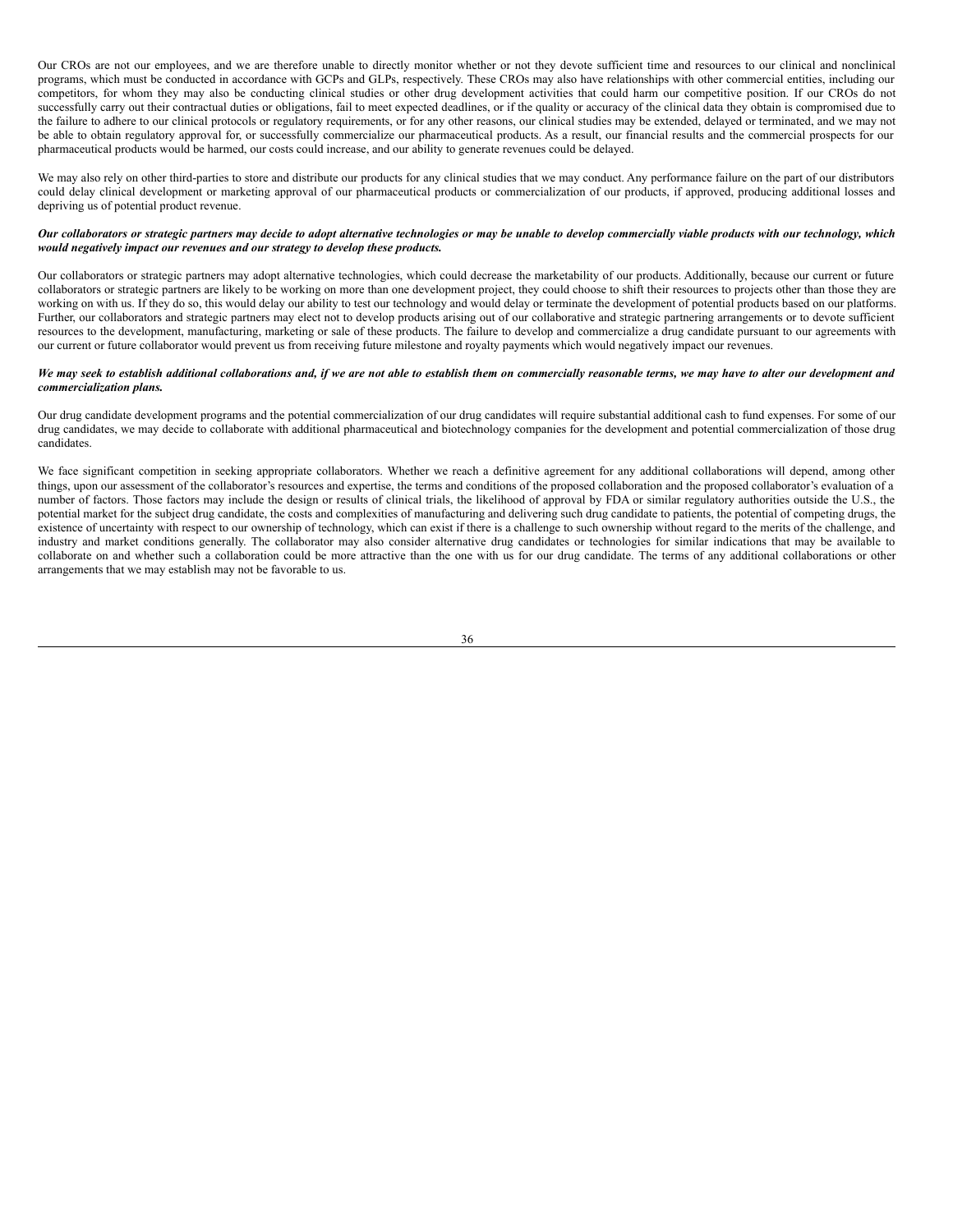We may also be restricted under existing collaboration agreements from entering into future agreements on certain terms with potential collaborators. Collaborations are complex and time-consuming to negotiate and document. In addition, there have been a significant number of recent business combinations among large pharmaceutical companies that have resulted in a reduced number of potential future collaborators.

We may not be able to negotiate additional collaborations on a timely basis, on acceptable terms, or at all. If we are unable to do so, we may have to curtail the development of the drug candidate for which we are seeking to collaborate, reduce or delay its development program or one or more of our other development programs, delay its potential commercialization or reduce the scope of any sales or marketing activities, or increase our expenditures and undertake development or commercialization activities at our own expense. If we elect to increase our expenditures to fund development or commercialization activities on our own, we may need to obtain additional capital, which may not be available to us on acceptable terms or at all. If we do not have sufficient funds, we may not be able to further develop our drug candidates or bring them to market and generate product revenue.

#### If we enter into one or more collaborations, we may be required to relinquish important rights to and control over the development of our drug candidates or otherwise be *subject to unfavorable terms.*

Any future collaborations we enter into could subject us to a number of risks, including:

- · We may not be able to control the amount and timing of resources that our collaborators devote to the development or commercialization of our drug candidates;
- · Collaborators may delay clinical trials, provide insufficient funding, terminate a clinical trial or abandon a drug candidate, repeat or conduct new clinical trials or require a new version of a drug candidate for clinical testing;
- · Collaborators may not pursue further development and commercialization of products resulting from the strategic partnering arrangement or may elect to discontinue research and development programs;
- · Collaborators may not commit adequate resources to the marketing and distribution of our drug candidates, limiting our potential revenues from these products;
- · Disputes may arise between us and our collaborators that result in the delay or termination of the research, development or commercialization of our drug candidates or that result in costly litigation or arbitration that diverts management's attention and consumes resources;
- Collaborators may experience financial difficulties;
- · Collaborators may not properly maintain or defend our intellectual property rights or may use our proprietary information in a manner that could jeopardize or invalidate our proprietary information or expose us to potential litigation;
- · Business combinations or significant changes in a collaborator's business strategy may also adversely affect a collaborator's willingness or ability to complete its obligations under any arrangement;
- · Collaborators could decide to move forward with a competing drug candidate developed either independently or in collaboration with others, including our competitors; and
- · Collaborators could terminate the arrangement or allow it to expire, which would delay the development and may increase the cost of developing our drug candidates.

# Our contract manufacturers are subject to significant regulation with respect to manufacturing our products. The manufacturing facilities on which we rely may not *continue to meet regulatory requirements and have limited capacity.*

We currently have relationships with a limited number of suppliers for the manufacturing of our pharmaceutical products. Each supplier may require licenses to manufacture components if such processes are not owned by the supplier or in the public domain and we may be unable to transfer or sublicense the intellectual property rights we may have with respect to such activities.

All entities involved in the preparation of pharmaceutical products for clinical studies or commercial sale, including our existing contract manufacturers for our drug candidates, are subject to extensive regulation. Components of a finished pharmaceutical product approved for commercial sale or used in late-stage clinical studies must be manufactured in accordance with cGMP. These regulations govern manufacturing processes and procedures (including record keeping) and the implementation and operation of quality systems to control and assure the quality of investigational products and products approved for sale. Poor control of production processes can lead to the introduction of adventitious agents or other contaminants, or to inadvertent changes in the properties or stability of our pharmaceutical products that may not be detectable in final product testing. Our contract manufacturers must supply all necessary documentation in support of an NDA or BLA on a timely basis and must adhere to the FDA's GLP, and cGMP regulations enforced by the FDA through its facilities inspection program. The facilities and quality systems of some or all of our third-party contractors must pass a preapproval inspection for compliance with the applicable regulations as a condition of regulatory approval of our pharmaceutical products or any of our other potential products. In addition, the regulatory authorities may, at any time, audit or inspect a manufacturing facility involved with the preparation of our pharmaceutical products or our other potential products or the associated quality systems for compliance with the regulations applicable to the activities being conducted. If these facilities do not pass a pre-approval plant inspection, FDA approval of the products will not be granted.

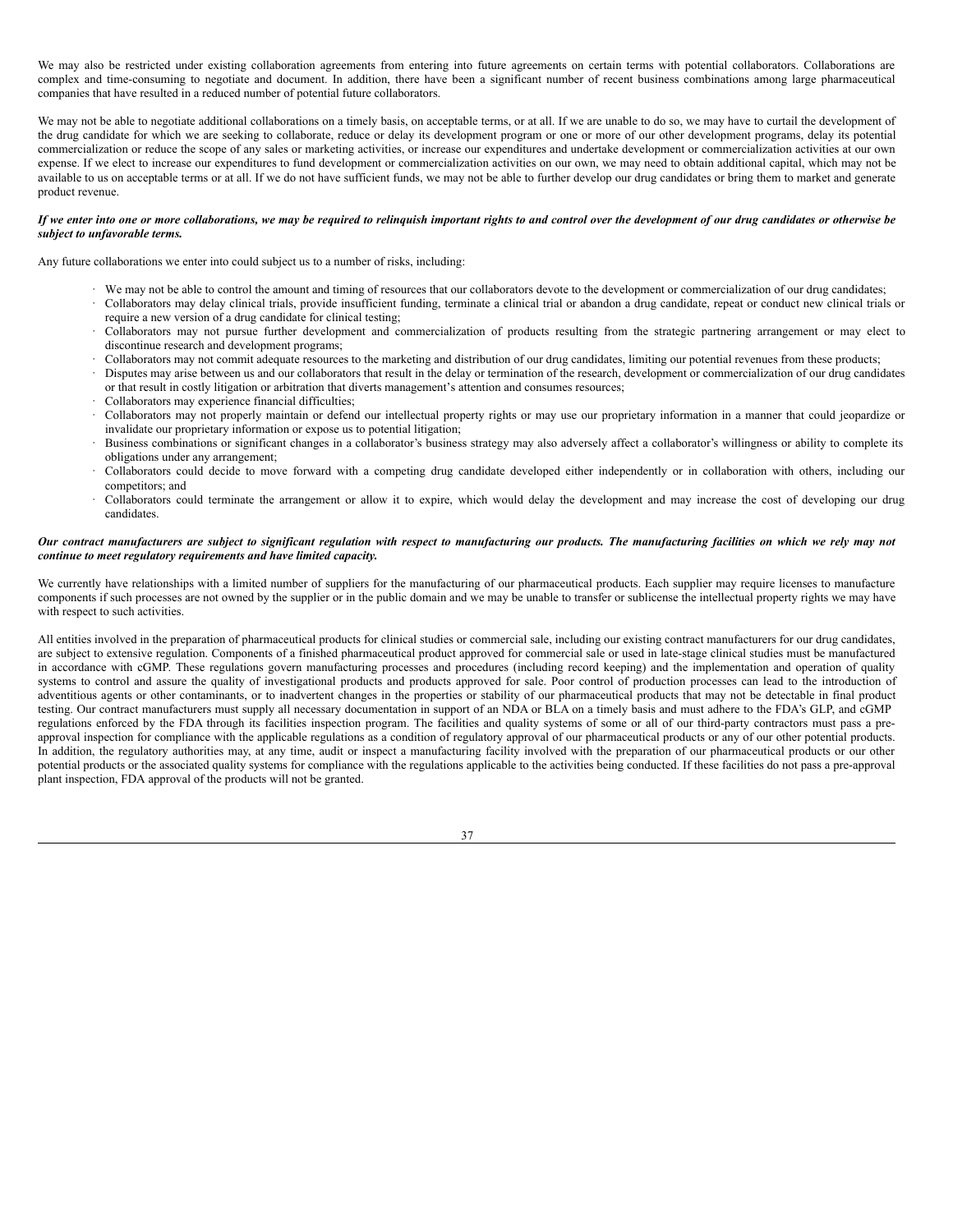The regulatory authorities also may, at any time following approval of a product for sale, audit the manufacturing facilities of our third-party contractors. If any such inspection or audit identifies a failure to comply with applicable regulations or if a violation of our product specifications or applicable regulations occurs independent of such an inspection or audit, we or the relevant regulatory authority may require remedial measures that may be costly and/or time-consuming for us or a third-party to implement and that may include the temporary or permanent suspension of a clinical study or commercial sales or the temporary or permanent closure of a facility. Any such remedial measures imposed upon third-parties with whom we contract could materially harm our business.

If our third-party manufacturers fail to maintain regulatory compliance, the FDA can impose regulatory sanctions including, among other things, refusal to approve a pending application for a drug candidate, or revocation of a pre-existing approval. As a result, our business, financial condition and results of operations may be materially harmed.

Additionally, if supply from one approved manufacturer is interrupted, there could be a significant disruption in commercial supply. The number of manufacturers with the necessary manufacturing capabilities is limited. In addition, an alternative manufacturer would need to be qualified through an NDA or BLA supplement which could result in further delay. The regulatory agencies may also require additional studies if a new manufacturer is relied upon for commercial production. Switching manufacturers may involve substantial costs and is likely to result in a delay in our desired clinical and commercial timelines, which could materially harm our business and results of operations.

These factors could cause the delay of clinical studies, regulatory submissions, required approvals or commercialization of our pharmaceutical products, cause us to incur higher costs and prevent us from commercializing our products successfully. Furthermore, if our suppliers fail to meet contractual requirements, and we are unable to secure one or more replacement suppliers capable of production at a substantially equivalent cost, our clinical studies may be delayed or we could lose potential revenue, which could materially harm our business and results of operations.

# We have no manufacturing, sales, marketing or distribution capabilities, and we may have to invest a significant amount of resources to develop these capabilities.

We have no internal manufacturing capabilities. As a result, for manufacturing we depend on third-party manufacturers, including Kevelt, Pharmsynthez and the Serum Institute, which in turn may rely upon third-parties to manufacture our products. Although our strategy is based on leveraging the ability of collaboration partners to develop and manufacture our products for commercialization in the pharmaceutical marketplace, we will be dependent on collaborations with drug development and manufacturing collaborators. If we are not able to maintain existing collaborative arrangements or establish new arrangements on commercially acceptable terms, we would be required to undertake product manufacturing and development activities at our own expense. This would increase our capital requirements or require us to limit the scope of our development activities. Moreover, we have limited or no experience in conducting full scale bioequivalence or other clinical studies, preparing and submitting regulatory applications, and distributing and marketing pharmaceutical products and as such we are reliant on contract parties for such efforts. We may not be able to enter into collaborations or hire consultants or external service providers to assist us in sales, marketing and distribution functions on acceptable financial terms or at all.

38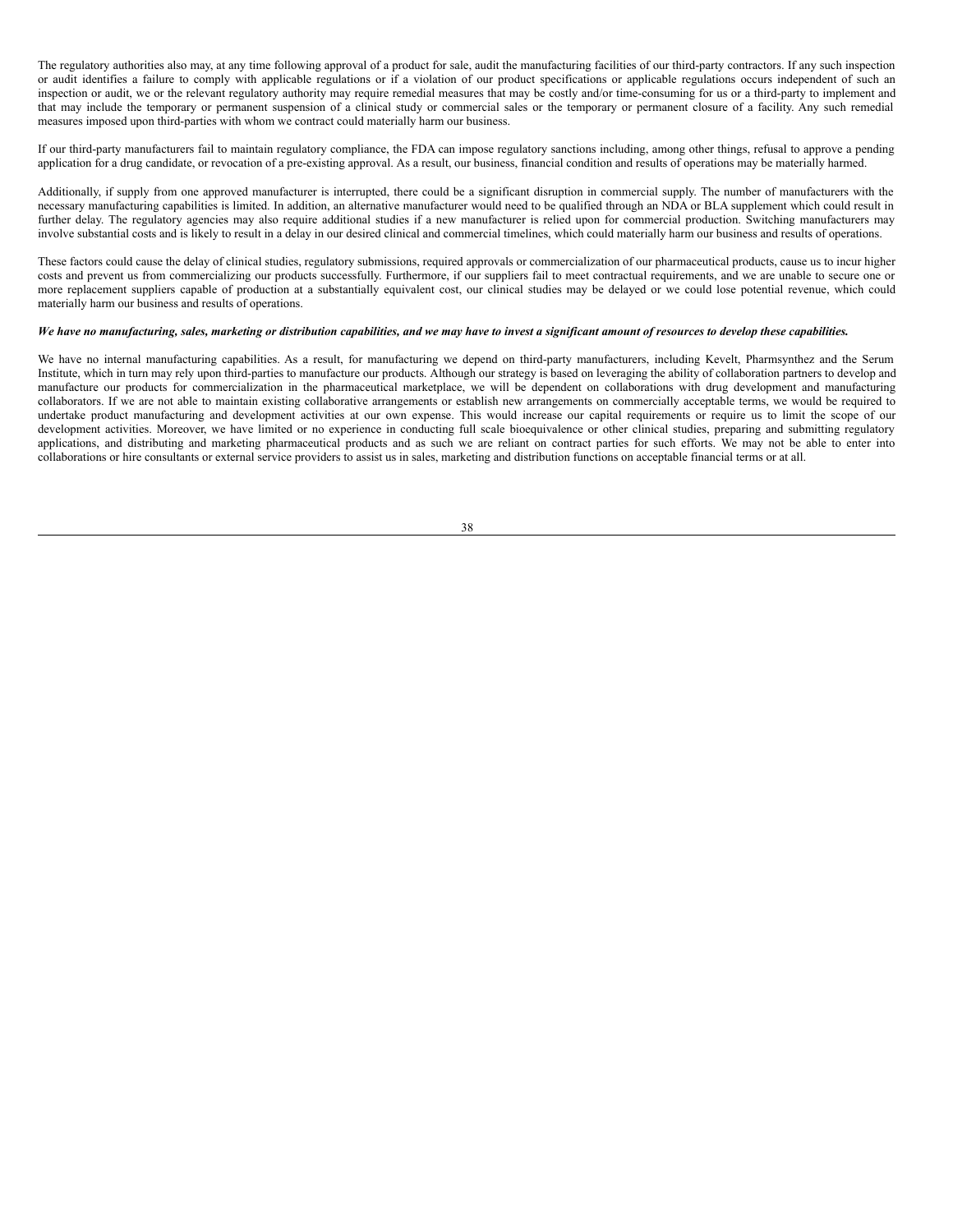If any of our developmental collaborators breach or terminate their agreements with us or otherwise fail to conduct their collaborative activities in a timely manner, the preclinical and/or clinical development and/or commercialization of our pharmaceutical products will be delayed and we would be required to devote additional resources to product development and commercialization or terminate certain development programs. Also, a license relationship may be terminated at the discretion of our collaborator, or at the end of contract terms, and in some cases with only limited notice to us. The termination of the collaborative arrangement could have a material adverse effect on our business, financial condition and results of operations. There also can be no assurance that disputes will not arise with respect to the ownership of rights to any technology developed with third-parties. These and other possible disagreements with collaborators could lead to delays in the development or commercialization of our pharmaceutical products or could result in litigation or arbitration, which could be time consuming and expensive and could have a material adverse effect on our business, financial condition and results of operations. Even if we decide to perform clinical trials, sales, marketing and distribution functions ourselves, we could face a number of additional related risks, including:

- · we may not be able to attract clinical investigators and build effective clinical trials, or a solid marketing department or sales force;
- · the cost of establishing an internal clinical trials program, marketing department or sales force may exceed our available financial resources and the revenue
- generated by any of our current product candidates, if approved, or any other pharmaceutical products that we may develop, in-license or acquire; and
- · our direct sales and marketing efforts may not be successful.

Any failure to perform such activities could have a material adverse effect on our business, financial condition and results of our operations.

# Our reliance on third-parties requires us to share our trade secrets, which increases the possibility that a competitor will discover them or that our trade secrets will be *misappropriated or disclosed.*

Because we rely on third-parties to manufacture our pharmaceutical products, and because we collaborate with various organizations and academic institutions on the development of our pharmaceutical products, we must, at times, share trade secrets with them. We seek to protect our proprietary technology in part by entering into confidentiality agreements and, if applicable, material transfer agreements, collaborative research agreements, consulting agreements or other similar agreements with our collaborators, advisors, employees and consultants prior to beginning research or disclosing proprietary information. These agreements typically limit the rights of the thirdparties to use or disclose our confidential information, such as trade secrets. Despite the contractual provisions employed when working with third-parties, the need to share trade secrets and other confidential information increases the risk that such trade secrets become known by our competitors, are inadvertently incorporated into the technology of others, or are disclosed or used in violation of these agreements. Given that our proprietary position is based, in part, on our know-how and trade secrets, a competitor's discovery of our trade secrets or other unauthorized use or disclosure would impair our competitive position and may have a material adverse effect on our business.

In addition, these agreements typically restrict the ability of our collaborators, advisors, employees and consultants to publish data potentially relating to our trade secrets. Our academic collaborators typically have rights to publish data, provided that we are notified in advance and may delay publication for a specified time in order to secure our intellectual property rights arising from the collaboration. In other cases, publication rights are controlled exclusively by us, although in some cases we may share these rights with other parties. We may also conduct joint research and development programs that may require us to share trade secrets under the terms of our research and development partnerships or similar agreements. Despite our efforts to protect our trade secrets, our competitors may discover our trade secrets, either through breach of these agreements, independent development or publication of information including our trade secrets in cases where we do not have proprietary or otherwise protected rights at the time of publication. A competitor's discovery of our trade secrets would impair our competitive position and have an adverse impact on our business.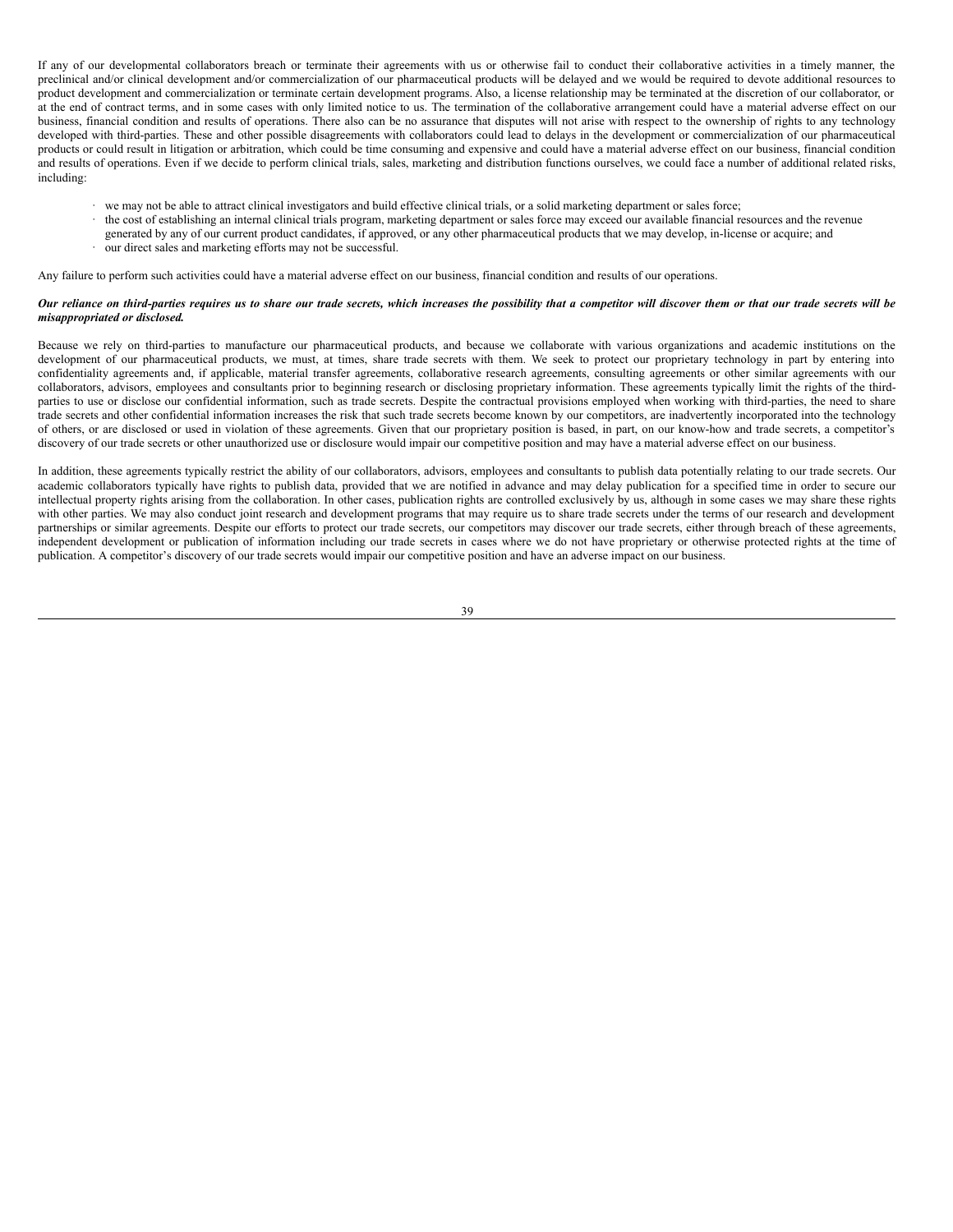## **Risks Related to Our Intellectual Property**

#### If we fail to adequately protect or enforce our intellectual property rights, we may be unable to operate effectively.

Our success and ability to compete are substantially dependent on our patents, proprietary formulations and trademarks. Although we believe that the patents and associated trademarks and licenses are valid, there can be no assurance that they will not be challenged and subsequently invalidated and/or canceled. The invalidation or cancellation of any one or all of the patents or trademarks would significantly damage our commercial prospects. Further, we may find it necessary to legally challenge parties infringing our patents or trademarks or licensed trademarks to enforce our rights thereto. There can be no assurance that any of the patents would ultimately be held valid or that efforts to defend any of the patents, trade secrets, know-how or other IP rights would be successful.

The patent positions of pharmaceutical and biotechnology companies, such as ours, are uncertain and involve complex legal and factual issues. We own numerous U.S. and foreign patents and a number of pending patent applications that cover various aspects of our drug candidates and technologies. There can be no assurance that patents that have been issued will be held valid and enforceable in a court of law. Even for patents that are held valid and enforceable, the legal process associated with obtaining such a judgment is time consuming and costly. Additionally, issued patents can be subject to opposition or other proceedings that can result in the revocation of the patent or maintenance of the patent in amended form (and potentially in a form that renders the patent without commercially relevant and/or broad coverage). Further, our competitors may be able to circumvent and otherwise design around our patents. Even if a patent is issued and enforceable, because development and commercialization of pharmaceutical products can be subject to substantial delays, patents may expire early and provide only a short period of protection, if any, following the commercialization of a product encompassed by our patents. We may have to participate in interference proceedings declared by the USPTO, which could result in a loss of the patent and/or substantial cost to us.

We have filed patent applications and plan to file additional patent applications, covering various aspects of our drug candidates and technologies. There can be no assurance that the patent applications for which we apply would actually be issued as patents, or do so with commercially relevant and/or broad coverage. The coverage claimed in a patent application can be significantly reduced before the patent is issued. The scope of our claim coverage can be critical to our ability to enter into licensing transactions with thirdparties and our right to receive royalties from our collaboration partnerships. Since publication of discoveries in scientific or patent literature often lags behind the date of such discoveries, we cannot be certain that we were the first inventor of inventions covered by our patents or patent applications. In addition, there is no guarantee that we will be the first to file a patent application directed to an invention.

An adverse outcome in any judicial proceeding involving IP, including patents, could subject us to significant liabilities to third-parties, require disputed rights to be licensed from or to third-parties or require us to cease using the technology in dispute. In those instances where we seek an IP license from another, we may not be able to obtain the license on a commercially reasonable basis, if at all, thereby raising concerns on our ability to freely commercialize our technologies and/or products. It is also possible that we or our licensors or licensees will fail to identify patentable aspects of inventions made in the course of development and commercialization activities before it is too late to obtain patent protection on them. Moreover, in some circumstances, we may not have the right to control the preparation, filing and prosecution of patent applications, or to maintain the patents, covering technology that we license from or license to third-parties and are reliant on our licensors or licensees. Therefore, these patents and applications may not be prosecuted and enforced in a manner consistent with the best interests of our business. If our current or future licensors or licensees fail to establish, maintain or protect such patents and other intellectual property rights, such rights may be reduced or eliminated. If our licensors or licensees are not fully cooperative or disagree with us as to the prosecution, maintenance or enforcement of any patent rights, such patent rights could be compromised.

Failure to adequately protect or enforce our intellectual property rights could have a material adverse impact on our business, results of operations and prospects.

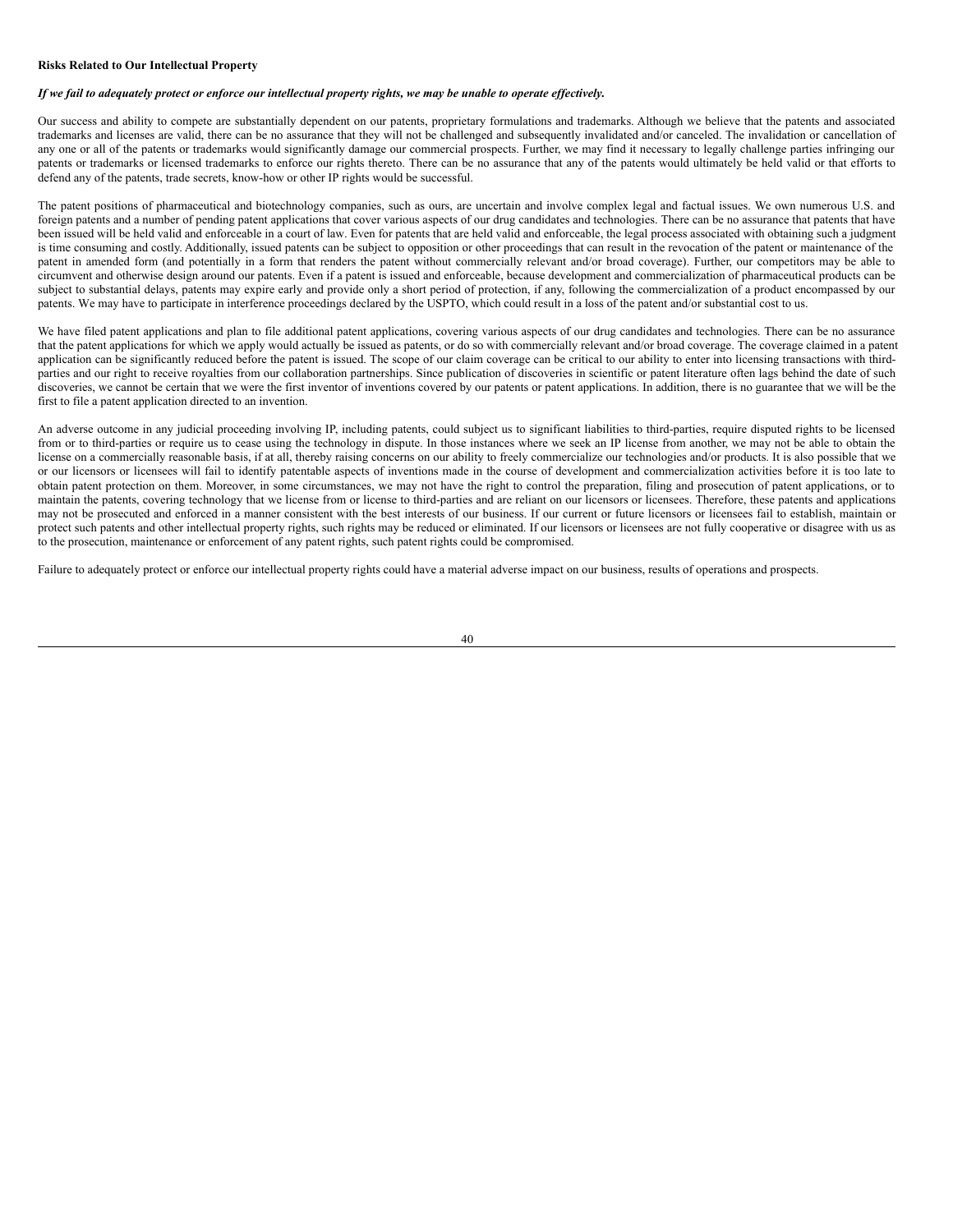# *Issued patents covering our drug candidates could be found invalid or unenforceable if challenged in court.*

If we or one of our licensing partners initiated legal proceedings against a third-party to enforce a patent covering one of our drug candidates, the defendant could counterclaim that the patent covering our drug candidate is invalid and/or unenforceable. In patent litigation in the U.S., defendant counterclaims alleging invalidity and/or unenforceability are commonplace. Grounds for a validity challenge could be an alleged failure to meet any of several statutory requirements, including lack of novelty, obviousness or nonenablement. Grounds for an unenforceability assertion could be an allegation that someone connected with prosecution of the patent withheld relevant information from the USPTO, or made a misleading statement, during prosecution. Third-parties may also raise similar claims before administrative bodies in the U.S. or abroad, even outside the context of litigation. Such mechanisms include re-examination, post grant review, and equivalent proceedings in foreign jurisdictions (e.g., opposition proceedings). Such proceedings could result in revocation or amendment to our patents in such a way that they no longer cover our drug candidates. The outcome following legal assertions of invalidity and unenforceability is unpredictable. With respect to the validity question, for example, we cannot be certain that there is no invalidating prior art, of which we and the patent examiner were unaware during prosecution. If a defendant were to prevail on a legal assertion of invalidity and/or unenforceability, we would lose at least part, and perhaps all, of the patent protection on our drug candidates. Such a loss of patent protection would have a material adverse impact on our business.

#### *We may not be able to protect our intellectual property rights throughout the world.*

Filing, prosecuting and defending patents on drug candidates in all countries throughout the world would be prohibitively expensive, and our intellectual property rights in some countries outside the United States can be less extensive than those in the United States. In addition, the laws of some foreign countries do not protect intellectual property rights to the same extent as federal and state laws in the U.S. Consequently, we may not be able to prevent third-parties from practicing our inventions in all countries outside the United States, or from selling or importing products made using our inventions in and into the U.S. or other jurisdictions. Competitors may use our inventions in jurisdictions where we have not obtained patent protection to develop their own products and further, may export otherwise infringing products to territories where we have patent protection, but enforcement is not as strong as that in the U.S. These products may compete with our products and our patents or other intellectual property rights may not be effective or sufficient to prevent them from competing.

Many companies have encountered significant problems in protecting and defending intellectual property rights in foreign jurisdictions. The legal systems of certain countries, particularly certain developing countries, do not favor the enforcement of patents, trade secrets and other intellectual property protection, particularly those relating to biotechnology products, which could make it difficult for us to stop the infringement of our patents or marketing of competing products in violation of our proprietary rights generally. Proceedings to enforce our patent rights in foreign jurisdictions could result in substantial costs and divert our efforts and attention from other aspects of our business, could put our patents at risk of being invalidated or interpreted narrowly and our patent applications at risk of not issuing and could provoke third-parties to assert claims against us. We may not prevail in any lawsuits that we initiate and the damages or other remedies awarded, if any, may not be commercially meaningful. Accordingly, our efforts to enforce our intellectual property rights around the world may be inadequate to obtain a significant commercial advantage from the intellectual property that we develop or license.

Failure to adequately protect our intellectual property rights throughout the world could have a material adverse impact on our business, results of operations and prospects.

### If we infringe on the intellectual property rights of others, our business and profitability may be adversely affected.

Our commercial success will also depend, in part, on us and our collaborative partners not infringing on the patents or proprietary rights of others. There can be no assurance that the technologies and products used or developed by our collaborative partners and marketed and sold by us will not infringe such rights. If such infringement occurs and neither we nor our collaborative partner is able to obtain a license from the relevant third-party, we will not be able to continue the development, manufacture, use, or sale of any such infringing technology or product. There can be no assurance that necessary licenses to third-party technology will be available at all, or on commercially reasonable terms. In some cases, litigation or other proceedings may be necessary to defend against or assert claims of infringement or to determine the scope and validity of the proprietary rights of third-parties. Any potential litigation could result in substantial costs to, and diversion of, our resources and could have a material and adverse impact on us. An adverse outcome in any such litigation or proceeding could subject us to significant liabilities, require us to cease using the subject technology or require us to license the subject technology from the third-party, all of which could have a material adverse effect on our business.

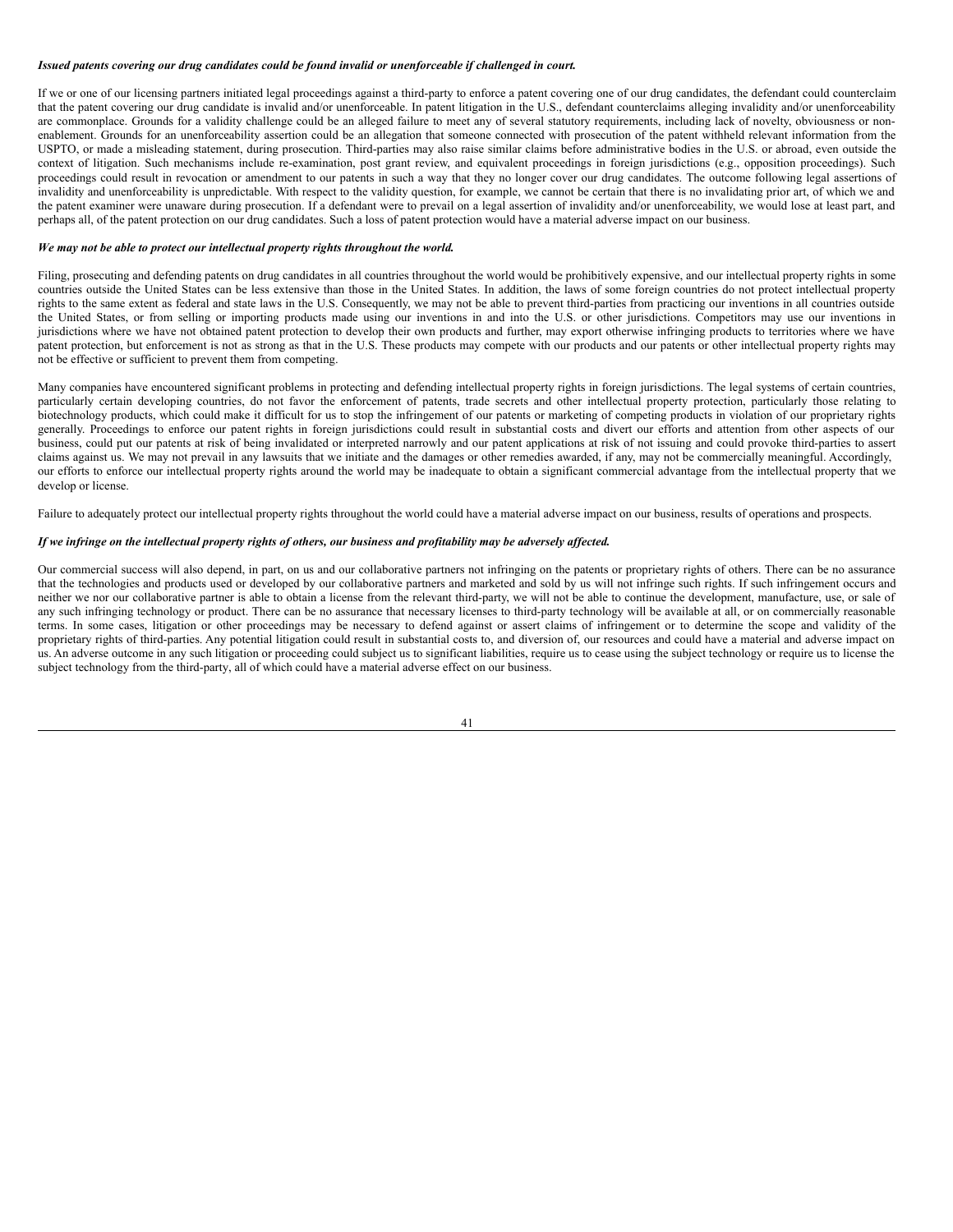### If we fail to comply with our obligations in the agreements under which we license intellectual property rights from third-parties or otherwise experience disruptions to our *business relationships with our licensors, we could lose license rights that are important to our business.*

We are a party to a number of intellectual property license agreements that are important to our business and we expect to enter into additional license agreements in the future. Our existing license agreements impose, and we expect that future license agreements will impose, various diligence, milestone payment, royalty and other obligations on us. If we fail to comply with our obligations under these agreements, or we are subject to a bankruptcy, the licensor may have the right to terminate the license, in which event we would not be able to market products covered by the license.

We may need to obtain licenses from third-parties to advance our research, and we have done so from time to time. We may fail to obtain any of these licenses at a reasonable cost or on reasonable terms, if at all. In that event, we may be required to expend significant time and resources to develop or license replacement technology. If we are unable to do so, we may be unable to develop the affected drug candidates, which could harm our business significantly. We cannot provide any assurances that third-party patents do not exist which might be enforced against our current drug candidates or future products, resulting in either an injunction prohibiting the sales, or, with respect to the sales, an obligation on our part to pay royalties and/or other forms of compensation to third-parties.

In many cases, patent prosecution of our licensed technology is controlled solely by the licensor. If our licensors fail to obtain and maintain patent or other protection for the proprietary intellectual property we license from them, we could lose our rights to the intellectual property or our exclusivity with respect to those rights, and our competitors could market competing products using the intellectual property. In certain cases, we control the prosecution of patents resulting from licensed technology. In the event we breach any of our obligations related to such prosecution, we may incur significant liability to our licensing partners. Licensing of intellectual property is of critical importance to our business and involves complex legal, business and scientific issues and is complicated by the rapid pace of scientific discovery in our industry. Disputes may arise regarding intellectual property subject to a licensing agreement, including:

- · The scope of rights granted under the license agreement and other interpretation-related issues;
- · The extent to which our technology and processes infringe on intellectual property of the licensor that is not subject to the licensing agreement;
- · The sublicensing of patent and other rights under our collaborative development relationships;
- · Our diligence obligations under the license agreement and what activities satisfy those diligence obligations;
- · The ownership of inventions and know-how resulting from the joint creation or use of intellectual property by our licensors and us and our partners; and
- · The priority of invention of patented technology.

If disputes over intellectual property that we have licensed prevent or impair our ability to maintain our current licensing arrangements on acceptable terms, we may be unable to successfully develop and commercialize the affected drug candidates, which could have a material adverse effect on our business.

#### We may be involved in lawsuits to protect or enforce our patents or the patents of our licensors, which could be expensive, time-consuming and unsuccessful.

Competitors may infringe our patents or the patents of our licensors. To counter infringement or unauthorized use, we may be required to file infringement claims, which can be expensive and time-consuming. In addition, in an infringement proceeding, a court may decide that a patent of ours or our licensors is not valid, is unenforceable and/or is not infringed, or may refuse to stop the other party from using the technology at issue on the grounds that our patents do not cover the technology in question. An adverse result in any litigation or defense proceedings could put one or more of our patents at risk of being invalidated or interpreted narrowly and could put our patent applications at risk of not issuing.

42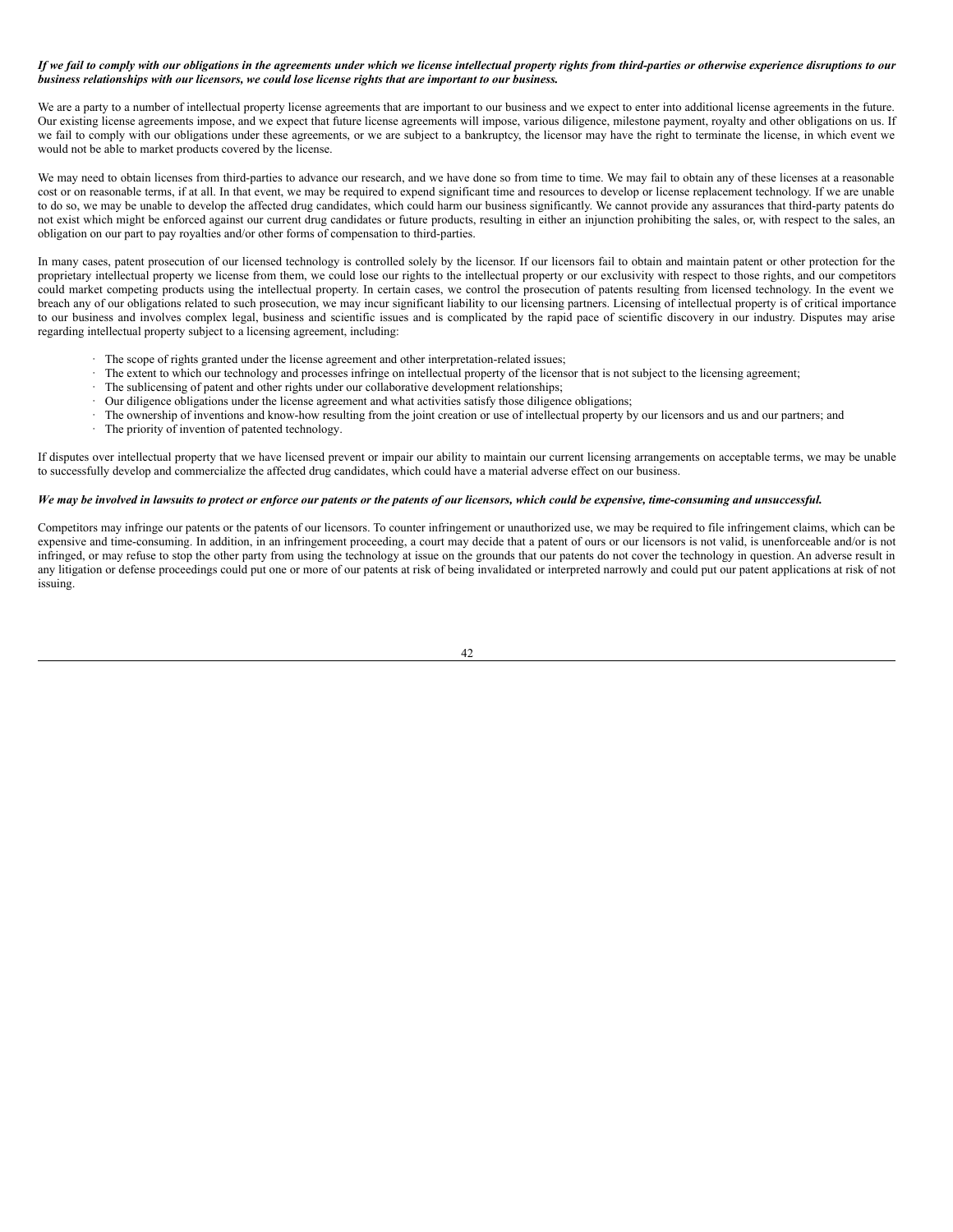Interference proceedings provoked by third-parties or brought by us may be necessary to determine the priority of inventions with respect to our patents or patent applications or those of our licensors. An unfavorable outcome could require us to cease using the related technology or to attempt to license rights to it from the prevailing party. Our business could be harmed if the prevailing party does not offer us a license on commercially reasonable terms. Our defense of litigation or interference proceedings may fail and, even if successful, may result in substantial costs and distract our management and other employees. We may not be able to prevent, alone or with our licensors, misappropriation of our intellectual property rights, particularly in countries where the laws may not protect those rights as fully as in the U.S.

Furthermore, because of the substantial amount of discovery required in connection with intellectual property litigation, there is a risk that some of our confidential information could be compromised by disclosure during this type of litigation. There could also be public announcements of the results of hearings, motions or other interim proceedings or developments. If securities analysts or investors perceive these results to be negative, it could have a material adverse effect on the price of our common stock underlying the units.

# Changes in U.S. patent law could diminish the value of patents in general, thereby impairing our ability to protect our products.

As is the case with other biopharmaceutical companies, our success is heavily dependent on intellectual property, particularly patents. Obtaining and enforcing patents in the biotechnology industry involve both technological and legal complexity and is, therefore, costly, time-consuming and inherently uncertain. In addition, the U.S. has recently enacted and is currently implementing wide-ranging patent reform legislation. Recent U.S. Supreme Court rulings have narrowed the scope of patent protection available in certain circumstances and weakened the rights of patent owners in certain situations. In addition to increasing uncertainty with regard to our ability to obtain patents in the future, this combination of events has created uncertainty with respect to the value of patents, once obtained. Depending on decisions by the U.S. Congress, the federal courts, and the USPTO, the laws and regulations governing patents could change in unpredictable ways that would weaken our ability to obtain new patents or to enforce our existing patents and patents that we might obtain in the future.

Patent reform legislation could increase the uncertainties and costs surrounding the prosecution of our and our licensors' patent applications and the enforcement or defense of our or our licensors' issued patents. Provisions of the Leahy-Smith America Invents Act, or the Leahy-Smith Act, adopted in September 2011, which includes a number of significant changes to U.S. patent law, are still being implemented through the adoption of new regulations. The Leahy-Smith Act and its implementation, in addition to any new regulation, could increase the uncertainties and costs surrounding the prosecution of our patent applications and the enforcement or defense of our issued patents, all of which could have a material adverse effect on our business and financial condition.

#### We may be subject to claims that our employees, consultants or independent contractors have wrongfully used or disclosed confidential information of third-parties or that *our employees have wrongfully used or disclosed alleged trade secrets of their former employers.*

We employ individuals who were previously employed at universities or other biotechnology or pharmaceutical companies, including our competitors or potential competitors. We may be subject to claims that we or our employees, consultants or independent contractors have inadvertently or otherwise used or disclosed intellectual property, including trade secrets or other proprietary information, of any of our employee's former employers or other third-parties. Litigation may be necessary to defend against these claims. If we fail in defending any such claims, in addition to paying monetary damages, we may lose valuable intellectual property rights or personnel, which could adversely impact our business. Even if we are successful in defending against such claims, litigation could result in substantial costs and be a distraction to management and other employees.

#### We may be subject to claims challenging the inventorship or ownership of our patents and other intellectual property.

We may also be subject to claims that former employees, collaborators or other third-parties have an ownership interest in our patents or other intellectual property. We may have in the future ownership disputes arising, for example, from conflicting obligations of consultants or others who are involved in developing our drug candidates. Litigation may be necessary to defend against these and other claims challenging inventorship or ownership. If we fail in defending any such claims, in addition to paying monetary damages, we may lose valuable intellectual property rights, such as exclusive ownership of, or right to use, valuable intellectual property. Such an outcome could have a material adverse effect on our business. Even if we are successful in defending against such claims, litigation could result in substantial costs and be a distraction to management and other employees.

| ٦ | ۰.      |
|---|---------|
|   | ×<br>۰. |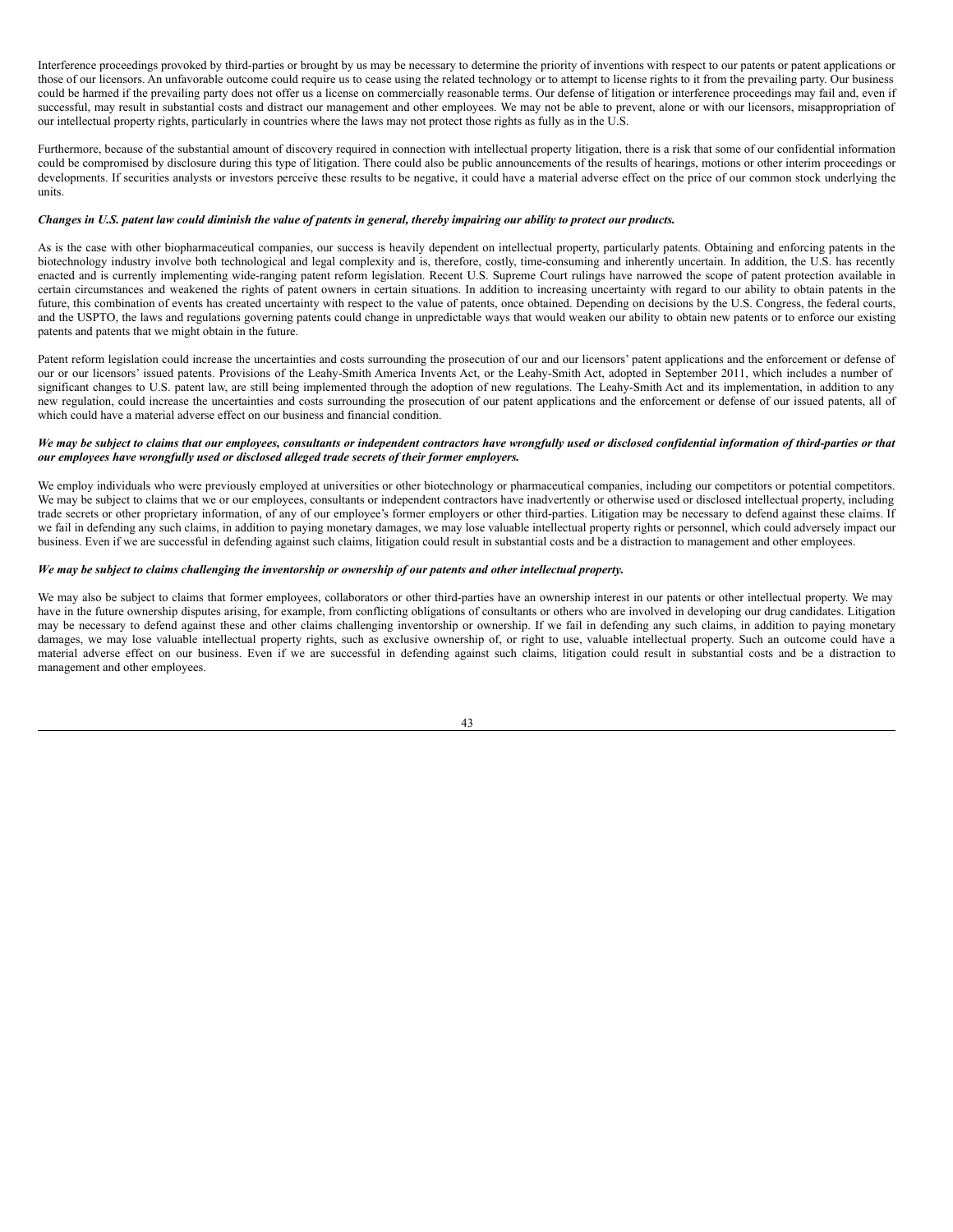### Our inability to protect our confidential information and trade secrets would harm our business and competitive position.

In addition to seeking patents for some of our technology and products, we also rely on trade secrets, including unpatented know-how, technology and other proprietary information, to maintain our competitive position. We seek to protect these trade secrets, in part, by entering into non-disclosure and confidentiality agreements with parties who have access to them, such as our employees, corporate collaborators, outside scientific collaborators, contract manufacturers, consultants, advisors and other third-parties. We also enter into confidentiality and invention or patent assignment agreements with our employees and consultants. Any of these parties may breach the agreements and disclose our proprietary information, including our trade secrets, and we may not be able to obtain adequate remedies for such breaches. Enforcing a claim that a party illegally disclosed or misappropriated a trade secret is difficult, expensive and time-consuming, and the outcome is unpredictable. In addition, some courts both within and outside the U.S. may be less willing or unwilling to protect trade secrets. If a competitor lawfully obtained or independently developed any of our trade secrets, we would have no right to prevent such competitor from using that technology or information to compete with us, which could harm our competitive position and our business.

#### Obtaining and maintaining our patent protection depends on compliance with various procedural, document submission, fee payment and other requirements imposed by governmental patent agencies, and our patent protection could be reduced or eliminated for non-compliance with these requirements.

Periodic maintenance fees, renewal fees, annuity fees and various other governmental fees on patents and/or applications will be due to be paid to the USPTO and various governmental patent agencies outside of the U.S. in several stages over the lifetime of the patents and/or applications. The USPTO and various non-U.S. governmental patent agencies require compliance with a number of procedural, documentary, fee payment and other similar provisions during the patent application process. Non-compliance may result in abandonment or lapse of the patent or patent application, resulting in partial or complete loss of patent rights in the relevant jurisdiction. In such an event, our competitors might be able to enter the market and this circumstance would have a material adverse effect on our business.

#### **Risks Related to Our Business Operations**

# We operate in an extremely competitive environment and there can be no assurances that competing technologies would not harm our business development.

We are engaged in a rapidly evolving field. Competition from numerous pharmaceutical companies is intense and expected to increase. The large and rapidly growing market for oncology treatments is likely to attract new entrants. Numerous biotechnology and pharmaceutical companies are focused on developing cancer treatments and I-O technologies including CAR T. Many, if not all, of these companies have greater financial and other resources and development capabilities than we do. Many of our competitors also have greater collective experience in undertaking preclinical and clinical testing of products, obtaining regulatory approvals and manufacturing and marketing prescription pharmaceutical products. There can be no assurance that our under-development drug candidates will be more effective or achieve greater market acceptance than competitive products, or that our competitors will not succeed in developing products and technologies that are more effective than those being developed by us or that would render our products and technologies less competitive or obsolete. Additionally, there can be no assurance that the development by others of new or improved drugs will not make our pharmaceutical products superfluous or obsolete.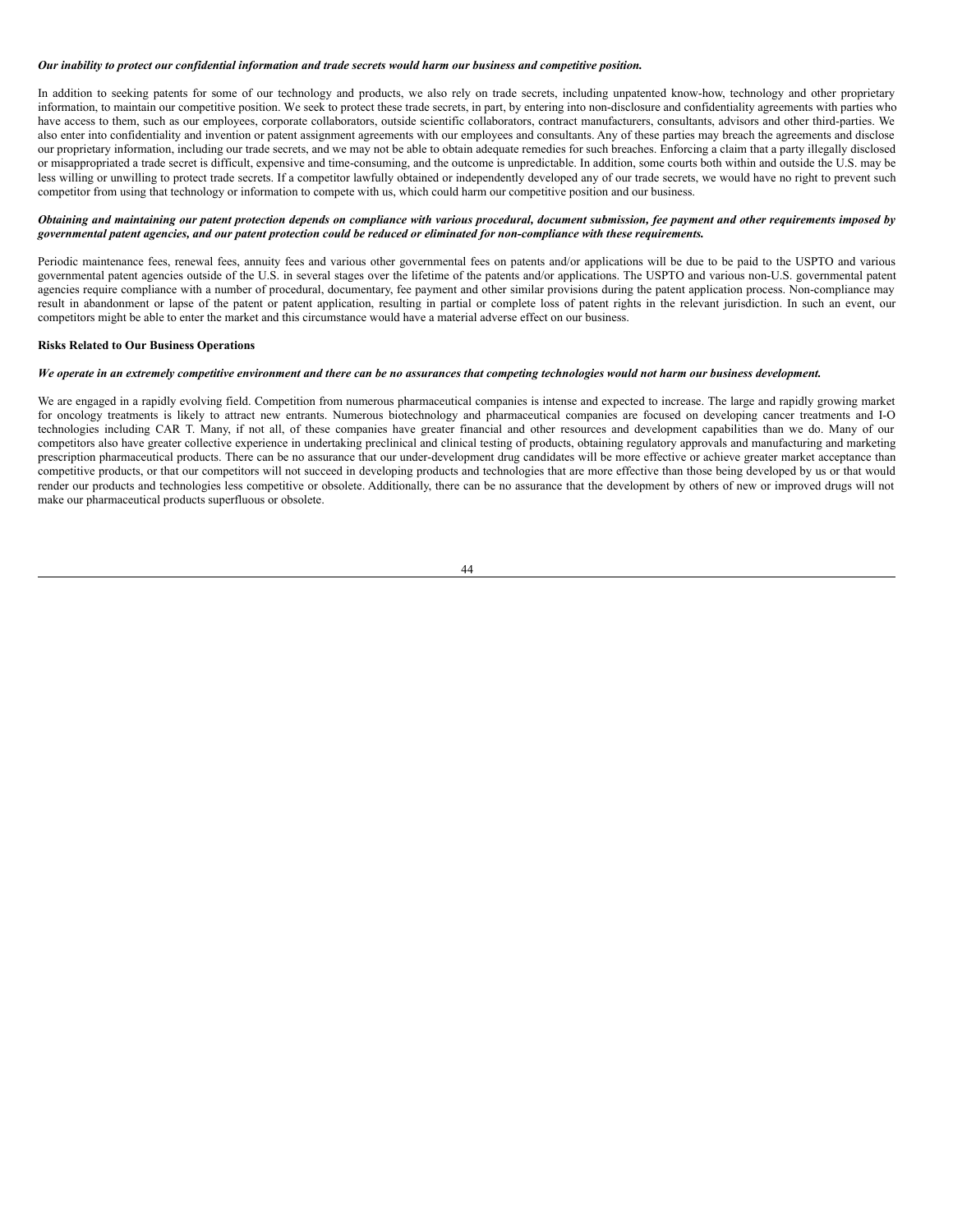### We are a party to collaboration agreements and other significant agreements which contain complex commercial terms that could result in disputes, litigation or *indemnification liability that could adversely af ect our business, results of operations and financial condition.*

We currently derive, and expect to derive in the foreseeable future, all or much of our revenue from collaboration agreements with biotechnology and pharmaceutical companies. These collaboration agreements contain complex commercial terms, including:

- · Clinical development and commercialization obligations that are based on certain commercial reasonableness performance standards that can often be difficult to enforce if disputes arise as to adequacy of our partner's performance;
- Research and development performance and reimbursement obligations for our personnel and other resources allocated to partnered drug candidate development programs;
- · Clinical and commercial manufacturing agreements, some of which are priced on an actual cost basis for products supplied by us to our partners with complicated cost allocation formulas and methodologies;
- · Intellectual property ownership allocation between us and our partners for improvements and new inventions developed during the course of the collaboration;
- · Royalties on drug sales based on a number of complex variables, including net sales calculations, geography, scope of patent claim coverage, patent life, generic
- competitors, bundled pricing and other factors; and
- Indemnity obligations for intellectual property infringement, product liability and certain other claims.

From time to time, we have informal dispute resolution discussions with third-parties regarding the appropriate interpretation of the complex commercial terms contained in our agreements. One or more disputes may arise or escalate in the future regarding our collaboration agreements, transaction documents, or third-party license agreements that may ultimately result in costly litigation and unfavorable interpretation of contract terms, which would have a material adverse effect on our business, financial condition and results of operations.

# *Governments may impose price controls, which may adversely af ect our future profitability.*

We intend to seek approval to market our drug candidates in both the U.S. and in foreign jurisdictions. In some foreign countries and jurisdictions, particularly in the European Union, the pricing of prescription pharmaceuticals is subject to governmental control. In these countries, pricing negotiations with governmental authorities can take considerable time after the receipt of marketing approval for a drug candidate. To obtain reimbursement or pricing approval in some countries, we may be required to conduct clinical trials to compare the cost effectiveness of our drug candidates to other available therapies, which is time consuming and costly. If reimbursement of our future products is unavailable or limited in scope or amount, or if pricing is set at unsatisfactory levels, we may be unable to achieve or sustain profitability.

# Write-offs related to the impairments of our long-lived assets, including goodwill and indefinite-lived intangible assets, and other non-cash charges such as share-based *payments may adversely impact our results of operations.*

We may incur significant non-cash charges related to impairments of our long-lived assets, including goodwill and indefinite-lived intangible assets. Although we did not record any such charges during 2018, we are required to perform periodic impairment reviews of those assets at least annually. The carrying value of goodwill on our balance sheet that is subject to impairment reviews was approximately \$3.3 million at December 31, 2018 and December 31, 2017 and the carrying value of our indefinite-lived assets was \$9.2 million at December 31, 2018 and December 31, 2017. To the extent future reviews conclude that the expected future cash flows generated from our business activities are not sufficient to recover the carrying value of these assets, we will be required to measure and record an impairment charge to write-down these assets to their realizable values and those impairment charges could be equal to the entire carrying value.

We completed our last review during the fourth quarter of 2018 and determined that goodwill and indefinite-lived intangible assets were not impaired as of December 31, 2018. However, there can be no assurance that upon completion of subsequent reviews a material impairment charge will not be recorded. If future periodic reviews determine that our assets are impaired and a write-down is required, it will adversely impact our operating results.

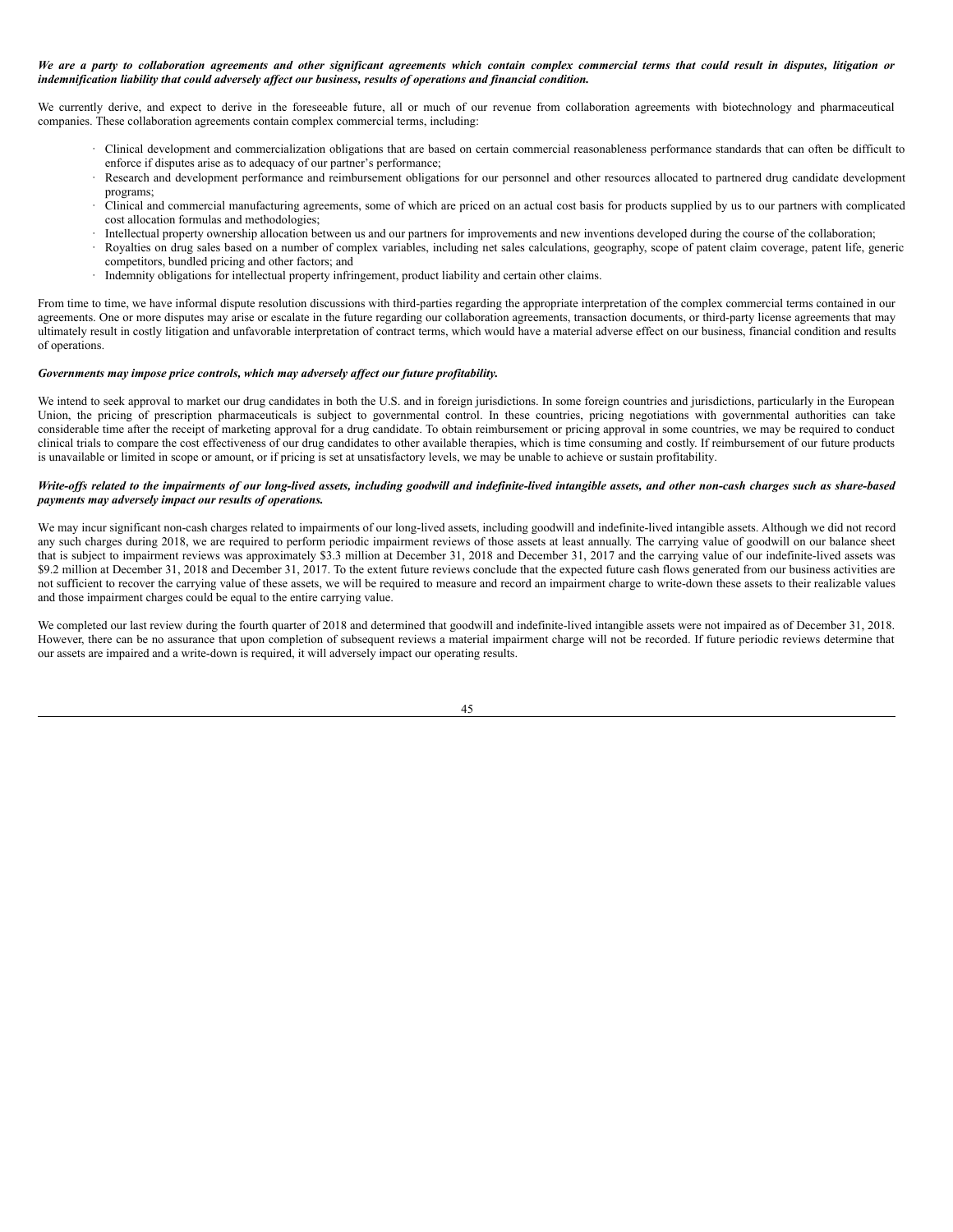In addition, we recorded non-cash charges of approximately \$1.4 million and \$1.8 million for share-based expense during the years ended December 31, 2018 and 2017, respectively. In the future, this amount could fluctuate materially as the Company expects to continue to issue share-based payments awards.

# Potential new accounting standards or legislative actions may adversely impact our future financial position or results of operations.

Future changes in financial accounting standards may cause adverse, unexpected fluctuations in the timing of the recognition of revenues or expenses, and may affect our financial position or results of operations. New standards may occur in the future and may cause us to be required to make changes in our accounting policies. Compliance with changing regulation of corporate governance and public disclosure may result in additional expenses. Changing laws, regulations and standards relating to corporate governance and public disclosure, including the Sarbanes-Oxley Act of 2002, or the Sarbanes-Oxley Act, new SEC regulations, Public Company Accounting Oversight Board, or PCAOB, standards and NASDAQ rules, are creating uncertainty for companies such as ours and insurance, accounting and auditing costs are high as a result of this uncertainty and other factors.

We have limited capital resources and currently have only one full time employee in our finance department. We rely on outside consultants to supplement our internal expertise and are committed to maintaining high standards of corporate governance and public disclosure. As a result, we intend to invest all reasonably necessary resources to comply with evolving standards, and this investment may result in increased general and administrative expenses and a diversion of management time and attention from revenuegenerating activities to compliance activities.

# Varying interpretations of existing standards and rules have occurred with frequency and may cause us to have to restate previously reported result of operations.

Varying interpretations of existing standards of accounting policies or accounting treatments of existing transactions may cause us to have to restate previously reported result of operations.

For example, in January 2014 we completed a transaction that we determined to be a reverse merger business combination. We allocated the purchase price consideration to the assets acquired and liabilities assumed at their estimated fair values as of the date of acquisition. Our determination that the transaction met the criteria for a business combination was based on our best knowledge of the facts and circumstances surrounding the transaction, and required the application of our judgment. Changes to this determination would result in the transaction to be accounted for as a recapitalization, with no goodwill recorded, which could cause a material change in our reported results of operations and could cause the Company to have to amend prior periodic or other filings with the SEC, at further expense to the Company. We may be subject to similar varying interpretations of existing standards of accounting policies or accounting treatments in the future.

In addition, we do not consider the Company to be a development stage entity for financial reporting presentation purposes. A determination that the Company is a development stage entity could cause a material change in our reported results of operations and could cause the Company to have to amend prior periodic or other filings with the SEC, at further expense to the Company.

## *Tax reform may significantly af ect the Company and its stockholders.*

On December 22, 2017, the TCJA, which significantly reforms the Internal Revenue Code of 1986, as amended (the "Code"), was signed into law. The TCJA, among other things, includes changes to U.S. federal tax rates, including reduction of the corporate tax rate from a top marginal rate of 35% to a flat rate of 21%, limitations of the tax deduction for interest expense to 30% of adjusted earnings (except for certain small businesses), limitations of the deduction for net operating losses ("NOLs") to 80% of current year taxable income and elimination of NOL carrybacks, one time taxation of offshore earnings at reduced rates regardless of whether they are repatriated, elimination of U.S. tax on foreign earnings (subject to certain important exceptions), immediate deductions for certain new investments instead of deductions for depreciation expense over time, modifying or repealing many business deductions and credits and putting into effect the migration from a "worldwide" system of taxation to a territorial system. Notwithstanding the reduction in the corporate income tax rate, the overall impact of the new federal tax law is uncertain and our business and financial condition could be adversely affected. In addition, it is uncertain if and to what extent various states will adjust their policies in response to the newly enacted federal tax law. The impact of this tax reform on holders of our common stock is uncertain and could be adverse.

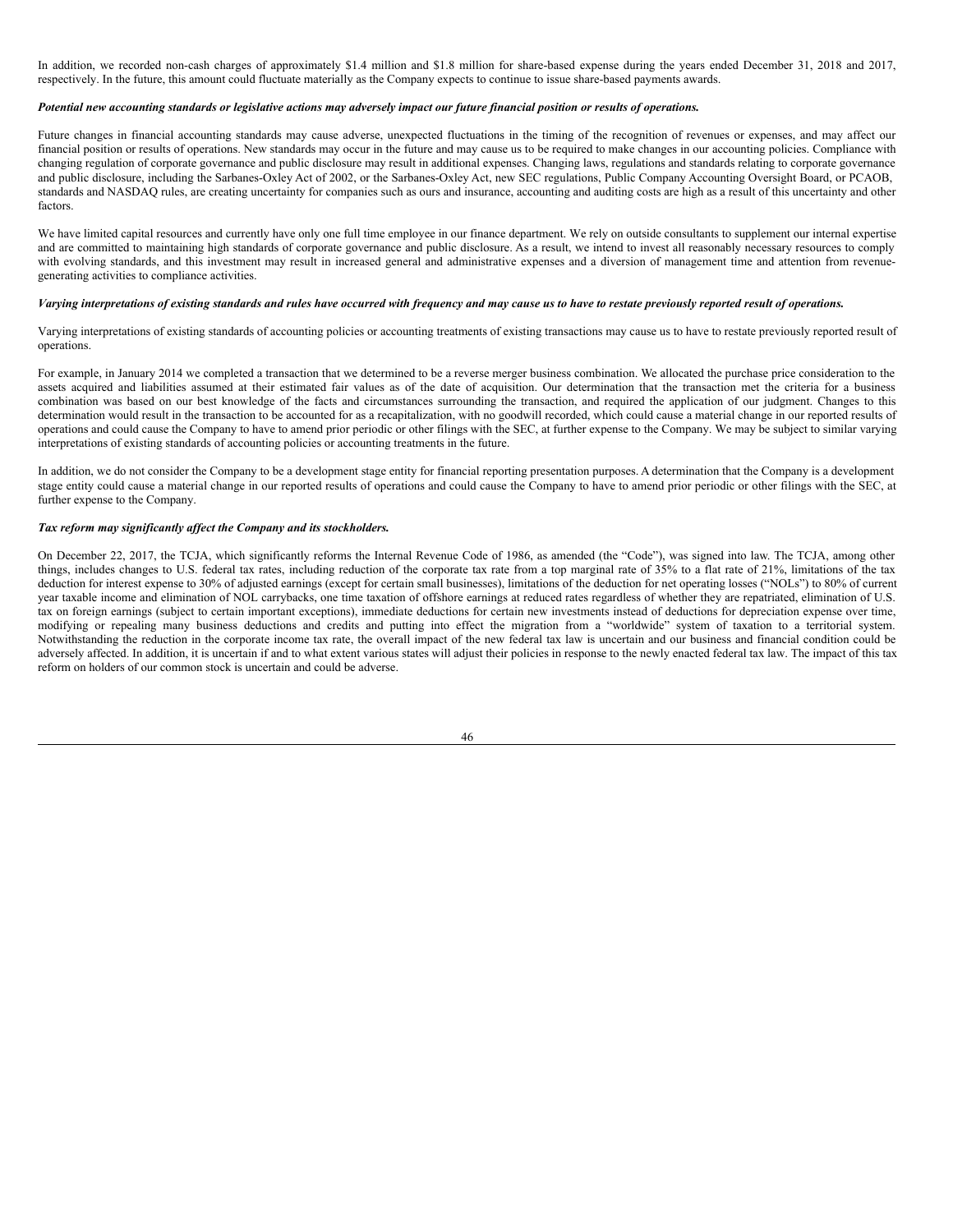Due to the potential for changes to tax laws and regulations or changes to the interpretation thereof (including regulations and interpretations pertaining to the TCJA), the ambiguity of tax laws and regulations, the subjectivity of factual interpretations and other factors, our estimates of effective tax rate and income tax assets and liabilities may be incorrect and our financial statements could be adversely affected. The impact of these factors referenced in the first sentence of this paragraph may be substantially different from period-to-period.

In addition, the amount of income taxes we pay is subject to ongoing audits by U.S. federal, state and local tax authorities and by non-U.S. tax authorities. If audits result in payments or assessments different from our reserves, our future results may include unfavorable adjustments to our tax liabilities and our financial statements could be adversely affected. Any further significant changes to the tax system in the U.S. or in other jurisdictions (including changes in the taxation of international income as further described below) could adversely affect our financial statements.

## Our ability to use potential future operating losses and our federal and state NOL carryforwards to offset taxable income from revenue generated from operations or *corporate collaborations could be limited.*

The use of our NOL carryforwards may have limitations resulting from certain future ownership changes or other factors under the Code and other taxing authorities. The TCJA changed both the federal deferred tax value of the NOL carryforwards and the rules of utilization of federal NOL carryforwards. The TCJA lowered the corporate tax rate from 35% to 21% effective for our 2018 fiscal year. For NOL carryforwards generated in years prior to 2018, there is no annual limitation on the utilization and the carryforward period remains at 20 years. However, NOL carryforwards generated in years after 2017 will only be available to offset 80% of future taxable income in any single year but will not expire.

If our NOL carryforwards are limited, and we have taxable income which exceeds the available NOL carryforwards for that period, we would incur an income tax liability even though NOL carryforwards may be available in future years prior to their expiration. Any such income tax liability may adversely affect our future cash flow, financial position and financial results.

# Our future success depends on our ability to retain key employees, consultants and advisors and to attract, retain and motivate qualified personnel.

We are highly dependent on principal members of our executive team and key employees, the loss of whose services may adversely impact the achievement of our objectives. Recruiting and retaining other qualified employees, consultants and advisors for our business, including scientific and technical personnel, will also be critical to our success. There is currently a shortage of skilled executives in our industry, which is likely to continue. As a result, competition for skilled personnel is intense and the turnover rate can be high. We may not be able to attract and retain personnel on acceptable terms given the competition among numerous pharmaceutical and biotechnology companies for individuals with similar skill sets. In addition, failure to succeed in preclinical or clinical studies may make it more challenging to recruit and retain qualified personnel. The inability to recruit or loss of the services of any executive, key employee, consultant or advisor may impede the progress of our research and development objectives.

# We will need to expand our organization and we may experience difficulties in managing this growth, which could disrupt our operations.

As of December 31, 2018, we had four full-time employees. As we mature, we may need to expand our full-time employee base and to hire more consultants and contractors. Our management may need to divert a disproportionate amount of its attention away from our day-to-day activities and devote a substantial amount of time to managing these growth activities. We may not be able to effectively manage the expansion of our operations, which may result in weaknesses in our infrastructure, operational mistakes, loss of business opportunities, loss of employees and reduced productivity among remaining employees, all of which may have a material adverse effect on our business, results of operations and prospects. Any future growth could require significant capital expenditures and may divert financial resources from other projects, such as the development of additional drug candidates. If our management is unable to effectively manage our growth, our expenses may increase more than expected, our ability to generate and/or grow revenues could be reduced, and we may not be able to implement our business strategy. Our future financial performance and our ability to commercialize drug candidates and compete effectively will depend, in part, on our ability to effectively manage any future growth.

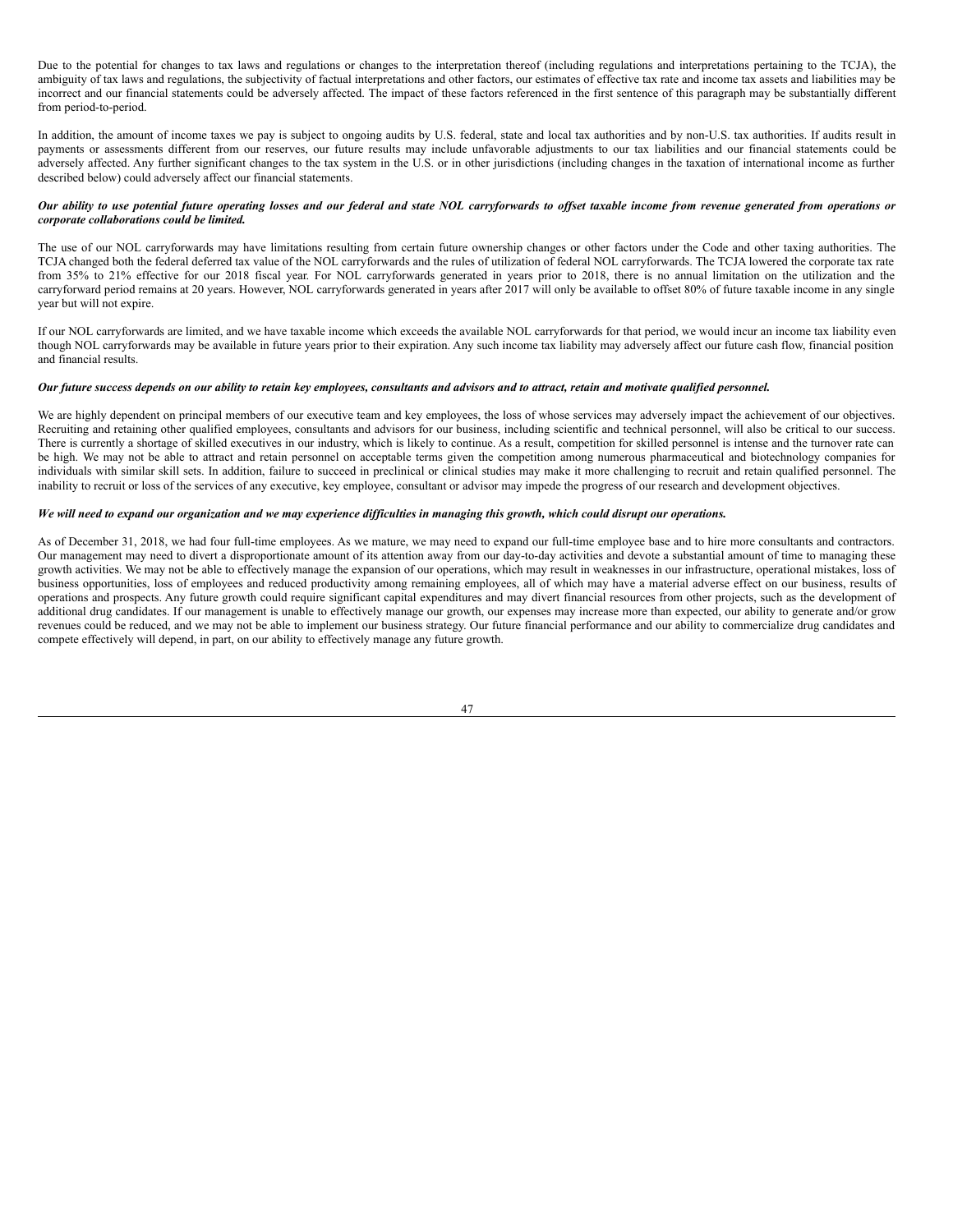### Our employees, principal investigators, consultants and commercial partners may engage in misconduct or other improper activities, including non-compliance with *regulatory standards and requirements and insider trading.*

We are exposed to the risk of fraud or other misconduct by our employees, principal investigators, consultants and commercial partners. Misconduct by these parties could include intentional failures to comply with the regulations of the FDA and non-U.S. regulators, provide accurate information to the FDA and non-U.S. regulators, comply with healthcare fraud and abuse laws and regulations in the U.S. and abroad, report financial information or data accurately or disclose unauthorized activities to us. In particular, sales, marketing and business arrangements in the healthcare industry are subject to extensive laws and regulations intended to prevent fraud, misconduct, kickbacks, selfdealing and other abusive practices. These laws and regulations may restrict or prohibit a wide range of pricing, discounting, marketing and promotion, sales commission, customer incentive programs and other business arrangements. Such misconduct could also involve the improper use of information obtained in the course of clinical studies, which could result in regulatory sanctions and cause serious harm to our reputation or could cause regulatory agencies not to approve our drug candidates. It is not always possible to identify and deter employee misconduct, and the precautions we take to detect and prevent this activity may not be effective in controlling unknown or unmanaged risks or losses or in protecting us from governmental investigations or other actions or lawsuits stemming from a failure to comply with these laws or regulations. If any such actions are instituted against us, and we are not successful in defending ourselves or asserting our rights, those actions could have a significant impact on our business, including the imposition of significant fines or other sanctions.

#### We face potential product liability, and, if successful claims are brought against us, we may incur substantial liability and costs. If the use of our drug candidates harms patients, or is perceived to harm patients even when such harm is unrelated to our drug candidates, our regulatory approvals could be revoked or otherwise negatively *impacted and we could be subject to costly and damaging product liability claims.*

The use of our drug candidates in clinical studies and the sale of any products for which we obtain marketing approval exposes us to the risk of product liability claims. Product liability claims might be brought against us by consumers, healthcare providers, pharmaceutical companies or others selling or otherwise coming into contact with our products. There is a risk that our drug candidates may induce adverse events. If we cannot successfully defend against product liability claims, we could incur substantial liability and costs. In addition, regardless of merit or eventual outcome, product liability claims may result in:

- · Impairment of our business reputation;
- · Withdrawal of clinical study participants;
- · Costs due to related litigation;
- · Distraction of management's attention from our primary business;
- · Substantial monetary awards to patients or other claimants;
- · The inability to commercialize our drug candidates; and
- · Decreased demand for our drug candidates, if approved for commercial sale,

all of which may have a material adverse effect on our business, results of operations and prospects.

### If we fail to comply with environmental, health and safety laws and regulations, we could become subject to fines or penalties or incur costs that could have a material *adverse ef ect on the success of our business.*

We are subject to numerous environmental, health and safety laws and regulations, including those governing laboratory procedures and the handling, use, storage, treatment and disposal of hazardous materials and wastes. Our operations involve the use of hazardous and flammable materials, including chemicals and biological materials. Our operations also produce hazardous waste products. We generally contract with third-parties for the disposal of these materials and wastes. We cannot eliminate the risk of contamination or injury from these materials. In the event of contamination or injury resulting from our use of hazardous materials, we could be held liable for any resulting damages, and any liability could exceed our resources. We also could incur significant costs associated with civil or criminal fines and penalties.

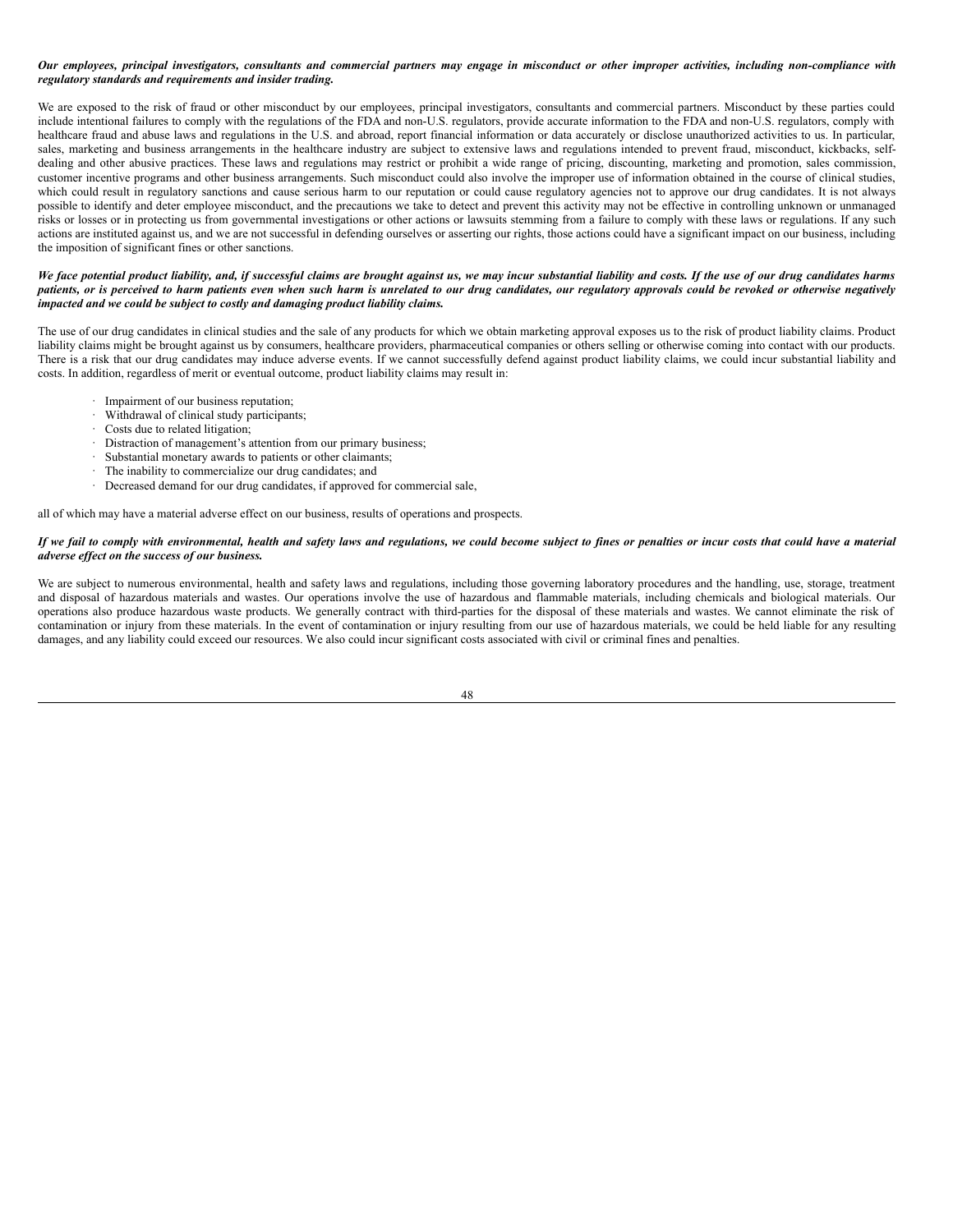The workers' compensation insurance we maintain to cover us for costs and expenses we may incur due to injuries to our employees resulting from the use of hazardous materials or other work-related injuries may not provide adequate coverage against potential liabilities. In addition, we may incur substantial costs in order to comply with current or future environmental, health and safety laws and regulations. These current or future laws and regulations may impair our research, development or production efforts. Failure to comply with these laws and regulations also may result in substantial fines, penalties or other sanctions, which may have a material adverse effect on our business and results of operations.

#### *Our disclosure controls and procedures may not prevent or detect all errors or acts of fraud.*

We are subject to the periodic reporting requirements of the Exchange Act. Any disclosure controls and procedures or internal controls and procedures, no matter how wellconceived and operated, can provide only reasonable, not absolute, assurance that the objectives of the control system are met. These inherent limitations include the realities that judgments in decision-making can be faulty, and that breakdowns can occur because of simple error or mistake. Additionally, controls can be circumvented by the individual acts of some persons, by collusion of two or more people or by an unauthorized override of the controls. Accordingly, because of the inherent limitations in our control system, misstatements due to error or fraud may occur and not be detected, which may have material adverse effect on our business and results of operations.

#### Failure in our information technology systems, including by cybersecurity attacks or other data security incidents, could significantly disrupt our operations.

Our operations depend, in part, on the continued performance of our information technology systems. Our information technology systems are potentially vulnerable to physical or electronic break-ins, computer viruses and similar disruptions. Failure of our information technology systems could adversely affect our business, profitability and financial condition.

A successful cybersecurity attack or other data security incident could result in the misappropriation and/or loss of confidential or personal information, create system interruptions, or deploy malicious software that attacks our systems. It is possible that a cybersecurity attack might not be noticed for some period of time. The occurrence of a cybersecurity attack or incident could result in business interruptions from the disruption of our information technology systems, or negative publicity resulting in reputational damage with our clinical trial participants, customers, stockholders and other stakeholders and/or increased costs to prevent, respond to or mitigate cybersecurity events. In addition, the unauthorized dissemination of sensitive personal information or proprietary or confidential information could expose us or other third-parties to regulatory fines or penalties, litigation and potential liability, or otherwise harm our business.

#### **Risks Related to Our Common Stock**

# *An active, liquid and orderly market for our common stock may not develop.*

Our common stock trades on The NASDAQ Capital Markets. An active trading market for our common stock may never develop or be sustained. If an active market for our common stock does not continue to develop or is not sustained, it may be difficult for investors in our common stock to sell shares without depressing the market price for the shares or to sell the shares at all. An inactive market may also impair our ability to raise capital by selling common stock and may impair our ability to acquire other businesses, applications or technologies using our common stock as consideration, which, in turn, could materially adversely affect our business.

#### The market price of our stock may be highly volatile, and you may not be able to sell shares of our stock.

Companies trading in the stock market in general have experienced extreme price and volume fluctuations that have often been unrelated or disproportionate to the operating performance of these companies. Broad market and industry factors may negatively affect the market price of our stock, regardless of our actual operating performance.

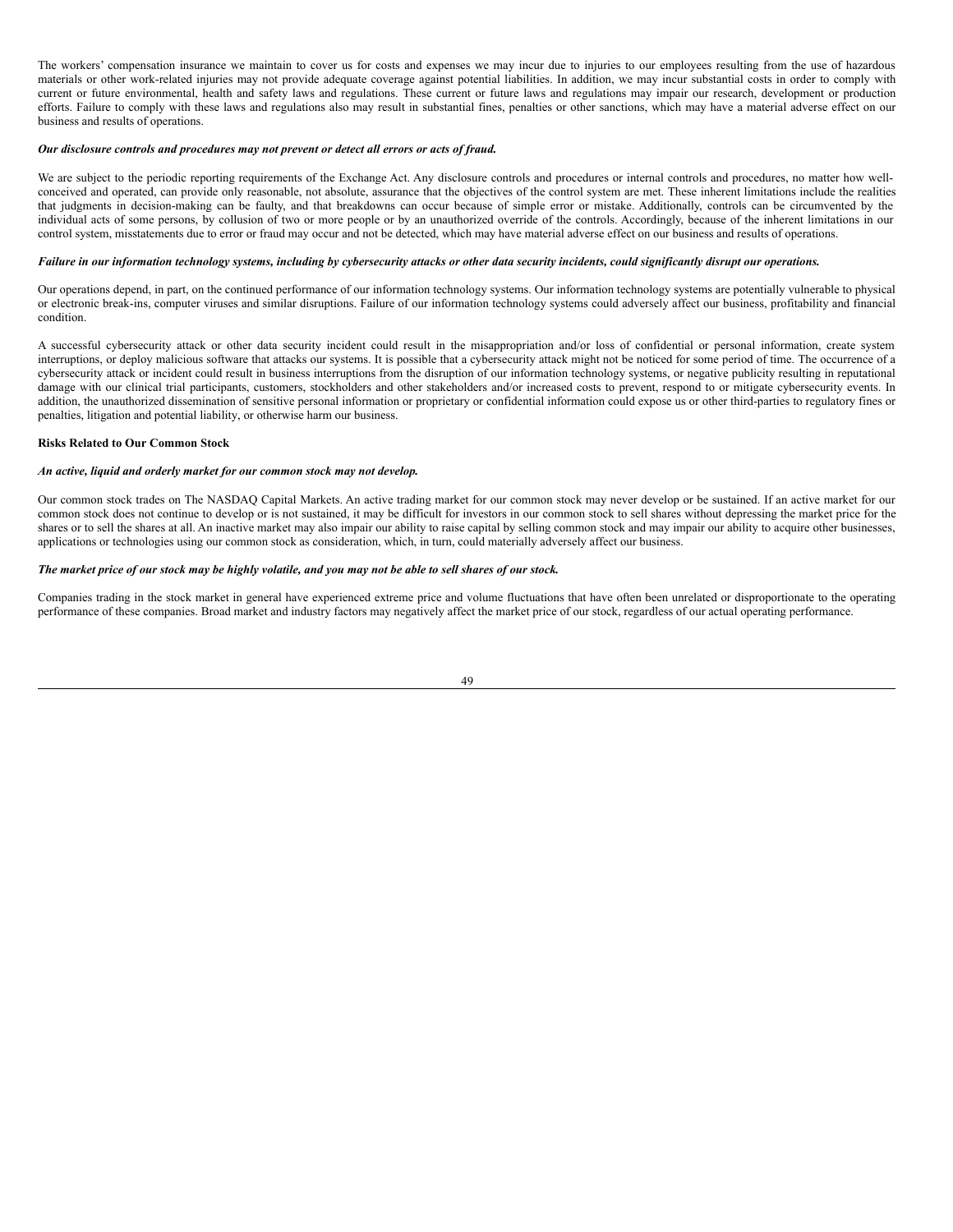The market price of our stock may be volatile. Our stock price could be subject to wide fluctuations in response to a variety of factors, including the following:

- · Adverse results or delays in preclinical or clinical studies;
- · Inability to obtain additional funding;
- · Any delay in filing an IND or BLA for any of our drug candidates and any adverse development or perceived adverse development with respect to the FDA's review of that IND or BLA;
- · Failure to develop successfully our drug candidates;
- · Failure to maintain our existing strategic collaborations or enter into new collaborations;
- · Failure by us or our licensors and strategic collaboration partners to prosecute, maintain or enforce our intellectual property rights;
- · Changes in laws or regulations applicable to future products;
- · Inability to obtain adequate product supply for our drug candidates or the inability to do so at acceptable prices;
- · Adverse regulatory decisions;
- · Introduction of new products, services or technologies by our competitors;
- · Failure to meet or exceed financial projections we may provide to the public;
- · Failure to meet or exceed the financial projections of the investment community;
- · The perception of the pharmaceutical industry by the public, legislatures, regulators and the investment community;
- · Announcements of significant acquisitions, strategic partnerships, joint ventures or capital commitments by us, our strategic collaboration partner or our competitors;
- · Disputes or other developments relating to proprietary rights, including patents, litigation matters and our ability to obtain patent protection for our technologies;
- · Additions or departures of key scientific or management personnel;
- · Significant lawsuits, including patent or stockholder litigation;
- · Changes in the market valuations of similar companies;
- · Sales of our common stock by us or our stockholders in the future; and
- · Trading volume of our common stock.

#### Our principal stockholders and management own a significant percentage of our stock and will be able to exert significant control over matters subject to stockholder *approval.*

As of March 15, 2019, our executive officers, directors, affiliates and other principal stockholders beneficially own approximately 78.1% of our outstanding common stock. Therefore, these stockholders will have the ability to influence us through their ownership positions. Further, our majority stockholder, Pharmsynthez, has beneficial ownership of approximately 9.3 million shares of common stock. These shares represent ownership of approximately 64.8% of our common stock as of March 15, 2019. These stockholders may be able to determine all matters requiring stockholder approval. For example, these stockholders, acting together, may be able to control elections of directors, amendments of our organizational documents, or approval of any merger, sale of assets, or other major corporate transaction. This may prevent or discourage unsolicited acquisition proposals or offers for our common stock that you may believe are in your best interest as one of our stockholders.

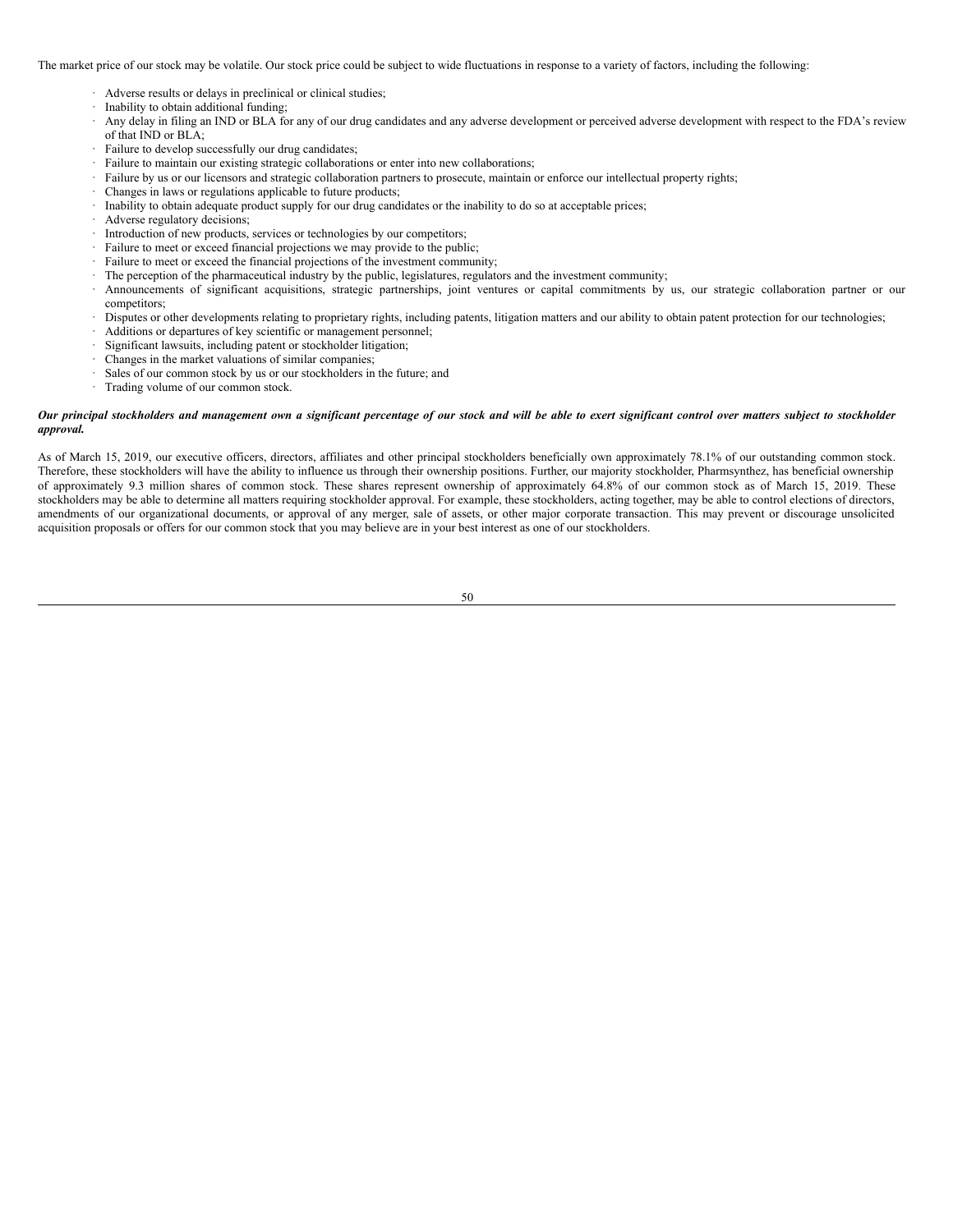### *We have entered into several agreements with our major stockholders.*

We have entered into several agreements with our major stockholders. Some of the agreement parties may be considered affiliates of ours, which may result in conflicts of interest. In addition, these arrangements may not have been negotiated at arm's length and may contain terms and conditions that are not in our best interest and would not otherwise be applicable if we entered into arrangements with a third-party not affiliated with us.

### Our preferred stock has rights, preferences and privileges that are not held by, and are preferential to, the rights of our common stockholders, which could result in the *interests of the holders of our preferred stock dif ering from those of our common stockholders.*

The holders of our preferred stock have the right to receive a liquidation preference entitling them to be paid out of our assets available for distribution to stockholders before any payment may be made to holders of any common stock or any series of preferred stock ranked junior to such class of preferred stock. The existence of a liquidation preference may reduce the value of our common stock, make it harder for us to sell shares of common stock in offerings in the future, or prevent or delay a change of control. Additionally, each share of Series A preferred stock is convertible into one share of common stock and each share of Series B preferred stock is convertible into two shares of common stock, subject to certain adjustments, which may cause substantial dilution to our common stockholders. The preferential rights could result in divergent interests between the holders of shares of preferred stock and holders of our common stock. In addition, our majority shareholder, Pharmsynthez holds shares consisting of the majority of our Series B Preferred Stock and all of our Series A Preferred Stock. The interests of these preferred holders may differ from the interests of our security holders as a whole.

#### *The issuance of future shares of common stock may result in dilution to our stockholders.*

As of March 15, 2019, we had 10,443,889 shares of common stock excluding:

- · 970,000 shares of common stock underlying outstanding Series A Preferred Stock, which are convertible into common stock on a one-for-one basis;
- · 1,804,394 shares of common stock underlying outstanding Series B Preferred Stock, which are convertible into common stock on a one-for-two basis;
- · 509,000 shares of common stock issuable upon the exercise of outstanding pre-funded warrants;
- · 5,240,427 shares of common stock issuable upon the exercise of outstanding warrants;
- · 1,833,011 shares of common stock issuable upon the exercise of outstanding options;
- · 50,000 shares of common stock underlying outstanding restricted stock units;
- · 88,817 shares of common stock issuable in connection with the common stock awards; and
- · 7,500,000 shares of common stock to be issued in connection with the Transaction including 4,875,000 shares of common stock to be issued to the shareholders of Hesperix and 2,625,000 shares of common stock to be issued in connection with the OPKO Assignment Agreement.

The issuance of these shares of common stock and the sale of these shares of common stock, or even the potential of such issuance and sale, may have a depressive effect on the market price of our common stock and the issuance of such common stock will cause dilution to our stockholders.

#### *We could be subject to securities class action litigation.*

In the past, securities class action litigation has often been brought against a company following a decline in the market price of its securities. This risk is especially relevant for us because pharmaceutical companies have experienced significant stock price volatility in recent years. If we face such litigation, it could result in substantial costs and a diversion of management's attention and resources, which could harm our business.

#### We do not intend to pay dividends on our common stock or preferred stock so any returns will be limited to the value of our stock.

We have never declared or paid any cash dividends on our common stock or preferred stock. We currently anticipate that we will retain future earnings for the development, operation and expansion of our business and do not anticipate declaring or paying any cash dividends for the foreseeable future. Any return to common or preferred stockholders will therefore be limited to the appreciation of their stock.

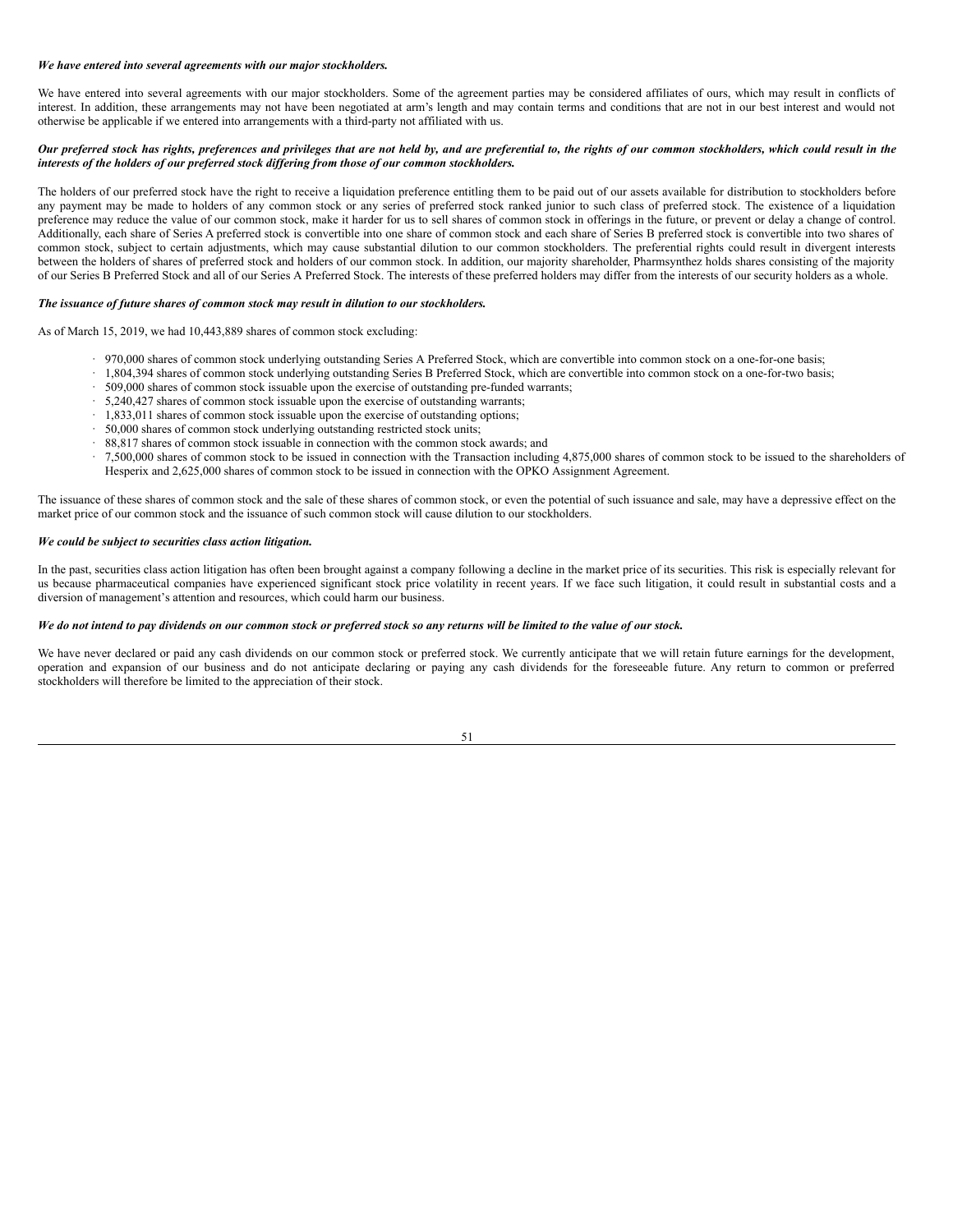# **ITEM 1B – UNRESOLVED STAFF COMMENTS**

Not Applicable.

### **ITEM 2 – PROPERTIES**

We occupied a facility consisting of approximately 4,000 square feet in the Ledgemont Technology Center in Lexington, Massachusetts. The premises were divided into approximately 50% laboratory and 50% office space and were leased by our subsidiary, Xenetic Bioscience, Incorporated. The lease provided for an initial term of 61 months which commenced in January 2014 and expired on January 31, 2019. Commencing February 1, 2019, we occupy a facility consisting of approximately 1,700 square feet of office space at 40 Speen Street in Framingham, Massachusetts. The sublease is for 21 months through September 2020. We believe that this space is adequate for our current needs and that if additional space is required, it can be obtained at commercially reasonable terms nearby.

In addition, we lease 450 sq. ft. of office space in Miami, Florida. The lease provided for an initial term of 12 months, which commenced on December 1, 2016, and was extended for an additional two years through November 30, 2019. We believe that this space is adequate for our current needs and that if additional space is required, it can be obtained at commercially reasonable terms either within its current space or nearby.

# **ITEM 3 – LEGAL PROCEEDINGS**

From time to time, we may be a party to litigation and subject to claims incident to the ordinary course of business. Although the results of litigation and claims cannot be predicted with certainty, we currently believe that the final outcome of these ordinary course matters will not have a material adverse effect on our business. Regardless of the outcome, litigation can have an adverse impact on us because of defense and settlement costs, diversion of management resources and other factors.

There are no matters, as of December 31, 2018, that, in the opinion of management, might have a material adverse effect on our financial position, results of operations or cash flows.

# **ITEM 4 – MINE SAFETY DISCLOSURES**

Not applicable.

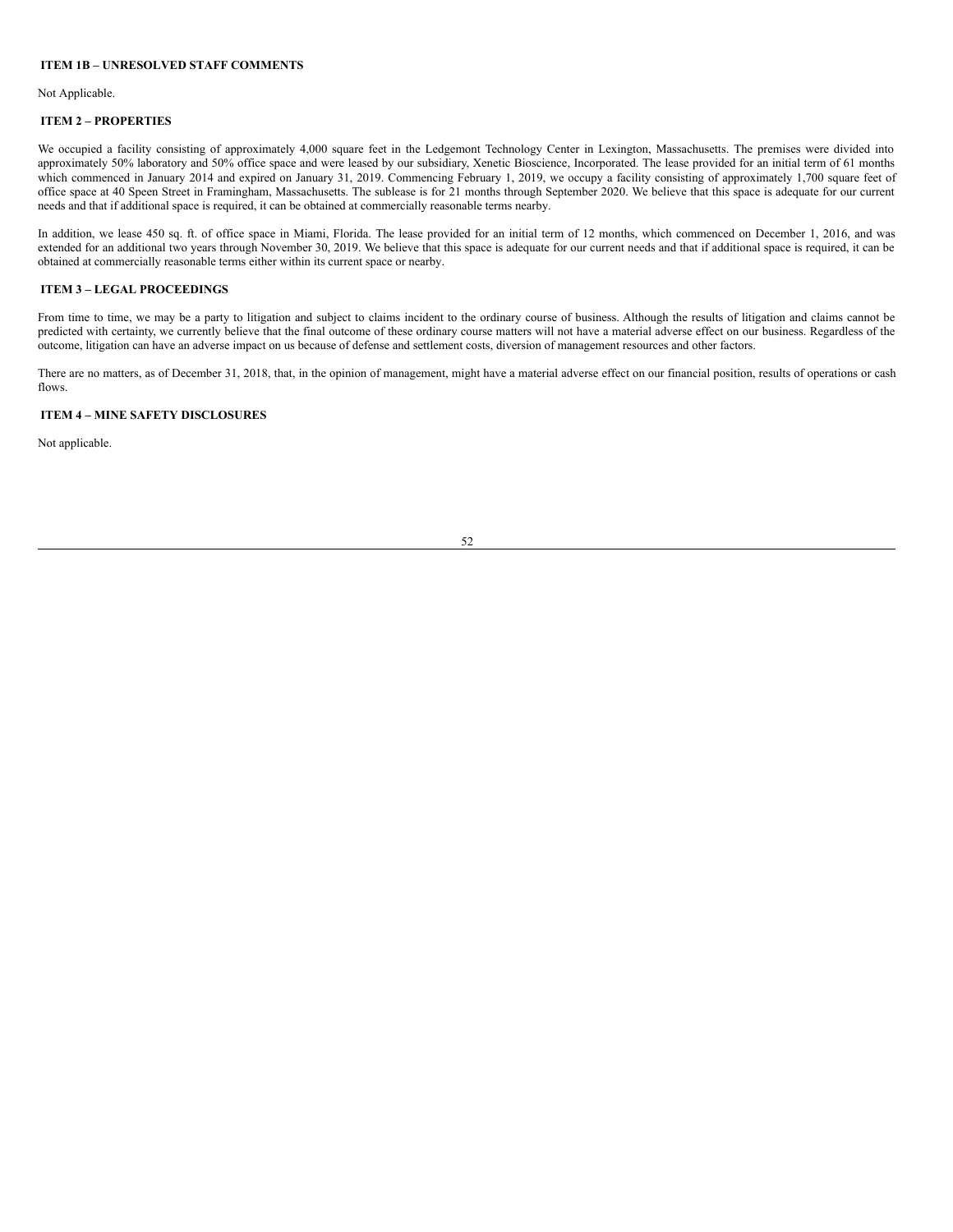# **PART II**

# **ITEM 5 – MARKET FOR REGISTRANT'S COMMON EQUITY, RELATED STOCKHOLDER MATTERS AND ISSUER PURCHASES OF EQUITY SECURITIES**

Our common stock is listed for trading on The NASDAQ Capital Market under the symbol "XBIO."

# **Holders of Record**

As of March 15, 2019, there were 410 holders of record of our common stock.

#### **Dividends**

There are no restrictions in our articles of incorporation or bylaws that prevent us from declaring dividends. The Nevada Revised Statutes, however, do prohibit us from declaring dividends where after giving effect to the distribution of the dividend:

- We would not be able to pay our debts as they become due in the usual course of business; or
- · Our total assets would be less than the sum of our total liabilities plus the amount that would be needed to satisfy the rights of stockholders who have preferential rights superior to those receiving the distribution.

We have never previously declared or paid any cash dividends on our common stock. We currently intend to retain earnings and profits, if any, to support our business strategy and do not intend to pay any cash dividends within the foreseeable future. Any future determination to pay cash dividends will be at the sole discretion of our Board of Directors and will depend upon the financial condition of the Company, our operating results, capital requirements, general business conditions and any other factors that the Board of Directors deems relevant.

#### **Recent Sales of Unregistered Securities**

None.

# **Repurchases of Equity Securities of the Issuer**

During 2018 and 2017, we did not repurchase any of our outstanding securities.

# **ITEM 6 – SELECTED FINANCIAL DATA**

We are not required to provide the information required by this Item because we are a smaller reporting company.

# **ITEM 7 – MANAGEMENT'S DISCUSSION AND ANALYSIS OF FINANCIAL CONDITION AND RESULTS OF OPERATIONS**

# **BUSINESS OVERVIEW**

Our Phase II trial for our novel oncology product, XBIO-101, commenced patient dosing in October 2017. We closed patient enrollment of the trial in March 2019 as a result of slower than expected progress on the trial resulting from patient enrollment and retention challenges.

We continue to commit a significant amount of our resources to our research and development activities and anticipate continuing to do so for the near future. Although we hold a broad patent portfolio, the focus of our internal development efforts during 2018 was limited to research and development of XBIO-101 due to capital constraints.

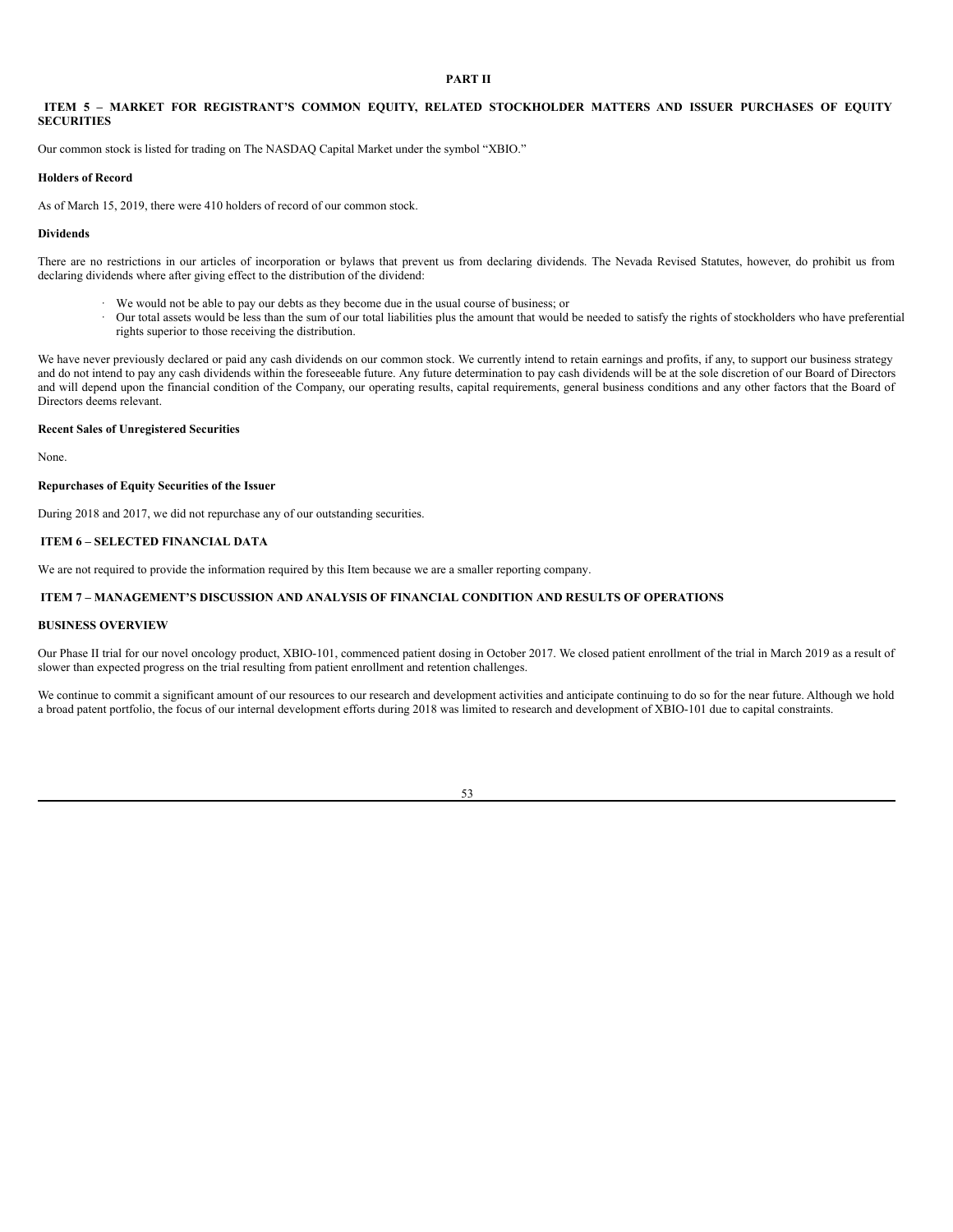On March 1, 2019, the Company entered into an agreement to acquire the novel ("Chimeric Antigen Receptor ("CAR") T platform technology, referred to herein as "XCART," (the "Transaction") a proximity-based screening platform capable of identifying CAR constructs that can target patient-specific tumor neoantigens, with a demonstrated proof of mechanism in B-cell Non-Hodgkin lymphomas. The XCART technology, developed by the Scripps Research Institute (the "Institute") in collaboration with the Shemyakin-Ovchinnikov Institute of Bioorganic Chemistry ("IBCH"), is believed to have the potential to significantly enhance the safety and efficacy of cell therapy for B-cell lymphomas by generating patient- and tumor-specific CAR T cells. The closing of the Transaction is subject to customary closing conditions as well as conditions regarding (i) the Company having adequate financing to fund its future working capital obligations following the closing and (ii) the Company obtaining necessary and appropriate stockholder approvals, evidencing among other matters, approval of the Share Purchase Agreement and the transactions contemplated thereunder, including the issuance of the transaction shares. Subject to the satisfaction of the closing conditions, the transaction is expected to close in the first half of 2019.

#### **Critical Accounting Estimates**

The preparation of our financial statements in conformity with United States ("U.S.") generally accepted accounting principles ("U.S. GAAP") requires us to make estimates, judgments and assumptions that affect the reported amounts of assets and liabilities at the date of the financial statements and the reported amounts of revenue, costs and expenses during the reporting period. On an ongoing basis, we evaluate our estimates that are based on historical experience and on various other assumptions that we believe to be reasonable under the circumstances. The result of these evaluations forms the basis for making judgments about the carrying values of assets and liabilities and the reported amount of expenses that are not readily apparent from other sources. Because future events and their effects cannot be determined with certainty, actual results and outcomes could differ materially from our estimates, judgments and assumptions.

Management believes that the following accounting estimates are the most critical to aid in fully understanding and evaluating our reported financial results, and they require management's most difficult subjective or complex judgments, resulting from the need to make estimates about the effect of matters that are inherently uncertain. The following narrative describes these critical accounting estimates, judgments and assumptions and the effect if actual results differ from these assumptions.

#### **Revenue Recognition**

We enter into supply, license and collaboration arrangements with pharmaceutical and biotechnology partners, some of which include royalty agreements based on potential net sales of approved commercial pharmaceutical products.

Effective January 1, 2018, we adopted Accounting Standards Codification ("ASC") Topic 606,*Revenue from Contracts with Customers* ("ASC 606"), using the modified retrospective transition method. Under this method, results for reporting periods beginning after January 1, 2018 are presented under ASC 606, while prior period amounts are not adjusted and continue to be reported in accordance with ASC 605. This standard applies to all contracts with customers, except for contracts that are within the scope of other standards, such as leases, insurance, collaboration arrangements and financial instruments. We did not have any revenue generating contracts with customers and, therefore, the adoption of this new revenue standard did not have a material impact on the consolidated financial statements. Under ASC 605, we recognized revenue when all of the following criteria were met: (i) persuasive evidence of an arrangement existed; (ii) delivery had occurred or services had been rendered; (iii) the seller's price to the buyer was fixed or determinable; and (iv) collectability was reasonably assured.

The terms of our license agreements may include delivery of an IP license to a collaboration partner. We may be compensated under license arrangements through a combination of non-refundable upfront receipts, development and regulatory objective receipts and royalty receipts on future product sales by partners. We anticipate recognizing non-refundable upfront license payments and development and regulatory milestone payments received by us in license and collaboration arrangements that include future obligations, such as supply obligations, ratably over our expected performance period under each respective arrangement. We make our best estimate of the period over which we expect to fulfil our performance obligations, which may include technology transfer assistance, research activities, clinical development activities, and manufacturing activities from development through the commercialization of the product. Given the uncertainties of these collaboration arrangements, significant judgment is required to determine the duration of the performance period.

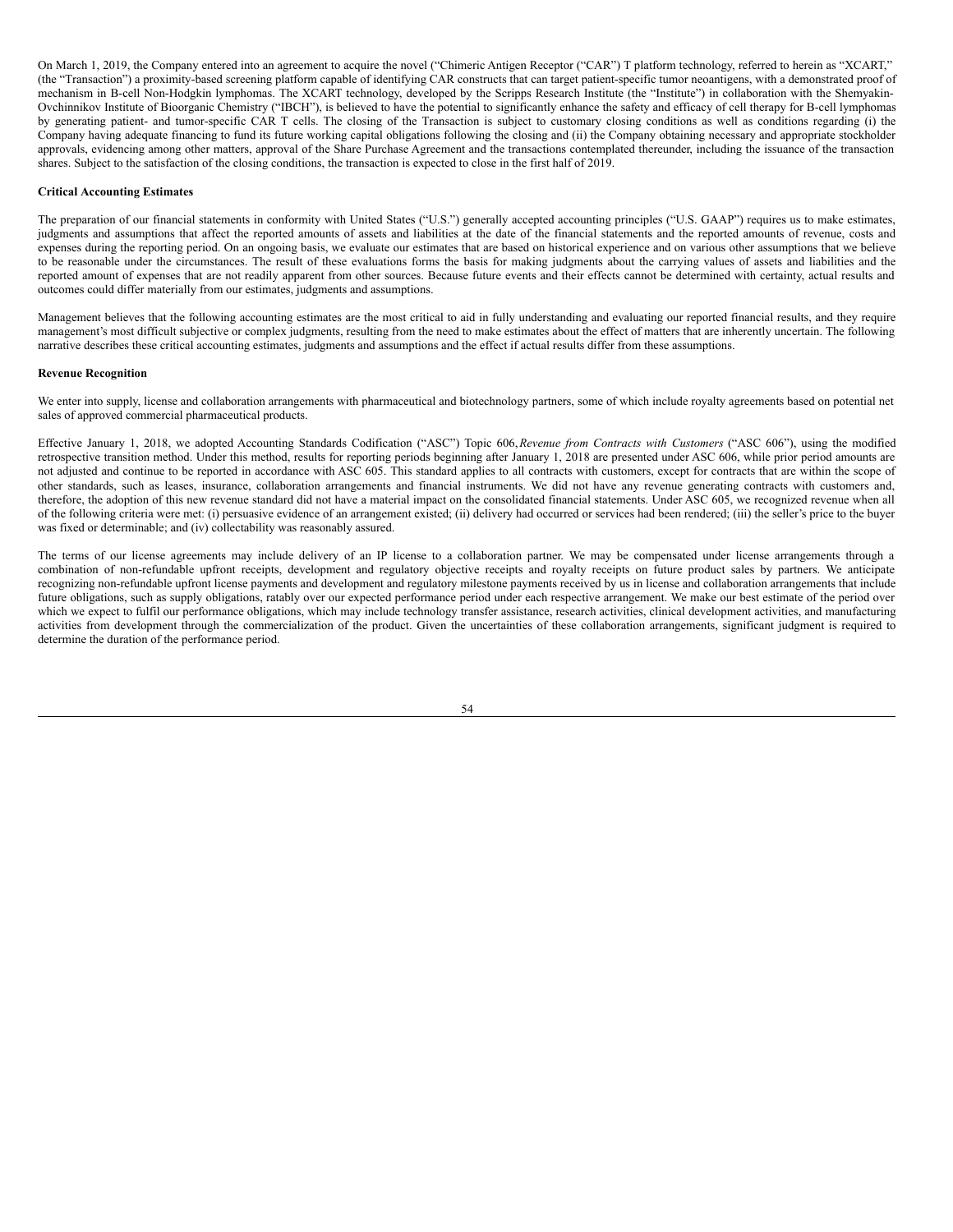When we enter into an arrangement to sublicense some of our patents, we will consider the performance obligations to determine if there is a single element or multiple elements to the arrangement as we determine the proper method and timing of revenue recognition. We consider the terms of the license or sublicense for such elements as price adjustments or refund clauses in addition to any performance obligations for us to provide such as services, patent defense costs, technology support, marketing or sales assistance or any other elements to the arrangement that could constitute an additional deliverable to us that could change the timing of the revenue recognition. Non-refundable upfront license and sublicense fees received, whereby continued performance or future obligations are considered inconsequential or perfunctory to the relevant licensed technology, are recognized as revenue upon delivery of the technology.

We expect to recognize royalty revenue in the period of sale, based on the underlying contract terms, provided that the reported sales are reliably measurable, we have no remaining performance obligations, and all other revenue recognition criteria are met.

We anticipate reimbursements for research and development services completed by us related to the collaboration agreements to be recognized in operations as revenue on a gross basis.

Our license, sublicense and collaboration agreements with certain collaboration partners could also provide for future milestone receipts to us based solely upon the performance of the respective collaboration partner in consideration of deadline extensions or upon the achievement of specified sales volumes of approved drugs. For such receipts, we expect to recognize the receipts as revenue when earned under the applicable contract terms on a performance basis or ratably over the term of the agreement. These receipts may also be recognized as revenue when continued performance or future obligations by us are considered inconsequential or perfunctory.

Under ASC 606, an entity recognizes revenue when its customer obtains control of promised goods or services, in an amount that reflects the consideration which the entity expects to receive in exchange for those goods or services. To determine revenue recognition for arrangements that an entity determines are within the scope of ASC 606, the entity performs the following five steps: (i) identify the contract(s) with a customer; (ii) identify the performance obligations in the contract; (iii) determine the transaction price; (iv) allocate the transaction price to the performance obligations in the contract; and (v) recognize revenue at a point in time, or over time, as it satisfies a performance obligation. We only apply the five-step model to contracts when it is probable that we will collect the consideration we are entitled to in exchange for the goods or services we transfer to the customer. At contract inception, once the contract is determined to be within the scope of ASC 606, we assess the goods or services promised within each contract, determine those that are performance obligations, and assess whether each promised good or service is distinct. We then recognize as revenue the amount of the transaction price that is allocated to the respective performance obligation when (or as) the performance obligation is satisfied.

As part of the accounting for these arrangements, we must use significant judgment to determine: a) the number of performance obligations based on the determination under step (ii) above; b) the transaction price under step (iii) above; and c) the stand-alone selling price for each performance obligation identified in the contract for the allocation of transaction price in step (iv) above. We use judgment to determine whether milestones or other variable consideration should be included in the transaction price as described further below. The transaction price is allocated to each performance obligation on a relative stand-alone selling price basis, for which we recognize revenue as or when the performance obligations under the contract are satisfied. In developing the stand-alone price for a performance obligation, we consider applicable market conditions and relevant entity-specific factors, including factors that were contemplated in negotiating the agreement with the customer and estimated costs. We validate the stand-alone selling price for performance obligations by evaluating whether changes in the key assumptions used to determine the stand-alone selling prices will have a significant effect on the allocation of transaction price between multiple performance obligations. We recognize a contract asset or liability for the difference between our performance (i.e., the goods or services transferred to the customer) and the customer's performance (i.e., the consideration paid by, and unconditionally due from, the customer).

55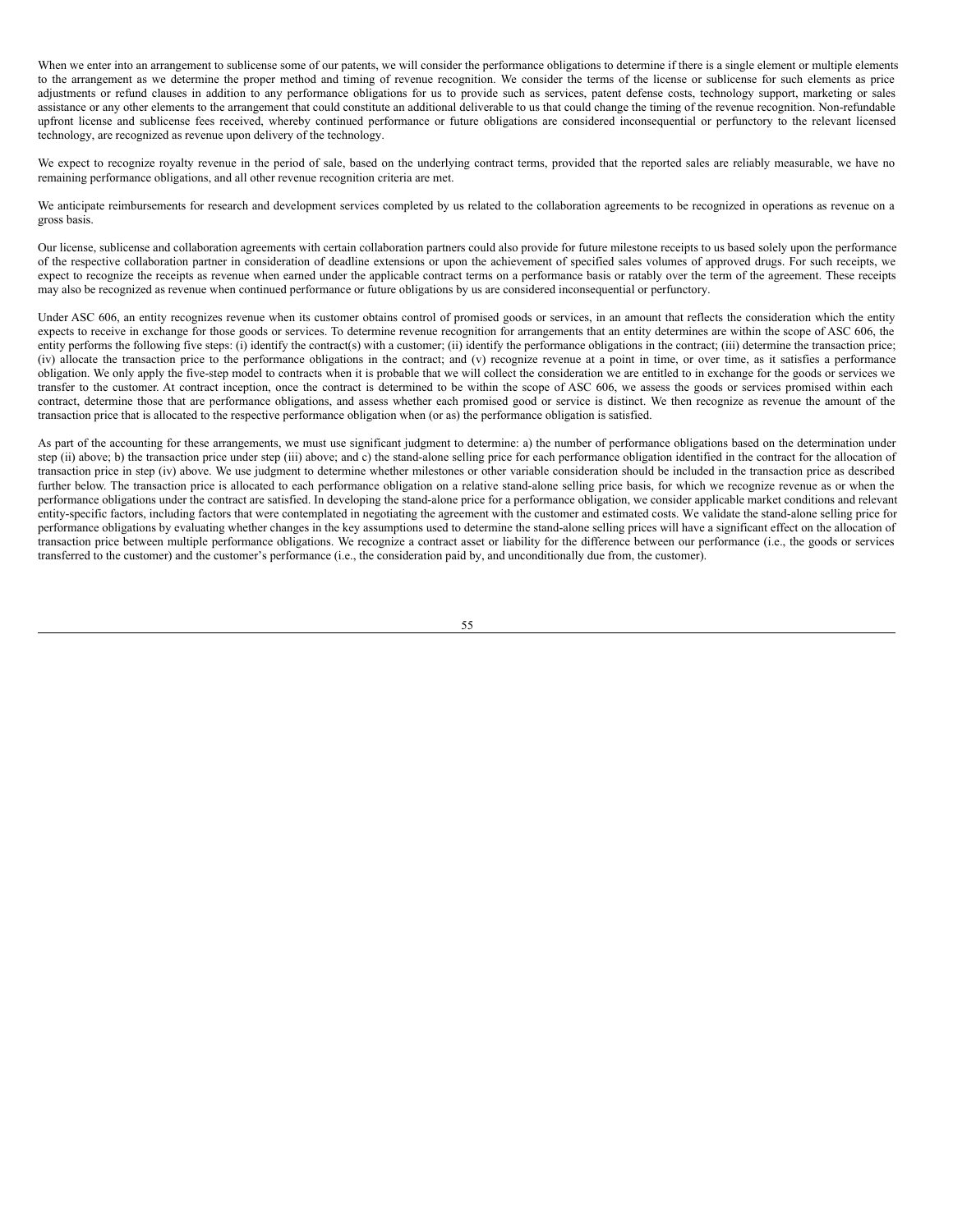### **Research and Development Expenses**

Research and development expenses consist of expenses incurred in performing research and development activities, including compensation and benefits, facilities expenses, overhead expenses, clinical trial and related clinical manufacturing expenses, fees paid to Clinical Research Organizations ("CROs") and contract manufacturing organizations and other outside expenses. We expense research and development costs as incurred. We expense upfront, non-refundable payments made for research and development services as obligations are incurred. The value ascribed to intangible assets acquired but which have not met capitalization criteria is expensed as research and development at the time of acquisition.

We are required to estimate accrued research and development expenses at each reporting period. This process involves reviewing open contracts and purchase orders, communicating with our personnel to identify services that have been performed on our behalf and estimating the level of service performed and the associated cost incurred for the service when we have not yet been invoiced or otherwise notified of actual costs. The majority of our service providers invoice us in arrears for services performed, on a predetermined schedule or when contractual milestones are met. However, some require advanced payments. We make estimates of accrued expenses as of each balance sheet date in the financial statements based on facts and circumstances known at that time. We periodically confirm the accuracy of the estimates with the service providers and make adjustments, if necessary. Examples of estimated accrued research and development expenses include fees paid to:

- · program managers in connection with overall program management of clinical trials;
- · CROs in connection with clinical trials; and
- investigative sites in connection with clinical trials.

We base our expenses related to clinical trials on our estimates of the services received and efforts expended pursuant to quotes and contracts with multiple research institutions and CROs that conduct and manage clinical trials on our behalf. The financial terms of these agreements are subject to negotiation, vary from contract to contract and may result in uneven payment flows. There may be instances in which payments made to vendors will exceed the level of services provided and result in a prepayment of the expense. In accruing service fees, we estimate the time period over which services will be performed and the level of effort to be expended in each period. If the actual timing of the performance of services or the level of effort varies from the estimate, we adjust the accrual or prepaid accordingly. Although we do not expect our estimates to be materially different from amounts actually incurred, our understanding of the status and timing of services performed relative to the actual status and timing of services performed may vary and may result in reporting amounts that are too high or too low in any particular period. To date, there have not been any material adjustments to our prior estimates of accrued research and development expenses.

#### **Share-based Expense**

Share-based expense includes grants of options and restricted stock units ("RSUs") to employees and non-employees to purchase shares of common stock, Joint Share Ownership Plan ("JSOP") awards to employees, as well as agreements to issue common stock in exchange for services provided by non-employees.

Share-based expense is based on the estimated fair value of the option or calculated using the Black-Scholes option pricing model. Determining the appropriate fair value model and related assumptions requires judgment, including estimating share price volatility and expected terms of the awards. The expected volatility rates are estimated based on our actual volatility and of comparable public companies over the expected term of the option. The expected terms represent the time that options are expected to be outstanding. We account for forfeitures as they occur and not at the time of grant. The Company has not paid dividends and does not anticipate paying cash dividends in the foreseeable future and, accordingly, uses an expected dividend yield of zero. The risk-free interest rate is based on the rate of U.S. Treasury securities with maturities consistent with the estimated expected term of the awards. Upon exercise, stock options are redeemed for newly issued shares of common stock. RSUs are redeemed for newly issued shares of common stock as the vesting and settlement provisions of the grant are met.

For employee options that vest based solely on service conditions, the fair value measurement date is generally on the date of grant and the related compensation expense is recognized on a straight-line basis over the requisite vesting period of the awards. For non-employee options, the fair value measurement date is the earlier of the date the performance of services is complete or the date the performance commitment has been reached. We generally determine that the fair value of the stock options is more reliably measurable than the fair value of the services received. Compensation expense related to stock options granted to non-employees that vest based solely on service conditions is subject to re-measurement at each reporting period until the options vest and is recognized on a straight-line basis over requisite vesting period of the awards.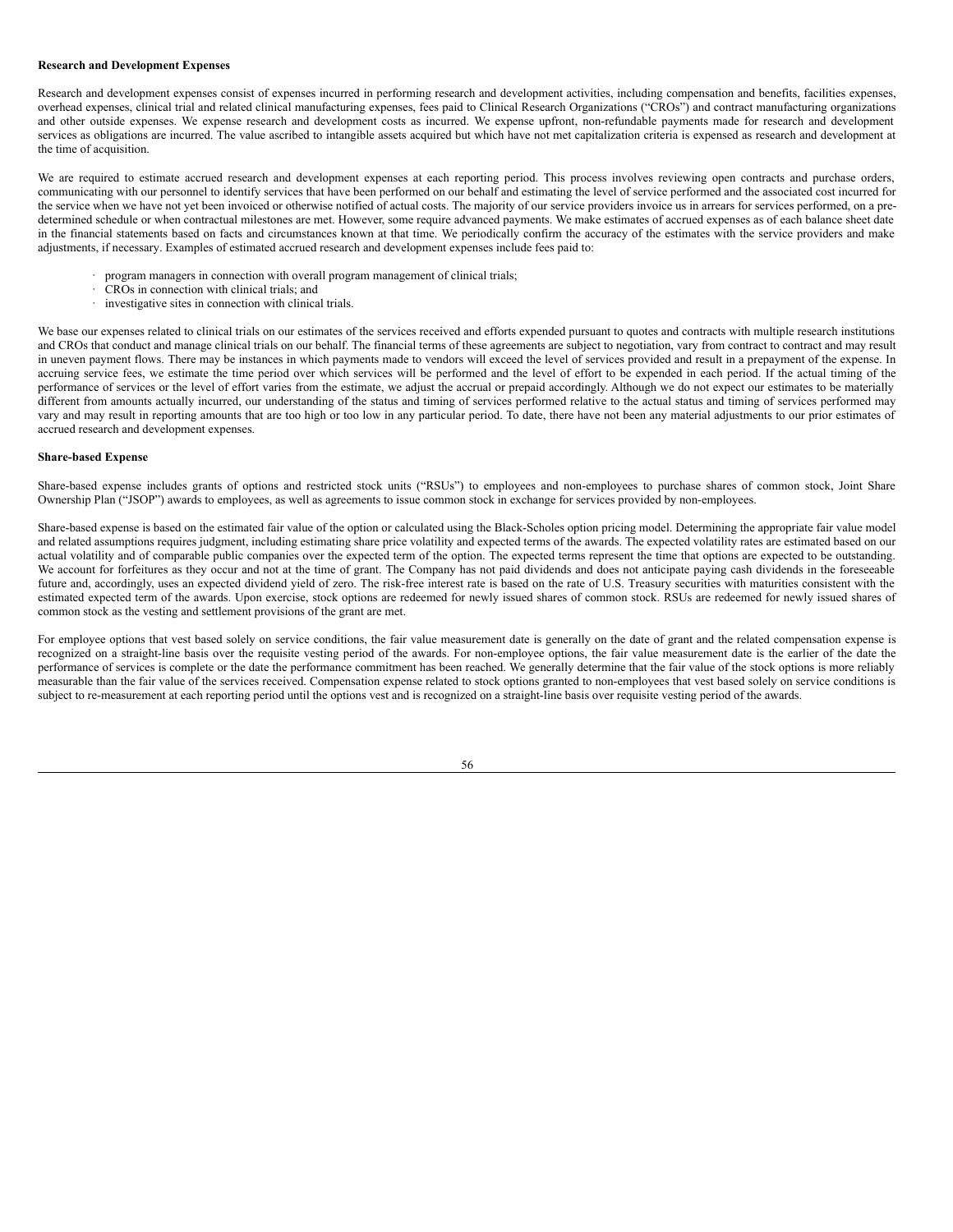The fair value of common stock awards issued in exchange for services provided by non-employees is generally determined by using the fair value of the services provided, as this provides the most reliable measure of the fair value of the awards. Share-based expense is recognized as services are rendered on a straight-line basis. The assumptions used in calculating the fair value of the common stock awards represent our best estimates and involve inherent uncertainties and the application of our judgment. As a result, if factors change and we use different assumptions, share-based expense related to the common stock awards could be materially different in the future.

#### **Warrants**

In connection with certain financing, consulting and collaboration arrangements, we issued warrants to purchase shares of our common stock. Outstanding warrants are standalone instruments that are not puttable or mandatorily redeemable by the holder and are classified as equity awards. We measure the fair value of the awards using the Black-Scholes option pricing model, which requires the input of subjective assumptions and judgments, including estimating the expected term of the awards and the share price volatility, at each reporting period until the measurement date is reached. The expected term is deemed to be the contractual life of the warrant and we determine the expected volatility based on a weighted-average of the historical volatility of a peer group of comparable publicly traded companies with drug candidates in similar stages of development to our drug candidates in conjunction with our historical volatility.

All other warrants are recorded at fair value as expense on a straight-line basis over the requisite service period or at the date of issuance, if there is not a service period or if service has already been rendered. For warrants that contain vesting triggers based on the achievement of certain objectives, we apply judgment to estimate the probability and timing of the achievement of those objectives. These estimates involve inherent uncertainties, and as a result, if the probability or timing of the achievement of those objectives change, expense related warrants could be materially different in the future.

Warrants issued to collaboration partners in conjunction with the issuance of common stock are initially recorded at fair value as a reduction of additional paid-in capital of the common stock issued.

For warrants issued in connection with financing arrangements the Company allocates the proceeds based on the relative fair value of the award and other instrument(s).

# **Goodwill and Indefinite-lived Intangible Assets**

#### *Goodwill*

Goodwill is not amortized but is reviewed for impairment annually as of October 1, or when events or changes in the business environment indicate that all, or a portion, of the carrying value of the reporting unit may no longer be recoverable. Under this method, we compare the fair value of our reporting unit to its carrying value. If the fair value is less than the carrying amount, a more detailed analysis is performed to determine if goodwill is impaired. An impairment loss, if any, is measured as the excess of the carrying value of goodwill over the fair value of goodwill. We also have the option to first assess qualitative factors to determine whether the existence of events or circumstances leads us to determine that it is more likely than not (that is, a likelihood of more than 50%) that goodwill is impaired. If we choose to first assess qualitative factors and it is determined that it is not more likely than not goodwill is impaired, we are not required to take further action to test for impairment. We also have the option to bypass the qualitative assessment and perform only the quantitative impairment test, which we may choose to do in some periods but not in others. As the option to perform the qualitative assessment is not a permanent election, we reassess this option during each annual impairment review.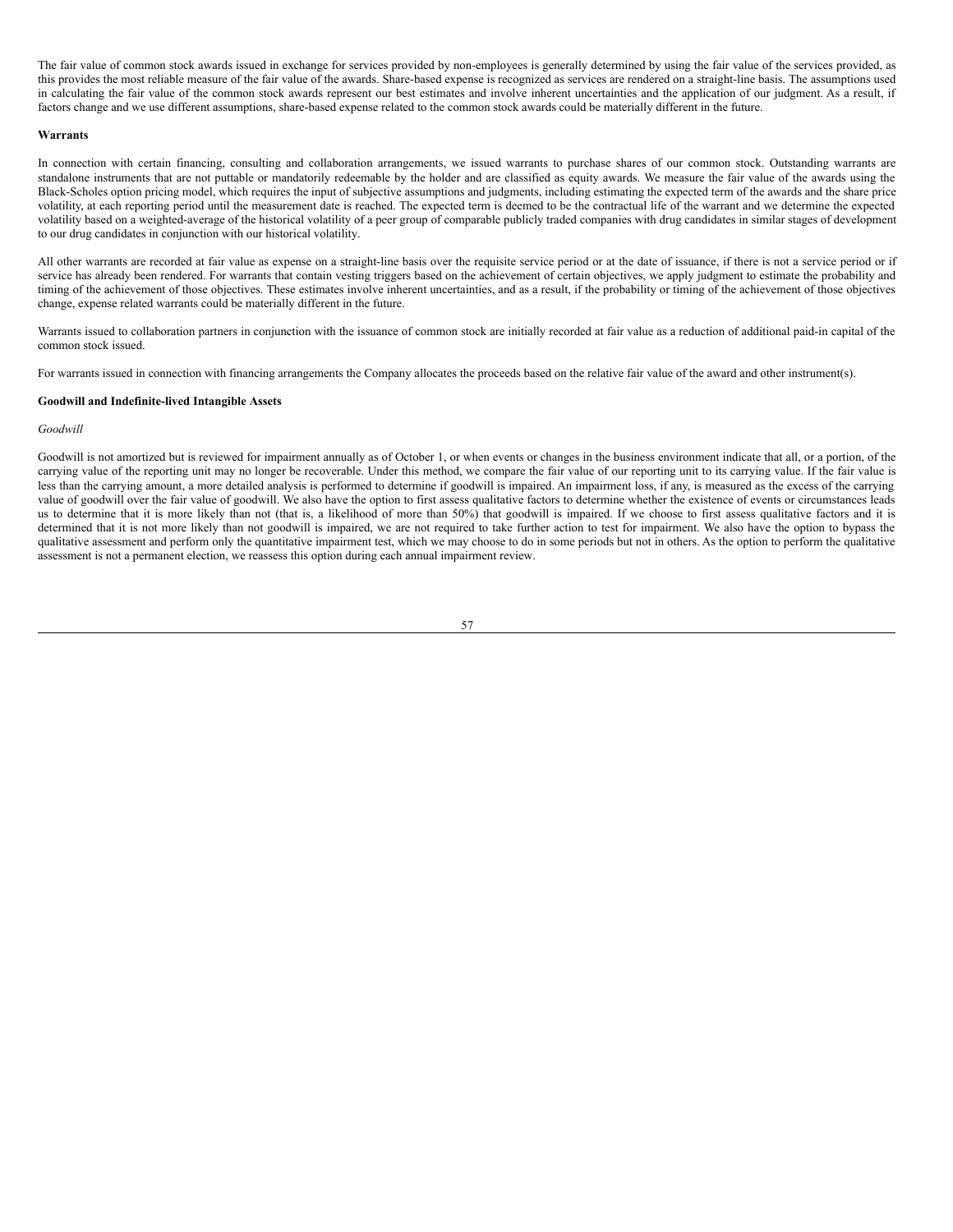We determine our reporting unit by identifying the components of our operating segment with similar economic characteristics based on quantitative and qualitative factors that have discrete financial information available. We determined that we have one reporting unit as of October 1, 2018 and 2017, the dates of our annual impairment reviews. Based on our annual impairment reviews, we used the quantitative method and determined no adjustment to the carrying value of goodwill would be necessary as the fair value of our reporting unit exceeded its respective carrying value as of October 1, 2018 and 2017, respectively. There can be no assurance that future events will not result in an impairment of goodwill.

#### *Indefinite-lived Intangible Assets*

Our indefinite-lived intangible assets consist of acquired in-process research and development ("IPR&D"). IPR&D intangible assets are considered indefinite-lived intangible assets until completion or abandonment of the associated research and development efforts. IPR&D is not amortized but is reviewed for impairment annually as of October 1, or when events or changes in the business environment indicate the carrying value may be impaired. If the fair value of the intangible asset is less than the carrying amount, we perform a quantitative test to determine the fair value. The impairment loss, if any, is measured as the excess of the carrying value of the intangible asset over its fair value. We also have the option to first assess qualitative factors to determine whether the existence of events or circumstances leads us to determine that it is more likely than not (that is, a likelihood of more than 50%) that our indefinite-lived intangible asset is impaired. If we choose to first assess qualitative factors and it is determined that it is not more likely than not our indefinite-lived intangible asset is impaired, we are not required to take further action to test for impairment. We also have the option to bypass the qualitative assessment and perform only the quantitative impairment test, which we may choose to do in some periods but not in others. As the option to perform the qualitative assessment is not a permanent election, we reassess this option during each annual impairment review. During 2018 and 2017, we used the quantitative method and determined the fair value of the indefinite-lived intangible asset exceeded its carrying value as of October 1, 2018 and 2017.

Significant judgments are inherent in the calculation of fair value. With the assistance of an independent third party, we calculated the fair value of our IPR&D by using the Multi-Period Excess-Earnings Method (the "MPEEM") which is a form of the income approach. Under the MPEEM, the fair value of an intangible asset is equal to the present value of the asset's incremental after-tax cash flows (excess earnings) remaining after deducting the market rates of return on the estimated value of contributory assets (contributory charge) over its remaining useful life. This method requires us to make long-term projections of the amount and timing of income and expenses related to development and commercialization of the acquired intangible asset and assumptions regarding the rate of return on contributory assets, the weighted average cost of capital and the discount rate for estimated future after-tax cash flows. Specifically, this method took into account our estimates of future incremental milestone payments that may be achieved upon completion of clinical trial stages, regulatory approval and sales goals upon commercialization, as well as our expected royalty income based on sales upon commercialization. Projected expenses are based on our forecasted spend required to complete the development of our IPR&D, which will require the Company to raise further capital to fund the development. Our projections are estimates subject to change based on several factors including the results of clinical trials and delays in regulatory approval. The discount rate used is commensurate with the uncertainties associated with the economic estimates described above and reflects the stage of development, the time and resources needed to complete the development of the product and the risks of advancement through regulatory approval processes.

Key assumptions utilized in the fair valuation of our indefinite-lived intangible asset are as follows:

- $\cdot$  Discount rate  $-45.0\%$
- Estimated aggregate milestone receipts approximately \$300 million
- Royalty rates  $-10\%$  of net sales

While we believe reasonable estimates and appropriate assumptions were utilized to calculate the fair value of IPR&D, it is possible a material change could occur. Use of different estimates and judgments could yield materially different results in our analysis and could result in materially different asset values or expense.

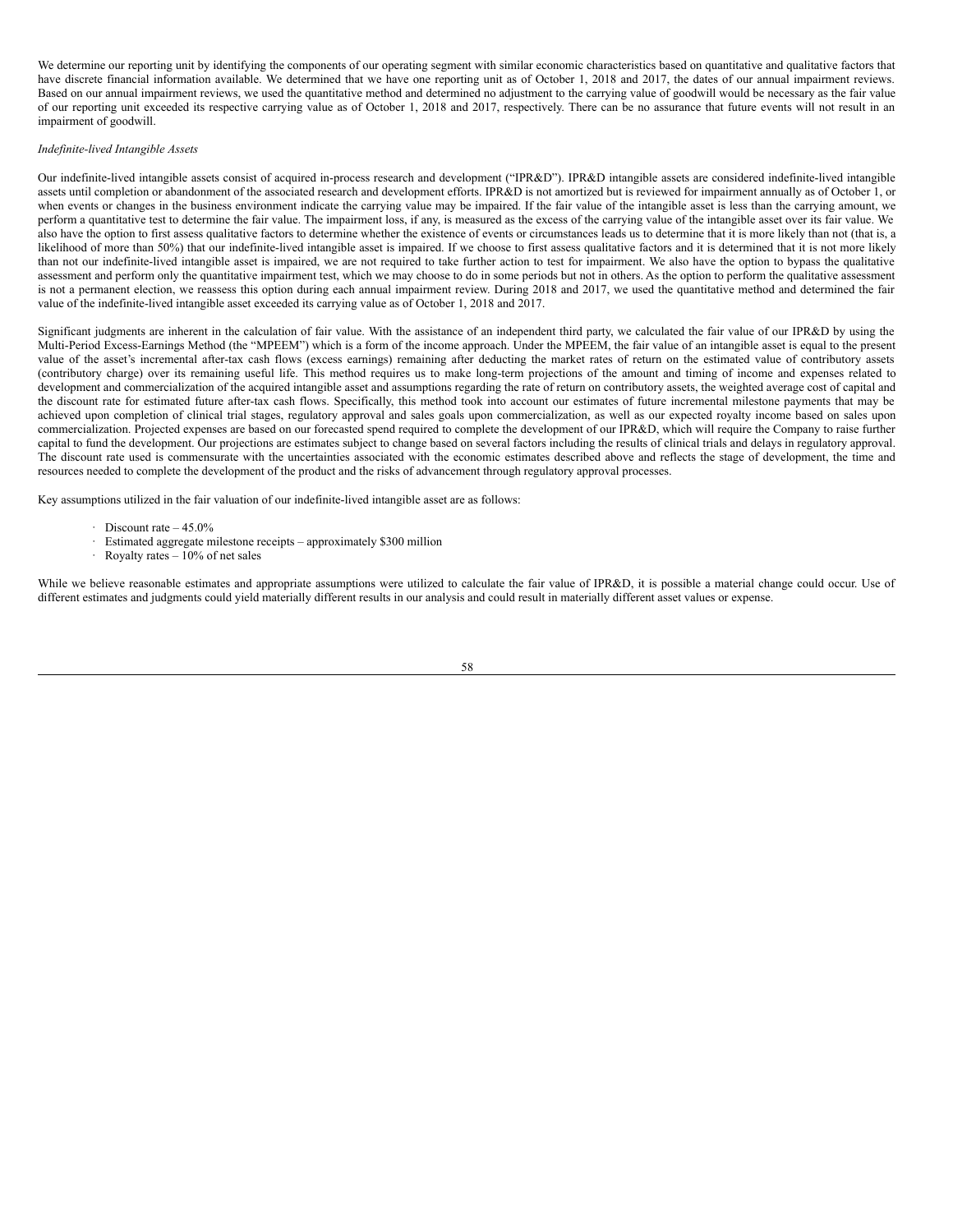There can be no assurance that we will be able to successfully develop and complete the acquired IPR&D program and profitably commercialize the underlying drug candidates before our competitors develop and commercialize similar products, or at all. Moreover, if the acquired IPR&D program fails or is abandoned during development, then we may not realize the value we have estimated and recorded in our financial statements on the acquisition date, and we may also not recover the research and development investment made since the acquisition date to further develop that program. If such circumstances were to occur, our future operating results could be materially adversely impacted.

We did not record an impairment charge as a result of our goodwill or indefinite-lived intangible asset impairment tests in 2018 or 2017. We will continue to closely monitor the performance of our indefinite-lived intangible asset and reporting unit. If the business experiences adverse changes in our key assumptions and judgments, we will perform an interim goodwill and/or indefinite-lived intangible asset impairment analysis. There can be no assurance that future events will not result in an impairment of our goodwill or indefinite-lived intangible asset. As a result of the going concern uncertainty discussed under *Liquidity and Capital Resources* below, the recoverability and classification of the Company's intangible assets and goodwill could be adversely affected.

# **RESULTS OF OPERATIONS**

The table below sets forth the comparison of our historical results of operations for the year ended December 31, 2018 to the year ended December 31, 2017.

| <b>Description</b>                       | 2018 |                          | 2017 | Increase (Decrease) | <b>Percentage Change</b> |             |  |
|------------------------------------------|------|--------------------------|------|---------------------|--------------------------|-------------|--|
| Revenues:                                |      |                          |      |                     |                          |             |  |
| Licenses and collaboration services      |      | $\overline{\phantom{a}}$ |      | 7,585,000           | \$<br>(7,585,000)        | $(100.0)\%$ |  |
| Operating costs and expenses:            |      |                          |      |                     |                          |             |  |
| Cost of research and development revenue |      |                          |      | (156, 119)          | (156, 119)               | $(100.0)\%$ |  |
| Research and development                 |      | (2,883,952)              |      | (4,060,000)         | (1,176,048)              | $(29.0)\%$  |  |
| General and administrative               |      | (4,392,375)              |      | (6,937,643)         | (2,545,268)              | $(36.7)\%$  |  |
| Loss from operations                     |      | (7,276,327)              |      | (3,568,762)         | 3,707,565                | $103.9\%$   |  |
| Other income (expense):                  |      |                          |      |                     |                          |             |  |
| Other expense                            |      | (24, 640)                |      | (24, 552)           | 88                       | $0.4\%$     |  |
| Interest income (expense)                |      | 509                      |      | (1,818)             | (2,327)                  | $(128.0)\%$ |  |
| Net loss                                 |      | (7,300,458)              |      | (3, 595, 132)       | 3,705,326                | 103.1%      |  |

#### **Revenue**

For the year ended December 31, 2017, revenue represented license and collaboration services. We did not receive any license or collaboration service revenue for the year ended December 31, 2018.

In October 2017, we entered into a Right to Sublicense Agreement (the "Sublicense Agreement") with Baxalta Incorporated, Baxalta US Inc., and Baxalta GmbH (collectively, with their affiliates "Baxalta") wholly-owned subsidiaries of Takeda Pharmaceuticals Co., Ltd. ("Takeda"), formerly Shire plc. Pursuant to the Sublicense Agreement, Baxalta paid us a one-time payment of seven million five hundred thousand dollars (\$7,500,000) in November 2017 and agreed to pay us single digit royalty payments based upon net sales of the licensed patents in connection with products related to the treatment of blood and bleeding disorders ("Covered Products") throughout the term, each of which is conditioned upon the performance of the sublicense contemplated by the Sublicense Agreement. We recognized revenue of \$7.5 million in 2017 related to this payment.

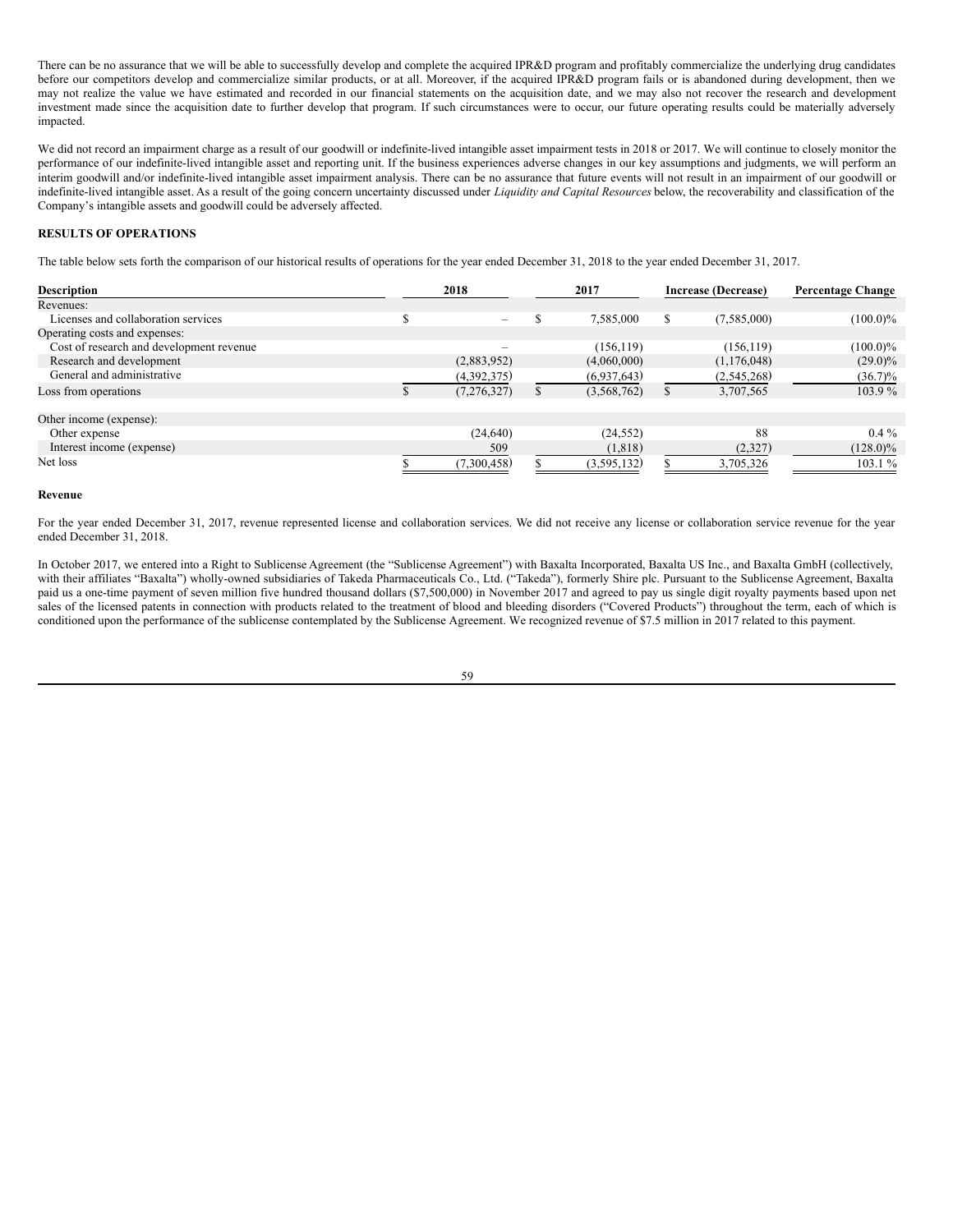Research and development revenue represents collaboration services related to research and development programs conducted on behalf of third-parties in 2017.

#### **Cost of Revenue**

There was no cost of revenue for the year ended December 31, 2018. Cost of research and development revenue represents collaboration services related to research and development programs conducted on behalf of third-parties in 2017.

## **Research and Development Expense**

R&D expenses decreased \$1.2 million, or 29.0% to \$2.9 million from \$4.1 million in the comparable period in 2017. The table below sets forth the research and development expenses incurred by category of expense for the years ended December 31, 2018 and 2017.

|                                                             | Year ended December 31, |           |  |           |  |  |  |  |
|-------------------------------------------------------------|-------------------------|-----------|--|-----------|--|--|--|--|
| Category of Expense                                         |                         | 2018      |  | 2017      |  |  |  |  |
| <b>Outside services and Contract Research Organizations</b> |                         | 2.242,658 |  | 3,094,583 |  |  |  |  |
| Share-based expense                                         |                         | 203,031   |  | 101,400   |  |  |  |  |
| Personnel costs                                             |                         | 280,118   |  | 568,376   |  |  |  |  |
| Other                                                       |                         | 158,145   |  | 295.641   |  |  |  |  |
| Total research and development expense                      |                         | 2,883,952 |  | 4,060,000 |  |  |  |  |

The decrease in outside services and contract research organizations expense was primarily due to our internal development efforts being solely focused on our oncology product, XBIO-101, during the year ended December 31, 2018 due to capital constraints. For the year ended December 31, 2017 outside services and contract research organizations included costs associated with other programs and development efforts but such costs were not continued in 2018. Share-based expense increased during the year ended December 31, 2018 as compared to the same period in the prior year primarily due to expense related to warrants issued to Serum Institute in 2016. Salaries and wages decreased during the year ended December 31, 2018 as we reduced our R&D headcount in the second half of fiscal year 2017 due to our limited internal development efforts. Other expense decreased during the year ended December 31, 2018 primarily due to lower laboratory costs in 2018 as we discontinued our internal development efforts in the second half of 2017.

### **General and Administrative Expense**

General and administrative expenses decreased by approximately \$2.5 million or 36.7% for the year ended December 31, 2018 to \$4.4 million from \$6.9 million in the comparable period in 2017. Employee-related costs, including shared-based costs and travel, legal, accounting, investor and public relations costs all decreased during the year ended December 31, 2018 compared to the year ended December 31, 2017 as we significantly reduced our discretionary spending due to our capital constraints. In addition, expense for the year ended December 31, 2017 included approximately \$0.6 million in accrued severance related to a settlement agreement with our former Chief Executive Officer who separated from the Company in November 2017.

#### **Other Expense**

Other expense was approximately \$25,000 for the year ended December 31, 2018 and was relatively unchanged from the prior year.

#### **Interest Income (Expense)**

We earned \$500 of net interest income for the year ended December 31, 2018 compared to net interest expense of \$2,000 in the year ended December 31, 2017 due to lower interest expense on our operating lease.

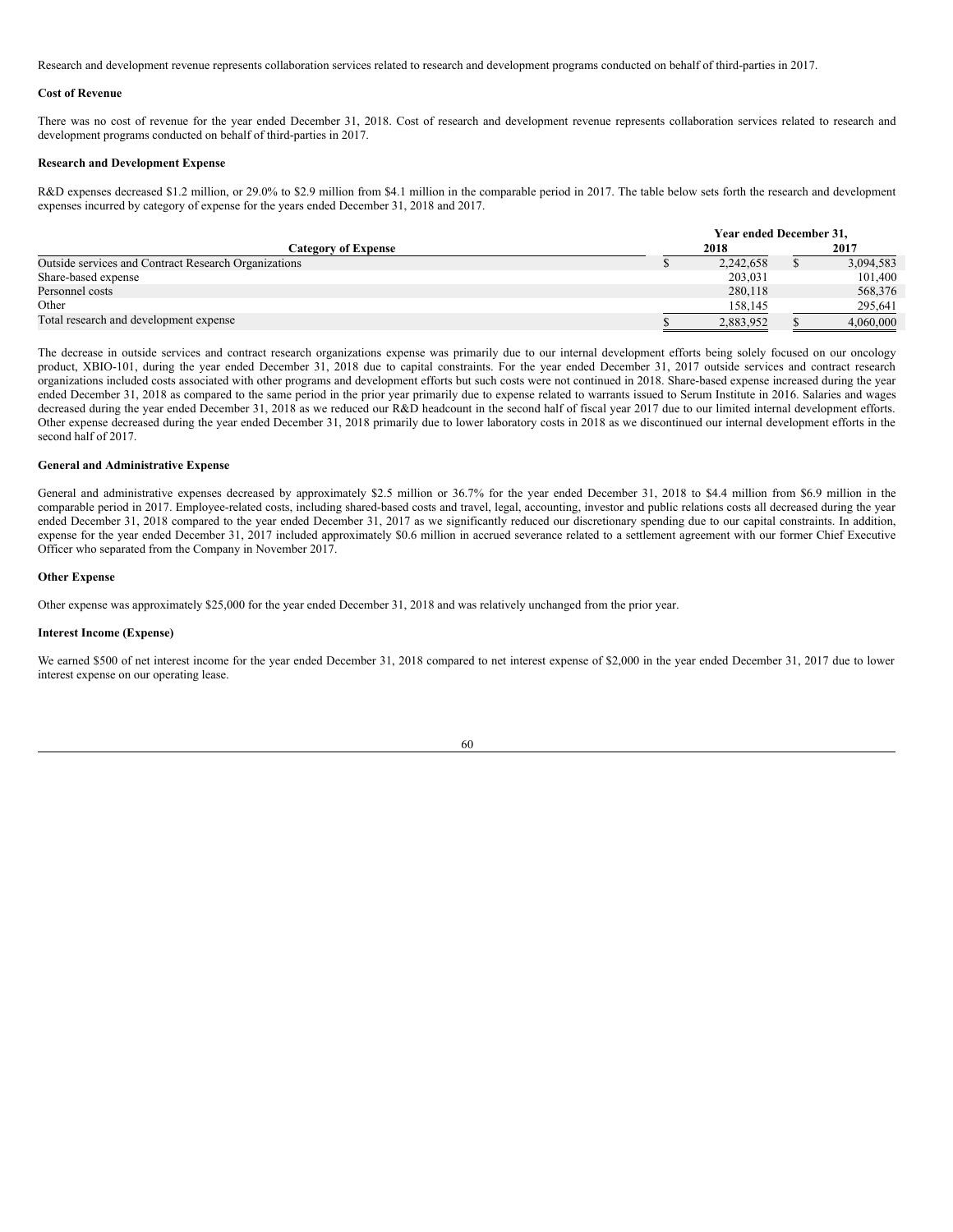## **Liquidity and Capital Resources**

We incurred a net loss of approximately \$7.3 million for the year ended December 31, 2018 and had an accumulated deficit of \$153.2 million at December 31, 2018 as compared to an accumulated deficit of approximately \$145.9 million at December 31, 2017. Working capital (deficit) was approximately \$(0.4) million and \$3.9 million at December 31, 2018 and December 31, 2017, respectively. During the year ended December 31, 2018, our working capital decreased by \$4.3 million due primarily to outflows for general operating costs and costs related to our XBIO-101 Phase II clinical trial. These cash outflows were partially offset by approximately \$1.5 million of proceeds received from the exercise of warrants during the year ended December 31, 2018. We expect to continue incurring losses for the foreseeable future and will need to raise additional capital or pursue other strategic alternatives in the very near term in order to continue the pursuit of our business plan and continue as a going concern.

Our principal source of liquidity consists of cash. At December 31, 2018, we had approximately \$0.6 million in cash and \$1.6 million in accounts payable and accrued expenses. At December 31, 2017, we had approximately \$5.5 million in cash and \$1.9 million in accounts payable and accrued expenses.

We have historically relied upon sales of our equity securities to fund our operations. Since 2005, we have raised approximately \$60.0 million in proceeds from offerings of our common and preferred stock. We have also received approximately \$20.0 million from revenue producing activities from 2005 through December 31, 2018, including two cash payments from Takeda in 2017: a \$3.0 million clinical milestone payment in January 2017; and a \$7.5 million sublicense payment in November 2017. More than 90% of the milestone and sublicense revenue received to date has been from a single collaborator, Takeda. We expect the majority of our funding through equity or equity-linked instruments, debt financings, corporate collaborations, related party funding and/or licensing agreements to continue as a trend for the foreseeable future.

We estimate that our existing resources will only be able to fund our planned operations, existing obligations and contractual commitments through the first half of 2019. This estimate is based on our current expectations regarding projected staffing expenses, working capital requirements, costs to close the XCART transaction, capital expenditure plans and anticipated revenues. Given our current working capital constraints, we have attempted to minimize cash commitments and expenditures for external research and development and general and administrative services to the greatest extent practicable. We will need to raise additional working capital in the very near term in order to fund our future operations, including our development efforts associated with the XCART platform technology.

We have no committed sources of additional capital. Our management believes that we have access to capital resources through possible public or private equity offerings, debt financings, corporate collaborations, related party funding or other means. On March 5, 2019, we raised \$3.1 million in a registered direct common stock offering resulting in \$2.7 million of net proceeds to the Company. However, we have not secured any commitment for additional financing at this time. The terms, timing and extent of any future financing will depend upon several factors including the achievement of progress in our clinical development programs, our ability to identify and enter into licensing or other strategic arrangements and factors related to financial, economic and market conditions, many of which are beyond our control.

Management evaluates whether there are conditions or events, considered in the aggregate, that raise substantial doubt about our ability to continue as a going concern within one year after the date that the financial statements are issued. We have incurred substantial losses since our inception, and we expect to continue to incur operating losses in the near-term. These factors raise substantial doubt about our ability to continue as a going concern. As a result, our independent registered public accounting firm included an explanatory paragraph in its report on our audited financial statements for the year ended December 31, 2018 expressing doubt as to our ability to continue as a going concern. We will need to raise additional capital in order to sustain our operations. If we are unable to secure additional funds on a timely basis or on acceptable terms, we may be required to defer, reduce or eliminate significant planned expenditures, restructure, curtail or eliminate some or all of our development programs or other operations, reduce general and administrative expenses, and delay or cease the purchase of clinical research services, dispose of technology or assets, pursue an acquisition of our company by another party at a price that may result in a loss on investment for our stockholders, enter into arrangements that may require us to relinquish rights to certain of our drug candidates, technologies or potential markets, file for bankruptcy or cease operations altogether.

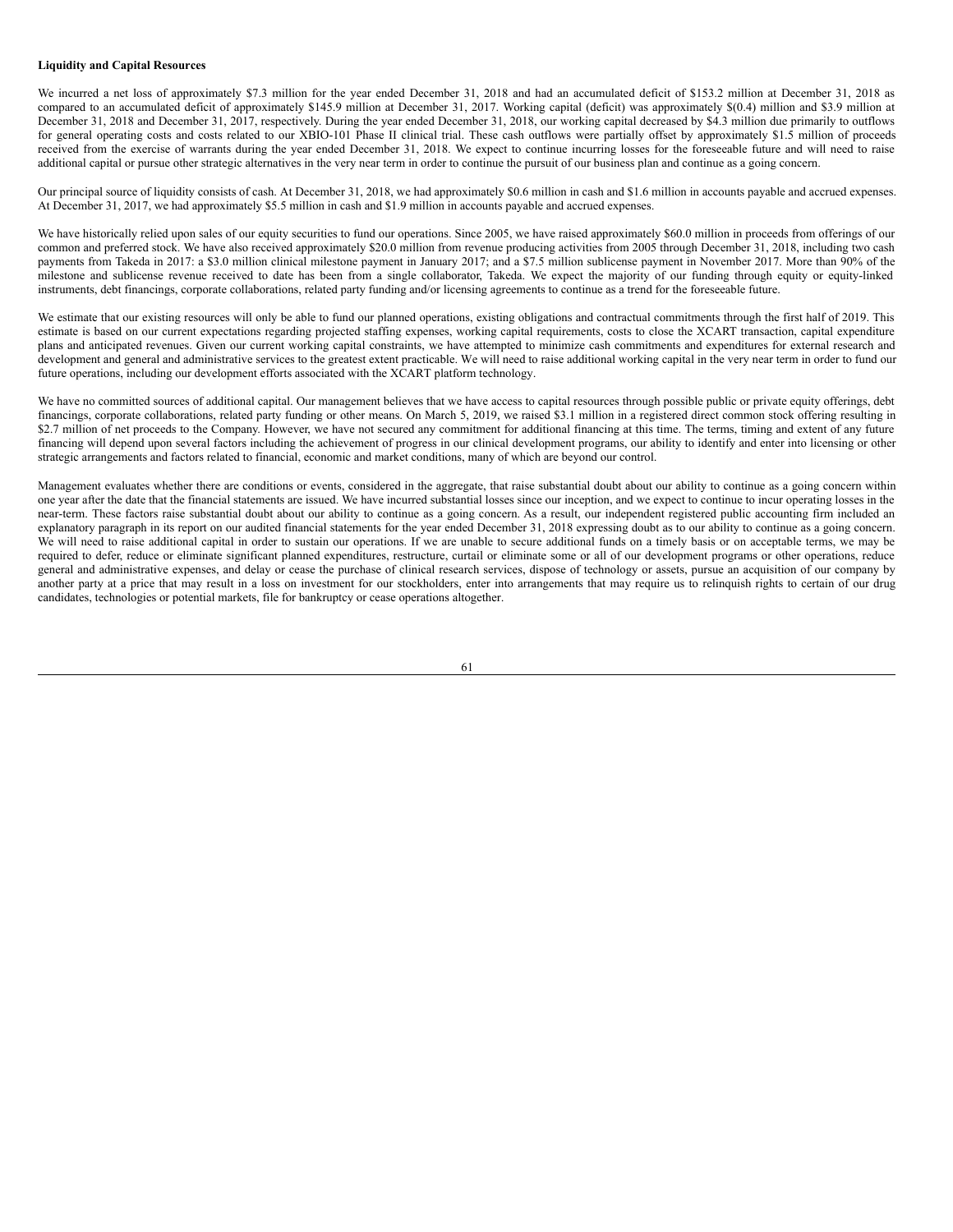We continue to seek appropriate out-license arrangements for all of our technologies but are currently unable to reliably predict whether or when we may enter into an agreement. Due to the uncertainties inherent in the clinical research process and unknown future market conditions, there can be no assurance any of our technologies will lead to any future income.

### **Cash Flows from Operating Activities**

Cash flows used in operating activities for the year ended December 31, 2018 totaled approximately \$6.5 million, which was primarily due to our \$7.3 million net loss for the period offset by non-cash charges of \$1.4 million. Cash flows from operating activities for the year ended December 31, 2017 was \$1.5 million due to the receipt of the \$3.0 million clinical milestone payment from Takeda in January 2017. Cash flow from this clinical milestone payment was substantially offset by our net loss of \$3.6 million, which included \$1.8 million of non-cash share-based expense.

#### **Cash Flows from Investing Activities**

Cash flows provided by investing activities for the year ended December 31, 2018 totaled approximately \$23,000, which represented proceeds from the sale of laboratory equipment.

Cash flows used in investing activities for the year ended December 31, 2017 included approximately \$9,000 for the purchase of assets consisting primarily of computer equipment.

As of December 31, 2018, there were no material commitments for capital expenditures.

#### **Cash Flow from Financing Activities**

Cash flows from financing activities for the year ended December 31, 2018 totaled approximately \$1.5 million representing proceeds from the exercise of warrants.

For the year ended December 31, 2017, there were no significant cash sources or uses from financing activities.

# **Off-Balance Sheet Arrangements**

We do not have any off-balance sheet arrangements that have or are reasonably likely to have a current or future material effect on our financial condition, changes in financial condition, revenues or expenses, results of operations, liquidity, capital expenditures or capital resources.

# **Contractual Obligations**

Contractual obligations represent future cash commitments and liabilities under agreements with third-parties and exclude contingent liabilities for which we cannot reasonably predict future payment. Our contractual obligations result from property leases for office space. Although we do have obligations for CRO services, the table below excludes potential payments we may be required to make under our agreements with CROs because timing of payments and actual amounts paid under those agreements may be different depending on the timing of receipt of goods or services or changes to agreed-upon terms or amounts for some obligations, and those agreements are cancelable upon written notice by the Company and therefore, not long-term liabilities. The contracts also contain variable costs that are hard to predict as they are based on such things as patients enrolled and clinical trial sites, which can vary and, therefore, are also not included in the table below. Additionally, the expected timing of payment of the obligations presented below is estimated based on current information.

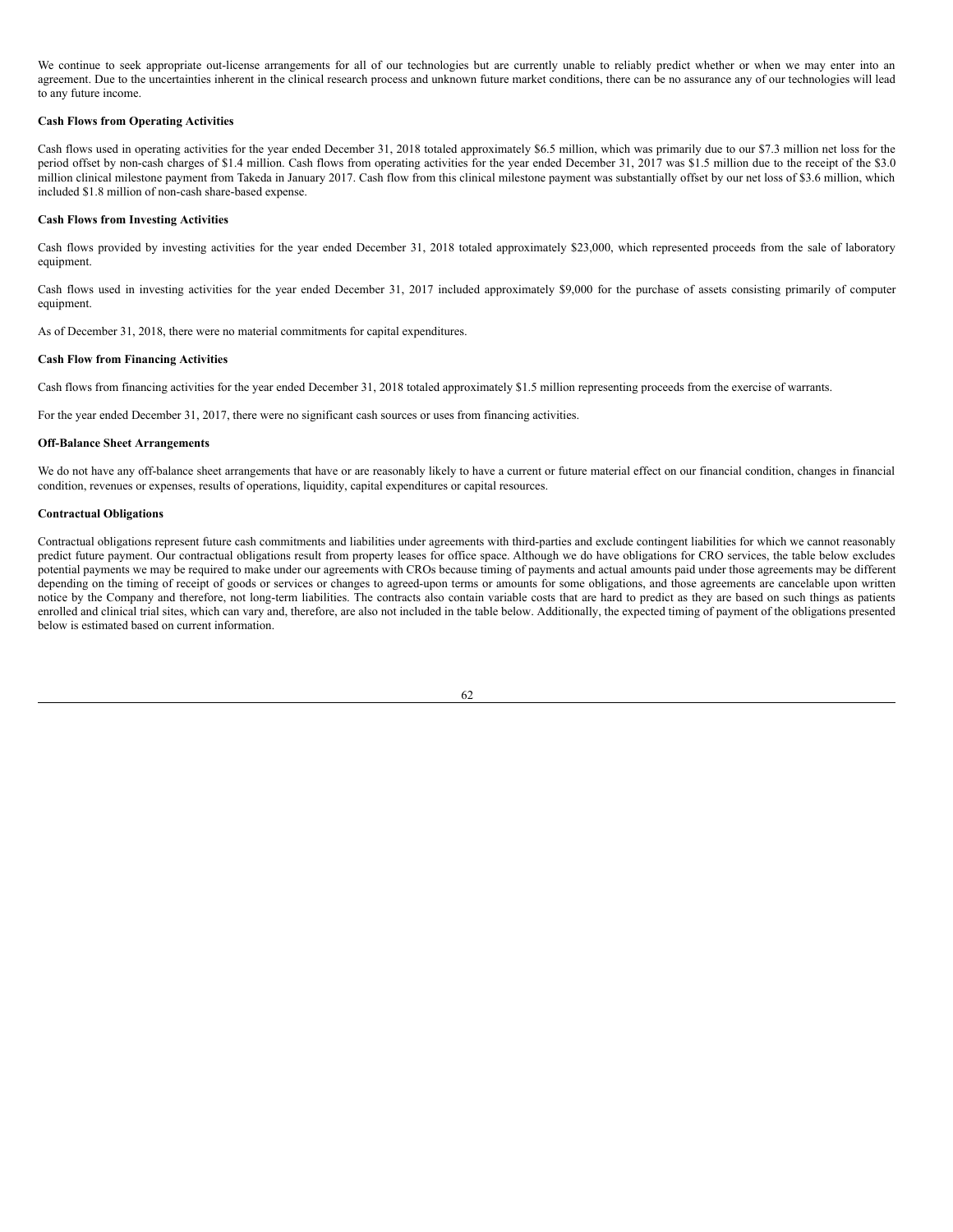The following table represents our contractual obligations as of December 31, 2018, aggregated by type:

|                             | <b>Payments Due by Period</b> |      |                |            |                              |  |                                 |  |           |  |  |  |  |
|-----------------------------|-------------------------------|------|----------------|------------|------------------------------|--|---------------------------------|--|-----------|--|--|--|--|
|                             |                               |      | Less<br>than . |            |                              |  |                                 |  | More than |  |  |  |  |
|                             | Total                         | year |                | $-3$ years |                              |  | vears<br>$-$                    |  | 5 years   |  |  |  |  |
| Operating lease obligations | 24,583                        |      | 24,583         |            | $\qquad \qquad \blacksquare$ |  | $\hspace{0.1mm}-\hspace{0.1mm}$ |  | $\sim$    |  |  |  |  |
| Total                       | 24,583                        |      | 24,583         |            | $\sim$                       |  | $\overline{\phantom{a}}$        |  | $\sim$    |  |  |  |  |

On January 7, 2019, we entered into a new office lease in Framingham, MA. The sublease is for 21 months through September 30, 2020 with a total contractual obligation of approximately \$50,000.

# **Recent Accounting Standards**

Refer to Note 2, *Summary of Significant Accounting Policies*, of the accompanying financial statements in Item 8 herein.

# **ITEM 7A – QUANTITATIVE AND QUALITATIVE DISCLOSURES ABOUT MARKET RISK**

We are not required to provide the information required by this Item because we are a smaller reporting company.

63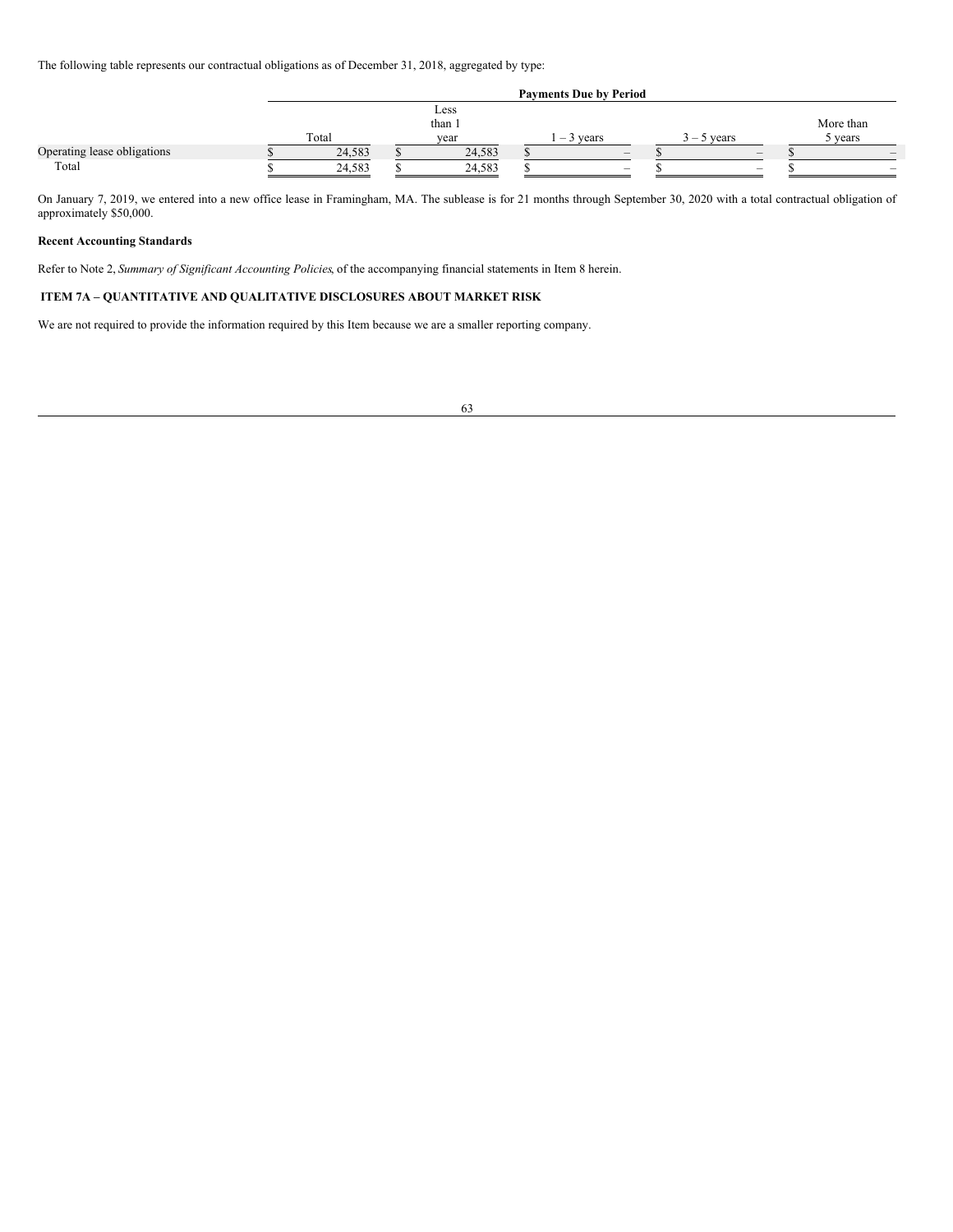# **ITEM 8 - FINANCIAL STATEMENTS AND SUPPLEMENTARY DATA**

| Report of Independent Registered Public Accounting Firm                                                   | $F-2$ |
|-----------------------------------------------------------------------------------------------------------|-------|
| Consolidated Balance Sheets as of December 31, 2018 and 2017                                              | $F-3$ |
| Consolidated Statements of Comprehensive Loss for the years ended December 31, 2018 and 2017              | $F-4$ |
| Consolidated Statements of Changes in Stockholders' Equity for the years ended December 31, 2018 and 2017 | $F-5$ |
| Consolidated Statements of Cash Flows for the years ended December 31, 2018 and 2017                      | F-6   |
| Notes to the Consolidated Financial Statements                                                            | $F-7$ |

| _ |  |
|---|--|
|   |  |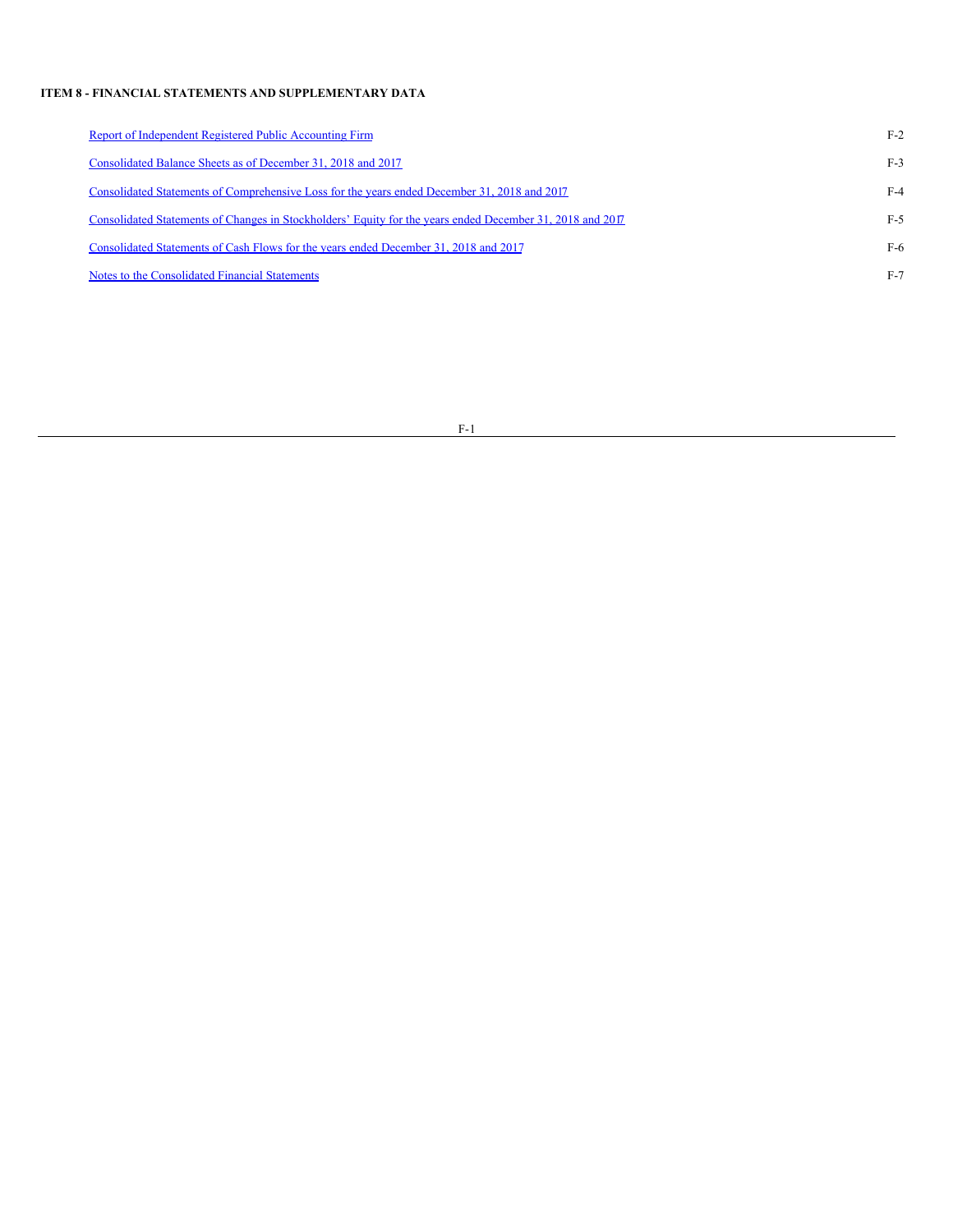#### <span id="page-65-0"></span>REPORT OF INDEPENDENT REGISTERED PUBLIC ACCOUNTING FIRM

To the Shareholders and Board of Directors of Xenetic Biosciences, Inc.

### **Opinion on the Financial Statements**

We have audited the accompanying consolidated balance sheets of Xenetic Biosciences, Inc. (the "Company") as of December 31, 2018 and 2017, and the related consolidated statements of comprehensive loss, stockholder's equity and cash flows for each of the two years in the period ended December 31, 2018 and the related notes (collectively referred to as the "financial statements"). In our opinion, the financial statements present fairly, in all material respects, the financial position of the Company as of December 31, 2018 and 2017, and the results of its operations and its cash flows for each of the two years in the period ended December 31, 2018, in conformity with accounting principles generally accepted in the United States of America.

# **Explanatory Paragraph/Going Concern**

The accompanying consolidated financial statements have been prepared assuming that the Company will continue as a going concern. As more fully described in Note 1 to the financial statements, the Company has had recurring net losses and continues to experience negative cash flows from operations. These conditions raise substantial doubt about its ability to continue as a going concern. Management's plans regarding those matters are also described in Note 1. The consolidated financial statements do not include any adjustments that might result from the outcome of this uncertainty.

#### **Basis for Opinion**

These financial statements are the responsibility of the Company's management. Our responsibility is to express an opinion on the Company's financial statements based on our audits. We are a public accounting firm registered with the Public Company Accounting Oversight Board (United States) ("PCAOB") and are required to be independent with respect to the Company in accordance with the U.S. federal securities laws and the applicable rules and regulations of the Securities and Exchange Commission and the PCAOB.

We conducted our audits in accordance with the standards of the PCAOB. Those standards require that we plan and perform the audits to obtain reasonable assurance about whether the financial statements are free of material misstatement, whether due to error or fraud. The Company is not required to have, nor were we engaged to perform, an audit of its internal control over financial reporting. As part of our audits we are required to obtain an understanding of internal control over financial reporting but not for the purpose of expressing an opinion on the effectiveness of the Company's internal control over financial reporting. Accordingly, we express no such opinion.

Our audits included performing procedures to assess the risks of material misstatement of the financial statements, whether due to error or fraud, and performing procedures that respond to those risks. Such procedures included examining, on a test basis, evidence regarding the amounts and disclosures in the financial statements. Our audits also included evaluating the accounting principles used and significant estimates made by management, as well as evaluating the overall presentation of the financial statements. We believe that our audits provide a reasonable basis for our opinion.

/s/ Marcum llp

Marcum llp

We have served as the Company's auditor since 2015.

Boston, Massachusetts March 29, 2019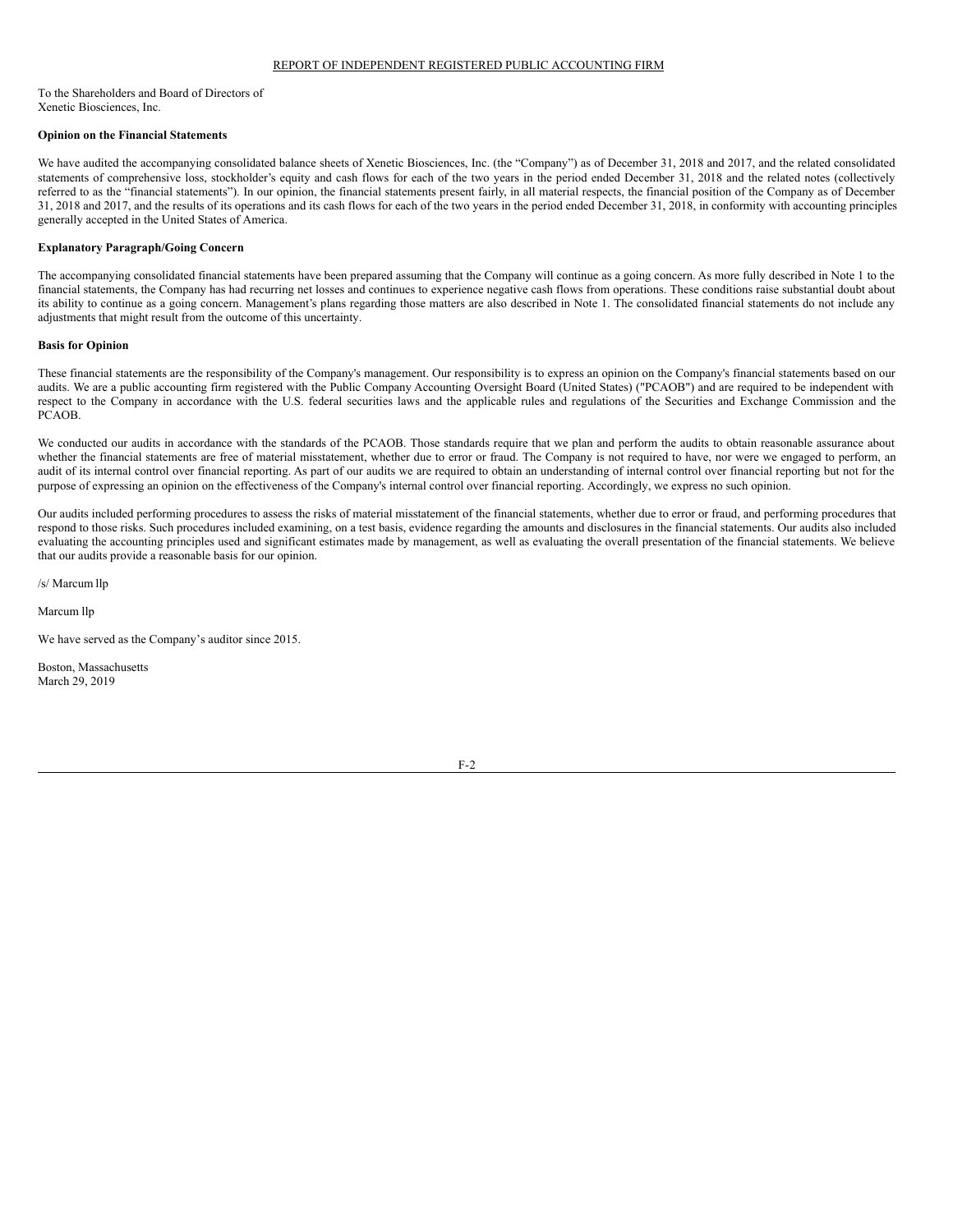# <span id="page-66-0"></span>**XENETIC BIOSCIENCES, INC. CONSOLIDATED BALANCE SHEETS**

|                                                                                                                                                                                                                                  |              | December 31, 2018 | December 31, 2017 |                 |  |
|----------------------------------------------------------------------------------------------------------------------------------------------------------------------------------------------------------------------------------|--------------|-------------------|-------------------|-----------------|--|
| <b>ASSETS</b>                                                                                                                                                                                                                    |              |                   |                   |                 |  |
| Current assets:                                                                                                                                                                                                                  |              |                   |                   |                 |  |
| Cash                                                                                                                                                                                                                             | $\mathbb{S}$ | 571,605           | $\mathbb{S}$      | 5,533,062       |  |
| Restricted cash                                                                                                                                                                                                                  |              | 66,510            |                   | 66,510          |  |
| Prepaid expenses and other                                                                                                                                                                                                       |              | 555,856           |                   | 285,005         |  |
| Total current assets                                                                                                                                                                                                             |              | 1,193,971         |                   | 5,884,577       |  |
| Property and equipment, net                                                                                                                                                                                                      |              | 4,956             |                   | 27.846          |  |
| Goodwill                                                                                                                                                                                                                         |              | 3,283,379         |                   | 3,283,379       |  |
| Indefinite-lived intangible assets                                                                                                                                                                                               |              | 9,243,128         |                   | 9,243,128       |  |
| Other assets                                                                                                                                                                                                                     |              | 705,660           |                   | 724,713         |  |
| Total assets                                                                                                                                                                                                                     | \$           | 14,431,094        | \$                | 19,163,643      |  |
|                                                                                                                                                                                                                                  |              |                   |                   |                 |  |
| LIABILITIES AND STOCKHOLDERS' EQUITY                                                                                                                                                                                             |              |                   |                   |                 |  |
| Current liabilities:                                                                                                                                                                                                             |              |                   |                   |                 |  |
| Accounts payable                                                                                                                                                                                                                 | \$           | 934,147           | \$                | 786,779         |  |
| Accrued expenses                                                                                                                                                                                                                 |              | 664,029           |                   | 1,135,653       |  |
| Other current liabilities                                                                                                                                                                                                        |              | 1,612             |                   | 21,234          |  |
| Total current liabilities                                                                                                                                                                                                        |              | 1,599,788         |                   | 1,943,666       |  |
| Deferred tax liability                                                                                                                                                                                                           |              | 2,918,518         |                   | 2,918,518       |  |
| <b>Total liabilities</b>                                                                                                                                                                                                         | \$           | 4,518,306         | \$                | 4,862,184       |  |
|                                                                                                                                                                                                                                  |              |                   |                   |                 |  |
| Commitments and contingent liabilities (Note 12)                                                                                                                                                                                 |              |                   |                   |                 |  |
| Stockholders' equity:                                                                                                                                                                                                            |              |                   |                   |                 |  |
| Preferred stock, 10,000,000 shares authorized                                                                                                                                                                                    |              |                   |                   |                 |  |
| Series B, \$0.001 par value: 1,804,394 and 2,120,742 shares issued and outstanding as of December 31, 2018 and                                                                                                                   |              |                   |                   |                 |  |
| December 31, 2017, respectively                                                                                                                                                                                                  |              | 1,804             |                   | 2,120           |  |
| Series A, \$0.001 par value: 970,000 shares issued and outstanding as of December 31, 2018 and December 31, 2017                                                                                                                 |              | 970               |                   | 970             |  |
| Common stock, \$0.001 par value; 45,454,546 shares authorized as of December 31, 2018 and December 31, 2017;<br>9,727,774 and 9,041,426 shares issued as of December 31, 2018 and December 31, 2017, respectively; 9,403,889 and |              |                   |                   |                 |  |
| 8,717,541 shares outstanding as of December 31, 2018 and December 31, 2017, respectively                                                                                                                                         |              | 9.726             |                   | 9.040           |  |
| Additional paid in capital                                                                                                                                                                                                       |              | 168, 161, 329     |                   | 165,249,912     |  |
| Accumulated deficit                                                                                                                                                                                                              |              | (153, 233, 595)   |                   | (145, 933, 137) |  |
| Accumulated other comprehensive income                                                                                                                                                                                           |              | 253,734           |                   | 253,734         |  |
| Treasury stock                                                                                                                                                                                                                   |              | (5,281,180)       |                   | (5,281,180)     |  |
| Total stockholders' equity                                                                                                                                                                                                       |              | 9,912,788         |                   | 14,301,459      |  |
| Total liabilities and stockholders' equity                                                                                                                                                                                       | \$           | 14,431,094        | Ŝ                 | 19,163,643      |  |

The accompanying notes are an integral part of these consolidated financial statements.

# F-3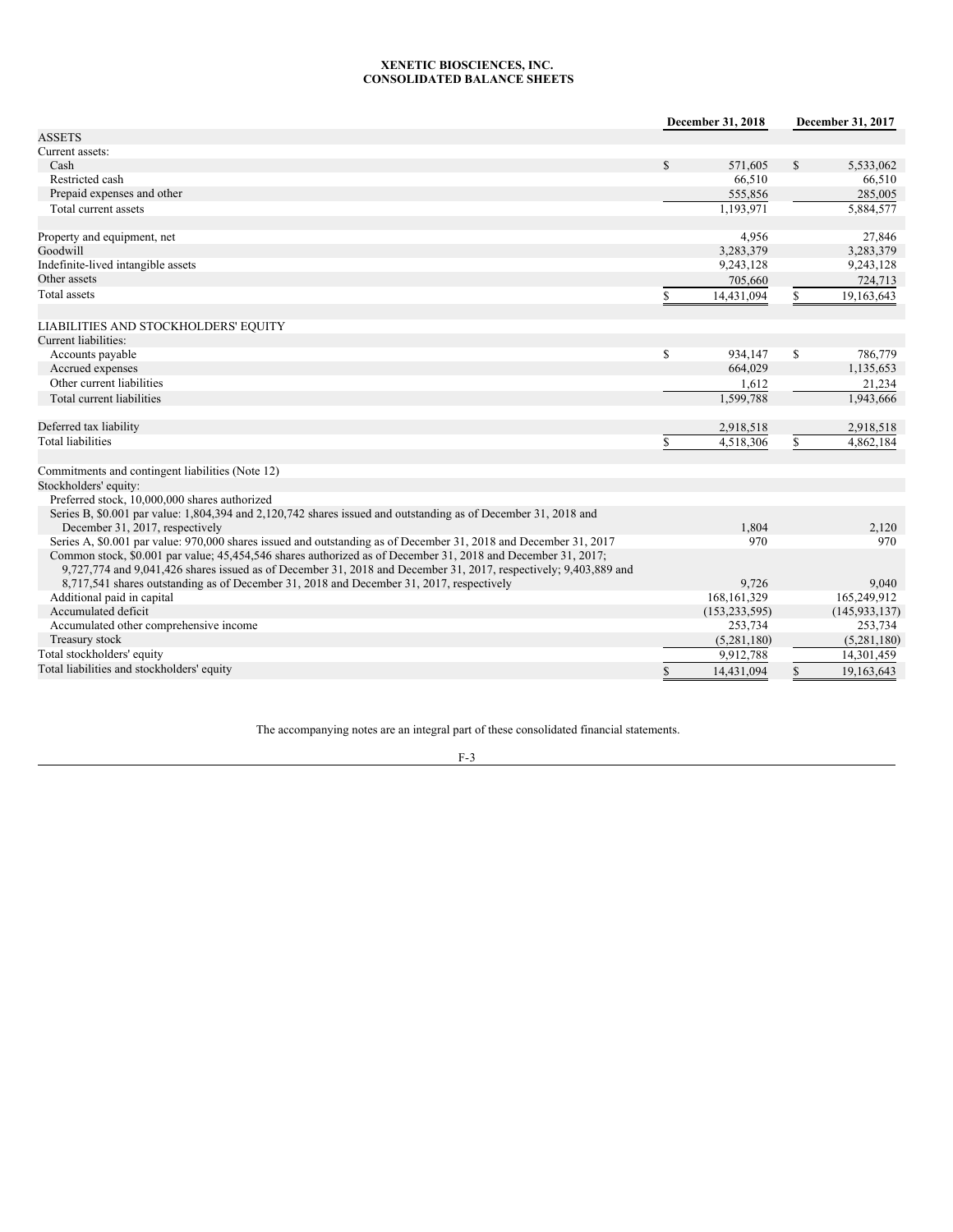# <span id="page-67-0"></span>**XENETIC BIOSCIENCES, INC. CONSOLIDATED STATEMENTS OF COMPREHENSIVE LOSS**

|                                                                        |                         | FOR THE YEARS ENDED DECEMBER |  |  |  |  |  |
|------------------------------------------------------------------------|-------------------------|------------------------------|--|--|--|--|--|
|                                                                        |                         | 31,                          |  |  |  |  |  |
|                                                                        | 2018                    | 2017                         |  |  |  |  |  |
| Revenue                                                                |                         |                              |  |  |  |  |  |
| Licenses                                                               | \$<br>$\qquad \qquad -$ | \$<br>7,500,000              |  |  |  |  |  |
| Collaboration services                                                 |                         | 85,000                       |  |  |  |  |  |
| Total revenue                                                          |                         | 7,585,000                    |  |  |  |  |  |
| Operating costs and expenses:                                          |                         |                              |  |  |  |  |  |
| Cost of research and development revenue                               |                         | (156, 119)                   |  |  |  |  |  |
| Research and development                                               | (2,883,952)             | (4,060,000)                  |  |  |  |  |  |
| General and administrative                                             | (4,392,375)             | (6,937,643)                  |  |  |  |  |  |
| Loss from operations                                                   | (7,276,327)             | (3,568,762)                  |  |  |  |  |  |
| Other income (expense):                                                |                         |                              |  |  |  |  |  |
| Other expense                                                          | (24, 640)               | (24, 552)                    |  |  |  |  |  |
| Interest income (expense)                                              | 509                     | (1,818)                      |  |  |  |  |  |
| Total other expense                                                    | (24, 131)               | (26, 370)                    |  |  |  |  |  |
| Net loss                                                               | (7,300,458)             | (3, 595, 132)<br>\$          |  |  |  |  |  |
| Basic and diluted loss per share                                       | (0.80)<br>\$            | (0.41)<br>\$                 |  |  |  |  |  |
| Weighted-average shares of common stock outstanding, basic and diluted | 9,070,883               | 8,665,763                    |  |  |  |  |  |

The accompanying notes are an integral part of these consolidated financial statements.

# F-4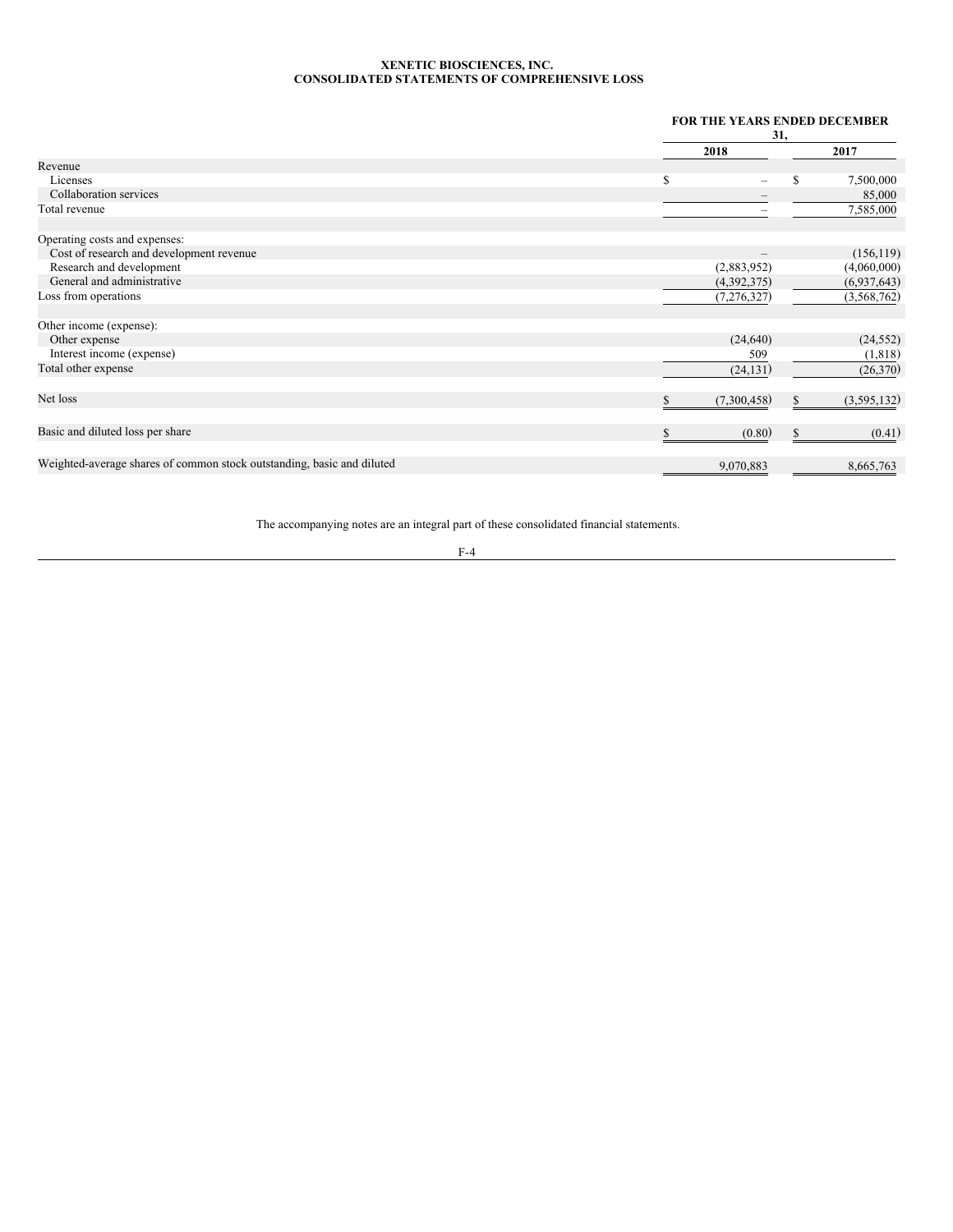### <span id="page-68-0"></span>**XENETIC BIOSCIENCES, INC. CONSOLIDATED STATEMENTS OF CHANGES IN STOCKHOLDERS' EQUITY**

|                                                                     | <b>Preferred Stock</b><br><b>Common Stock</b> |                          |                            |   |                          | Accumulated |                                      |                        |                                       |                                         |   |                          |    |                                                       |
|---------------------------------------------------------------------|-----------------------------------------------|--------------------------|----------------------------|---|--------------------------|-------------|--------------------------------------|------------------------|---------------------------------------|-----------------------------------------|---|--------------------------|----|-------------------------------------------------------|
|                                                                     | Number of<br><b>Shares</b>                    | Par Value<br>(S0.001)    | Number of<br><b>Shares</b> |   | Par<br>Value<br>(S0.001) |             | <b>Additional Paid</b><br>in Capital | Accumulated<br>Deficit |                                       | Other<br>Comprehensive<br>Income (Loss) |   | <b>Treasury Stock</b>    |    | <b>Total</b><br><b>Stockholders'</b><br><b>Equity</b> |
| Balance as of January 1, 2017                                       | 3,275,742                                     | 3,275                    | 8,731,029                  |   | 8,730                    |             | 163,522,921                          | (142, 338, 005)<br>S.  |                                       | 253,734                                 |   | (5,281,180)              |    | 16,169,475                                            |
| Conversion of notes                                                 |                                               |                          | 125,397                    |   | 125                      |             | (125)                                |                        |                                       |                                         |   |                          |    |                                                       |
| Conversion of Series B preferred<br>stock to shares of common stock | (185,000)                                     | (185)                    | 185,000                    |   | 185                      |             |                                      |                        |                                       |                                         |   |                          |    |                                                       |
| Share-based expense                                                 |                                               | $\overline{\phantom{0}}$ |                            |   | $\overline{\phantom{0}}$ |             | 1,784,129                            |                        |                                       |                                         |   |                          |    | 1,784,129                                             |
| Common stock awards to<br>vendors                                   |                                               |                          |                            |   |                          |             | 69,303                               |                        |                                       |                                         |   |                          |    | 69,303                                                |
| Warrant expense                                                     | $\hspace{1.0cm} \rule{1.5cm}{0.15cm}$         | -                        | ۰                          |   | $\overline{\phantom{0}}$ |             | (126,316)                            |                        | $\hspace{1.0cm} \rule{1.5cm}{0.15cm}$ | $\overline{\phantom{m}}$                |   | $\overline{\phantom{a}}$ |    | (126,316)                                             |
| Net loss                                                            |                                               |                          |                            |   |                          |             |                                      | (3,595,132)            |                                       |                                         |   |                          |    | (3, 595, 132)                                         |
| <b>Balance as of December 31,</b><br>2017                           | 3,090,742                                     | 3,090                    | 9,041,426                  | S | 9,040                    |             | 165,249,912                          | (145, 933, 137)        | - S                                   | 253,734                                 | S | (5,281,180)              | -S | 14,301,459                                            |
| <b>Exercise of warrants</b>                                         |                                               |                          | 370,000                    |   | 370                      |             | 1,479,630                            |                        |                                       |                                         |   |                          |    | 1,480,000                                             |
| Conversion of Series B preferred<br>stock to shares of common stock | (316,348)                                     | (316)                    | 316,348                    |   | 316                      |             |                                      |                        |                                       |                                         |   |                          |    |                                                       |
| Share-based expense                                                 |                                               |                          |                            |   |                          |             | 1,351,873                            |                        |                                       |                                         |   |                          |    | 1,351,873                                             |
| Common stock awards to                                              |                                               |                          |                            |   |                          |             |                                      |                        |                                       |                                         |   |                          |    |                                                       |
| vendors                                                             |                                               |                          |                            |   |                          |             | 69,708                               |                        |                                       |                                         |   |                          |    | 69,708                                                |
| Warrant expense                                                     |                                               |                          |                            |   |                          |             | 10,206                               |                        |                                       |                                         |   |                          |    | 10,206                                                |
| Net loss                                                            |                                               |                          |                            |   |                          |             | $\qquad \qquad =\qquad$              | (7,300,458)            |                                       |                                         |   |                          |    | (7,300,458)                                           |
| <b>Balance as of December 31,</b><br>2018                           | 2,774,394                                     | 2,774                    | 9,727,774                  |   | 9,726                    |             | 168, 161, 329                        | (153, 233, 595)<br>S.  |                                       | 253,734                                 |   | (5,281,180)              |    | 9,912,788                                             |

The accompanying notes are an integral part of these consolidated financial statements.

$$
F-5
$$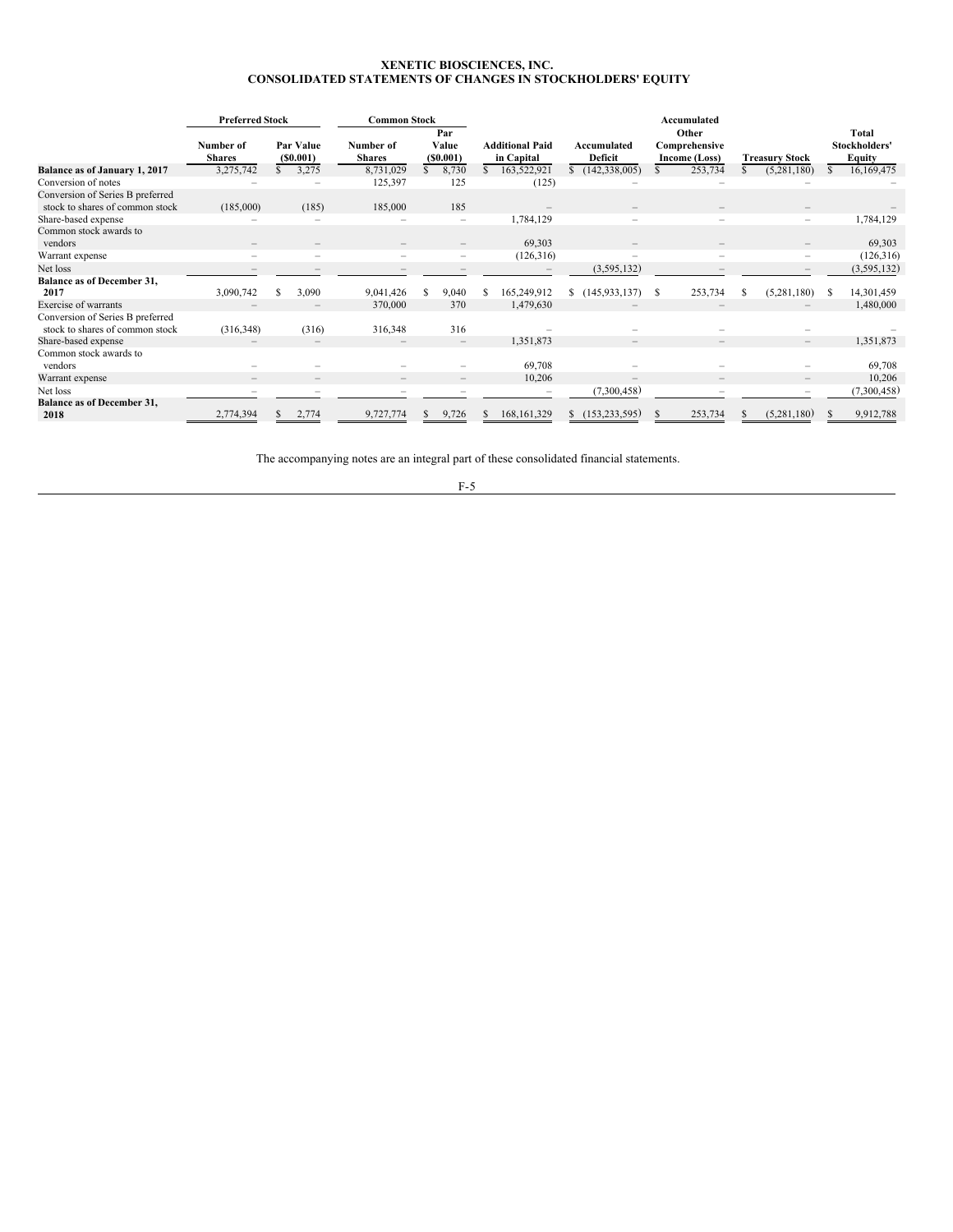# <span id="page-69-0"></span>**XENETIC BIOSCIENCES, INC. CONSOLIDATED STATEMENTS OF CASH FLOWS**

|                                                                                           |    | <b>FOR THE YEARS ENDED</b><br>DECEMBER 31, |    |             |  |  |
|-------------------------------------------------------------------------------------------|----|--------------------------------------------|----|-------------|--|--|
|                                                                                           |    | 2018                                       |    | 2017        |  |  |
| <b>CASH FLOWS FROM OPERATING ACTIVITIES:</b>                                              |    |                                            |    |             |  |  |
| Net loss                                                                                  | \$ | (7,300,458)                                | S  | (3,595,132) |  |  |
| Adjustments to reconcile net loss to net cash (used in) provided by operating activities: |    |                                            |    |             |  |  |
| Depreciation                                                                              |    | 15,827                                     |    | 23,784      |  |  |
| Gain on sale of property and equipment                                                    |    | (15, 437)                                  |    |             |  |  |
| Share-based expense                                                                       |    | 1,351,873                                  |    | 1,784,129   |  |  |
| Warrant-based expense for services                                                        |    | 10,206                                     |    | (126,316)   |  |  |
| Vendor share-based payments                                                               |    | 69,708                                     |    | 135,280     |  |  |
| Changes in operating assets and liabilities:                                              |    |                                            |    |             |  |  |
| Accounts receivable                                                                       |    |                                            |    | 3,000,000   |  |  |
| Prepaid expenses and other assets                                                         |    | (251,798)                                  |    | 280,633     |  |  |
| Accounts payable, accrued expenses and other liabilities                                  |    | (343,878)                                  |    | (8,183)     |  |  |
| Net cash (used in) provided by operating activities                                       |    | (6, 463, 957)                              |    | 1,494,195   |  |  |
| <b>CASH FLOWS FROM INVESTING ACTIVITIES:</b>                                              |    |                                            |    |             |  |  |
| Purchases of property and equipment                                                       |    |                                            |    | (9,264)     |  |  |
| Proceeds from sale of property and equipment                                              |    | 22,500                                     |    |             |  |  |
| Net cash provided by (used in) investing activities                                       |    | 22,500                                     |    | (9,264)     |  |  |
| <b>CASH FLOWS FROM FINANCING ACTIVITIES:</b>                                              |    |                                            |    |             |  |  |
| Proceeds from exercise of warrants                                                        |    | 1,480,000                                  |    |             |  |  |
| Net cash provided by financing activities                                                 |    | 1,480,000                                  |    |             |  |  |
| Net change in cash and restricted cash                                                    |    | (4,961,457)                                |    | 1,484,931   |  |  |
| Cash and restricted cash at beginning of period                                           |    | 5,599,572                                  |    | 4,114,641   |  |  |
|                                                                                           |    |                                            |    |             |  |  |
| Cash and restricted cash at end of period                                                 |    | 638,115                                    | \$ | 5,599,572   |  |  |
| SUPPLEMENTAL CASH FLOW INFORMATION:                                                       |    |                                            |    |             |  |  |
| Cash paid for interest                                                                    | S  | 599                                        | \$ | 1,932       |  |  |
|                                                                                           |    |                                            |    |             |  |  |
| SUPPLEMENTAL SCHEDULE OF NON-CASH INVESTING AND FINANCING ACTIVITIES:                     |    |                                            |    |             |  |  |
| Conversion of Series B preferred stock to common stock                                    | \$ | 316                                        | \$ | 185         |  |  |
| Reclassification of common shares issuable to accounts payable                            |    |                                            | S  | 65,977      |  |  |
| Issuance of common stock for promissory note converted in 2016                            | \$ |                                            | S  | 125         |  |  |

The accompanying notes are an integral part of these consolidated financial statements.

F-6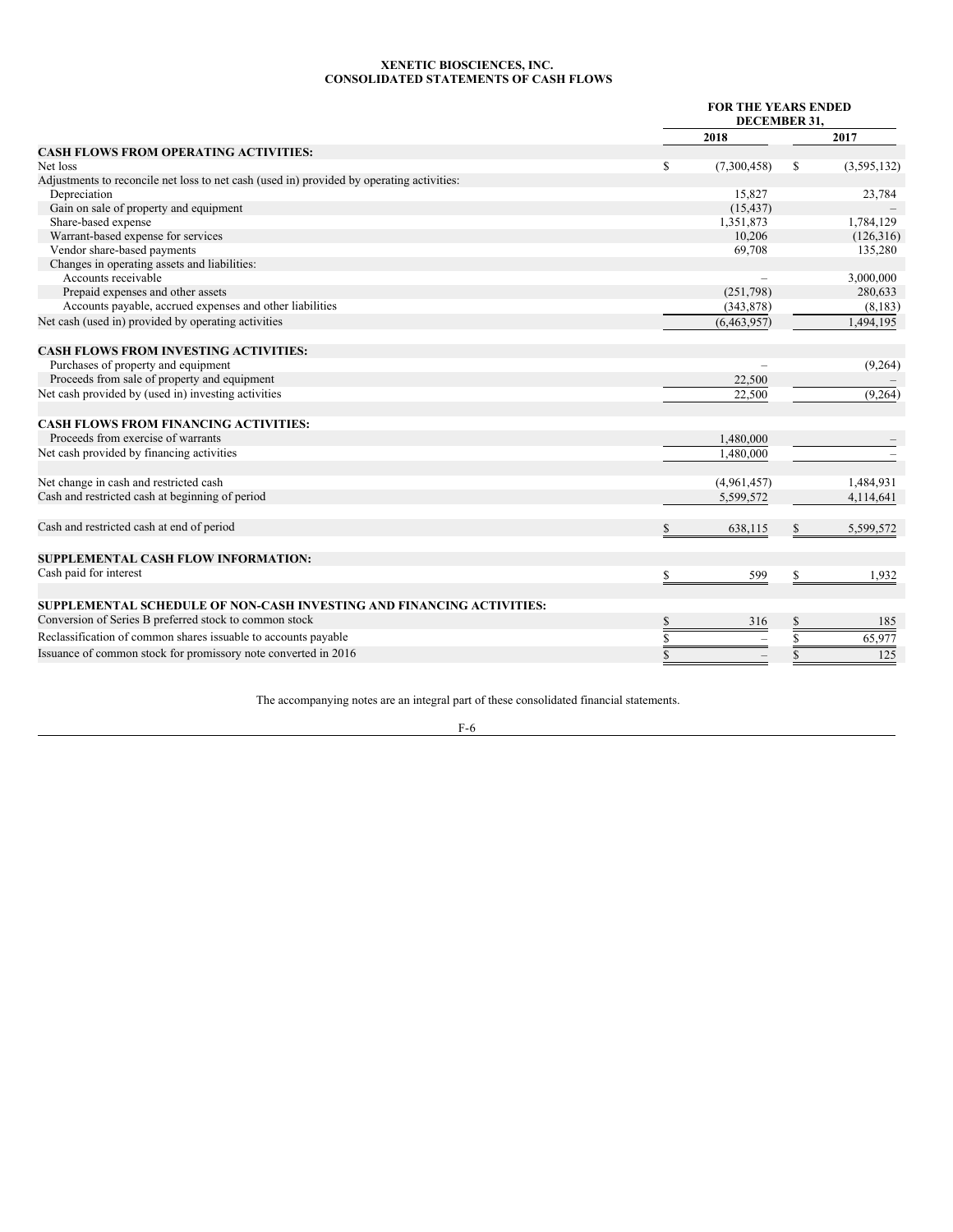### <span id="page-70-0"></span>**XENETIC BIOSCIENCES, INC. NOTES TO CONSOLIDATED FINANCIAL STATEMENTS**

#### **1. The Company**

### *Background*

Xenetic Biosciences, Inc. ("Xenetic" or the "Company"), incorporated in the state of Nevada and based in Framingham, Massachusetts, is a biopharmaceutical company focused on the discovery, research and development of next generation biological drugs and novel oncology therapeutics. The Company's 170+ patent portfolio covers next generation biologic drugs and novel oncology drug therapeutics and provides protection for its current drug candidates and positions it well for strategic partnership and commercialization opportunities. The Company's objective is to leverage its portfolio to maximize opportunities to out-license assets from its portfolio in order to generate working capital to both build long-term stockholder value and provide the Company with the funding necessary for clinical development of its oncology drug candidates through market launch.

Xenetic incorporates its patented and proprietary technologies into a number of drug candidates under development with biotechnology and pharmaceutical industry collaborators to create what the Company believes will be the next-generation biologic drugs with improved pharmacological properties over existing therapeutics. While the Company primarily focuses on researching and developing oncology drugs, it also has significant interests in drugs being developed by its collaborators to treat other conditions.

Xenetic's most advanced investigational drug candidate is oncology therapeutic XBIO-101 (sodium cridanimod) for the treatment of progestin resistant endometrial cancer. The Company has exclusive rights to develop and commercialize XBIO-101 worldwide, except for specified countries in the Commonwealth of Independent States ("CIS"). XBIO-101 has been granted orphan drug designation by the United States ("U.S.") Food and Drug Administration ("FDA") for the potential treatment of progesterone receptor negative ("PrR-") endometrial cancer in conjunction with progesterone therapy. The Company's Phase II trial for XBIO-101 commenced patient dosing in October 2017. The Company closed patient enrollment in the trial in March 2019 as a result of slower than expected progress on the trial resulting from patient enrollment and retention challenges.

Xenetic's lead proprietary technology is PolyXen<sup>™</sup>, an enabling platform technology which can be applied to protein or peptide therapeutics. It employs the natural polymer polysialic acid ("PSA") to prolong a drug's circulating half-life and potentially improve other pharmacological properties. PolyXen has been demonstrated in human clinical trials to confer prolonged half-life on biotherapeutics such as recombinant human erythropoietin and recombinant Factor VIII ("rFVIII"). The Company believes this technology may be applied to a variety of drug candidates to enhance the properties of the therapeutic, potentially providing advantages over competing products.

On March 1, 2019, the Company entered into an agreement to acquire the novel CAR T ("Chimeric Antigen Receptor T Cell") platform technology, referred to herein as "XCART," (the "Transaction") a proximity-based screening platform capable of identifying CAR constructs that can target patient-specific tumor neoantigens, with a demonstrated proof of mechanism in B-cell Non-Hodgkin lymphomas. The XCART technology, developed by The Scripps Research Institute (the "Institute") in collaboration with the Shemyakin-Ovchinnikov Institute of Bioorganic Chemistry ("IBCH"), is believed to have the potential to significantly enhance the safety and efficacy of cell therapy for B-cell lymphomas by generating patient- and tumor-specific CAR T cells.

The XCART technology platform was designed by its originators to utilize an established screening technique to identify peptide ligands that bind specifically to the unique B-cell receptor ("BCR") on the surface of an individual patient's malignant tumor cells. The peptide is then inserted into the antigen-binding domain of a CAR, and a subsequent transduction/transfection process is used to engineer the patient's T cells into a CAR T format which redirects the patient's T cells to attack the tumor. Essentially, the XCART screening platform is the inverse of a typical CART screening protocol wherein libraries of highly specific antibody domains are screened against a given target. In the case of XCART screening, the target is itself an antibody domain, and hence highly specific by its nature. The XCART technology creates the possibility of personalized treatment of lymphomas utilizing a CAR with an antigen-binding domain that should only recognize, and only be recognized by, the unique BCR of a particular patient's B-cell lymphoma. An expected result for XCART is limited off-tumor toxicities, such as B-cell aplasia. Xenetic's clinical development program will seek to confirm the early preclinical results, and to demonstrate a more attractive safety profile than existing therapies.

F-7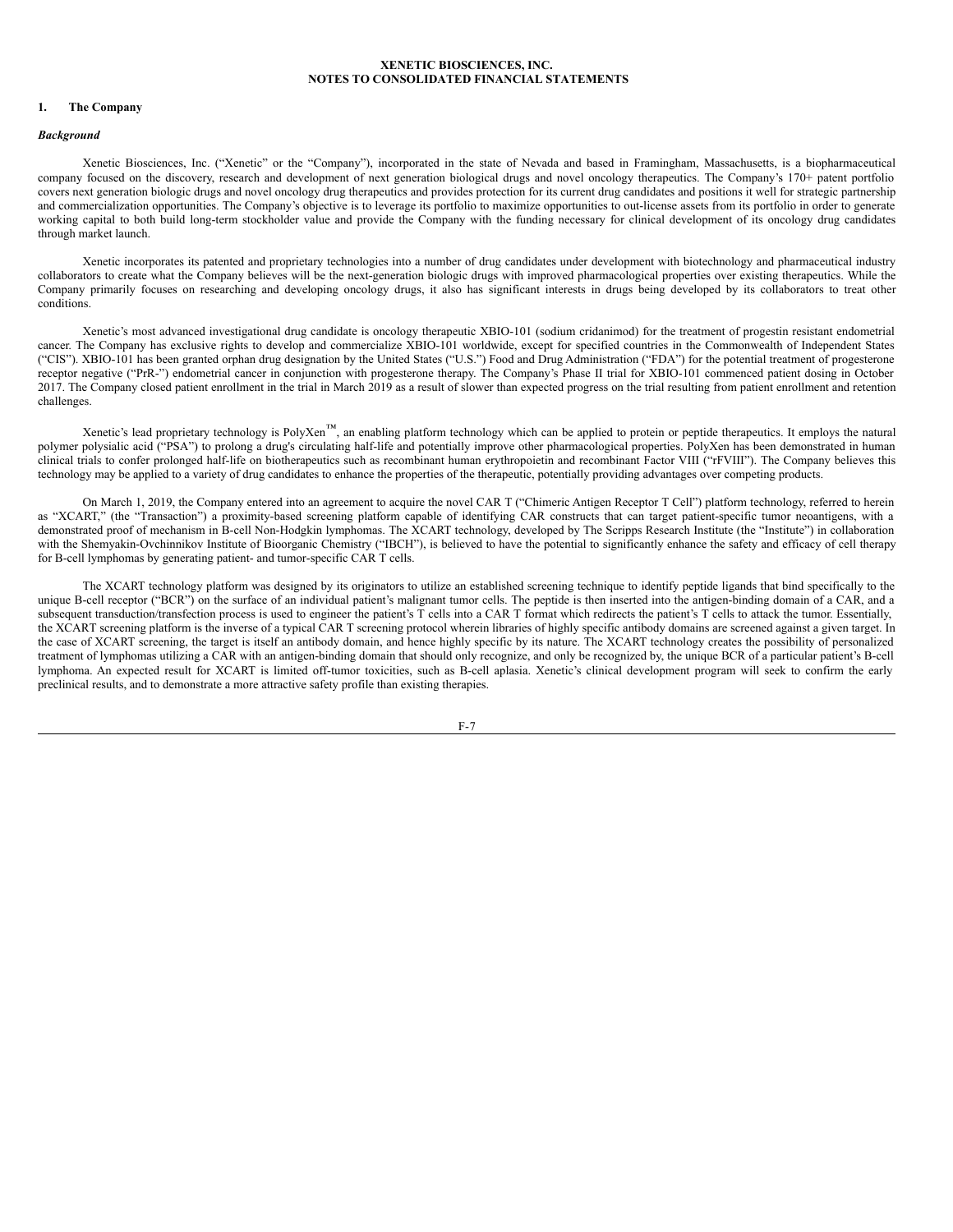The closing of the Transaction is subject to customary closing conditions as well as conditions regarding (i) the Company having adequate financing to fund its future working capital obligations following the closing and (ii) the Company obtaining necessary and appropriate stockholder approvals, evidencing among other matters, approval of the Share Purchase Agreement and the transactions contemplated thereunder, including the issuance of shares of the Company's common stock. Subject to the satisfaction of the closing conditions, the Transaction is expected to close in the first half of 2019. See Note 14 "*Subsequent Events*".

Xenetic's drug candidates have resulted from its research activities or those of its collaborators and are in the development stage. As a result, the Company continues to commit a significant amount of its resources to its research and development activities and anticipates continuing to do so for the near future. To date, none of the Company's drug candidates have received regulatory marketing authorization in the U.S. by the FDA nor in any other territories by any applicable agencies. Although the Company holds a broad patent portfolio, the focus of its internal development efforts was limited in 2018 to research and development of its primary product candidate XBIO-101 due to capital constraints. The Company intends to pursue development efforts of the XCART technology once the acquisition is consummated and pursue other developments efforts around CAR T technology. The Company also plans to research potential utilities for XBIO-101 alone or in combination, in immuno-oncology approaches and will continue to look for potential partner and out-licensing opportunities for its platform technologies subject to adequate funding.

The Company, directly or indirectly, through its wholly-owned subsidiary, Xenetic UK, and the wholly-owned subsidiaries of Xenetic Biosciences (U.K.) Limited ("Xenetic UK"), Lipoxen Technologies Limited ("Lipoxen"), Xenetic Bioscience, Incorporated and SymbioTec, GmbH ("SymbioTec"), owns various U.S. federal trademark registrations and applications, and unregistered trademarks and service marks, including but not limited to Virexxa®, OncoHist™, PolyXen™M, ErepoXen™M, ImuXen™M, and PulmoXen™, which may be used throughout this Annual Report. All other company and product names may be trademarks of the respective companies with which they are associated.

#### *Going Concern and Management's Plan*

The Company incurred a net loss of approximately \$7.3 million for the year ended December 31, 2018. The Company had an accumulated deficit of approximately \$153.2 million as of December 31, 2018 as compared to an accumulated deficit of approximately \$145.9 million as of December 31, 2017. Working capital (deficit) was approximately \$(0.4) million at December 31, 2018 and approximately \$3.9 million at December 31, 2017. The Company expects to continue incurring losses for the foreseeable future and will need to raise additional capital or pursue other strategic alternatives in the very near term in order to continue pursuit of its business plan and continue as a going concern.

The Company believes that it has access to capital resources through possible public or private equity offerings, debt financings, corporate collaborations, related party funding or other means. On March 5, 2019, the Company raised \$3.1 million in a registered direct common stock offering resulting in \$2.7 million of net proceeds to the Company. However, it has not secured any commitment for additional financing at this time. The terms, timing and extent of any future financing will depend upon several factors, including the achievement of progress in its clinical development programs, its ability to identify and enter into licensing or other strategic arrangements, and factors related to financial, economic and market conditions, many of which are beyond its control.

While these consolidated financial statements have been prepared on a going concern basis, if the Company does not successfully raise additional working capital, there can be no assurance that the Company will be able to continue its operations and these conditions raise substantial doubt about its ability to continue as a going concern. Under such circumstances, the Company would have to further reduce the planned scale of, or possibly suspend, some or all of its preclinical development initiatives and clinical trials. In addition, the Company would have to continue to reduce its general and administrative and other operating expenses and delay or cease the purchase of clinical research services if and until the Company is able to obtain additional financing. The accompanying consolidated financial statements do not include any adjustments related to the recoverability or classification of asset carrying amounts or the amounts and classification of liabilities that may result should the Company be unable to continue as a going concern.

### **2. Summary of Significant Accounting Policies**

#### *Preparation of Financial Statements*

These consolidated financial statements have been prepared on the assumption that the Company will be able to realize its assets and discharge its liabilities in the normal course of business. This assumption is presently uncertain and contingent upon the Company's ability to raise additional working capital. The financial statements do not include any adjustments relating to recoverability and classification of recorded asset amounts or the amounts and classification of liabilities that might be necessary should the Company be unable to continue as a going concern.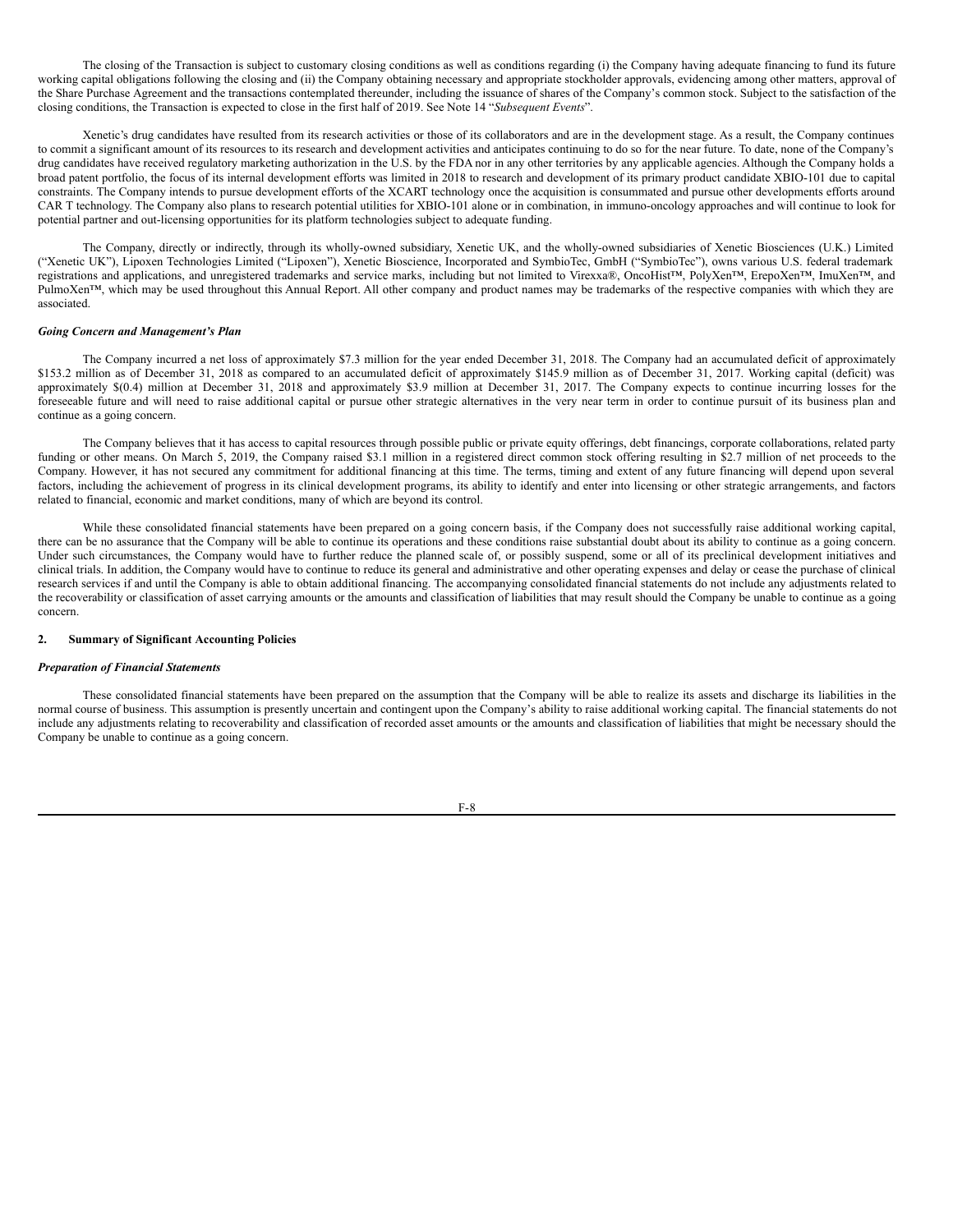## *Principles of Consolidation*

The consolidated financial statements of the Company include the accounts of Xenetic UK and its wholly-owned subsidiaries: Lipoxen, Xenetic Bioscience, Incorporated, and SymbioTec. All material intercompany balances and transactions have been eliminated in consolidation.

## *Use of Estimates*

The consolidated financial statements and accompanying notes are prepared in accordance with U.S. generally accepted accounting principles ("U.S. GAAP"). The preparation of the financial statements in accordance with U.S. GAAP requires management to make estimates, judgments and assumptions that affect the reported amounts of assets and liabilities, the reported amounts of revenue, costs and expenses in the financial statements and disclosures in the accompanying notes. Actual results and outcomes may differ materially from management's estimates, judgments and assumptions.

#### *Functional Currency Change*

Effective April 1, 2015, the functional currency of the Company's foreign subsidiaries changed from the British Pound Sterling to the U.S. dollar. The change in functional currency was applied on a prospective basis. Therefore, any gains and losses that were previously recorded in accumulated other comprehensive income remain unchanged.

#### *Foreign Currency Transactions*

Realized and unrealized gains and losses resulting from foreign currency transactions arising from exchange rate fluctuations on balances denominated in currencies other than the functional currencies are recognized in "Other income (expense)" in the consolidated statements of comprehensive loss. Monetary assets and liabilities that are denominated in a currency other than the functional currency are re-measured to the functional currency using the exchange rate at the balance sheet date and gains or losses are recorded in the consolidated statements of comprehensive loss.

#### *Fair Value of Financial Instruments*

The Company applies the following fair value hierarchy, which prioritizes the inputs used to measure fair value into three levels and bases the categorization within the hierarchy upon the lowest level of input that is available and significant to the fair value measurement. Level 1 inputs are quoted prices in active markets for identical assets or liabilities that the reporting entity has the ability to access at the measurement date. Level 2 utilizes quoted market prices in markets that are not active, broker or dealer quotations, or alternative pricing sources with reasonable levels of price transparency. Level 3 inputs are unobservable inputs for the asset or liability in which there is little, if any, market activity for the asset or liability at the measurement date. See Note 7, *Fair Value Measurements*, for discussion of the Company's fair value measurements.

#### *Cash and Cash Equivalents*

The Company considers all highly liquid investments with maturities of 90 days or less from the date of purchase to be cash equivalents. Investments with original maturities of greater than 90 days from the date of purchase but less than one year from the balance sheet date are classified as short-term investments, while investments with maturities of one year or beyond from the balance sheet date are classified as long-term investments. Management determines the appropriate classification of its cash equivalents and investment securities at the time of purchase and re-evaluates such determination as of each balance sheet date.

#### *Restricted Cash*

As of December 31, 2018 and 2017, restricted cash represents a certificate of deposit that matures annually and secures the Company's outstanding letter of credit of approximately \$0.1 million for its former operating lease in Lexington, Massachusetts (the "Lexington Lease"). The Lexington Lease expired in January 2019 and the letter of credit is required to be maintained through May 1, 2019.

In November 2016, the Financial Accounting Standards Board ("FASB") issued Accounting Standards Update ("ASU") 2016-18, *Statement of Cash Flows (Topic 230): Restricted Cash* that changes the presentation of restricted cash and cash equivalents on the statement of cash flows. Restricted cash and restricted cash equivalents are included with cash and cash equivalents when reconciling the beginning-of-period and end-of-period total amounts shown on the statement of cash flows. ASU 2016-18 was effective for the Company in the first quarter of fiscal 2018. Adoption of this standard resulted in reclassification of restricted cash in the consolidated statements of cash flows for the year ended December 31, 2017.

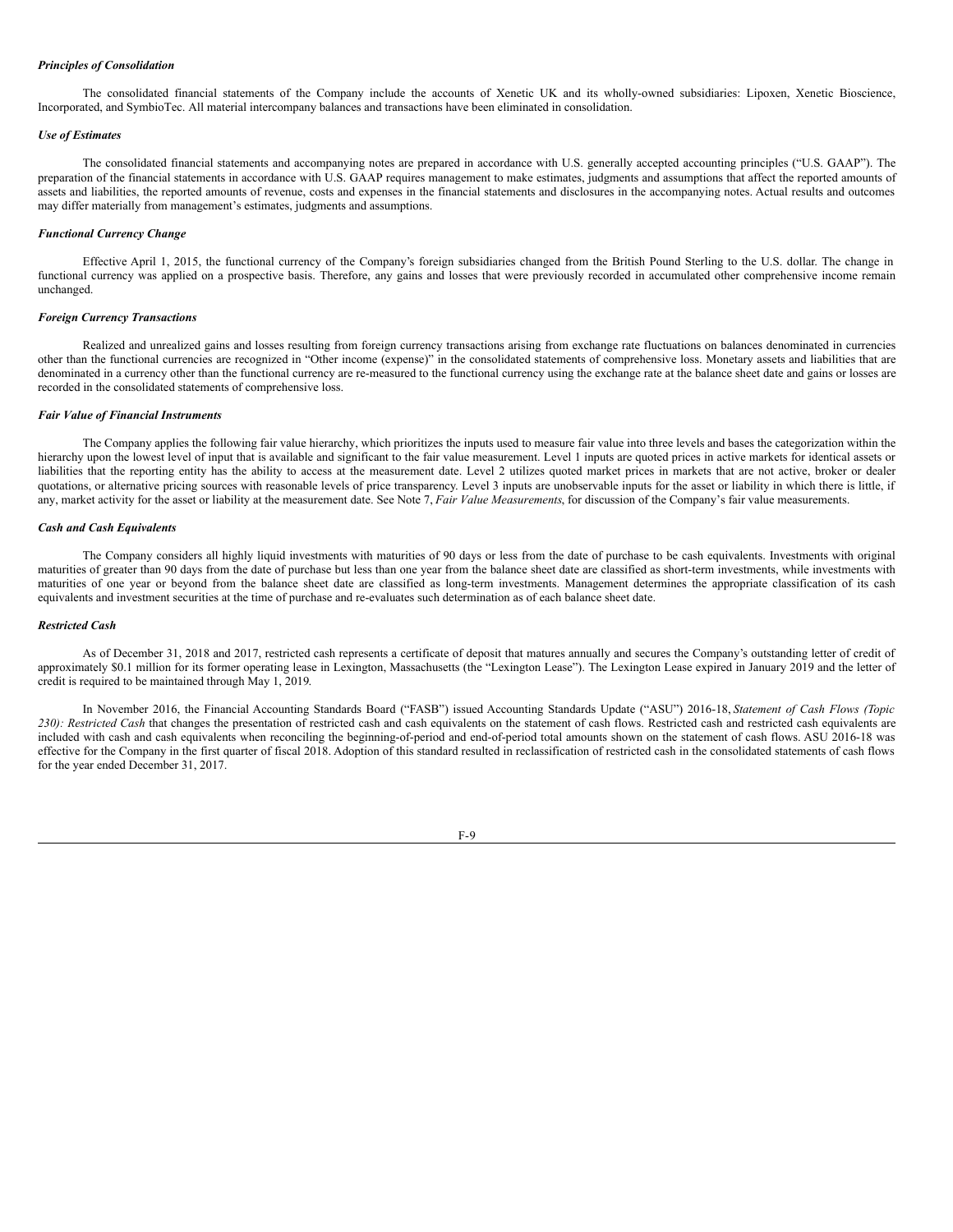## *Concentration of Credit Risk*

Financial instruments that subject the Company to concentrations of credit risk include cash and cash equivalents. The Company maintains cash and cash equivalents with various major financial institutions. The Company performs periodic evaluations of the relative credit standing of these financial institutions and limits the amount of credit exposure with any one institution.

#### *Property and Equipment*

The Company records property and equipment at cost less accumulated depreciation. Expenditures for major renewals and improvements which extend the life or usefulness of the asset are capitalized. Items of an ordinary repair or maintenance nature are charged directly to operating expense as incurred. The Company calculates depreciation using the straight-line method over the estimated useful lives of the assets:

| <b>Asset Classification</b>   | <b>Estimated Useful Life</b>                           |
|-------------------------------|--------------------------------------------------------|
| Laboratory equipment          | 3 years                                                |
| Office and computer equipment | 3 vears                                                |
| Leasehold improvements        | 5 years or the remaining term of the lease, if shorter |
| Furniture and fixtures        | 5 vears                                                |

The Company eliminates the cost of assets retired or otherwise disposed of, along with the corresponding accumulated depreciation, from the related accounts, and the resulting gain or loss is reflected in the results of operations.

#### *Indefinite-Lived Intangible Assets*

Acquired indefinite-lived intangible assets consist of in-process research and development ("IPR&D") related to the Company's business combination with SymbioTec, which was recorded at fair value on the acquisition date. IPR&D intangible assets are considered indefinite-lived intangible assets until completion or abandonment of the associated research and development efforts. Substantial additional research and development may be required before the Company's IPR&D reaches technological feasibility. Upon completion of the IPR&D project, the IPR&D assets will be amortized over their estimated useful lives.

The Company assesses intangible assets with indefinite lives for impairment at least annually as of October 1, or when events or changes in the business environment indicate the carrying value may be impaired. The Company also has the option to first assess qualitative factors to determine whether the existence of events orcircumstances leads the Company to determine that it is more likely than not (that is, a likelihood of more than 50%) that the acquired IPR&D is impaired. If the Company chooses to first assess the qualitative factors and it is determined that it is not more likely than not acquired IPR&D is impaired, the Company is not required to take further action to test for impairment. The Company also has the option to bypass the qualitative assessment and perform only the quantitative impairment test, which the Company may choose to perform in some periods but not in others.

No impairment was recorded during the years ended December 31, 2018 and 2017.

#### *Goodwill*

Goodwill is comprised of the purchase price of business combinations in excess of the fair value assigned at acquisition to the net tangible and identifiable intangible assets acquired. Goodwill is not amortized. The Company assesses goodwill for impairment at least annually, or when events or changes in the business environment indicate the carrying value may not be fully recoverable. The Company also has the option to first assess qualitative factors to determine whether the existence of events or circumstances leads the Company to determine that it is more likely than not (that is, a likelihood of more than 50%) that goodwill is impaired. If the Company chooses to first assess qualitative factors and it is determined that it is not more likely than not goodwill is impaired, the Company is not required to take further action to test for impairment. The Company also has the option to bypass the qualitative assessment and perform only the quantitative impairment test, which the Company may choose to do in some periods but not in others. The Company performs its annual impairment review as of October 1.

No impairment was recorded during the years ended December 31, 2018 and 2017.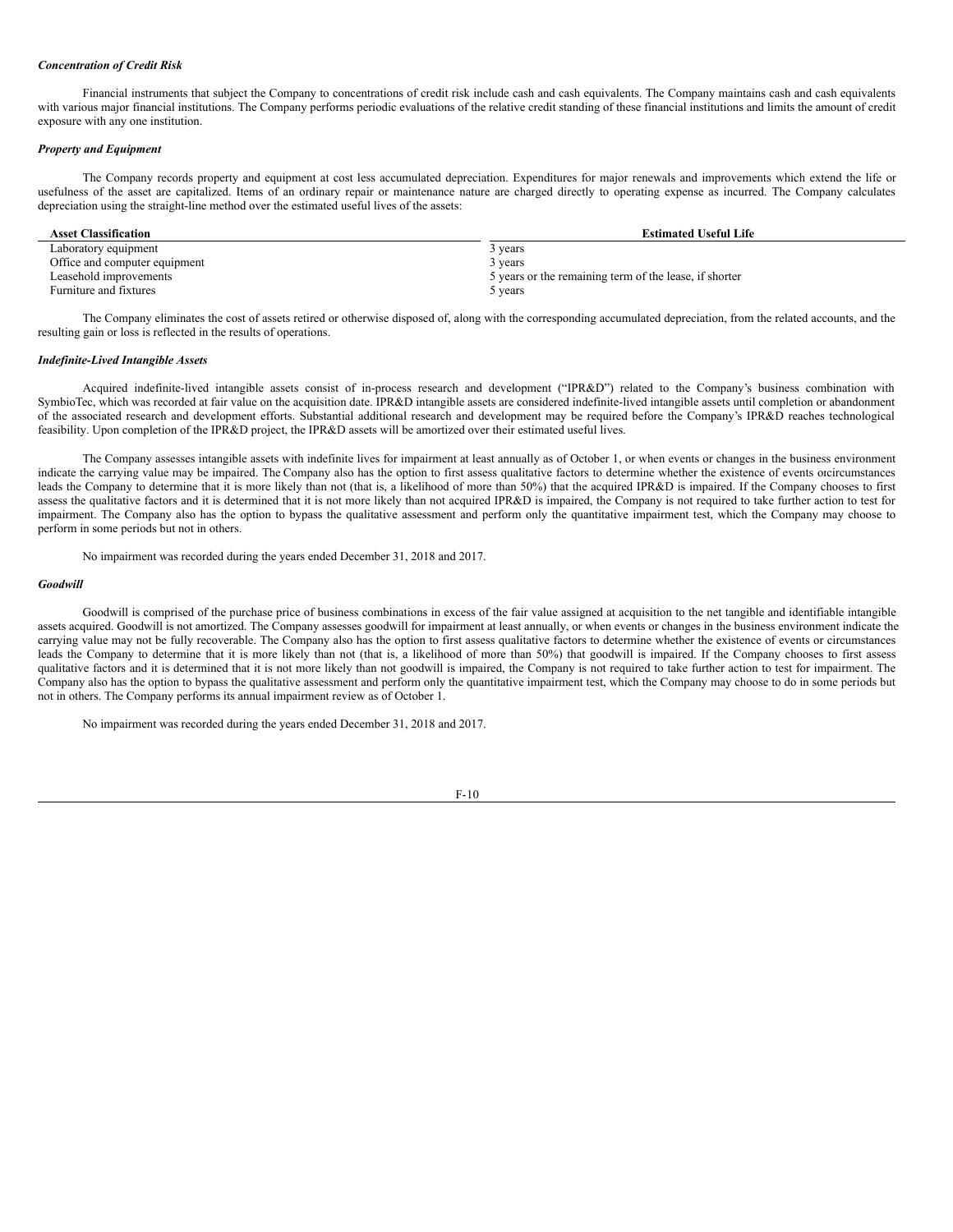### *Impairment of Long-Lived Assets*

The Company reviews long-lived assets to be held and used, including property and equipment, for impairment whenever events or changes in circumstances indicate that the carrying amount of the assets or asset group may not be fully recoverable. No such impairments were recorded during the years ended December 31, 2018 and 2017.

Evaluation of recoverability is based on an estimate of undiscounted future cash flows resulting from the use of the asset or asset group and its eventual disposition. Impairment, if any, is calculated as the amount by which an asset's carrying value exceeds its fair value, typically using discounted cash flows to determine fair value.

#### *Revenue Recognition*

The Company enters into supply, license and collaboration arrangements with pharmaceutical and biotechnology partners, some of which include royalty agreements based on potential net sales of approved commercial pharmaceutical products.

Effective January 1, 2018, the Company adopted Accounting Standards Codification ("ASC") Topic 606, *Revenue from Contracts with Customers* ("ASC 606"), using the modified retrospective transition method. Under this method, results for reporting periods beginning after January 1, 2018 are presented under ASC 606, while prior period amounts are not adjusted and continue to be reported in accordance with ASC 605. This standard applies to all contracts with customers, except for contracts that are within the scope of other standards, such as leases, insurance, collaboration arrangements and financial instruments. The Company did not have any revenue generating contracts with customers and, therefore, the adoption of this new revenue standard did not have a material impact on the consolidated financial statements. Under ASC 605, the Company recognized revenue when all of the following criteria were met: (i) persuasive evidence of an arrangement existed; (ii) delivery had occurred or services had been rendered; (iii) the seller's price to the buyer was fixed or determinable; and (iv) collectability was reasonably assured.

The terms of the Company's license agreements may include delivery of an IP license to a collaboration partner. The Company may be compensated under license arrangements through a combination of non-refundable upfront receipts, development and regulatory objective receipts and royalty receipts on future product sales by partners. The Company anticipates recognizing non-refundable upfront license payments and development and regulatory milestone payments received by the Company in license and collaboration arrangements that include future obligations, such as supply obligations, ratably over the Company's expected performance period under each respective arrangement. The Company makes its best estimate of the period over which the Company expects to fulfil the Company's performance obligations, which may include technology transfer assistance, research activities, clinical development activities, and manufacturing activities from development through the commercialization of the product. Given the uncertainties of these collaboration arrangements, significant judgment is required to determine the duration of the performance period.

When the Company enters into an arrangement to sublicense some of its patents, it will consider the performance obligations to determine if there is a single element or multiple elements to the arrangement as it determines the proper method and timing of revenue recognition. The Company considers the terms of the license or sublicense for such elements as price adjustments or refund clauses in addition to any performance obligations for it to provide such as services, patent defense costs, technology support, marketing or sales assistance or any other elements to the arrangement that could constitute an additional deliverable to it that could change the timing of the revenue recognition. Non-refundable upfront license and sublicense fees received, whereby continued performance or future obligations are considered inconsequential or perfunctory to the relevant licensed technology, are recognized as revenue upon delivery of the technology.

The Company expects to recognize royalty revenue in the period of sale, based on the underlying contract terms, provided that the reported sales are reliably measurable, the Company has no remaining performance obligations, and all other revenue recognition criteria are met.

The Company anticipates reimbursements for research and development services completed by the Company related to the collaboration agreements to be recognized in operations as revenue on a gross basis.

The Company's license and collaboration agreements with certain collaboration partners could also provide for future milestone receipts to the Company based solely upon the performance of the respective collaboration partner in consideration of deadline extensions or upon the achievement of specified sales volumes of approved drugs. For such receipts, the Company expects to recognize the receipts as revenue when earned under the applicable contract terms on a performance basis or ratably over the term of the agreement. These receipts may also be recognized as revenue when continued performance or future obligations by the Company are considered inconsequential or perfunctory.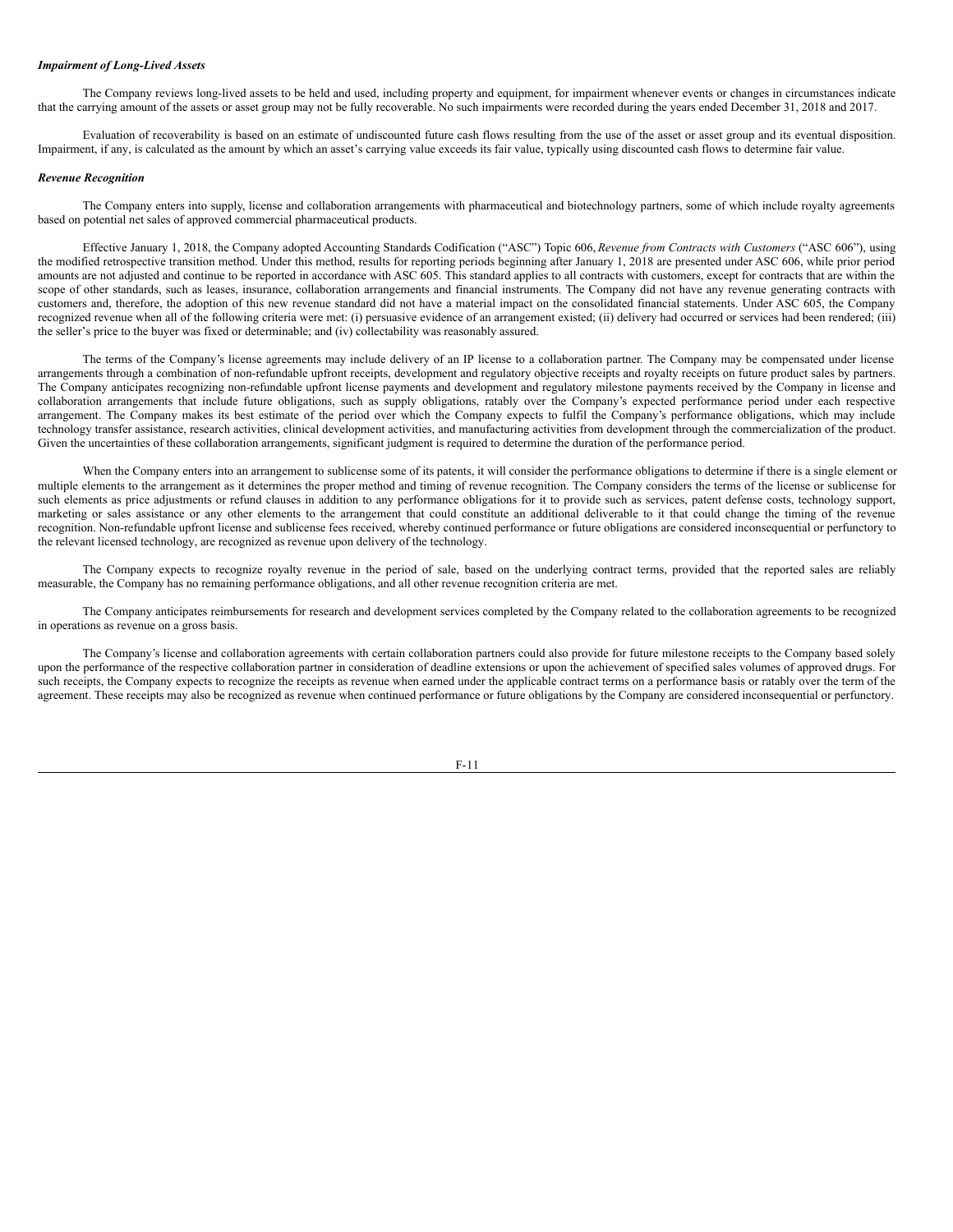Under ASC 606, an entity recognizes revenue when its customer obtains control of promised goods or services, in an amount that reflects the consideration which the entity expects to receive in exchange for those goods or services. To determine revenue recognition for arrangements that an entity determines are within the scope of ASC 606, the entity performs the following five steps: (i) identify the contract(s) with a customer; (ii) identify the performance obligations in the contract; (iii) determine the transaction price; (iv) allocate the transaction price to the performance obligations in the contract; and (v) recognize revenue at a point in time, or over time, as it satisfies a performance obligation. The Company only applies the five-step model to contracts when it is probable that it will collect the consideration it is entitled to in exchange for the goods or services it transfers to the customer. At contract inception, once the contract is determined to be within the scope of ASC 606, the Company assesses the goods or services promised within each contract, determine those that are performance obligations, and assess whether each promised good or service is distinct. The Company then recognizes as revenue the amount of the transaction price that is allocated to the respective performance obligation when (or as) the performance obligation is satisfied.

As part of the accounting for these arrangements, the Company must use significant judgment to determine: a) the number of performance obligations based on the determination under step (ii) above; b) the transaction price under step (iii) above; and c) the stand-alone selling price for each performance obligation identified in the contract for the allocation of transaction price in step (iv) above. The Company uses judgment to determine whether milestones or other variable consideration should be included in the transaction price as described further below. The transaction price is allocated to each performance obligation on a relative stand-alone selling price basis, for which the Company recognizes revenue as or when the performance obligations under the contract are satisfied. In developing the stand-alone price for a performance obligation, the Company considers applicable market conditions and relevant entity-specific factors, including factors that were contemplated in negotiating the agreement with the customer and estimated costs. The Company validates the stand-alone selling price for performance obligations by evaluating whether changes in the key assumptions used to determine the stand-alone selling prices will have a significant effect on the allocation of transaction price between multiple performance obligations. The Company recognizes a contract asset or liability for the difference between the Company's performance (i.e., the goods or services transferred to the customer) and the customer's performance (i.e., the consideration paid by, and unconditionally due from, the customer).

See also Note 3, *Significant Strategic Drug Development Collaborations – Related Parties*.

## *Research and Development Expenses*

Research and development expenses consist of expenses incurred in performing research and development activities, including compensation and benefits, facilities expenses, overhead expenses, clinical trial and related clinical manufacturing expenses, fees paid to contract research organizations ("CROs") and contract manufacturing organizations and other outside expenses. The Company expenses research and development costs as incurred. The Company expenses upfront, non-refundable payments made for research and development services as obligations are incurred. The value ascribed to intangible assets acquired but which have not met capitalization criteria is expensed as research and development at the time of acquisition.

The Company is required to estimate accrued research and development expenses at each reporting period. This process involves reviewing open contracts and purchase orders, communicating with Company personnel to identify services that have been performed on its behalf and estimating the level of service performed and the associated cost incurred for the service when the Company has not yet been invoiced or otherwise notified of actual costs. The majority of the Company's service providers invoice it in arrears for services performed, on a pre-determined schedule or when contractual milestones are met. However, some require advanced payments. The Company makes estimates of accrued expenses as of each balance sheet date in the financial statements based on facts and circumstances known at that time. The Company periodically confirms the accuracy of the estimates with the service providers and makes adjustments, if necessary. Examples of estimated accrued research and development expenses include fees paid to:

- program managers in connection with overall program management of clinical trials;
- · CROs in connection with clinical trials; and
- · investigative sites in connection with clinical trials.

The Company bases its expenses related to clinical trials on its estimates of the services received and efforts expended pursuant to quotes and contracts with multiple research institutions and CROs that conduct and manage clinical trials on the Company's behalf. The financial terms of these agreements are subject to negotiation, vary from contract to contract and may result in uneven payment flows. There may be instances in which payments made to vendors will exceed the level of services provided and result in a prepayment of the expense. In accruing service fees, the Company estimates the time period over which services will be performed and the level of effort to be expended in each period. If the actual timing of the performance of services or the level of effort varies from the estimate, the Company adjusts the accrual or prepaid accordingly. Although it does not expect its estimates to be materially different from amounts actually incurred, the Company's understanding of the status and timing of services performed relative to the actual status and timing of services performed may vary and may result in reporting amounts that are too high or too low in any particular period. To date, there have not been any material adjustments to the Company's prior estimates of accrued research and development expenses. As of December 31, 2018, the Company has recorded accrued program expense of approximately \$0.2 million as a component of accrued expenses. In addition, the Company has recorded approximately \$0.4 million of deposits held with our clinical trial vendors as a component of prepaid expenses and other current assets as of December 31, 2018. At December 31, 2017, the Company had recorded \$33,000 as a component of deferred program expenses as a component of prepaid expenses and other current assets.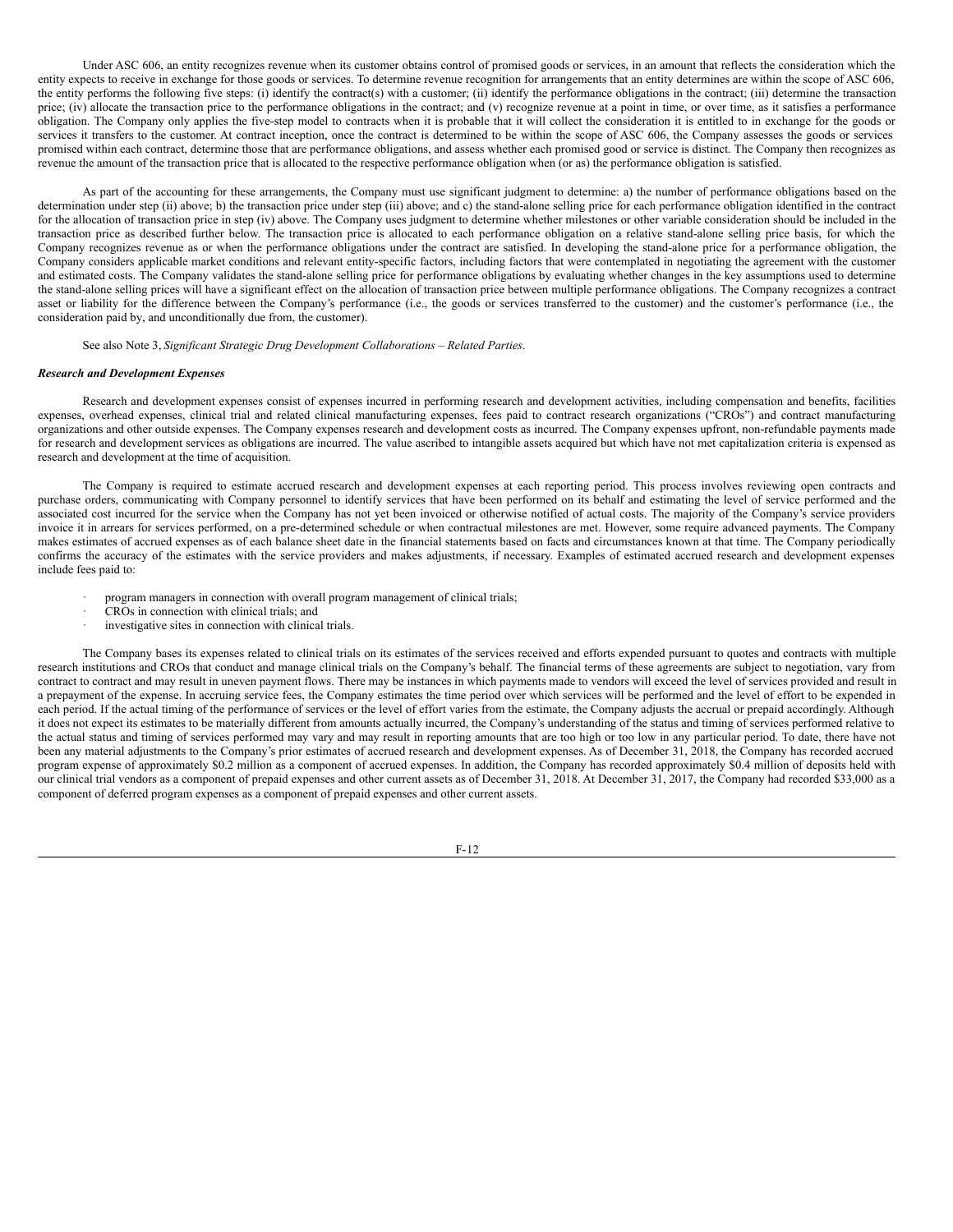## *Share-based Expense*

#### *Stock options and restricted stock units*

The Company grants share-based payments in the form of options and restricted stock units ("RSUs") to employees and non-employees, Joint Share Ownership Plan ("JSOP") awards to employees, as well as agreements to issue common stock in exchange for services provided by non-employees.

Share-based expense is based on the estimated fair value of the option or calculated using the Black-Scholes option pricing model. Determining the appropriate fair value model and related assumptions requires judgment, including estimating share price volatility and expected terms of the awards. The expected volatility rates are estimated based on the actual volatility of the Company and of comparable public companies over the expected term of the option. The expected terms represent the time that options are expected to be outstanding. The Company accounts for forfeitures as they occur and not at the time of grant. The Company has not paid dividends and does not anticipate paying cash dividends in the foreseeable future and, accordingly, uses an expected dividend yield of zero. The risk-free interest rate is based on the rate of U.S. Treasury securities with maturities consistent with the estimated expected term of the awards. Upon exercise, stock options are redeemed for newly issued shares of common stock. RSUs are redeemed for newly issued shares of common stock as the vesting and settlement provisions of the grant are met.

For employee options that vest based solely on service conditions, the fair value measurement date is generally on the date of grant and the related compensation expense is recognized on a straight-line basis over the requisite vesting period of the awards.

For non-employee options, the fair value measurement date is the earlier of the date the performance of services is complete or the date the performance commitment has been reached. The Company generally determines that the fair value of the stock options is more reliably measurable than the fair value of the services received. Compensation expense related to stock options granted to non-employees that vest based solely on service conditions is subject to re-measurement at each reporting period until the options vest and is recognized on a straight-line basis over the requisite vesting period of the awards.

The Company adopted FASB issued ASU 2016-09, *Compensation – Stock Compensation (Topic 718)* ("ASU 2016-09") effective January 1, 2017. ASU 2016-09 simplifies several aspects of employee share-based payment accounting, including income tax consequences, classification of awards as either equity or liabilities, and classification on the statement of cash flows. The adoption of this standard did not have a material impact on the Company's financial statements or related disclosures as:

- There have been no stock option exercises as a U.S. company and, therefore, there are no excess tax benefits related to windfalls. Moreover, the Company maintains a full valuation allowance and expects to do so for the foreseeable future;
- The Company has elected to account for forfeitures as they occur, which the Company adopted using a modified retrospective approach and there was no material cumulative effect adjustment to be recorded to opening retained earnings; and
- · The Company will classify cash paid to taxing authorities arising from the withholding of shares from employees in cash flows from financing activities.

## *Common stock awards*

The Company grants common stock awards to non-employees in exchange for services provided. The Company measures the fair value of these awards using the fair value of the services provided, as this provides the most reliable measure of the fair value of the awards granted. The fair value measurement date of these awards is generally the date the performance of services is complete. The fair value of the awards is recognized on a straight-line basis as services are rendered. The share-based payments related to common stock awards for the settlement of services provided by non-employees is recorded on the consolidated statement of comprehensive loss in the same manner and charged to the same account as if such settlements had been made in cash.

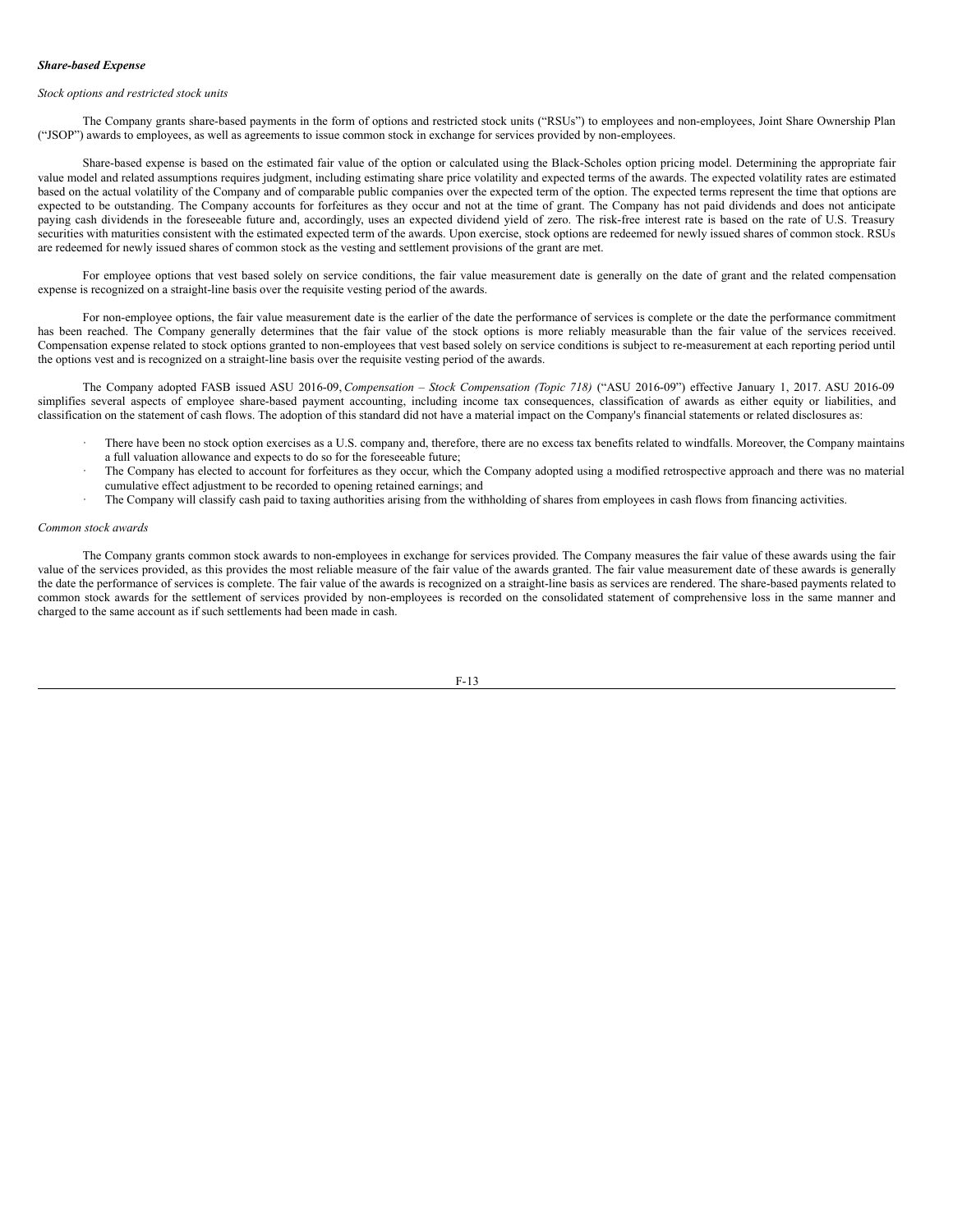#### *Warrants*

In connection with certain financing, consulting and collaboration arrangements, the Company has issued warrants to purchase shares of its common stock. The outstanding warrants are standalone instruments that are not puttable or mandatorily redeemable by the holder and are classified as equity awards. The Company measures the fair value of the awards using the Black-Scholes option pricing model as of the measurement date. Warrants issued to collaboration partners in conjunction with the issuance of common stock are initially recorded at fair value as a reduction in additional paid-in capital of the common stock issued. All other warrants are recorded at fair value as expense on a straight-line basis over the requisite service period or at the date of issuance, if there is not a service period or if service has already been rendered. Warrants granted in connection with ongoing arrangements are more fully described in Note 9, *Stockholders' Equity*.

#### *Income Taxes*

The Company accounts for income taxes using the asset and liability method. Under this method, deferred tax assets and liabilities are determined based on temporary differences resulting from the different treatment of items for tax and financial reporting purposes. Deferred tax assets and liabilities are measured using enacted tax rates expected to apply to taxable income in the years in which those temporary differences are expected to reverse. Additionally, the Company must assess the likelihood that deferred tax assets will be recovered as deductions from future taxable income. The Company evaluates the recoverability of its deferred tax assets on a quarterly basis.

## *Basic and Diluted Net Loss per Share*

The Company computes basic net loss per share by dividing net loss applicable to common stockholders by the weighted-average number of shares of common stock outstanding during the period. The Company computes diluted net loss per share after giving consideration to the dilutive effect of stock options that are outstanding during the period, except where such non-participating securities would be anti-dilutive. The Company's JSOP awards, prior to exercise, are considered treasury shares by the Company and thus do not impact the Company's net loss per share calculation. As of December 31, 2018 and 2017, there were approximately 0.3 million JSOP awards issued.

For the years ended December 31, 2018 and 2017, basic and diluted net loss per share are the same for each year due to the Company's net loss position. Potentially dilutive, non-participating securities have not been included in the calculations of diluted net loss per share, as their inclusion would be anti-dilutive. As of December 31, 2018 and 2017, approximately 0.8 million and 0.6 million potentially dilutive securities, respectively, were deemed anti-dilutive.

# *Segment Information*

Operating segments are identified as components of an enterprise about which separate discrete financial information is available for evaluation by the chief operating decision maker, who is the Company's Chief Executive Officer, in making decisions on how to allocate resources and assess performance. The Company views its operations and manages its business in one operating segment.

#### *Operating Leases*

The Company leases administrative and laboratory facilities under operating leases. Lease agreements may include rent holidays, rent escalation clauses and tenant improvement allowances. The Company recognizes scheduled rent increases on a straight-line basis over the lease term beginning with the date the Company takes possession of the leased space.

#### *Acquisitions*

The Company has a history of engaging in acquisition transactions that require the Company to evaluate whether the transaction meets the criteria of a business combination and, in some cases, whether it meets the definition of a reverse merger. If the transaction does not meet the business combination requirements, the transaction is accounted for as an asset acquisition or recapitalization and no goodwill is recognized. If the acquisition meets the definition of a business combination, the Company allocates the purchase price, including any contingent consideration, to the assets acquired and the liabilities assumed at their estimated fair values as of the date of the acquisition with any excess of the purchase price paid over the estimated fair value of net assets acquired recorded as goodwill. The fair value of the assets acquired and liabilities assumed is typically determined by using either estimates of replacement costs or discounted cash flow valuation methods.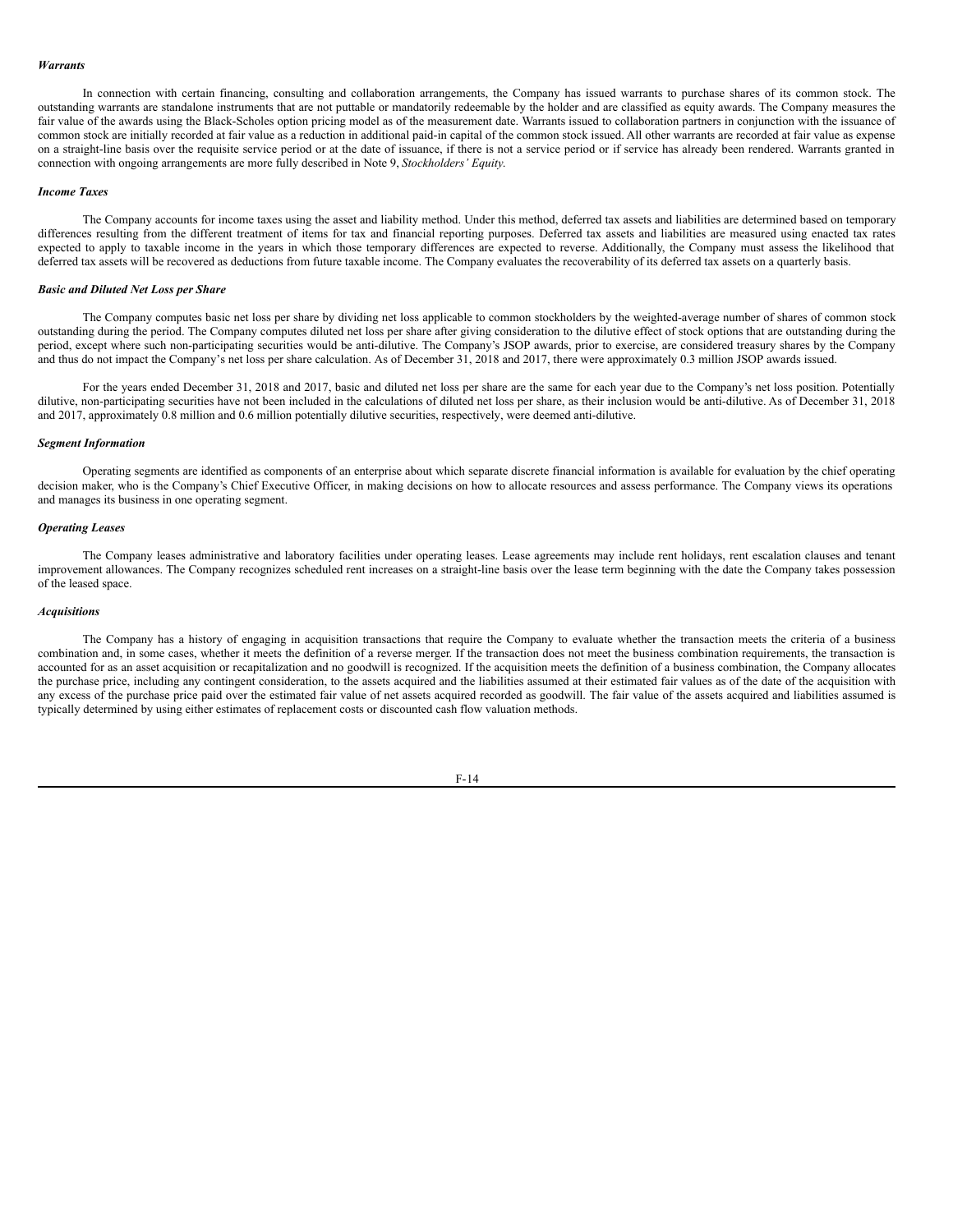When determining the fair value of tangible assets acquired, the Company estimates the cost to replace the asset with a new asset, taking into consideration such factors as age, condition and the economic useful life of the asset. When determining the fair value of intangible assets acquired, the Company uses judgment to estimate the applicable discount rate, growth rates and the timing and amount of future cash flows. The fair value of assets acquired and liabilities assumed is typically determined using the assistance of an independent third-party specialist.

Business combination related costs are expensed in the period in which the costs are incurred. Asset acquisition related costs are generally capitalized as a component of cost of the assets acquired.

### *Recent Accounting Standards*

In June 2018, the FASB issued ASU 2018-07, Compensation - Stock Compensation (Topic 718): Improvements to Nonemployee Share-Based Payment Accounting. ASU 2018-07 expands the scope of Topic 718 to include share-based payment transactions for acquiring goods and services from nonemployees. An entity should apply the requirements of Topic 718 to nonemployees awards except for specific guidance on inputs to an option pricing model and the attribution of cost. ASU 2018-07 specifies that Topic 718 applies to all share-based payment transactions in which a grantor acquires goods or services to be used or consumed in a grantor's own operations by issuing sharebased payment awards, and that Topic 718 does not apply to share-based payments used to effectively provide (1) financing to the issuer or (2) awards granted in conjunction with selling goods or services to customers as part of a contract accounted for under Topic 606 *Revenue from Contracts with Customers*. ASU 2018-07 is effective for the Company in the first quarter of fiscal 2019. The adoption of ASU 2018-07 is not expected to have a significant impact on the Company's consolidated financial statements.

In January 2017, the FASB issued ASU 2017-04: Intangibles - Goodwill and Other (Topic 350): Simplifying the Test for Goodwill Impairment that eliminates the requirement to calculate implied fair value of goodwill to measure a goodwill impairment charge. Instead, the new guidance will require entities to take an impairment charge based on the excess of a reporting unit's carrying amount over its fair value. The guidance is effective for the Company no later than 2020. The adoption of this guidance is not expected to have a material impact on the Company's consolidated financial statements.

In February 2016, FASB issued ASU 2016-02, *Leases (Topic 842)* ("ASU 2016-02"). ASU 2016-02 will require lessees to recognize a lease liability and a right-of-use asset for all leases, with the exception of short-term leases, at the commencement date. This guidance is effective for annual reporting periods beginning after December 15, 2018, including interim periods within those annual periods. Early application is permitted. The adoption of ASU 2016-02 is not expected to have a significant impact on the Company's consolidated financial statements.

The Company has considered other recent accounting standards and concluded that they are either not applicable to the business, or that no material effect is expected on the consolidated financial statements as a result of future adoption.

#### **3. Significant Strategic Drug Development Collaborations – Related Parties**

## *Takeda Pharmaceutical Co. Ltd., ("Takeda") (formerly Shire plc)*

The Company is party to an exclusive research, development and license agreement with Baxalta US Inc. and Baxalta AB, wholly-owned subsidiaries of Takeda, related to the development of a novel series of polysialylated blood coagulation factors. Takeda acquired Shire plc in January 2019. This collaboration with Takeda relies on the Company's PolyXen technology to conjugate PSA with therapeutic blood-clotting factors, with the goal of improving the pharmacokinetic profile and extending the half-life of these biologic molecules. The agreement grants Takeda a worldwide, exclusive, royalty-bearing license to the Company's PSA patented and proprietary technology in combination with Takeda's proprietary molecules designed for the treatment of blood and bleeding disorders. The first program under this agreement was a next generation rFVIII protein product candidate ("SHP656").

In December 2016, Takeda reached a milestone of its Phase I/II clinical trial for the treatment of hemophilia with SHP656, triggering a \$3.0 million payment to be paid to the Company pursuant to the agreement with Takeda. The Company determined the milestone to be non-substantive because all significant performance obligations to achieve the contingent payments were the responsibility of Takeda with only negligible amount by the Company of effort to fulfill its obligations, specifically assistance on a research committee. As the amount allocable to the remaining performance period was negligible, the Company recognized the full \$3.0 million in milestone revenue in connection with this collaboration during the year ended December 31, 2016. The payment was made in January 2017.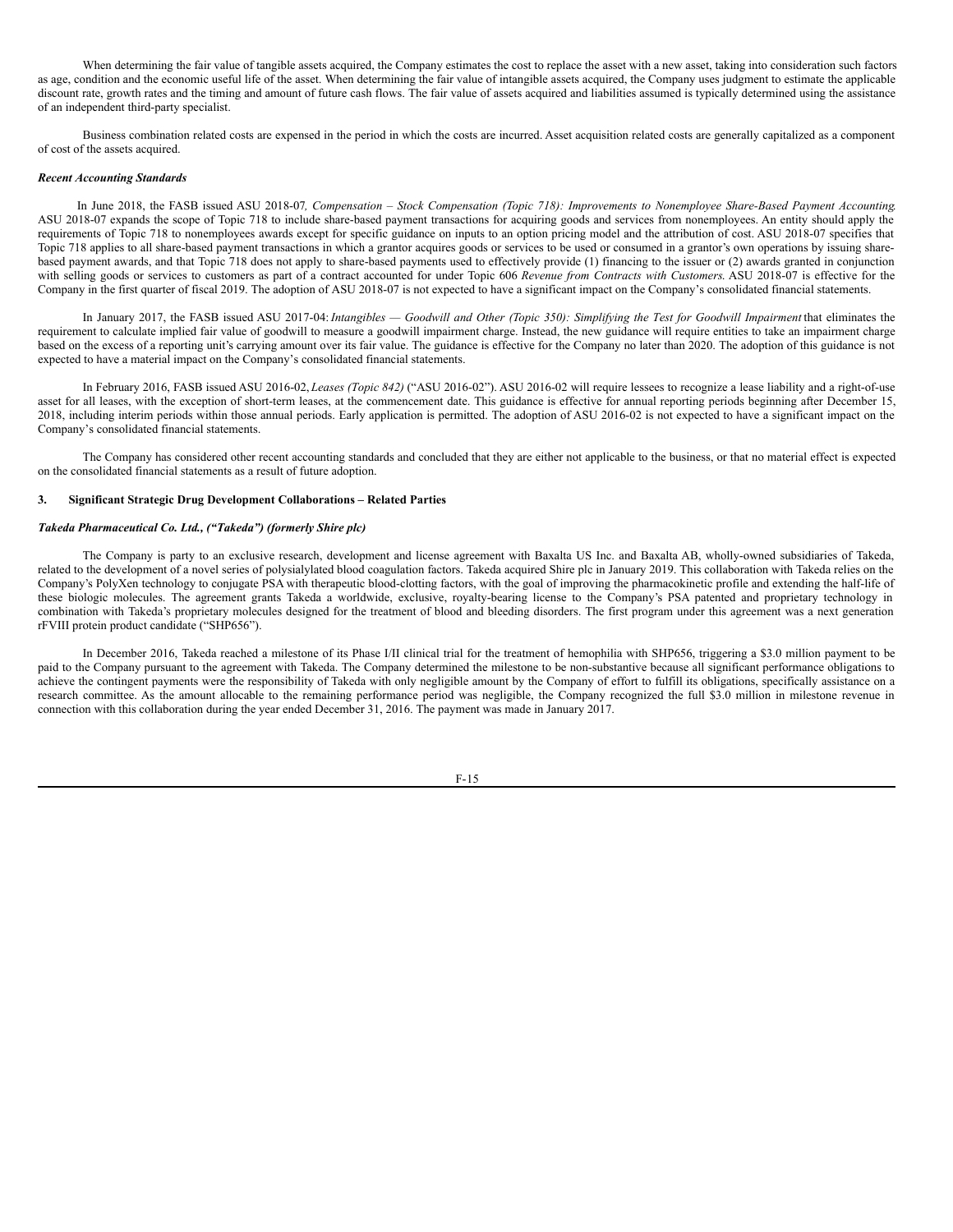In May 2017 Takeda provided an update on the Phase I/II clinical study indicating that SHP656's efficacy and pharmacokinetic data commensurate with the profile of an extended half-life rFVIII product. Additionally, to the Company's knowledge, there were no drug-related adverse events, serious adverse events, or rFVIII inhibitors reported. However, the pre-defined once-weekly dosing criterion was not met and the rFVIII program was terminated by Takeda.

On October 27, 2017, the Company entered into a Right of Sublicense Agreement (the "Sublicense Agreement") with Baxalta Incorporated, Baxalta US Inc., and Baxalta GmbH (collectively, with their affiliates, "Baxalta") wholly-owned subsidiaries of Takeda. Pursuant to the Sublicense Agreement, the Company granted to Baxalta the right to grant a nonexclusive sublicense to certain patents related to the Company's PolyXen technology that were previously exclusively licensed to Baxalta in connection with products related to the treatment of blood and bleeding disorders ("Covered Products.") Pursuant to the Sublicense Agreement, Baxalta (i) paid the Company a one-time payment of seven million five hundred thousand dollars (\$7,500,000) in November 2017 and (ii) agreed to pay to the Company single digit royalty payments based upon net sales of the Covered Products throughout the term. The Company recognized the full \$7.5 million as license revenue in connection with this Sublicense Agreement during the year ended December 31, 2017. There have been no royalty payments under the Sublicense Agreement to date.

#### *SynBio LLC*

In August 2011, SynBio LLC ("SynBio") and the Company entered into a stock subscription and collaborative development of pharmaceutical products agreement (the "Co-Development Agreement"). The Company granted an exclusive license to SynBio to develop pharmaceutical products using certain molecule(s) based on SynBio's technology and the Company's proprietary technology (PolyXen, OncoHist and ImuXen) that prolongs the active life and/or improves the pharmacokinetics of certain therapeutic proteins and peptides (as well as conventional drugs). In return, SynBio granted an exclusive license to the Company to use the preclinical and clinical data generated by SynBio in certain agreed products and engage in the development of commercial candidates.

SynBio and the Company are each responsible for funding their own research activities. There are no milestone or other research-related payments due under the agreement other than fees for the supply of each company's respective research supplies based on their technology, which, when provided, are due to mutual convenience and not representative of an ongoing or recurring obligation to supply research supplies. Serum Institute of India Limited ("Serum Institute") has agreed to directly provide the research supplies to SynBio, where the Company is not liable for any failure to supply the research supplies as a result of any act or fault of Serum Institute. Upon successful commercialization of any resultant products, the Company is entitled to receive royalties on sales in certain territories and pay royalties to SynBio for sales outside those certain territories.

Through December 31, 2018, the Company and SynBio continued to engage in research and development activities with no resultant commercial products. The Company did not recognize revenue in connection with the Co-Development Agreement during the years ended December 31, 2018 and 2017.

In 2017, SynBio became a wholly-owned subsidiary of Pharmsynthez and all ownership percentages previously held by SynBio are combined with Pharmsynthez. See Note 9, *Stockholders' Equity.*

### *Serum Institute of India Limited*

In August 2011, the Company entered into a collaborative research and development agreement with Serum Institute providing Serum Institute an exclusive license to use the Company's PolyXen technology to research and develop one potential commercial product, Polysialylated Erythropoietin ("PSA-EPO"). Serum Institute is responsible for conducting all preclinical and clinical trials required to achieve regulatory approvals within the certain predetermined territories at Serum Institute's own expense. Royalty payments are payable by Serum Institute to the Company for net sales to certain customers in the Serum Institute sales territory. Royalty payments are payable by the Company to Serum Institute for net sales received by the Company over the term of the license. There are no milestone or other research-related payments due under the collaborative arrangement.

Through December 31, 2018, the Company and Serum Institute continued to engage in research and development activities with no resultant commercial products. No royalty revenue or expense was recognized by the Company related to the Serum Institute arrangement during the years ended December 31, 2018 and 2017.

Serum Institute is a related party of the Company with a share ownership of approximately 6.7% and 7.2% of the total issued common stock of the Company as of December 31, 2018 and 2017, respectively. In addition to its' common stock ownership, Serum Institute holds outstanding warrants to purchase the Company's common stock. See Note 9, *Stockholders' Equity.*

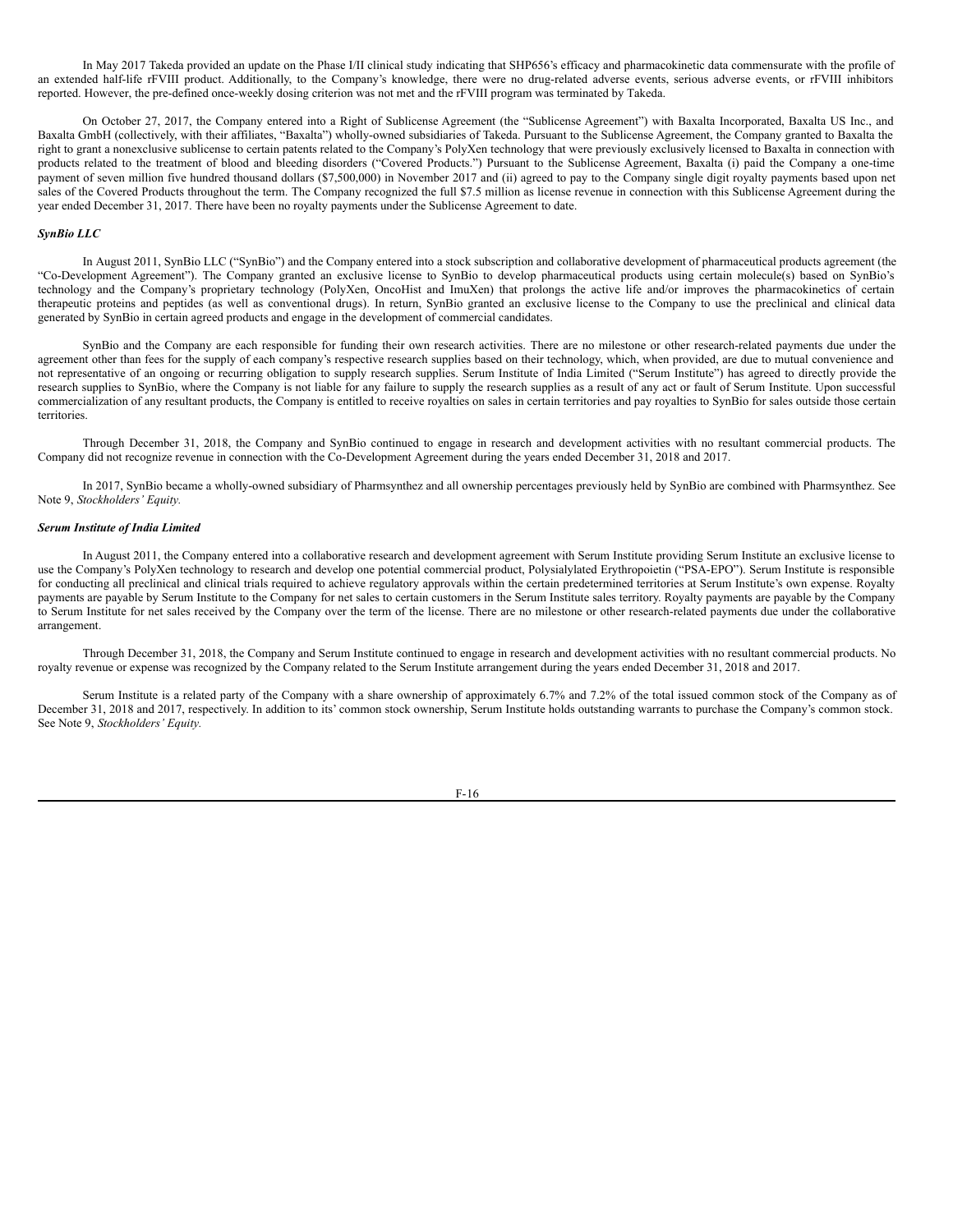## *PJSC Pharmsynthez*

In November 2009, the Company entered into a collaborative research and development license agreement with Pharmsynthez (the "Pharmsynthez Arrangement") pursuant to which the Company granted an exclusive license to Pharmsynthez to develop, commercialize and market six drug candidates based on the Company's PolyXen and ImuXen technology in certain territories. In exchange, Pharmsynthez granted an exclusive license to the Company to use any preclinical and clinical data developed by Pharmsynthez, within the scope of the Pharmsynthez Arrangement, and to engage in further research, development and commercialization of drug candidates outside of certain territories at the Company's own expense.

Pharmsynthez is an affiliate and controlling stockholder of the Company with a share ownership of approximately 57.1% and 61.5% of the total issued common stock of the Company as of December 31, 2018 and 2017, respectively. In addition to its common stock ownership, Pharmsynthez holds outstanding warrants to purchase the Company's common stock, approximately 1.5 million shares of the Company's issued and outstanding Series B Preferred Stock, and all of the Company's issued and outstanding Series A Preferred Stock through its wholly-owned subsidiary, SynBio. See Note 9, *Stockholders' Equity*.

# **4. Property and Equipment, net**

Property and equipment, net consists of the following:

|                                    | December 31,<br>2018 |   | December 31,<br>2017 |  |  |
|------------------------------------|----------------------|---|----------------------|--|--|
| Laboratory equipment               |                      | - | 264,583              |  |  |
| Office and computer equipment      | 42.289               |   | 46,634               |  |  |
| Leasehold improvements             | 26,841               |   | 26,841               |  |  |
| Furniture and fixtures             | 20,263               |   | 20,263               |  |  |
| Property and equipment $-$ at cost | 89.393               |   | 358,321              |  |  |
| Less accumulated depreciation      | (84, 437)            |   | (330, 475)           |  |  |
| Property and equipment – net       | 4,956                |   | 27,846               |  |  |

Depreciation expense was approximately \$16,000 and \$24,000 for the years ended December 31, 2018 and 2017, respectively. During the year ended December 31, 2018, the Company sold certain laboratory equipment for \$22,500 resulting in an approximate \$15,000 gain.

## **5. Goodwill, Indefinite-Lived Intangible Assets and Other Long-Term Assets**

#### *Goodwill*

A reconciliation of the change in the carrying value of goodwill is as follows:

| Balance as of January 1, 2017   | 3,283,379 |
|---------------------------------|-----------|
| No changes                      |           |
| Balance as of December 31, 2017 | 3.283.379 |
| No changes                      |           |
| Balance as of December 31, 2018 | 3,283,379 |

As of October 1, 2018 and 2017, the dates of the Company's annual impairment review, the fair value of the Company's goodwill balance exceeded its carrying value.

#### *Indefinite-Lived Intangible Assets*

The Company's indefinite-lived intangible asset, OncoHist, is IPR&D relating to the Company's business combination with SymbioTec in 2012. The carrying value of OncoHist was approximately \$9.2 million as of December 31, 2018 and 2017. No impairment was recorded during the years ended December 31, 2018 and 2017. OncoHist is not yet commercialized and, therefore, has not yet begun to be amortized as of December 31, 2018.

# *Other Long-Term Assets*

On September 15, 2016, the Company issued approximately 0.2 million shares of common stock to Serum Institute in exchange for approximately \$0.8 million of research and development and clinical PSA supply as well as settlement of approximately \$0.2 million of prior purchases of PSA supply. Approximately \$0.1 million of the clinical supply was utilized and expensed during the year ended December 31, 2017. No clinical supply was utilized during the year ended December 31, 2018. The Company has classified the remaining \$0.7 million as long-term as it does not anticipate utilizing the majority of the PSA supply within the next 12 months.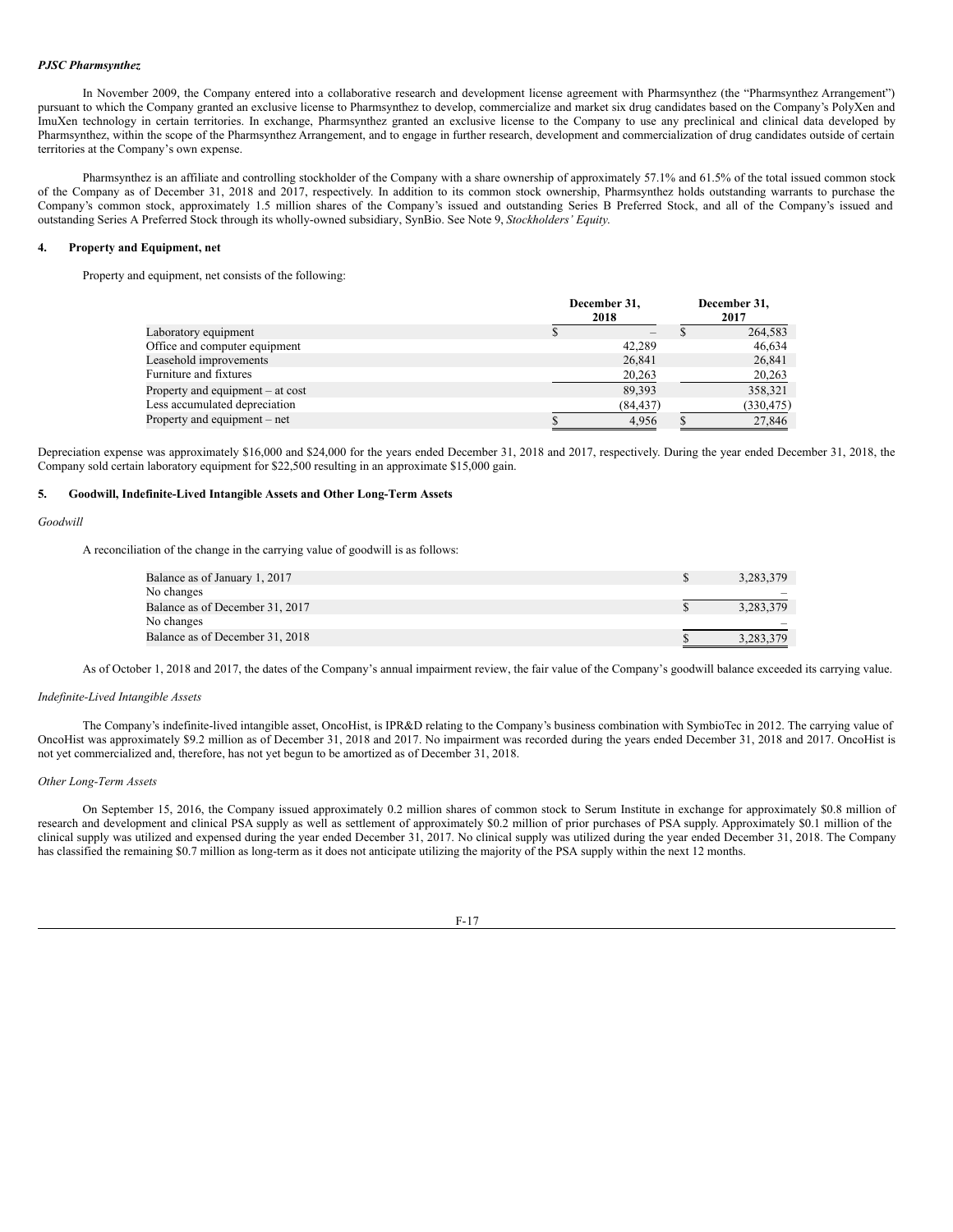# **6. Accrued Expenses**

Accrued expenses consist of the following:

|                              | December 31,<br>2018 |  |           |
|------------------------------|----------------------|--|-----------|
| Accrued payroll and benefits | 53.541               |  | 723,488   |
| Accrued professional fees    | 394,075              |  | 389,086   |
| Accrued research costs       | 205,067              |  | 11,477    |
| Other                        | 11.346               |  | 11,602    |
|                              | 664,029              |  | 1,135,653 |

On November 2, 2017, the Company entered into a Settlement Agreement with M. Scott Maguire, former Chief Executive Officer of the Company (the "Settlement Agreement"), which terminated the Employment Agreement dated November 3, 2009, between Xenetic UK and Mr. Maguire. Pursuant to the terms of the Settlement Agreement, Mr. Maguire continued to receive his current base salary and benefits for a period of 12 months, received a lump sum termination payment of £30,000 and was reimbursed for certain tax liabilities as described in the Settlement Agreement. As of December 31, 2017, the Company expensed approximately \$0.4 million of accrued payroll and benefits related to future payments required to be made to Mr. Maguire in accordance with the Settlement Agreement. All obligations to Mr. Maguire were paid as of December 31, 2018. Additionally, Mr. Maguire's unvested stock options vested on October 31, 2018, upon the terms and conditions specified in the Settlement Agreement, and Mr. Maguire will have until June 10, 2020 to exercise the vested options.

#### **7. Fair Value Measurements**

ASC Topic 820, *Fair Value Measurement,* defines fair value as the price that would be received to sell an asset or be paid to transfer a liability in an orderly transaction between market participants at the measurement date. The Company applies the following fair value hierarchy, which prioritizes the inputs used to measure fair value into three levels and bases the categorization within the hierarchy upon the lowest level of input that is available and significant to the fair value measurement. Level 1 inputs are quoted prices in active markets for identical assets or liabilities that the reporting entity has the ability to access at the measurement date. Level 2 utilizes quoted market prices in markets that are not active, broker or dealer quotations, or alternative pricing sources with reasonable levels of price transparency. Level 3 inputs are unobservable inputs for the asset or liability in which there is little, if any, market activity for the asset or liability at the measurement date.

The carrying amount of certain of the Company's financial instruments approximate fair value due to their short maturities.

There were no financial instruments classified as Level 3 in the fair value hierarchy during the years ended December 31, 2018 and 2017.

#### **8. Income Taxes**

Deferred tax assets and liabilities are determined based on temporary differences resulting from the different treatment of items for tax and financial reporting purposes. Deferred tax assets and liabilities are measured using enacted tax rates expected to apply to taxable income in the years in which those temporary differences are expected to reverse. Additionally, the Company must assess the likelihood that deferred tax assets will be recovered as deductions from future taxable income. The Company has provided a full valuation allowance on the Company's deferred tax assets because the Company believes it is more likely than not that its deferred tax assets will not be realized. The Company evaluates the recoverability of its deferred tax assets on a quarterly basis. Currently, there is no provision for income taxes as the Company has incurred losses to date.

The components of loss before income taxes are as follows:

|                          |   | Year ended December 31. |    |             |  |
|--------------------------|---|-------------------------|----|-------------|--|
|                          |   | 2018                    |    | 2017        |  |
| Domestic (U.S.)          | ъ | (3,824,673)             | \$ | (5,889,926) |  |
| Foreign $(U.K.)$         |   | (3,379,268)             |    | 2,398,830   |  |
| Foreign (Germany)        |   | (96.517)                |    | (104, 036)  |  |
| Loss before income taxes |   | (7,300,458)             |    | (3,595,132) |  |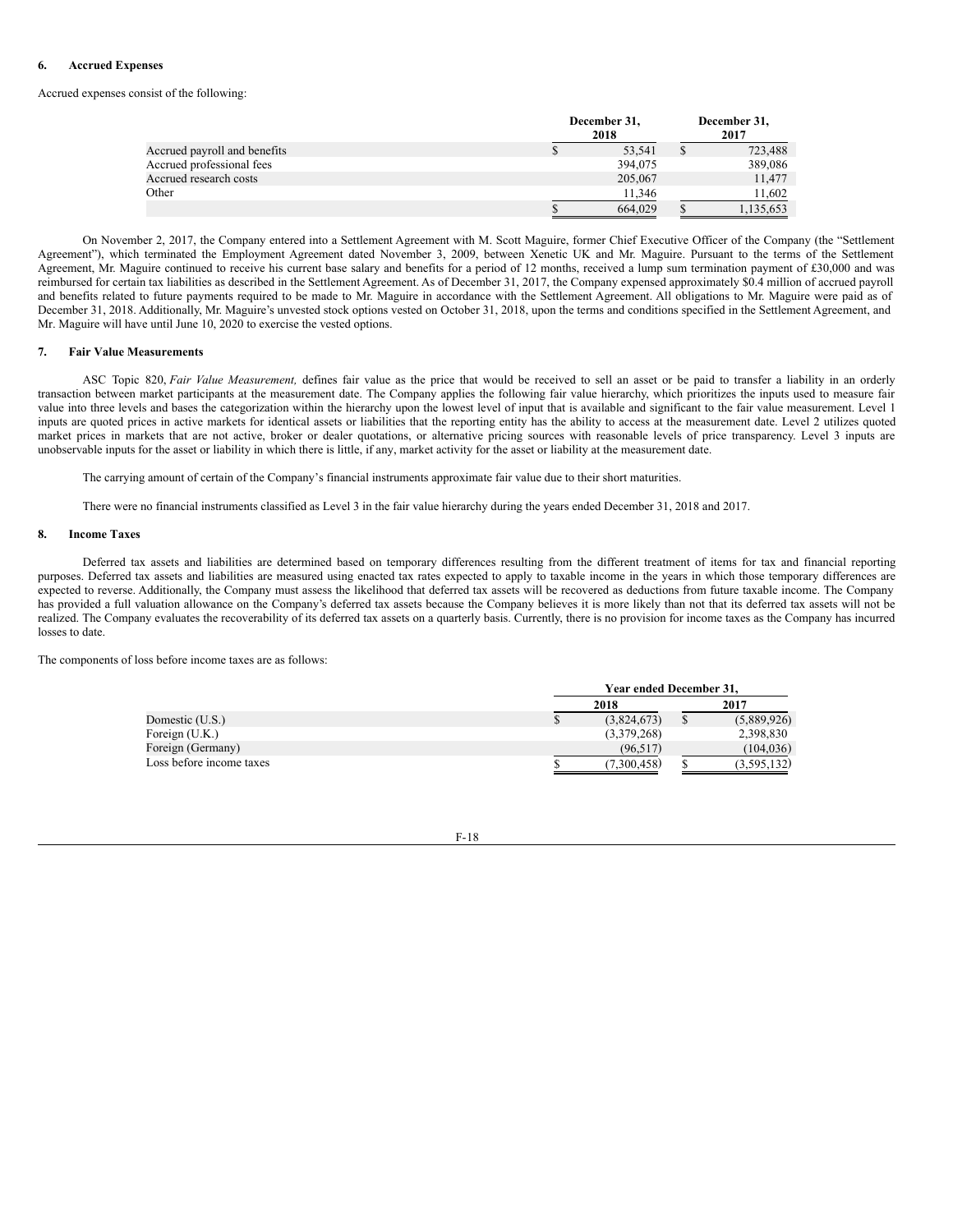The reconciliation of income tax benefit at the U.S. corporation tax rate, being the rate applicable to the country of domicile of the Company to net income tax benefit is as follows:

|                                               | Year ended December 31, |   |             |
|-----------------------------------------------|-------------------------|---|-------------|
|                                               | 2018                    |   | 2017        |
| Federal                                       | (1,533,096)             | S | (1,222,345) |
| <b>State</b>                                  | (238,952)               |   | (303, 315)  |
| Increase in tax losses not recognized         | 1,695,482               |   | (359, 833)  |
| Permanent differences, net                    | 40,015                  |   | 162,543     |
| Foreign rate differential                     | 124.294                 |   | (383,601)   |
| Share-based payments, net                     | 20,441                  |   | (22,087)    |
| Changes per enacted tax reform                |                         |   | 2,320,059   |
| Enhanced research and development tax credits | (108, 184)              |   | (191, 421)  |
| Net provision (benefit) for income taxes      |                         |   |             |

Deferred tax assets and liabilities reflect the net tax effect of temporary differences between the carrying amount of assets and liabilities for financial reporting purposes and the amounts used for income tax purposes. Significant components of the Company's deferred tax assets are as follows:

|                                                      | Year ended December 31, |                |    |                |
|------------------------------------------------------|-------------------------|----------------|----|----------------|
|                                                      | 2018                    |                |    | 2017           |
| Deferred tax assets:                                 |                         |                |    |                |
| U.K. net operating loss carryforwards                | S                       | 8,039,343      | \$ | 7,641,719      |
| U.K. capital loss carryforwards                      |                         | 1,298,303      |    | 1,378,643      |
| U.S. federal net operating loss carryforwards        |                         | 3,184,691      |    | 2,606,017      |
| IPR&D                                                |                         | 6,108,078      |    | 6,776,473      |
| Share-based payments                                 |                         | 1,859,357      |    | 1,527,615      |
| Enhanced research and development tax credits        |                         | 1,109,026      |    | 1,060,200      |
| Germany net operating loss carryforwards             |                         | 524,093        |    | 516,401        |
| U.S. state net operating loss carryforwards          |                         | 1,298,745      |    | 1,057,856      |
| Accrued expenses                                     |                         | 59,979         |    | 198,067        |
| Depreciation                                         |                         | 3,283          |    | 1,948          |
| Other                                                |                         |                |    |                |
| Total deferred tax assets before valuation allowance |                         | 23,484,898     |    | 22,764,939     |
| Valuation allowance for deferred tax assets          |                         | (23, 484, 898) |    | (22, 764, 939) |
| Deferred tax liabilities:                            |                         |                |    |                |
| Indefinite-lived intangible asset                    |                         | (2,918,518)    |    | (2,918,518)    |
| Debt discount                                        |                         |                |    |                |
| Total deferred tax liabilities                       |                         | (2,918,518)    |    | (2,918,518)    |
| Net deferred liability                               |                         | (2,918,518)    | \$ | (2,918,518)    |

For the years ended December 31, 2018 and 2017, the Company had U.K. net operating loss carryforwards of approximately \$47.3 million and \$45.0 million, respectively, U.S. federal net operating loss carryforwards of approximately \$16.5 million and \$13.5 million, respectively, U.S. state net operating loss carryforwards of approximately \$16.2 million and \$13.3 million, respectively, and Germany net operating loss carryforwards of approximately \$1.7 million and \$1.6 million, respectively. The U.K. and Germany net operating loss carryforwards can be carried forward indefinitely. \$3.0 million of the U.S. federal net operating loss carryforwards can be carried forward indefinitely and the remaining U.S. federal and state net operating loss carryforwards begin to expire in 2032.

The Company's ability to use its operating loss carryforwards and tax credits generated in the U.S. to offset future taxable income is subject to restrictions under Section 382 of the U.S. Internal Revenue Code (the "Code"). These restrictions may limit the future use of the operating loss carryforwards and tax credits if certain ownership changes described in the Code occur. Future changes in stock ownership may occur that would create further limitations on the Company's use of the operating loss carryforwards and tax credits. In such a situation, the Company may be required to pay income taxes, even though significant operating loss carryforwards and tax credits exist.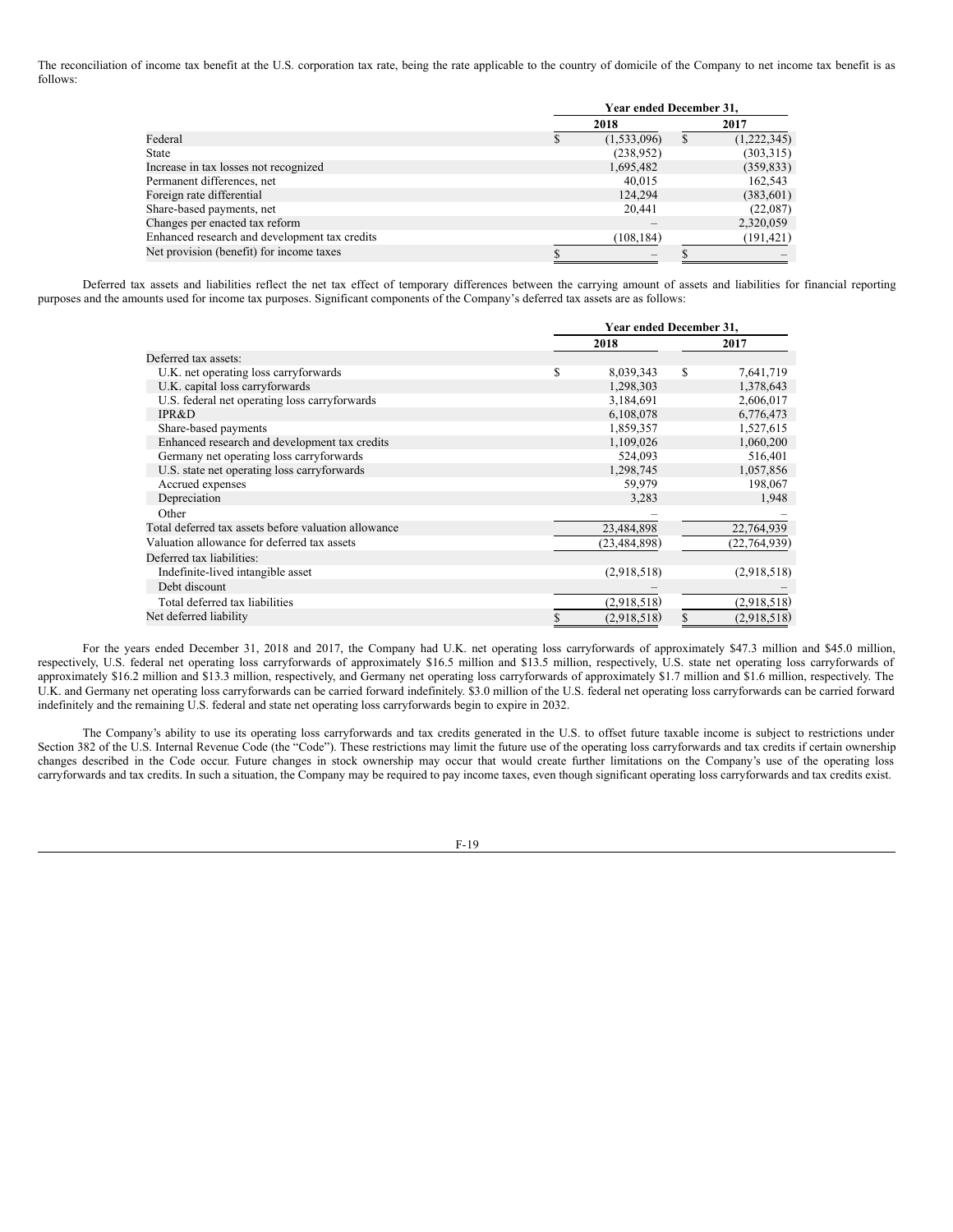The Company's ability to use its operating loss carryforwards and tax credits generated in the U.K. are subject to restrictions under U.K. tax legislation. These regulations may limit the future use of operating loss carryforwards if there is a change in ownership and a change in the nature or conduct of the business carried on by the Company, and in certain circumstances where there is a change in the nature or conduct of the business only. In such cases the carryforwards would cease to be available to set against future income.

On December 22, 2017, the U.S. enacted new tax reform ("Tax Cuts and Jobs Act"). The Tax Cuts and Jobs Act contains provisions with separate effective dates but is generally effective for taxable years beginning after December 31, 2017. Beginning with the year ending December 31, 2018, the corporate statutory rates on U.S. earnings were reduced from 34% to 21%. The impact of the rate reduction for the year ending December 31, 2017, was approximately \$2.3 million relating to the revaluation of the net deferred tax assets. Other than the reduction in statutory rate, the Company does not anticipate the regulations will have a material impact on income taxes in future years. The Tax Cuts and Jobs Act also contains a provision requiring companies to repatriate all aggregate post 1986 earnings and profits of foreign corporations. The Company estimated that the repatriation will be zero under a provisional basis under SAB118. The final calculations under tax reform resulted in no change to the amounts estimated.

The Company's ability to use its operating loss carryforwards and tax credits generated in Germany are also subject to restrictions under German tax legislation. These regulations may limit the future use of operating loss carryforwards if there is a change in ownership. In such cases the carryforwards would cease to be available to set against future income.

As of December 31, 2018 and 2017, the Company did not record any uncertain tax positions.

The Company files income tax returns in the U.S. federal tax jurisdiction and Massachusetts state tax jurisdiction, and certain foreign tax jurisdictions. The Company is subject to examination by the U.S. federal, state, foreign, and local income tax authorities for calendar tax years ending 2013 through 2018 due to available net operating loss carryforwards and research and development tax credits arising in those years. The Company has not been notified of any examinations by the Internal Revenue Service or any other tax authorities as of December 31, 2018. The Company has not recorded any interest or penalties for unrecognized tax benefits since its inception.

## *Potential 382 Limitation*

The Company's net operating loss and tax credit carryforwards are subject to review and possible adjustment by the Internal Revenue Service. The Company's ability to utilize its net operating loss ("NOL") and research and development credit ("R&D") carryforwards may be substantially limited due to ownership changes that may have occurred or that could occur in the future, as required by Section 382 of the Code, as well as similar state provisions. These ownership changes may limit the amount of NOL and R&D credit carryforwards that can be utilized annually to offset future taxable income and tax, respectively. In general, an ownership change, as defined in Section 382 of the Code, results from a transaction or series of transactions over a three-year period resulting in an ownership change of more than 50% of the outstanding stock of a company by certain stockholders or public groups.

The Company has not completed a study to assess whether one or more ownership changes have occurred since it became a loss corporation as defined in Section 382 of the Code, but the Company believes that it is likely that an ownership change has occurred. If the Company has experienced an ownership change, utilization of the NOL and R&D credit carryforwards would be subject to an annual limitation, which is determined by first multiplying the value of the Company's common stock at the time of the ownership change by the applicable long-term, tax-exempt rate, and then could be subject to additional adjustments, as required. Any such limitation may result in the expiration of a portion of the NOL or R&D credit carryforwards before utilization. Until a study is completed, and any limitation known, no amounts are being considered as an uncertain tax position or disclosed as an unrecognized tax benefit. Any carryforwards that expire prior to utilization as a result of such limitations will be removed from deferred tax assets with a corresponding adjustment to the valuation allowance. Due to the existence of the valuation allowance, it is not expected that any potential limitation will have a material impact on the Company's operating results.

From time to time the Company may be assessed interest or penalties by major tax jurisdictions, namely the Commonwealth of Massachusetts. As of December 31, 2018, the Company had no material unrecognized tax benefits and no adjustments to liabilities or operations were required. No interest and penalties have been recognized by the Company to date.

The Company's net operating loss carryforwards are subject to review and possible adjustment by the Internal Revenue Service and are subject to certain limitations in the event of cumulative changes in the ownership interest of significant stockholders over a three-year period in excess of 50%.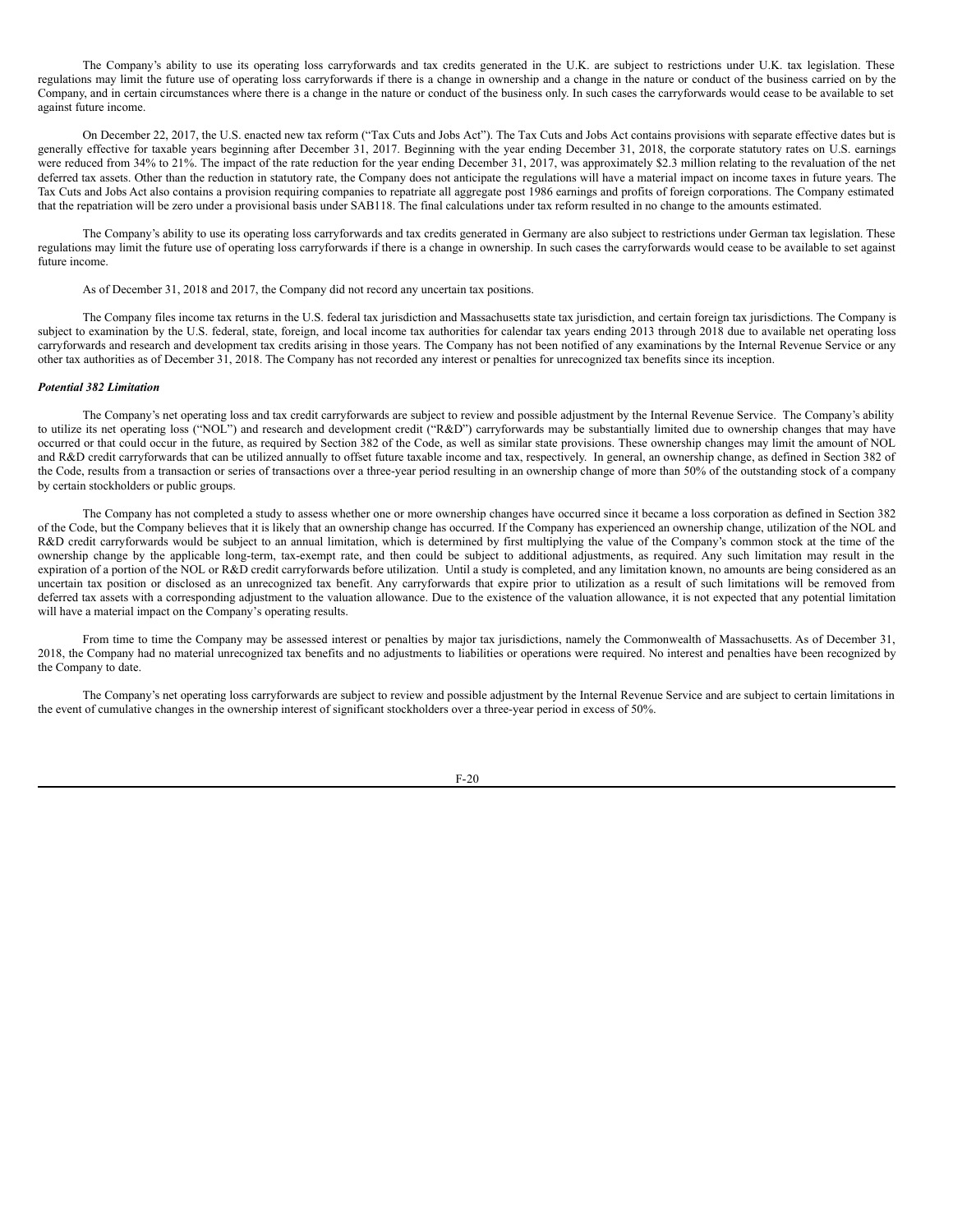# **9. Stockholders' Equity**

## *Common Stock*

Each share of common stock entitles the holder to one vote on all matters submitted to a vote of the Company's stockholders. Common stockholders are entitled to dividends when and if declared by the Board of Directors. In the event of any voluntary or involuntary liquidation, dissolution or winding-up of the Company, the holders of common stock are entitled to share ratably in the assets of the Company available for distribution.

In March 2017, the Company issued approximately 0.1 million shares of the Company's common stock to Pharmsynthez in connection with the conversion by Pharmsynthez of its \$500,000, 10% convertible promissory note as a result of the Company's underwritten public offering in November 2016 and Pharmsynthez subsequently exercising its rights to the shares. The shares issued to Pharmsynthez represent both owed principal and accrued interest.

The holders of Series B Preferred Stock converted approximately 0.3 million shares and 0.2 million shares into the same number of shares of common stock during the years ended December 31, 2018 and December 31, 2017, respectively.

During the year ended December 31, 2018, 0.4 million warrants were exercised resulting in the issuance of 0.4 million shares of common stock. There were no exercises of warrants during the year ended December 31, 2017.

#### *Series A Preferred Stock*

The Company has designated 1,000,000 shares as Series A preferred stock with each share having a par value of \$0.001 and stated value of \$4.80 (the "Series A Preferred Stock"). The following is a summary of the material terms of the Series A Preferred Stock.

*Liquidation*. Upon any dissolution, liquidation or winding up, whether voluntary or involuntary, holders of Series A Preferred Stock will be entitled to receive distributions out of the Company's assets, of an amount equal to \$4.80 per share of Series A Preferred Stock (as adjusted for stock splits, combinations, reorganizations and the like) plus any accrued and unpaid dividends thereon before any distributions shall be made on the common stock or any series of preferred stock ranked junior to the Series A Preferred Stock.

*Dividends*. Holders of the Series A Preferred Stock are entitled to receive a non-cumulative, annual cash dividend of \$0.24 per share of Series A Preferred Stock, when and if declared by the Company's Board, out of the Company's assets legally available therefor. No dividends or other distribution will be made on the common stock or any series of preferred stock ranked junior to the Series A Preferred Stock unless the dividend on the Series A Preferred Stock has been paid current and a reserve has been made for the next calendar year. The Company's ability to pay dividends on Series A Preferred Stock is subject to restrictions in the Company's Series B Preferred Stock, which ranks senior to the Series A Preferred Stock in right of payment.

*Conversion*. Each share of Series A Preferred Stock is convertible, at any time and from time to time at the option of the holder thereof, with a minimum of 61 days' advance notice to the Company, into one share of common stock.

*Stock Dividends and Stock Splits*. If Xenetic pays a stock dividend or otherwise makes a distribution payable in shares of common stock on shares of common stock or any other common stock equivalents, subdivides or combines outstanding common stock, or reclassifies common stock, the conversion rate will be adjusted to match the conversion rate immediately before such event.

*Fundamental Transaction*. If Xenetic effects a reorganization, undergoes a change in control event, or enters into any plan or arrangement contemplating the Company's dissolution, then upon any subsequent conversion of Series A Preferred Stock, the holder thereof shall have the right to receive, for each share of common stock that would have been issuable upon such conversion immediately prior to the occurrence of such transaction, the number of shares of the successor's or acquiring corporation's common stock or of the Company's common stock, if Xenetic is the surviving corporation, and any additional consideration receivable as a result of such transaction by a holder of the number of shares of common stock into which Series A Preferred Stock is convertible immediately prior to such transaction. A change in control event means a sale of all or substantially all of the Company's assets or an acquisition of the Company by another entity by means of any transaction or series of related transactions (including, without limitation, a reorganization, consolidated or merger) that results in the transfer of fifty percent (50%) or more of the outstanding voting power of the Company.

*Voting Rights*. Except as otherwise provided in the Series A Preferred Stock amended and restated certificate of designation or required by law, the Series A Preferred Stock has no voting rights. The holders of Series A Preferred Stock have voting rights as to proposals that specifically affect their shares by law, in which they will vote separately and the vote necessary to approve such proposals will be as set by law.

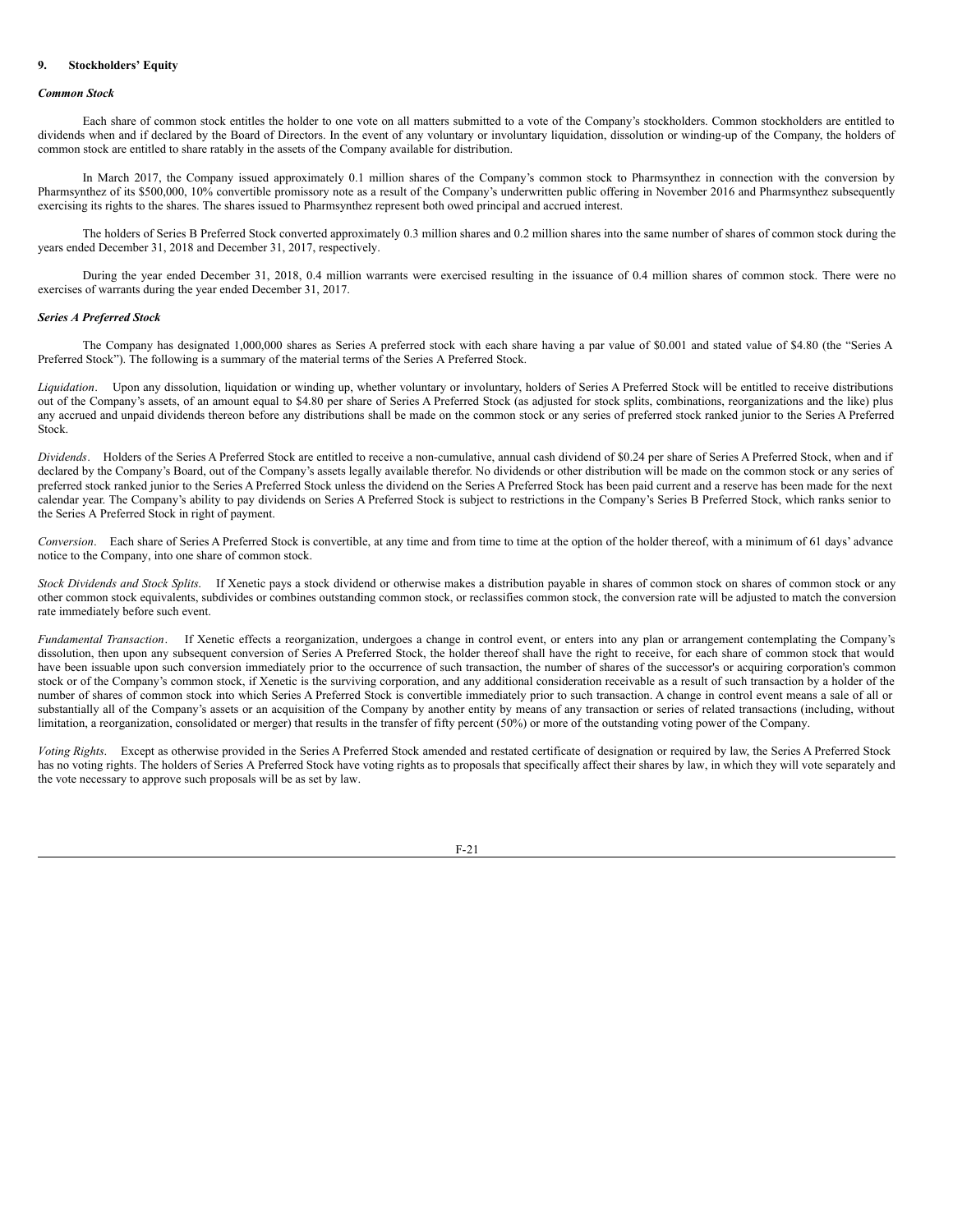*Fractional Shares*. No fractional shares of common stock will be issued upon conversion of Series A Preferred Stock. Rather, the Company will round up to the next whole share.

*Redemption*. Upon 30 days prior written notice, the Company may require the holder of any Series A Preferred Stock to convert any or all of such holder's Series A Preferred Stock to common stock at a rate of one share of Series A Preferred Stock to one share of common stock.

As of December 31, 2018 and 2017, there were approximately 1.0 million shares of Series A Preferred Stock issued and outstanding which are convertible into the same number of shares of common stock.

## *Series B Preferred Stock*

The Company has designated 2,500,000 shares as Series B preferred stock with each share having a stated value of \$4.00 per share (the "Series B Preferred Stock").

The following is a summary of the material terms of the Company's Series B Preferred Stock.

*Liquidation*. Upon any dissolution, liquidation or winding up, whether voluntary or involuntary, holders of Series B Preferred Stock will be entitled to receive distributions out of the Company's assets, of an amount equal to \$4.00 per share of Series B Preferred Stock (as adjusted for stock splits, combinations, reorganizations and the like) plus any accrued and unpaid dividends thereon and any other fees or liquidated damages then due and owing thereon under the amended and restated certificate of designation before any distributions shall be made on the common stock or any series of preferred stock ranked junior to the Series B Preferred Stock, which includes Series A Preferred Stock. A fundamental transaction or change of control under the amended and restated certificate of designation shall constitute a liquidation for purposes of this right. Xenetic will give each holder of Series B Preferred Stock written notice of any liquidation at least 30 days before any meeting of stockholders to approve such liquidation or at least 45 days before the date of such liquidation if no meeting is to be held.

*Dividends*. Subject to any preferential rights of any outstanding series of preferred stock created by the Company's Board from time to time, the holders of shares of the Company's Series B Preferred Stock will be entitled to such cash dividends, non-cumulative, as may be declared from time to time by the Company's Board on shares of the Company's common stock (on an as-converted basis) from funds available therefore. The Company shall not directly or indirectly pay or declare any dividend or make any distribution upon, nor shall any distribution be made in respect of, any junior securities, including Series A Preferred Stock, as long as any dividends due on the Series B Preferred Stock remain unpaid, nor shall any monies be set aside for or applied to the purchase or redemption of any junior securities or shares pari passu with the Series B Preferred Stock.

*Conversion*. Each share of Series B Preferred Stock is convertible, at any time and from time to time at the option of the holder thereof, into one share of common stock, subject to the adjustments described below.

*Stock Dividends and Stock Splits*. If Xenetic pays a stock dividend or otherwise makes a distribution payable in shares of common stock on shares of common stock or any other common stock equivalents, subdivides or combines outstanding common stock, or reclassifies common stock, the conversion rate will be adjusted to match the conversion rate immediately before such event.

*Fundamental Transaction*. If Xenetic effects a reorganization, undergoes a change in control event, or enters into any plan or arrangement contemplating the Company's dissolution, then upon any subsequent conversion of Series B Preferred Stock, the holder thereof shall have the right to receive, for each share of common stock that would have been issuable upon such conversion immediately prior to the occurrence of such transaction, the number of shares of the successor's or acquiring corporation's common stock or of the Company's common stock, if Xenetic is the surviving corporation, and any additional consideration receivable as a result of such transaction by a holder of the number of shares of common stock into which Series B Preferred Stock is convertible immediately prior to such transaction. A change in control event means a sale of all or substantially all of the Company's assets or an acquisition of the Company by another entity by means of any transaction or series of related transactions (including, without limitation, a reorganization, consolidated or merger) that results in the transfer of thirty-three percent (33%) or more of the outstanding voting power of the Company, with the exception of acquisition of additional voting capital stock by Pharmsynthez or its affiliates.

*Subsequent Equity Sales*. The Series B Preferred Stock has full ratchet price based anti-dilution protection, subject to customary carve outs, in the event of a down-round financing at a price per share below the stated value of the Series B Preferred Stock. There is no bifurcation of the embedded conversion option being clearly and closely related to the host instrument. Subsequent to year end, the Company entered into a down-round financing event resulting in an adjustment to the conversion ratio. See Note 14 Subsequent Events for further details.

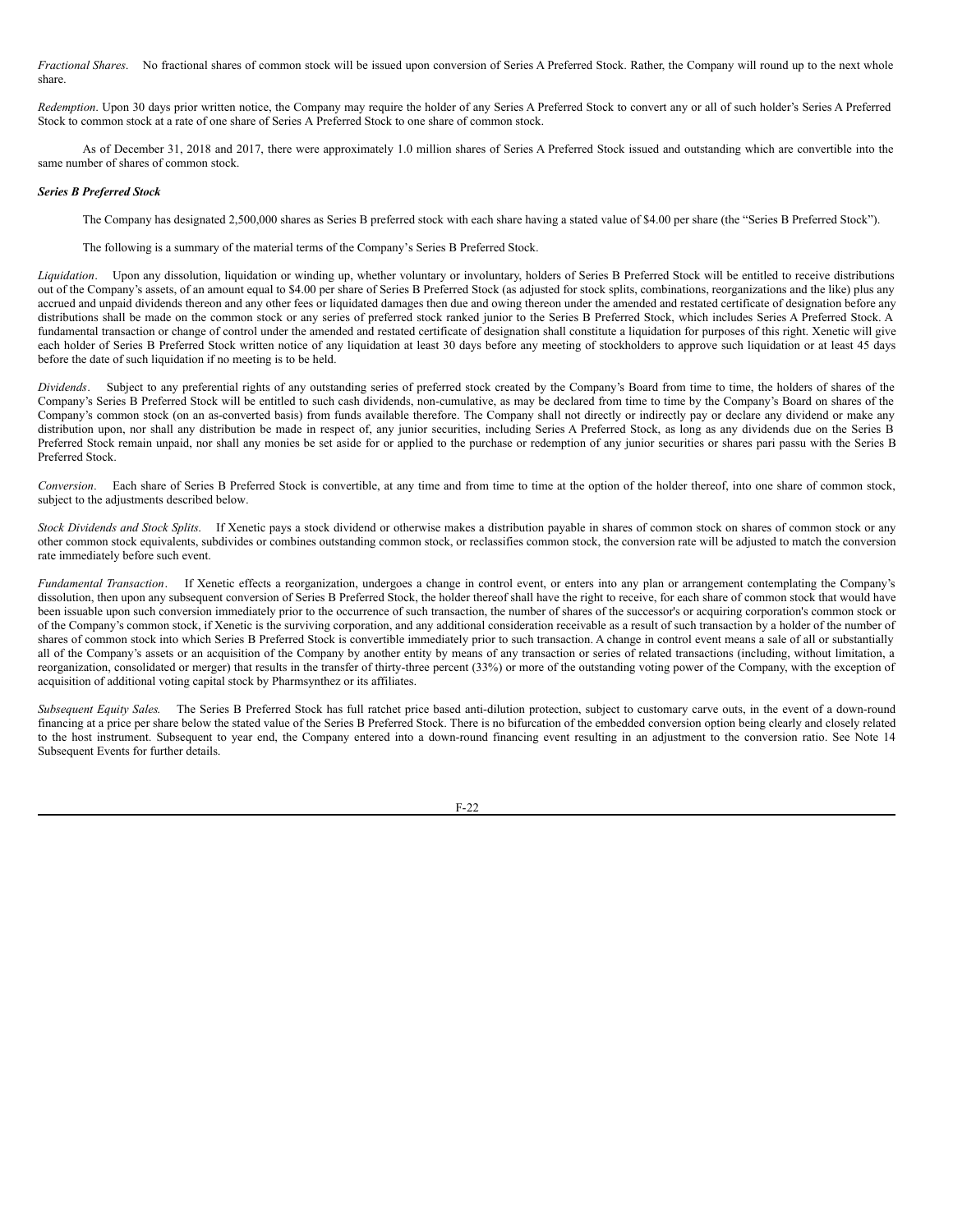*Voting Rights*. Except as otherwise provided in the Series B Preferred Stock second amended and restated certificate of designation or required by law, the Series B Preferred Stock has no voting rights. However, as long as any Series B Preferred Stock remains outstanding, the amended and restated certificate of designation provides that the Company shall not, without the affirmative vote of all then-outstanding Series B Preferred Stock, (a) alter or change adversely the powers, preferences or rights given to the Series B Preferred Stock or alter or amend the certificate of designation, (b) authorize or create any class of stock ranking as to dividends, redemption or distribution of assets upon a liquidation senior to, or otherwise pari passu with, the Series B Preferred Stock, (c) amend its certificate of incorporation or other charter documents in any manner that adversely affects any rights of the holders of Series B Preferred Stock, (d) increase the number of authorized shares of Series B Preferred Stock, or (e) enter into any agreement with respect to any of the foregoing. The holders of Series B Preferred Stock have voting rights as to proposals that specifically affect their shares by law, in which they will vote separately and the vote necessary to approve such proposals will be as set by law.

*Fractional Shares*. No fractional shares of common stock will be issued upon conversion of Series B Preferred Stock. Rather, the Company will, at its election, round up to the next whole share or pay a cash adjustment.

As of December 31, 2018 and 2017, there were approximately 1.8 million and approximately 2.1 million shares of Series B Preferred Stock issued and outstanding which are convertible into the same number of shares of common stock. The holders of Series B Preferred Stock converted approximately 0.3 million shares and 0.2 million shares into the same number of shares of common stock during the years ended December 31, 2018 and December 31, 2017, respectively.

## *Warrants Related to Collaboration and Consulting Agreements*

In connection with certain of the Company's collaboration agreements and consulting arrangements, the Company has issued warrants to purchase shares of common stock as payment for services. As of December 31, 2018 and December 31, 2017, warrants to purchase 539,202 and 646,249 shares of common stock were outstanding, respectively. The fair value of these warrants was determined at each issuance date using the Black-Scholes option pricing model. The warrants are subject to re-measurement at each reporting period until the measurement date is reached. Expense is recognized on a straight-line basis over the expected service period or at the date of issuance, if there is not a service period. For the years ended December 31, 2018 and 2017, the Company recognized expense of approximately \$10,000 and a gain of approximately \$0.1 million, respectively, related to collaboration and consulting warrants.

On December 31, 2014, SynBio was granted a warrant to purchase 204,394 new shares of common stock at an exercise price of \$25.41 per share ("SynBio 2014 Warrant"). The SynBio 2014 Warrant is exercisable in four equal tranches, each with separate non-market, performance-based vesting criteria. The Company uses its judgment to assess the probability and timing of SynBio achieving these vesting criteria and estimated that it is not probable that the vesting criteria for any tranche will be achieved. None of the vesting criteria were met and, therefore, these warrants were forfeited. As a result, the Company did not recognize expense related to this warrant during the years ended December 31, 2018 and 2017.

In connection with the SynBio 2014 Warrant grant, warrants to purchase 9,697 aggregate new shares of common stock were issued to SynBio and Pharmsynthez nondirector designees ("SynBio Partner Warrants") on December 31, 2014 under the same terms and conditions of the SynBio 2014 Warrant. The vesting criteria for any tranche were not met and, as a result, the Company did not recognize expense related to the SynBio Partner Warrants during the years ended December 31, 2018 and 2017.

On December 31, 2014, the Company granted Serum Institute a warrant to purchase 96,970 new shares of common stock at an exercise price of \$7.92 per share, as adjusted ("Serum Institute 2014 Warrant"). The Serum Institute 2014 Warrant is exercisable in two equal tranches, each with separate non-market, performance-based vesting criteria. The Company uses its judgment to assess the probability and timing of Serum Institute achieving these vesting criteria and estimated that it is probable that the vesting criteria will be achieved for each tranche. These judgments are reassessed at each reporting period until the measurement date is reached.

In connection with the Serum Institute 2014 Warrant grant, warrants to purchase 4,852 aggregate new shares of common stock were issued to Serum Institute nondirector designees ("Serum Institute Partner Warrants") on December 31, 2014 under the same terms and conditions of the Serum Institute 2014 Warrant.

In 2016, the Company issued 212,122 warrants to purchase shares of common stock to Serum Institute with an exercise price of \$7.92. The new warrants were fully vested and expensed at the time of grant.

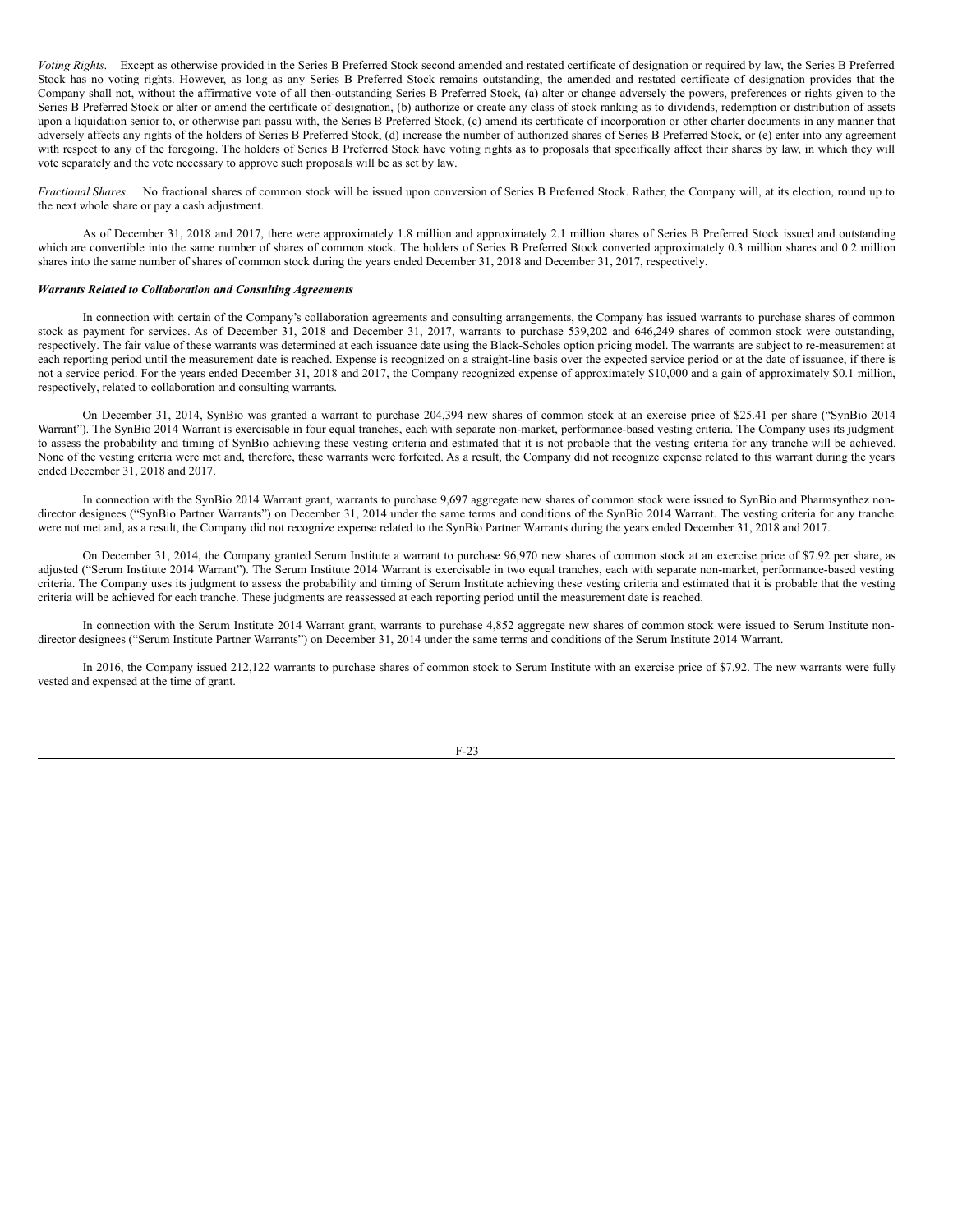The Company recognized warrant expense (income) of approximately \$10,000 and \$(0.1) million during the years ended December 31, 2018 and 2017, respectively, related to the Serum Institute 2014 Warrant and Serum Institute Partner Warrants. No collaboration or consulting service warrants were exercised or granted during the years ended December 31, 2018 and 2017. These warrants have an average weighted exercise price of \$10.41 and expiration dates ranging from December 2019 through May 2021.

#### *Warrants Related to Financing Arrangements*

As of December 31, 2018 and 2017 there were outstanding warrants related to financing agreements to purchase an aggregate of 3,152,225 shares and 3,522,225 shares of Common Stock at an average weighted exercise price of \$4.33 and \$4.30, respectively. During the year ended December 31, 2018, warrants to purchase 370,000 shares of common stock were exercised resulting in approximately \$1.5 million of net proceeds to the Company. There were no warrants exercised during the year ended December 31, 2017. No warrants related to financing agreements were granted during the years ended December 31, 2018 and 2017. These warrants have expiration dates ranging from July 1, 2020 through November 2021.

# **10. Share-Based Expense**

Total share-based expense related to stock options, RSUs, common stock awards, and non-financing warrants was approximately \$1.4 million and \$1.8 million for the years ended December 31, 2018 and 2017, respectively. (See Note 9, *Stockholders' Equity* for a discussion of the non-financing warrants.)

Share-based expense is classified in the consolidated statements of comprehensive loss as follows:

|                                     | <b>Year Ended December 31.</b> |             |           |  |
|-------------------------------------|--------------------------------|-------------|-----------|--|
|                                     | 2018                           |             | 2017      |  |
| Research and development expenses   | 203,030                        | $\triangle$ | 101.401   |  |
| General and administrative expenses | .228.757                       |             | 1.691.692 |  |
|                                     | 431.787                        |             | .793.093  |  |

#### *Stock Option Modifications*

During the year ended December 31, 2017 the Company modified certain former employee stock option awards to extend the expiry dates through March 31, 2018. As a result of the modification, the Company recognized approximately \$4,000 in incremental compensation expense during the year ended December 31, 2017, which was charged to general and administrative expense in the consolidated statements of comprehensive loss.

In November 2017, the Company accelerated the vesting and extended the exercise period post termination for certain employees, including the Company's former Chief Executive Officer. These modifications resulted in a change in incremental value and catch up of share-based amortization of approximately \$0.2 million, which was charged to general and administrative expense.

## *Stock Options*

The Company grants stock option awards and RSUs to employees and non-employees with varying vesting terms under the Xenetic Biosciences, Inc. Amended and Restated Equity Incentive Plan ("Stock Plan"). The Company measures the fair value of stock option awards using the Black-Scholes option pricing model, which uses the assumptions noted in the tables below, including the risk-free interest rate, expected term, share price volatility, dividend yield and forfeiture rate. The risk-free interest rate is based upon the U.S. Treasury yield curve in effect at the time of grant, with a term that approximates the expected life of the option. For employee stock options issued in 2018 and 2017 that qualify as "plain vanilla" stock options, the expected term is based on the simplified method. The Company has a limited history of stock option exercises, which does not provide a reasonable basis for the Company to estimate the expected term of employee stock options. For all other employee stock options, the Company estimates the expected life using judgment based on the anticipated research and development milestones of the Company's clinical projects and behavior of the Company's employees. The expected life of non-employee options is the contractual life of the option. The Company determines the expected volatility based on a blended volatility rate of its own historical volatility with that of comparable publicly traded companies with drug candidates in similar therapeutic areas and stages of nonclinical and clinical development to the Company's drug candidates. The Company has applied an expected dividend yield of 0% as the Company has not historically declared a dividend and does not anticipate declaring a dividend during the expected life of the options. Effective January 1, 2017, the Company adopted ASU 2016-09 and elected to account for forfeitures as they occur.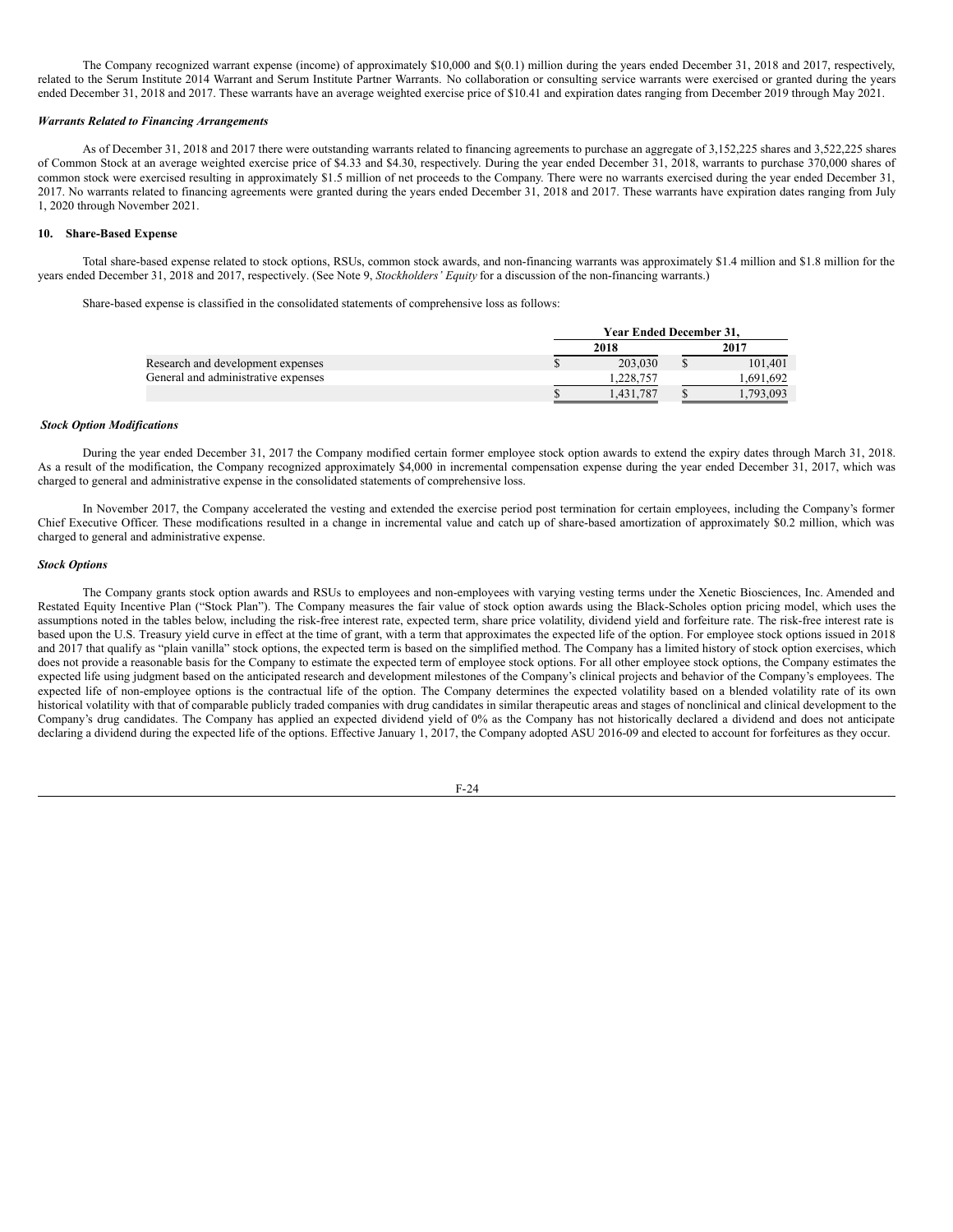## *Employee Stock Options*

During the years ended December 31, 2018 and 2017, 100,000 and 700,000 total stock options to purchase shares of common stock were granted by the Company, respectively. The weighted average grant date fair value per option share was \$2.63 and \$2.70, respectively. No stock options were exercised during the years ended December 31, 2018 and 2017.

During the years ended December 31, 2018 and 2017, 524,540 and 340,930 total stock options vested, with total fair values of approximately \$1.6 million and \$1.9 million, respectively. As of December 31, 2018, there was approximately \$1.0 million of unrecognized share-based payments related to employee stock options that are expected to vest. The Company expects to recognize this expense over a weighted-average period of approximately 1.3 years.

Key assumptions used in the Black-Scholes option pricing model for options granted to employees during the years ending December 31, 2018 and 2017 are as follows:

|                                                  | <b>Year Ended December 31,</b> |        |
|--------------------------------------------------|--------------------------------|--------|
|                                                  | 2018                           | 2017   |
| Weighted-average expected dividend yield (%)     |                                |        |
| Weighted-average expected volatility $(\%)$      | 118.03                         | 111.37 |
| Weighted-average risk-free interest rate $(\%)$  | 2.90                           | 1.79   |
| Weighted-average expected life of option (years) | 5.90                           | 5.36   |
| Weighted-average exercise price (\$)             | 3.05                           | 3.34   |

The following is a summary of employee stock option activity for the years ended December 31, 2018 and 2017:

|                                                    | Number of<br>shares |    | Weighted-<br>average<br>exercise<br>price | Weighted-<br>average<br>remaining<br>life<br>(years) |               | Aggregate<br>intrinsic<br>value |
|----------------------------------------------------|---------------------|----|-------------------------------------------|------------------------------------------------------|---------------|---------------------------------|
| Outstanding as of January 1, 2017                  | 1,193,712           | S. | 4.43                                      | 8.94                                                 |               | 526,073                         |
| Granted                                            | 700,000             |    | 3.34                                      |                                                      |               |                                 |
| Expired                                            | (113, 343)          |    | 4.61                                      |                                                      |               |                                 |
| Outstanding as of December 31, 2017                | 1,780,369           |    | 3.99                                      | 8.53                                                 | S             | 5,273                           |
| Granted                                            | 100,000             |    | 3.05                                      |                                                      |               |                                 |
| Expired                                            | (110, 929)          |    | 5.73                                      |                                                      |               |                                 |
| Outstanding as of December 31, 2018                | 1,769,440           | \$ | 3.83                                      | 8.17                                                 | <sup>\$</sup> |                                 |
|                                                    |                     |    |                                           |                                                      |               |                                 |
| Vested or expected to vest as of December 31, 2018 | 1,744,440           | S. | 3.85                                      | 8.16                                                 | <sup>\$</sup> |                                 |
|                                                    |                     |    |                                           |                                                      |               |                                 |
| Exercisable as of December 31, 2017                | 731.895             | S. | 4.84                                      | 7.44                                                 | S             | 5,273                           |
| Exercisable as of December 31, 2018                | 1,152,173           | S  | 4.11                                      | 7.92                                                 | S             |                                 |

A summary of the status of the Company's non-vested employee stock option shares as of December 31, 2018, and the changes during the year ended December 31, 2018, is as follows:

|                                 | Number of<br>shares |               | Weighted-<br>average<br>grant date<br>fair value |
|---------------------------------|---------------------|---------------|--------------------------------------------------|
| Balance as of January 1, 2018   | 1,048,474           | \$            | 2.86                                             |
| Granted                         | 100,000             | \$            | 2.63                                             |
| Forfeited                       | (6,667)             | <sup>\$</sup> | 2.91                                             |
| Vested                          | (524, 540)          | \$            | 3.05                                             |
| Balance as of December 31, 2018 | 617,267             | \$            | 2.65                                             |

#### *Restricted Stock Units*

For the year ended December 31, 2017, the Company granted 50,000 RSUs. There were no RSU grants for the year ended December 31, 2018. The RSUs vest annually over a 3-year period and had a grant date fair value of \$2.11. During the year ended December 31, 2018, 16,667 RSUs were vested and none expired.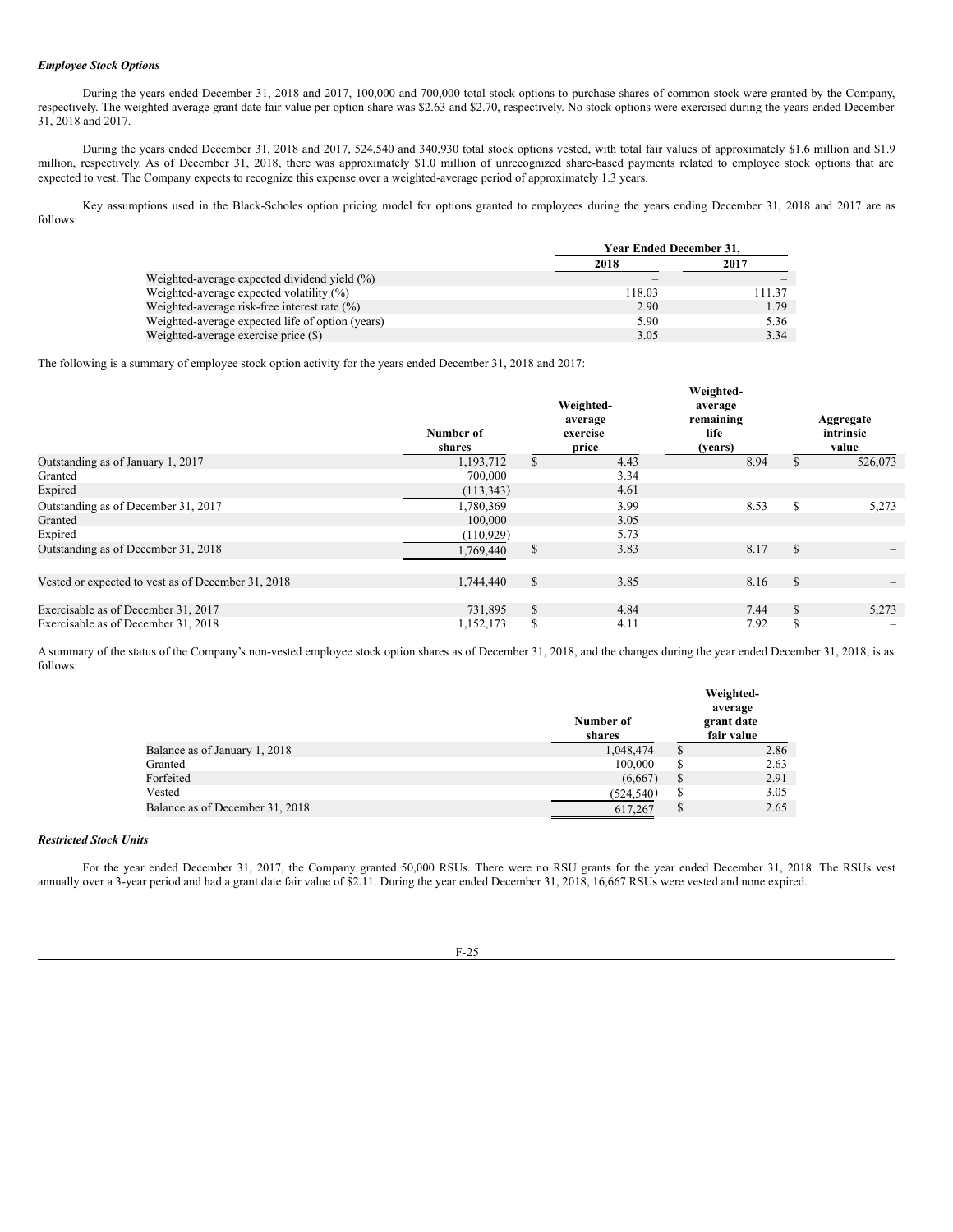### *Non-Employee Stock Options*

Share-based expense related to stock options granted to non-employees is recognized as the services are rendered on a straight-line basis. The Company determined that the fair value of the stock options is more reliably measurable than the fair value of the services received. Compensation expense related to stock options granted to nonemployees is subject to re-measurement at each reporting period until the options vest.

During the year ended December 31, 2018, 10,000 total stock options to purchase shares of common stock were granted by the Company to non-employees. No options were granted to non-employees and none were exercised during the year ended December 31, 2017.

During the year ended December 31, 2018 and 2017, 10,000 and 10,101 total stock options vested, with total fair values of approximately \$36,000 and \$0.1 million, respectively. As of December 31, 2018, all non-employees stock options had vested. For the years ended December 31, 2018 and 2017, the Company recognized approximately \$36,000 and \$0.1 million, respectively, of compensation expense related to non-employee options.

The following is a summary of non-employee stock option activity for the years ended December 31, 2018 and 2017:

|                                                    | Number of<br>shares |               | Weighted-<br>average<br>exercise<br>price | Weighted-<br>average<br>remaining<br>life<br>(years) |    | Aggregate<br>intrinsic<br>value |                   |
|----------------------------------------------------|---------------------|---------------|-------------------------------------------|------------------------------------------------------|----|---------------------------------|-------------------|
| Outstanding as of January 1, 2017                  | 57,442              |               | 7.57                                      | 7.23                                                 | \$ |                                 |                   |
| Expired                                            | (723)               |               | 10.34                                     |                                                      |    |                                 |                   |
| Outstanding as of December 31, 2017                | 56,719              |               | 7.53                                      | 6.31                                                 | \$ |                                 |                   |
| Granted                                            | 10,000              |               | 1.93                                      |                                                      |    |                                 |                   |
| Expired                                            | (3, 148)            |               | 18.25                                     |                                                      |    |                                 |                   |
| Outstanding as of December 31, 2018                | 63,571              | <sup>\$</sup> | 6.12                                      | 5.40                                                 | S  |                                 |                   |
| Vested or expected to vest as of December 31, 2018 | 63,571              | <sup>\$</sup> | 6.12                                      | 5.40                                                 | S  |                                 |                   |
| Exercisable as of December 31, 2017                | 56,719              | \$.           | 7.53                                      | 6.31                                                 | \$ |                                 |                   |
| Exercisable as of December 31, 2018                | 63,571              | \$            | 6.12                                      | 5.40                                                 | \$ |                                 | $\qquad \qquad -$ |

A summary of the status of the Company's non-vested non-employee stock option shares as of December 31, 2018, and the changes during the year ended December 31, 2018 is as follows:

|                                 | Number of<br>shares             |   | Weighted-<br>average<br>grant date<br>fair value |
|---------------------------------|---------------------------------|---|--------------------------------------------------|
| Balance as of January 1, 2018   | $\hspace{0.1mm}-\hspace{0.1mm}$ |   | $\sim$                                           |
| Granted                         | 10,000                          | S | 1.73                                             |
| Vested                          | (10,000)                        | S | 1.73                                             |
| Balance as of December 31, 2018 |                                 |   | $\sim$                                           |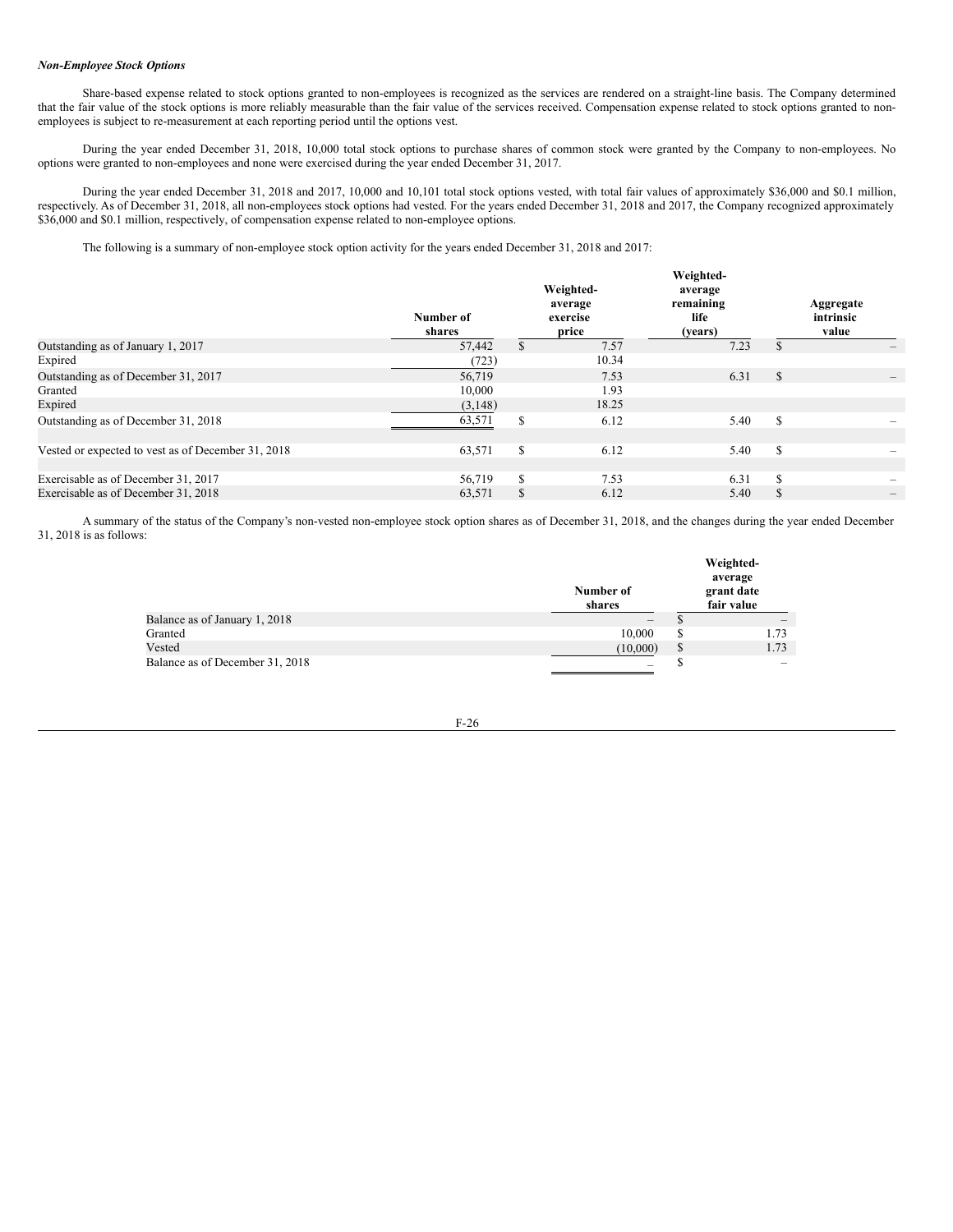## *Common Stock Awards*

The Company granted common stock awards to non-employees in exchange for services provided. The Company measures the fair value of these awards using the fair value of the services provided or the fair value of the awards granted, whichever is more reliably measurable. The fair value measurement date of these awards is generally the date the performance of services is complete. The fair value of the awards is recognized as services are rendered on a straight-line basis. A summary of the Company's common stock awards granted and issued during the years ended December 31, 2018 and 2017 are as follows:

|                                 | Number of shares |
|---------------------------------|------------------|
| Balance as of January 1, 2017   | 29,790           |
| Granted                         | 41,800           |
| Issued                          | (8,773)          |
| Balance as of December 31, 2017 | 62,817           |
| Granted                         | 26,000           |
| Issued                          |                  |
| Balance as of December 31, 2018 | 88.817           |

The Company granted 26,000 and 41,800 shares of common stock during the years ended December 31, 2018 and 2017, respectively, in exchange for professional services. As all services were rendered in each respective period, expense related to common stock awards of approximately \$0.1 million and \$0.1 million was recognized during the years ended December 31, 2018 and 2017, respectively. The balance of the common stock awards has not been issued as of December 31, 2018.

### *Joint Share Ownership Plan*

As of December 31, 2018 and 2017, there were approximately 0.3 million JSOP awards issued and outstanding to two former senior executives, respectively. Under the JSOP, shares in the Company are jointly purchased at fair market value by the participating executives and the trustees of the JSOP trust, with such shares held in the JSOP trust. For U.S. GAAP purposes the awards were valued as employee options and recorded as a reduction in equity as treasury shares until they are exercised by the employee. The JSOP awards are fully vested and have no expiration date. There were no compensation charges during the years ended December 31, 2018 and 2017, respectively.

# **11. Employee Benefit Plans**

The Company has a defined contribution 401(k) savings plan (the "401(k) Plan"). The 401(k) Plan covers substantially all U.S. employees, and allows participants to defer a portion of their annual compensation on a pre-tax basis or make post-tax contributions. Company contributions to the 401(k) Plan may be made at the discretion of the Board of Directors. There were no company contributions to the 401(k) Plan during the year ended December 31, 2018. The Company made contributions of approximately \$51,000 to the 401(k) Plan for the year ended December 31, 2017.

In the U.K., the Company has adopted a defined contribution plan (the "UK Plan") which qualifies under the rules established by HM Revenue & Customs. The UK Plan generally allows all U.K. employees to contribute a minimum of 3% of salary with no maximum limit. The Company contributes to the plan between 8% and 12% of the employee's salary, depending upon seniority of the employee. The Company, at its discretion, may also contribute to an employee's personal pension plan. There were no contributions for the years ended December 31, 2018 and December 31, 2017, respectively.

# **12. Commitments and Contingent Liabilities**

# *Leases*

In August 2013, the Company entered into the Lexington Lease to lease office and laboratory space under an operating lease with a commencement date of January 1, 2014 and a termination date of January 31, 2019. With the execution of this lease, the Company is required to maintain a \$66,000 letter of credit as a security deposit. The letter of credit is secured by a certificate of deposit, which is classified as restricted cash within the consolidated balance sheets. The letter of credit is required to be maintained through May 1, 2019.

In December 2016, the Company entered into a one-year lease of office space in Miami, Florida, under an operating lease with a commencement date of December 1, 2016, and a termination date of November 30, 2017. The Company renewed this lease in November 2017 for an additional two years with a revised termination date of November 30, 2019.

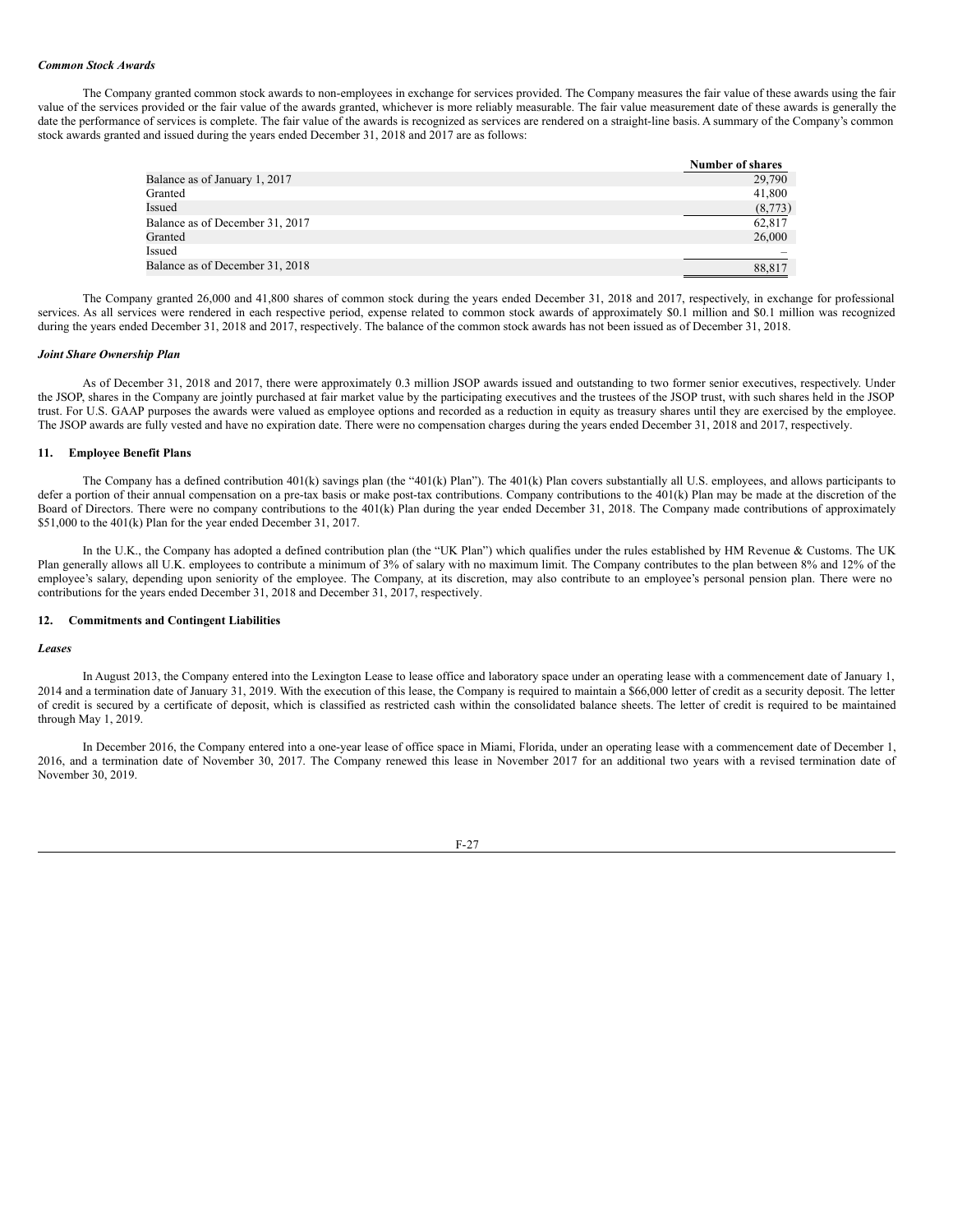The Company's contractual commitments under all non-cancelable operating leases as of December 31, 2018, are as follows:

| <b>Total Operating</b> |        |
|------------------------|--------|
| <b>Leases</b>          |        |
|                        | 24,583 |
|                        |        |
|                        | 24.583 |
|                        |        |

Rent expense is calculated on a straight-line basis over the term of the leases. Rent expense under the Company's operating leases was approximately \$0.1 million for the years ended December 31, 2018 and 2017, respectively.

Subsequent to year end, the Lexington Lease expired and the Company relocated its corporate headquarters to Framingham, Massachusetts. The new lease commenced in January 2019 and has a termination date of September 30, 2020. The total contractual commitment of approximately \$50,000 associated with the new lease is not reflected in the table above.

#### *Litigation*

On August 27, 2015, Eurogentec S.A. ("EGT"), a former supplier of the Company, brought an action against the Company in the Commercial Court of the Canton of Zurich Switzerland (the "Court") alleging nonpayment of invoices for services provided by EGT. The Company requested dismissal of the claim based on the argument that EGT knew, or should have known, that the services provided by EGT should not have been performed or had not been properly performed. On July 12, 2017, the Court rendered a decision in favor of EGT ordering the Company to pay approximately \$0.7 million to EGT, representing all amounts that EGT alleged were owed by the Company, plus interest and court and legal fees. The Company had previously recorded \$0.6 million related to this contract when the relevant services were provided and accrued an additional \$0.1 million related to interest and fees in 2017 as a result of the ruling. In December 2017, the Company entered into a Settlement Agreement and paid approximately \$0.6 million to settle all claims associated with this matter.

#### **13. Related Party Transactions**

The Company has entered into various research, development, license and supply agreements with Takeda, SynBio, Serum Institute and Pharmsynthez, each a related party whose relationship, ownership, and nature of transactions is disclosed within other sections of these footnotes.

During the year ended December 31, 2017, the Company received research and consulting services from a director of Pharmsynthez, a controlling stockholder of the Company. The total amount of services received was approximately \$0.1 million for the year ended December 31, 2017. This consulting agreement was terminated in July 2017.

Please refer to Note 3, Significant Strategic Drug Development Collaborations - Related Parties and Note 9, Stockholder's Equity, for details on arrangements with collaboration partners that are also related parties.

## **14. Subsequent Events**

The Company performed a review of events subsequent to the balance sheet date through the date the financial statements were issued and determined that there were no such events requiring recognition or disclosure in the financial statements except as described below.

#### *XCART Transaction*

On March 1, 2019 (the "Signing Date"), the Company entered into the Share Purchase Agreement with Hesperix, the owners of Hesperix (each, a "Seller" and collectively, the "Sellers"), and Alexey Andreevich Vinogradov, as the representative of each Seller (the "Sellers' Representative"), pursuant to which the Company will purchase from Sellers all of the issued and outstanding shares of capital stock (the "Shares") of Hesperix.

Under the terms of the Share Purchase Agreement, the Company will issue to Sellers an aggregate of Four Million Eight Hundred Seventy-Five Thousand (4,875,000) shares of the Company's common stock (the "Transaction Shares"), regardless of the trading price per share of the Company's common stock at the time of the closing. In addition, the Share Purchase Agreement contains customary representations and warranties relating to each Seller and about the condition of the Company and Hesperix. The Company expects to issue the Transaction Shares pursuant to a registration statement on Form S-4.

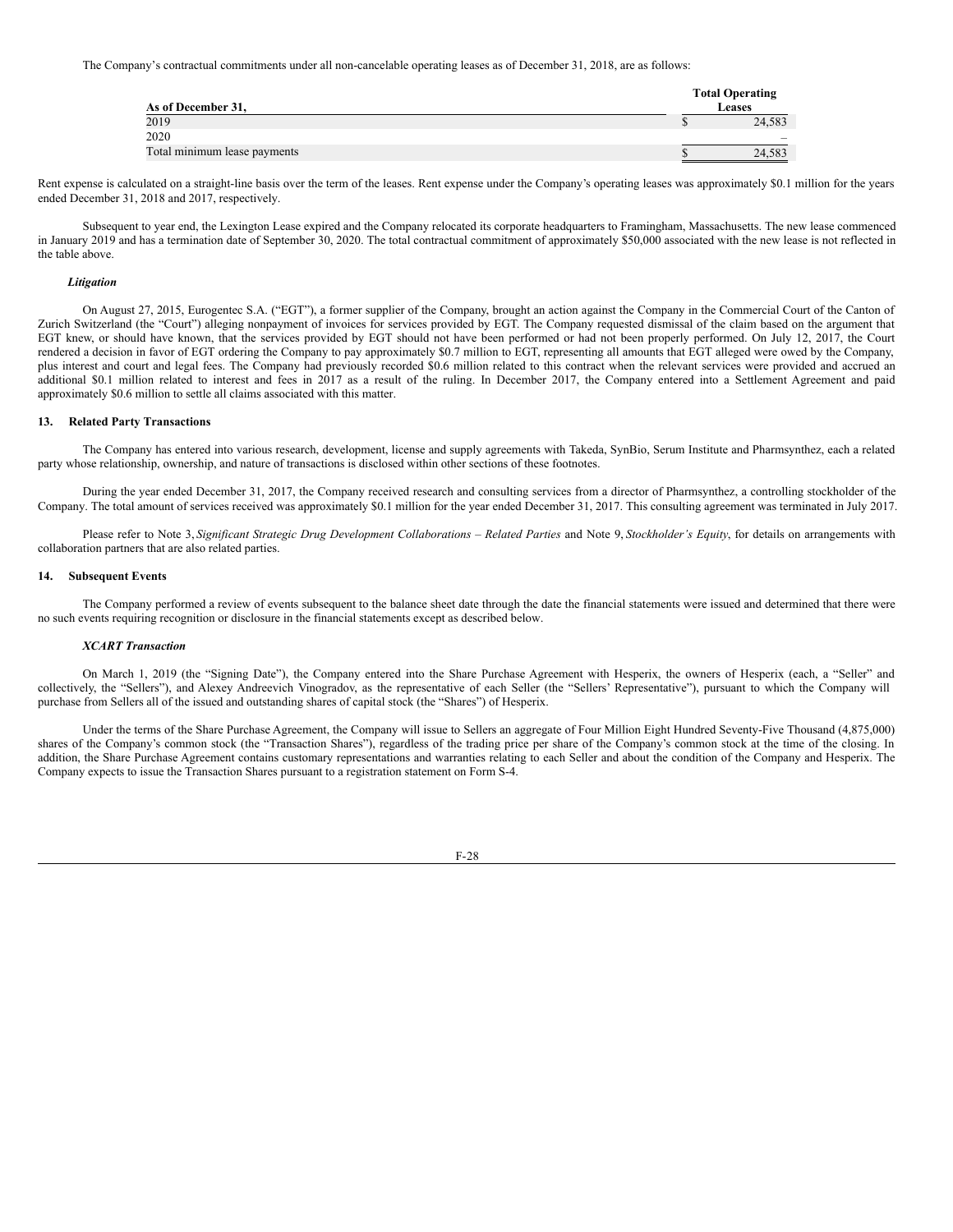The closing of the Transaction is subject to customary closing conditions as well as conditions regarding (i) the Company having adequate financing to fund its future working capital obligations following the closing and (ii) the Company obtaining necessary and appropriate stockholder approvals, evidencing among other matters, approval of the Share Purchase Agreement and the transactions contemplated thereunder, including the issuance of the Transaction Shares. Subject to the satisfaction of the closing conditions, the Transaction is expected to close in the first half of 2019. The Company is currently evaluating the accounting impacts associated with the Transaction.

On the Signing Date and in connection with the Transaction, Hesperix entered into an assignment agreement (the "Hesperix Assignment Agreement") with the IBCH, Pharmsynthez, and certain other parties thereto (collectively, the "Assignors"), pursuant to which, the Assignors have agreed, among other things, to sell, assign, transfer, and convey unto Hesperix all of their individual right, title, and interest throughout the world in and to patents related to "Articles And Methods Directed To Personalized Therapy Of Cancer," and the related know-how. Hesperix has agreed to pay each of IBCH and Pharmsynthez a royalty rate in the low single digit range based on the net sales of products in each country in which, in absence of the Hesperix Assignment Agreement, the manufacture, use, offer for sale, sale, or importation of such product would infringe a valid claim of a patent.

Also on the Signing Date, the Company entered into an assignment agreement (the "OPKO Assignment Agreement") with OPKO Pharmaceuticals, LLC ("OPKO"), pursuant to which the Company will acquire and accept, all of OPKO's right, title and interest in and to that certain Intellectual Property License Agreement (the "IP License Agreement"), entered into between the Institute and OPKO regarding certain patents related to "Articles And Methods Directed To Personalized Therapy Of Cancer" and which the Institute agreed to grant an exclusive royalty-bearing license, to the patent rights owned by the Institute to OPKO and OPKO has agreed to pay the Institute a royalty rate in the low single digit range based on the net sales of products in each country in which, in absence of the IP License Agreement, the manufacture, use, offer for sale, sale, or importation of such product would infringe a valid claim of a patent or pending application.

Under the terms of the OPKO Assignment Agreement and the IP License Agreement, the Company will issue One Million Nine Hundred Sixty-Eight Thousand Seven Hundred Fifty (1,968,750) shares of the Company's common stock to OPKO and Six Hundred Fifty-Six Thousand Two Hundred Fifty (656,250) shares of the Company's common stock to the Institute regardless of the trading price per share of the Company's common stock at the time of the closing. In addition, the OPKO Assignment Agreement contains customary representations and warranties relating to OPKO and the IP License Agreement.

## *Financing*

On March 5, 2019, the Company entered into a Securities Purchase Agreement (the "Purchase Agreement") with certain purchasers who are parties to the Purchase Agreement (the "Purchasers"), pursuant to which the Company offered to the Purchasers, in a registered direct offering, an aggregate of (i) 1,040,000 shares (the "Shares") of common stock, par value \$0.001 per share ("Common Stock") and (ii) pre-funded warrants to purchase 509,000 shares of Common Stock (the "Pre-Funded Warrants"). The Pre-Funded Warrants will be exercisable beginning on March 7, 2019 at an exercise price of \$0.001 per share. The Shares were sold at a price of \$2.00 per share and the Pre-Funded Warrants were sold at a price of \$1.999 per Pre-Funded Warrant, which represents the per share purchase price for the Shares less the \$0.001 per share exercise price for each such Pre-Funded Warrant. Aggregate gross proceeds to the Company were approximately \$3.1 million, before deducting fees to the placement agent and other estimated offering expenses payable by the Company. The Shares and Pre-Funded Warrants were offered by the Company pursuant to an effective shelf registration statement on Form S-3, which the Company originally filed with the Securities and Exchange Commission on September 27, 2018, and was declared effective on October 12, 2018 (File No. 333- 227572).

In a concurrent private placement, the Company also sold to the Purchasers a warrant to purchase one share of the Company's Common Stock for each Share and Pre-Funded Warrant purchased in the offering, representing warrants to purchase up to 1,549,000 shares of the Company's Common Stock (the "Purchase Warrants"). The Purchase Warrants will be exercisable beginning on September 8, 2019 (the "Initial Exercise Date") at an exercise price of \$2.25 per share and expire on the seven year anniversary of the Initial Exercise Date.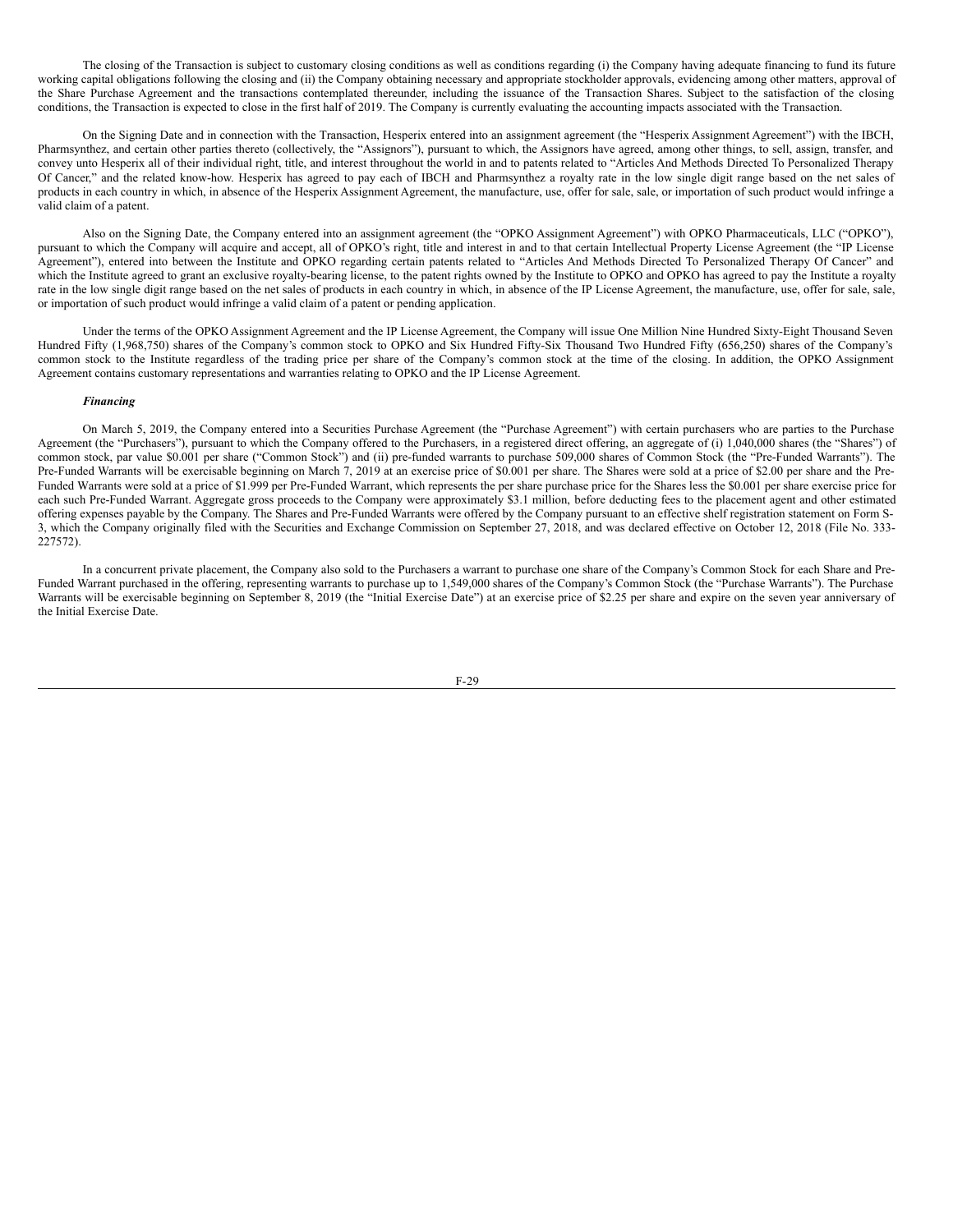## **ITEM 9 – CHANGES IN AND DISAGREEMENTS WITH ACCOUNTANTS ON ACCOUNTING AND FINANCIAL DISCLOSURE**

Not applicable.

# **ITEM 9A – CONTROLS AND PROCEDURES**

#### **Evaluation of Disclosure Controls and Procedures**

Our management, with the participation of our Chief Executive Officer and Chief Financial Officer, evaluated the effectiveness of our disclosure controls and procedures as defined in Rules 13a-15(e) and 15d-15(e) under the Securities Exchange Act of 1934, as amended (the "Exchange Act"), as of the end of the period covered by this Annual Report on Form 10-K.

Based on this evaluation our management, including our Chief Executive Officer and Chief Financial Officer, concluded that, as of December 31, 2018, our disclosure controls and procedures are designed at a reasonable assurance level and are effective to provide reasonable assurance that information we are required to disclose in reports that we file or submit under the Exchange Act is recorded, processed, summarized, and reported within the time periods specified in the SEC's rules and forms, and that such information is accumulated and communicated to our management, including our principal executive and principal financial officers, or persons performing similar functions, as appropriate, to allow timely decisions regarding required disclosure.

# **Management's Report on Internal Control over Financial Reporting**

Our management is responsible for establishing and maintaining adequate internal control over financial reporting, as such term is defined in Rule 13a-15(f) of the Exchange Act. Management, under the supervision and with the participation of our Chief Executive Officer and Chief Financial Officer, conducted an assessment of the design and effectiveness of our internal control over financial reporting as of the end of the period covered by this Annual Report on Form 10-K. In making its assessment of internal control over financial reporting, management used the criteria set forth by the Committee of Sponsoring Organizations ("COSO") of the Treadway Commission in *Internal Control — Integrated Framework (2013 Framework)*. Based on this assessment, our management concluded that, as of the end of the period covered by this Annual Report on Form 10-K, our internal control over financial reporting was effective based on the criteria set forth by COSO of the Treadway Commission in *Internal Control — Integrated Framework.*

This annual report does not include an attestation report of our registered public accounting firm regarding internal control over financial reporting. Management's report was not subject to attestation by our registered public accounting firm pursuant to an exemption for non-accelerated filers set forth in Section 989G of the Dodd-Frank Wall Street Reform and Consumer Protection Act.

# **Changes in Internal Control Over Financial Reporting**

There have been no changes in our internal control over financial reporting that occurred during the period covered by this Annual Report on Form 10-K that have materially affected, or are reasonably likely to materially affect, our internal control over financial reporting.

## **Limitations on Effectiveness of Controls and Procedures**

In designing and evaluating the disclosure controls and procedures, management recognizes that any controls and procedures, no matter how well designed and operated, can provide only reasonable assurance of achieving the desired control objectives. The Company's internal control over financial reporting includes those policies and procedures that:

- (1) Pertain to the maintenance of records that, in reasonable detail, accurately and fairly reflect the transactions and dispositions of the Company's assets;
- (2) Provide reasonable assurance that transactions are recorded as necessary to permit preparation of financial statements in accordance with generally accepted accounting
- principles, and that the Company's receipts and expenditures are being made only in accordance with authorizations of the Company's management and directors; and
- (3) Provide reasonable assurance regarding prevention or timely detection of unauthorized acquisition, use, or disposition of the Company's assets that could have a material effect on the financial statements.

Management, including the Company's principal executive and principal financial officers, or persons performing similar functions, does not expect that the Company's internal controls will prevent or detect all errors and all fraud. A control system, no matter how well designed and operated, can provide only reasonable, not absolute, assurance that the objectives of the control system are met. Further, the design of a control system must reflect the fact that there are resource constraints, and the benefits of controls must be considered relative to their costs. Because of the inherent limitations in all control systems, no evaluation of internal controls can provide absolute assurance that all control issues and instances of fraud, if any, have been detected. Also, any evaluation of the effectiveness of controls in future periods are subject to the risk that those internal controls may become inadequate because of changes in business conditions, or that the degree of compliance with the policies or procedures may deteriorate.

# **ITEM 9B – OTHER INFORMATION**

None.

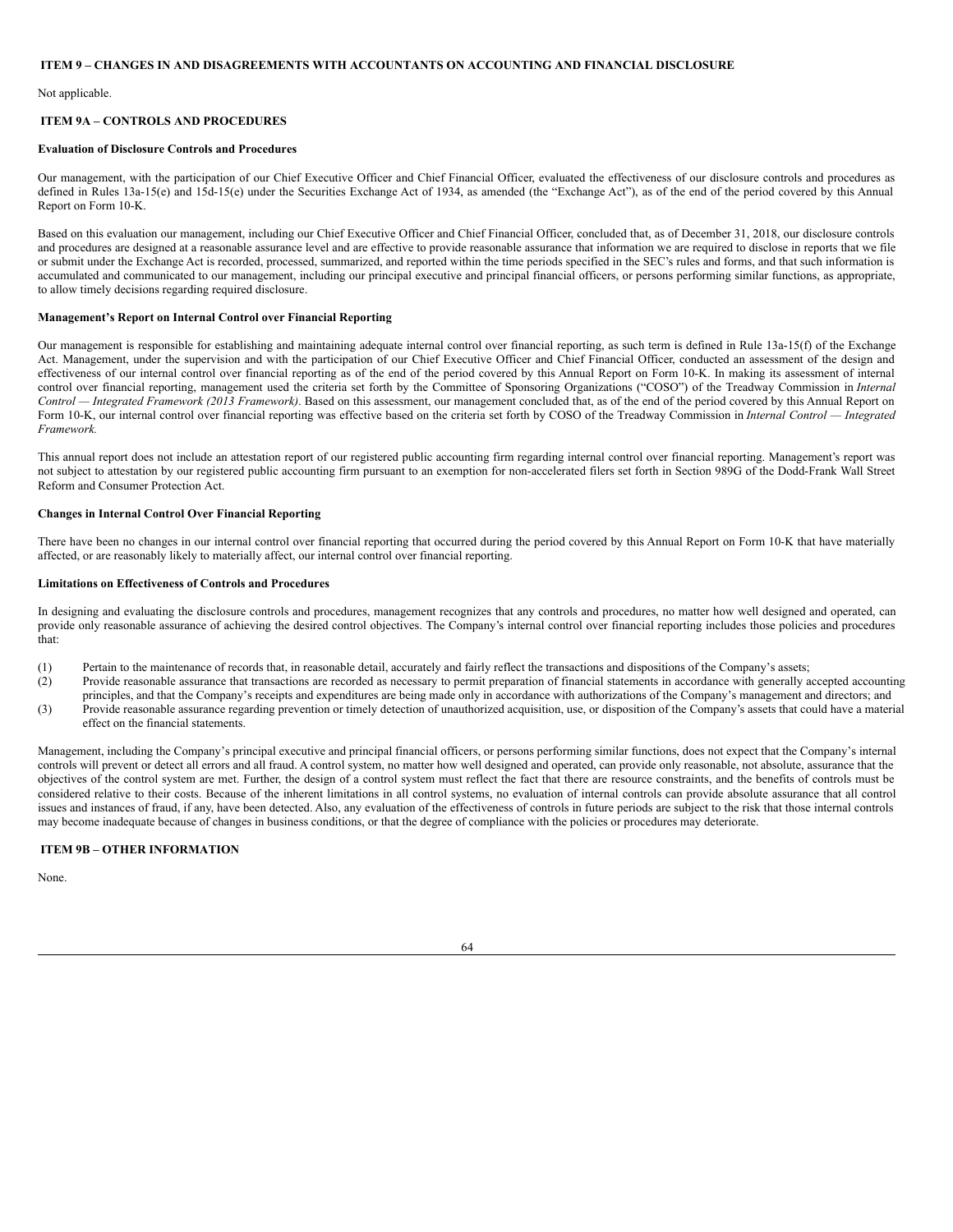#### **PART III**

## **ITEM 10 – DIRECTORS, EXECUTIVE OFFICERS AND CORPORATE GOVERNANCE**

The information required by this Item will be set forth in the Company's definitive proxy statement or information statement to be filed with the SEC in connection with the Company's 2019 Annual Meeting of Stockholders within 120 days of the end of the Company's fiscal year ended December 31, 2018 and is incorporated herein by reference, or will be included in an amendment to this Annual Report on Form 10-K.

# **ITEM 11 – EXECUTIVE COMPENSATION**

The information required by this Item will be set forth in the Company's definitive proxy statement or information statement to be filed with the SEC in connection with the Company's 2019 Annual Meeting of Stockholders within 120 days of the end of the Company's fiscal year ended December 31, 2018 and is incorporated herein by reference, or will be included in an amendment to this Annual Report on Form 10-K.

### **ITEM 12 – SECURITY OWNERSHIP OF CERTAIN BENEFICIAL OWNERS AND MANAGEMENT AND RELATED STOCKHOLDER MATTERS**

The information required by this Item will be set forth in the Company's definitive proxy statement or information statement to be filed with the SEC in connection with the Company's 2019 Annual Meeting of Stockholders within 120 days of the end of the Company's fiscal year ended December 31, 2018 and is incorporated herein by reference, or will be included in an amendment to this Annual Report on Form 10-K.

# **ITEM 13 – CERTAIN RELATIONSHIPS AND RELATED TRANSACTIONS, AND DIRECTOR INDEPENDENCE**

The information required by this Item will be set forth in the Company's definitive proxy statement or information statement to be filed with the SEC in connection with the Company's 2019 Annual Meeting of Stockholders within 120 days of the end of the Company's fiscal year ended December 31, 2018 and is incorporated herein by reference, or will be included in an amendment to this Annual Report on Form 10-K.

## **ITEM 14 – PRINCIPAL ACCOUNTING FEES AND SERVICES**

The information required by this Item will be set forth in the Company's definitive proxy statement or information statement to be filed with the SEC in connection with the Company's 2019 Annual Meeting of Stockholders within 120 days of the end of the Company's fiscal year ended December 31, 2018 and is incorporated herein by reference, or will be included in an amendment to this Annual Report on Form 10-K.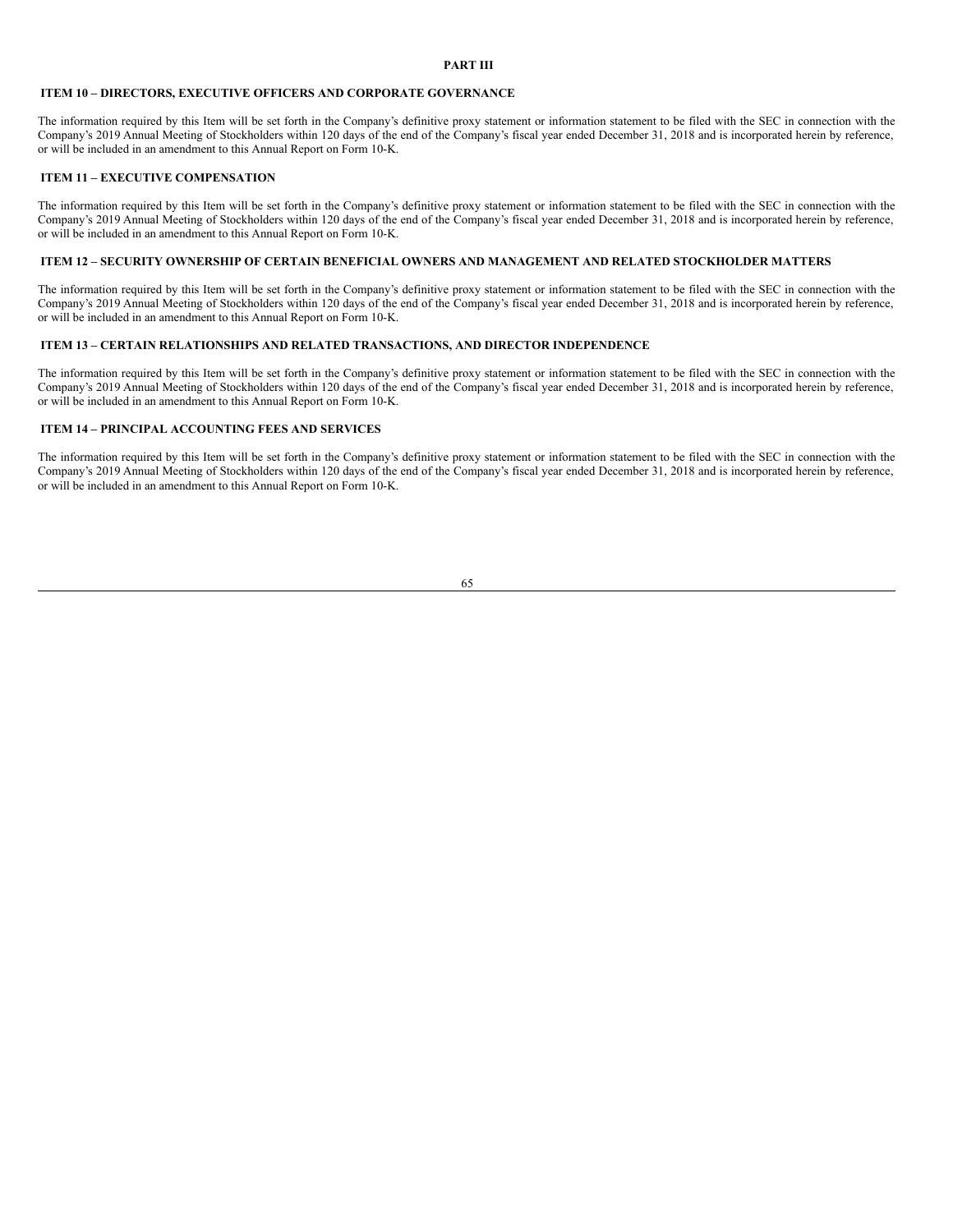# **ITEM 15 – EXHIBITS AND FINANCIAL STATEMENT SCHEDULES**

- (a) The following is filed as part of this Annual Report on Form 10-K:
	- · *Consolidated Financial Statements:* The consolidated financial statements and report of independent registered public accounting firm required by this item are included in Part II, Item 8;
	- · *Financial Statement Schedules:* All schedules are omitted because they are not applicable or not required, or because the required information is shown either in the consolidated financial statements or in the notes thereto.
- (b) **Exhibits:** The exhibits which are filed or furnished with this Annual Report on Form 10-K or which are incorporated herein by reference are set forth in the Exhibit Index beginning on page 67 which is incorporated herein by reference.

# **ITEM 16 – FORM 10-K SUMMARY**

Not applicable.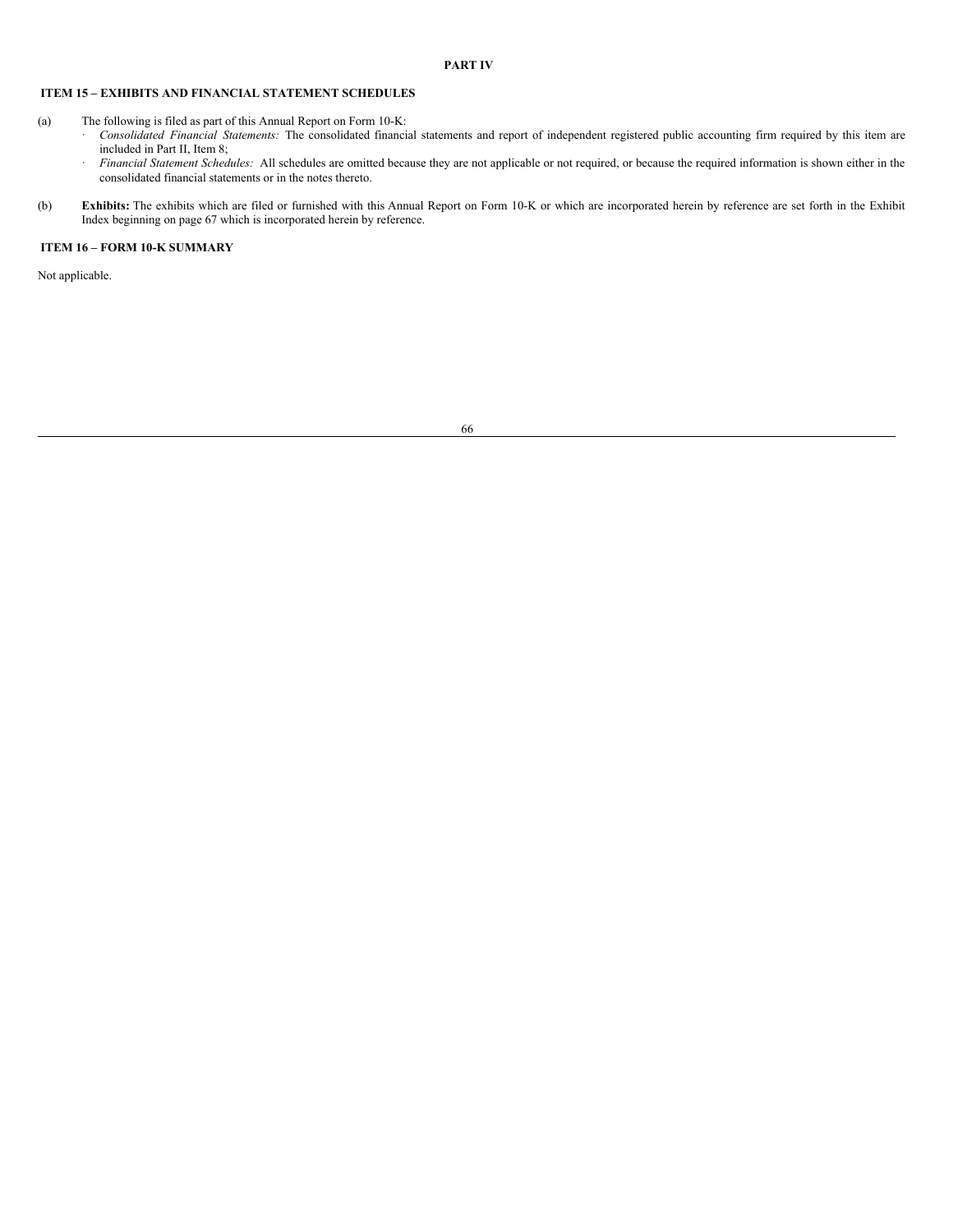# **EXHIBIT INDEX**

| <b>Exhibit</b> |                                                                                                                                      |         |                    | <b>Exhibit</b> | <b>Filed</b> |
|----------------|--------------------------------------------------------------------------------------------------------------------------------------|---------|--------------------|----------------|--------------|
| No.            | <b>Exhibit Index</b>                                                                                                                 | Form    | <b>Filing Date</b> | Number         | Herewith     |
|                |                                                                                                                                      |         |                    |                |              |
| 2.1            | Order of the High Court of Justice, Chancery Division, entered January 23, 2014                                                      | 8-K     | 01/29/2014         | 2.1            |              |
| 3.1            | <b>Articles of Incorporation</b>                                                                                                     | $S-1$   | 11/21/2011         | 3.1            |              |
| 3.2            | Certificate of Amendment to Articles of Incorporation                                                                                | $8-K$   | 02/12/2013         | 3.1            |              |
| 3.3            | Certificate of Amendment to Articles of Incorporation                                                                                | $8-K$   | 02/27/2013         | 3.1            |              |
| 3.4            | Certificate of Amendment to Articles of Incorporation                                                                                | $10-o$  | 01/10/2014         | 3.1            |              |
| 3.5            | Certificate of Change Pursuant to NRS 78.209                                                                                         | $10-o$  | 01/10/2014         | 3.2            |              |
| 3.6            | Certificate of Amendment to Articles of Incorporation                                                                                | $8-K$   | 09/30/2015         | 3.1            |              |
| 3.7            | <b>Amended and Restated Bylaws</b>                                                                                                   | $8-K$   | 02/27/2017         | 3.1            |              |
| 3.8            | Form of Amended and Restated Certificate of Designation of Preferences. Rights and<br><b>Limitations of Series A Preferred Stock</b> | $S-1/A$ | 10/27/2016         | 3.8            |              |
| 3.9            | Second Amended and Restated Certificate of Designation of Preferences, Rights and<br><b>Limitations of Series B Preferred Stock</b>  | $S-1/A$ | 10/31/2016         | 3.9            |              |
| 4.1            | Form of Common Stock Certificate of the Registrant                                                                                   | $S-1/A$ | 07/14/2016         | 4.1            |              |
| 4.2            | Xenetic Biosciences, Inc. Shareholder Voting Agreement dated October 26, 2016 between                                                | $S-1/A$ | 10/27/2016         | 4.2            |              |
|                | Xenetic Biosciences Inc. and SynBio, LLC                                                                                             |         |                    |                |              |
| 4.3            | SynBio LLC Warrant to Purchase Common Stock of Xenetic Bioscience, Inc.                                                              | $10-K$  | 04/15/2015         | 10.2           |              |
| 4.4            | Serum Institute of India Limited Warrant to Purchase Common Stock of Xenetic Bioscience.                                             | $10-K$  | 04/15/2015         | 10.03          |              |
|                | Inc.                                                                                                                                 |         |                    |                |              |
| 4.5            | Firdaus Jal Dastoor Warrant to Purchase Common Stock of Xenetic Bioscience, Inc.                                                     | $10-K$  | 04/15/2015         | 10.04          |              |
| 4.6            | Form of Common Stock Purchase Warrant                                                                                                | $8-K$   | 11/16/2015         | 10.3           |              |
| 4.7            | Form of Management Common Stock Purchase Warrant                                                                                     | $8-K$   | 11/16/2015         | 10.4           |              |
| 4.8            | Form of Amended and Restated Common Stock Purchase Warrant                                                                           | $8-K$   | 11/16/2015         | 10.6           |              |
| 4.9            | Form of Common Stock Purchase Warrant                                                                                                | $8-K$   | 07/08/2016         | 10.3           |              |
| 4.10           | Form of Common Stock Purchase Warrant                                                                                                | $S-1/A$ | 10/31/2016         | 10.53          |              |
| 4.11           | Form of Ten Percent (10%) Senior Secured Convertible Promissory Note                                                                 | $8-K$   | 11/16/2015         | 10.2           |              |
| 4.12           | Form of Ten Percent (10%) Junior Secured Convertible Promissory Note – Due Deferral                                                  | $8-K$   | 07/08/2016         | 10.2           |              |
|                | <b>End Date</b>                                                                                                                      |         |                    |                |              |
| 4.13           | Form of Amended and Restated Ten Percent (10%) Senior Secured Convertible Promissory<br><b>Note</b>                                  | $8-K$   | 11/16/2015         | 10.5           |              |
| 4.14           | Registration Rights Agreement, dated July 1, 2015, between Xenetic Bioscience, Inc. and<br><b>OJSC</b> Pharmsvnthez                  | $8-K$   | 07/08/2015         | 10.3           |              |
| 4.15           | Form of First Amendment to Registration Rights Agreement                                                                             | 8-K     | 11/16/2015         | 10.8           |              |
| 10.1           | Possible Offer for Xenetic Biosciences plc by General Sales & Leasing, Inc., dated October                                           | $8-K$   | 10/21/2013         | 9.1            |              |
|                | 21, 2013                                                                                                                             |         |                    |                |              |
| 10.2           | Recommended Acquisition of Xenetic Biosciences plc by General Sales & Leasing, Inc.<br>including Scheme of Arrangement               | $8-K/A$ | 11/25/2013         | 9.1            |              |
| 10.3           | Announcement of Recommended Offer by General Sales and Leasing, Inc. for shares of                                                   | 8-K     | 11/25/2013         | 9.2            |              |
|                | Xenetic Biosciences plc, dated November 12, 2013                                                                                     |         |                    |                |              |
| 10.4           | Agreement of Conveyance, Transfer and Assignment of Subsidiaries and Assumption of                                                   | $10-K$  | 11/27/2013         | 9.3            |              |
|                | Obligations dated November 12, 2013 between General Sales Inc., Leasing, Inc., Oxbridge                                              |         |                    |                |              |
|                | Technology Partners, SA, Shift It Media Company and General Aircraft, Inc.                                                           |         |                    |                |              |
| $10.5\dagger$  | Form of Rules of the Lipoxen plc Unapproved Share Option Plan dated July 18, 2000 (as                                                | $10-K$  | 04/15/2014         | 10.5           |              |
|                | amended by a resolution of the board of directors of Lipoxen plc passed on March 14, 2006)                                           |         |                    |                |              |
| $10.6\dagger$  | Form of Xenetic Biosciences plc 2007 Share Option Scheme and US Addendum (as                                                         | $10-K$  | 04/15/2014         | 10.6           |              |
|                | established in 2007 and by resolution of shareholders in 2010 and awarded by board                                                   |         |                    |                |              |
|                | resolution in 2012)                                                                                                                  |         |                    |                |              |

67

<u> 1989 - Johann Stoff, deutscher Stoffen und der Stoffen und der Stoffen und der Stoffen und der Stoffen und der</u>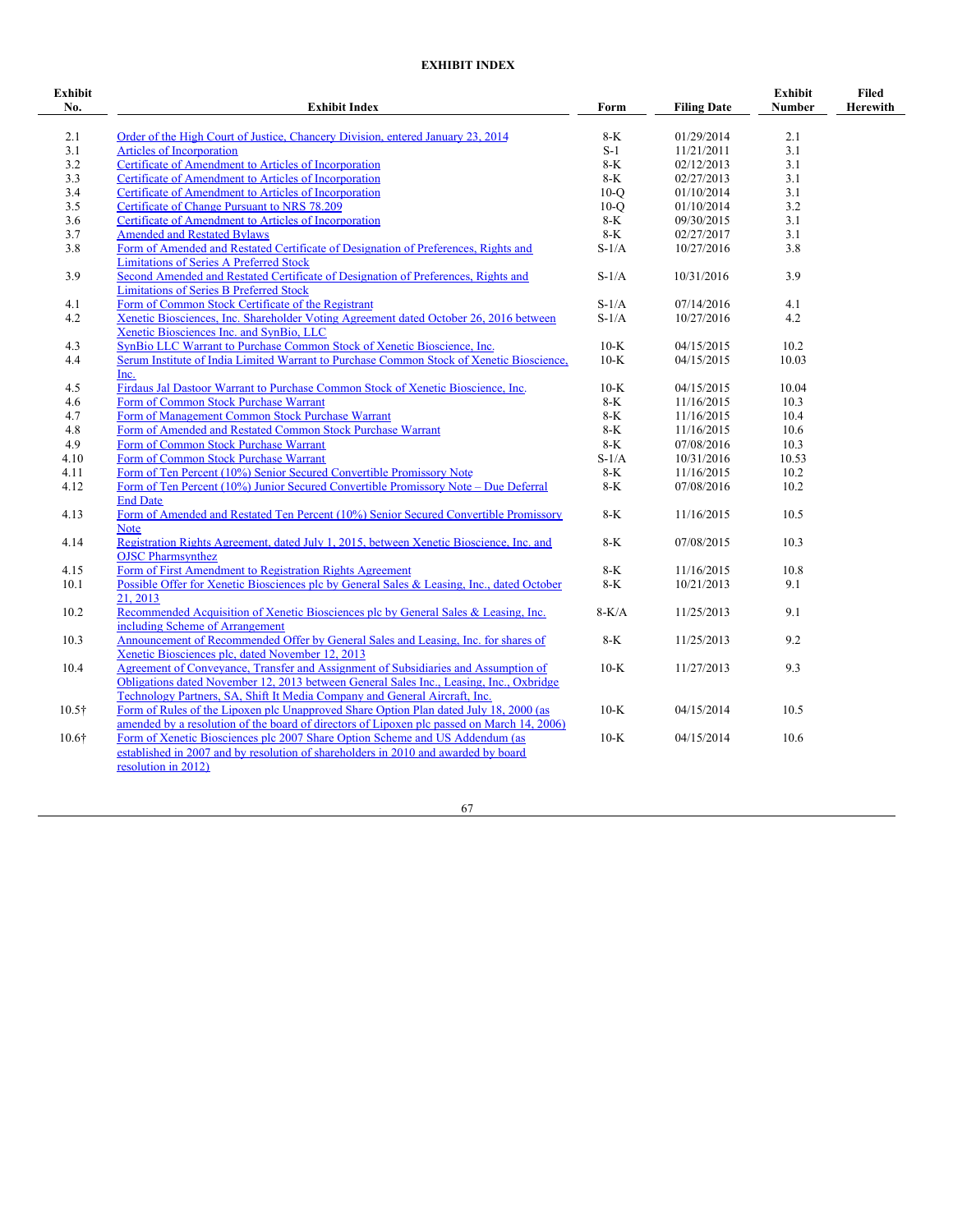| Exhibit No.       | <b>Exhibit Index</b>                                                                                                                                                                                                    | Form     | <b>Filing Date</b> | <b>Exhibit</b><br>Number | Filed<br>Herewith |
|-------------------|-------------------------------------------------------------------------------------------------------------------------------------------------------------------------------------------------------------------------|----------|--------------------|--------------------------|-------------------|
| 10.7 <sup>†</sup> | Form of Amended and Restated Xenetic Biosciences, Inc. Equity Incentive Plan, effective<br>November 15, 2017                                                                                                            | DEFR14A  | 11/03/2017         | Appendix A               |                   |
| 10.8              | Master Clinical Research Services Agreement between Novotech Pty Limited and Xenetic<br>Biosciences plc dated Feb. 6, 2013                                                                                              | $10-K$   | 04/15/2014         | 10.17                    |                   |
| 10.9†#            | Employment Agreement, dated November 3, 2009, between Lipoxen plc and M. Scott<br>Maguire                                                                                                                               | $10-K/A$ | 02/18/2015         | 10.01                    |                   |
| 10.10             | Form of Lease for Ledgemont Research Center, Lexington, Massachusetts dated August 1,<br>2013 between One Ledgemont LLC and Xenetic Bioscience, Incorporated.                                                           | $10-K/A$ | 02/18/2015         | 10.03                    |                   |
| 10.11             | Stock Purchase Agreement, dated January 29, 2014, between Xenetic Biosciences, Inc. and<br><b>Baxter Healthcare SA</b>                                                                                                  | $10-K/A$ | 02/18/2015         | 10.08                    |                   |
| 10.12             | Stock Purchase Agreement Amendment No. 1, dated February 14, 2014, between Xenetic<br>Biosciences, Inc. and Baxter Healthcare SA                                                                                        | $10-K/A$ | 02/18/2015         | 10.09                    |                   |
| 10.13#            | Exclusive Research, Development and License Agreement, dated August 15, 2005, between<br>Lipoxen Technologies Limited, Baxter Healthcare SA and Baxter Healthcare Corporation                                           | $10-K/A$ | 02/18/2015         | 10.10                    |                   |
| 10.14#            | Letter Agreement, dated December 11, 2006, between Lipoxen Technologies Limited,<br>Baxter Healthcare SA, Baxter Healthcare Corporation and Serum Institute of India Limited                                            | $10-K/A$ | 02/18/2015         | 10.11                    |                   |
| 10.15#            | Amendment to the Exclusive Research, Development and License Agreement, dated<br>December 13, 2006, between Lipoxen Technologies Limited, Baxter Healthcare SA and                                                      | $10-K/A$ | 02/18/2015         | 10.12                    |                   |
| 10.16#            | <b>Baxter Healthcare Corporation</b><br>Second Amendment to the Exclusive Research, Development and License Agreement, dated<br>May 28, 2009, between Lipoxen Technologies Limited, Baxter Healthcare SA and Baxter     | $10-K/A$ | 02/18/2015         | 10.13                    |                   |
| 10.17#            | <b>Healthcare Corporation</b><br>Amendment Number Four to the Exclusive Research, Development and License Agreement,<br>dated August 10, 2010, between Lipoxen Technologies Ltd., Baxter Healthcare SA and              | $10-K/A$ | 02/18/2015         | 10.14                    |                   |
| 10.18#            | <b>Baxter Healthcare Corporation</b><br>Amendment Number Five to the Exclusive Research, Development and License Agreement,<br>dated September 15, 2010, between Lipoxen Technologies Ltd., Baxter Healthcare SA and    | $10-K/A$ | 02/18/2015         | 10.15                    |                   |
| 10.19#            | <b>Baxter Healthcare Corporation</b><br>Form of Sixth Amendment to the Exclusive Research, Development and License Agreement,<br>dated January 29, 2014, between Lipoxen Technologies Limited. Baxter Healthcare SA and | $10-K/A$ | 02/18/2015         | 10.16                    |                   |
| 10.20#            | <b>Baxter Healthcare Corporation</b><br>Agreement on Co-Development and the Terms of Exclusive License dated August 4, 2011<br>between Lipoxen plc, Lipoxen Technologies LTD and SynBio LLC                             | $10-K/A$ | 02/18/2015         | 10.18                    |                   |
| 10.21#            | Subscription Agreement in respect of ordinary shares in the capital of Lipoxen plc dated<br>August 4, 2011 between SynBio LLC and Lipoxen plc                                                                           | $10-K/A$ | 02/18/2015         | 10.19                    |                   |
| 10.22#            | Collaboration, License and Development Agreement, dated November 11, 2009, between<br>Pharmsynthez ZAO and Lipoxen Technologies Ltd.                                                                                    | $10-K/A$ | 02/18/2015         | 10.20                    |                   |
| 10.23#            | Exclusive Patent and Know How License and Manufacturing Agreement, dated August 4,<br>2011, between Lipoxen plc, Lipoxen Technologies Ltd and Serum Institute of India Limited                                          | $10-K/A$ | 02/18/2015         | 10.21                    |                   |
| 10.24†            | Employment Agreement, dated April 30, 2012, between Xenetic Bioscience, Inc. and Dr.<br>Henry Hoppe IV.                                                                                                                 | $10-K/A$ | 02/18/2015         | 10.23                    |                   |
| 10.25             | Intellectual Property Assignment between Dmitry Genkin, FDS Pharma, Lipoxen<br>Technologies Limited and Xenetic Biosciences Inc.                                                                                        | $10-K$   | 04/15/2015         | 10.1                     |                   |
| 10.26             | Securities Purchase Agreement, dated May 2015, between Xenetic Bioscience, Inc. and<br><b>OJSC Pharmsynthez</b>                                                                                                         | $8-K$    | 07/08/2015         | 10.1                     |                   |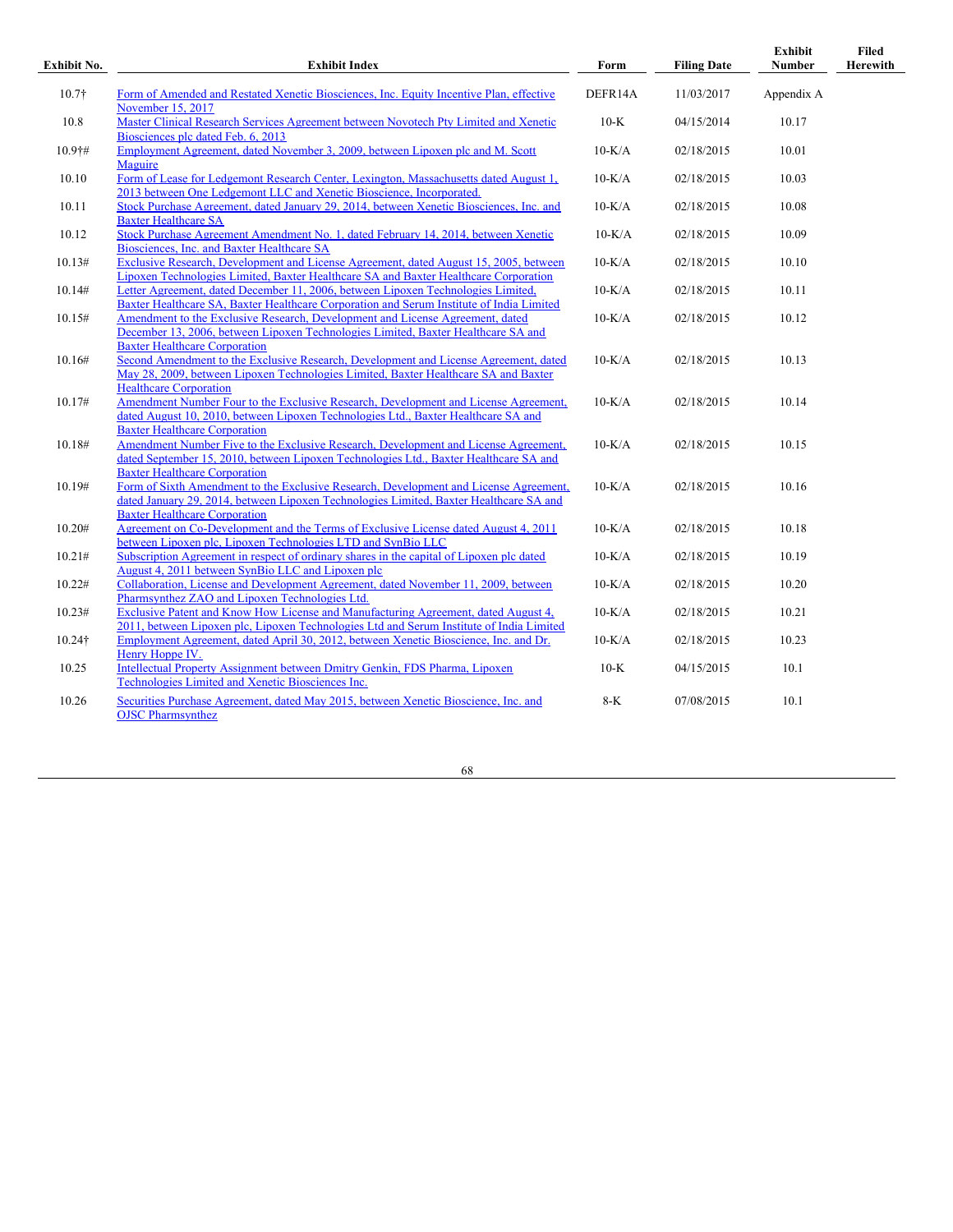| Exhibit No.    | <b>Exhibit Index</b>                                                                                                                                                                                               | Form   | <b>Filing Date</b>       | Exhibit<br>Number | Filed<br>Herewith |
|----------------|--------------------------------------------------------------------------------------------------------------------------------------------------------------------------------------------------------------------|--------|--------------------------|-------------------|-------------------|
| 10.27          | Security Agreement dated July 1, 2015, between Xenetic Bioscience, Inc. and OJSC<br>Pharmsynthez                                                                                                                   | $8-K$  | 07/08/2015               | 10.4              |                   |
| 10.28          | Subsidiary Guarantee dated July 1, 2015, between Xenetic Bioscience, Inc. and OJSC<br>Pharmsvnthez                                                                                                                 | $8-K$  | 07/08/2015               | 10.5              |                   |
| 10.29          | Form of Assignment and Assumption Agreement                                                                                                                                                                        | $8-K$  | 07/08/2015               | 10.7              |                   |
| 10.30#         | Settlement Agreement, dated August 27, 2015, between Xenetic Biosciences (UK) Limited,                                                                                                                             | $8-K$  | 09/02/2015               | 10.1              |                   |
|                | Xenetic Biosciences, Inc., Lipoxen Technologies Limited and Colin Hill                                                                                                                                             |        |                          |                   |                   |
| 10.31          | Form of Asset Purchase Agreement, dated as of November 13, 2015, by and among Xenetic<br>Biosciences, Inc., Lipoxen Technologies, LTD, a U.K. corporation, AS Kevelt, an Estonian<br>company and OJSC Pharmsvnthez | $8-K$  | 11/16/2015               | 10.1              |                   |
| 10.32          | Form of First Amendment to Securities Purchase Agreement                                                                                                                                                           | $8-K$  |                          | 10.7              |                   |
| 10.33          | Form of First Amendment to Security Agreement                                                                                                                                                                      | $8-K$  | 11/16/2015<br>11/16/2015 | 10.9              |                   |
|                | Form of First Amendment to Subsidiary Guarantee                                                                                                                                                                    | $8-K$  |                          |                   |                   |
| 10.34          |                                                                                                                                                                                                                    |        | 11/16/2015               | 10.10             |                   |
| 10.35          | Form of Transition, Services and Resupply Agreement by and among Xenetic Bioscience,<br>Inc., AS Kevelt and OJSC Pharmsynthez                                                                                      | $8-K$  | 11/16/2015               | 10.11             |                   |
| 10.36†         | Letter Agreement re. Appointment of Non – Employee, Independent Director of Xenetic<br>Biosciences, Inc. for Roger D. Kornberg dated February 2016                                                                 | $8-K$  | 02/29/2016               | 10.1              |                   |
| $10.37\dagger$ | Deferred Salary Security Agreement, dated July 1, 2016 between Xenetic Bioscience, Inc.<br>and M. Scott Maguire                                                                                                    | $8-K$  | 07/08/2016               | 10.1              |                   |
| 10.38†         | Letter Agreement re. Appointment of Non – Employee, Independent Director of Xenetic                                                                                                                                | $8-K$  | 07/12/2016               | 10.1              |                   |
| 10.39†         | Biosciences, Inc. for Jeffrey F. Eisenberg dated July 8, 2016<br>Letter Agreement re. Appointment of Non – Employee, Independent Director of Xenetic                                                               | $8-K$  | 11/22/2016               | 10.1              |                   |
|                | Biosciences, Inc. for Dr. Edward J. Benz dated November 18, 2016                                                                                                                                                   |        |                          |                   |                   |
| 10.40†         | Employment Agreement, dated December 1, 2016, between Xenetic Biosciences, Inc. and<br><b>Jeffrey Eisenberg</b>                                                                                                    | $8-K$  | 12/6/2016                | 10.1              |                   |
| $10.41\dagger$ | Employment Agreement, dated January 1, 2017 between Xenetic Biosciences, Inc. and<br><b>Curtis Lockshin</b>                                                                                                        | $8-K$  | 01/04/2017               | 10.1              |                   |
| $10.42\dagger$ | Employment Agreement, dated March 23, 2017 between Xenetic Biosciences, Inc. and                                                                                                                                   | $8-K$  | 04/04/2017               | 10.1              |                   |
| $10.43\dagger$ | <b>James F. Parslow</b><br>Stock Option Grant Notice, dated April 3, 2017, between Xenetic Biosciences, Inc. and                                                                                                   | $8-K$  | 04/04/2017               | 10.2              |                   |
| 10.44†         | <b>James F. Parslow</b><br>Form of Indemnity Agreement by and between Xenetic Biosciences, Inc. and each of its                                                                                                    | $10-Q$ | 08/14/2017               | 10.1              |                   |
|                | directors and executive officers                                                                                                                                                                                   |        |                          |                   |                   |
| 10.45†         | Amended and Restated Employment Agreement, dated October 26, 2017, between Xenetic<br>Biosciences, Inc. and Jeffrey Eisenberg                                                                                      | $10-K$ | 03/30/2018               | 10.45             |                   |
| 10.46#         | Right to Sublicense Agreement, dated October 27, 2017, by and among Xenetic<br>Biosciences, Inc., Baxalta Incorporated, Baxalta US Inc., and Baxalta GmbH                                                          | $10-K$ | 03/30/2018               | 10.46             |                   |
| 10.47†         | Settlement Agreement, dated November 3, 2017, by and among M. Scott Maguire, Xenetic                                                                                                                               | $10-K$ | 03/30/2018               | 10.47             |                   |
| 10.48†         | Biosciences (UK) Limited and Lipoxen Technologies, Limited<br>Letter Agreement re. Appointment of Non – Employee, Independent Director of Xenetic                                                                  | $10-K$ | 03/30/2018               | 10.48             |                   |
|                | Biosciences, Inc. for Adam Logal dated October 11, 2017                                                                                                                                                            |        |                          |                   |                   |
| 10.49†         | Letter Agreement re. Appointment of Non – Employee, Independent Director of Xenetic<br>Biosciences, Inc. for James E. Callaway dated October 11, 2017                                                              | $10-K$ | 03/30/2018               | 10.49             |                   |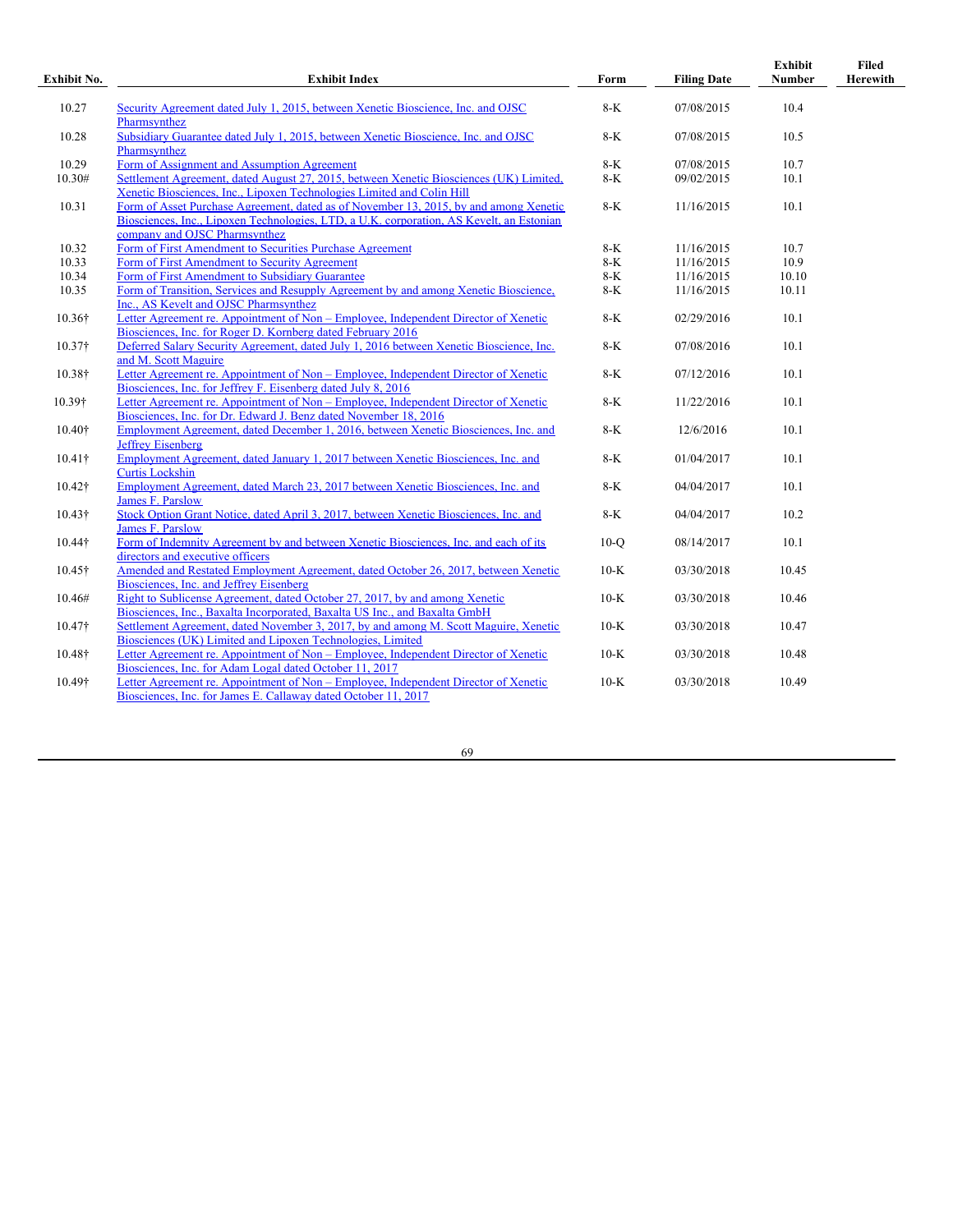|                    |                                                                                               |      |                    | Exhibit       | Filed           |
|--------------------|-----------------------------------------------------------------------------------------------|------|--------------------|---------------|-----------------|
| <b>Exhibit No.</b> | <b>Exhibit Index</b>                                                                          | Form | <b>Filing Date</b> | <b>Number</b> | <b>Herewith</b> |
| 21.1               | List of Subsidiaries                                                                          |      |                    |               |                 |
| 23.1               | <b>Consent of Marcum LLP</b>                                                                  |      |                    |               |                 |
| 24.1               | Power of Attorney (included on signature page)                                                |      |                    |               |                 |
| 31.1               | Certification of Principal Executive Officer, as required by Rule 13a-14(a) or Rule 15d-14(a) |      |                    |               |                 |
| 31.2               | Certification of Principal Financial Officer, as required by Rule 13a-14(a) or Rule 15d-14(a) |      |                    |               |                 |
| $32.1*$            | Certification of Principal Executive Officer and Principal Financial Officer, as required by  |      |                    |               |                 |
|                    | Rule 13a-14(b) or Rule 15d-14(b) and Section 1350 of Chapter 36 of Title 18 of the United     |      |                    |               |                 |
|                    | States Code (18 U.S.C. §1350)                                                                 |      |                    |               |                 |
| 101.INS            | <b>XBRL</b> Instance Document.                                                                |      |                    |               | X               |
| 101.SCH            | XBRL Taxonomy Extension Schema Document.                                                      |      |                    |               |                 |
| 101.CAL            | XBRL Taxonomy Extension Calculation Linkbase Document.                                        |      |                    |               |                 |
| 101.DEF            | XBRL Taxonomy Extension Definition Linkbase Document.                                         |      |                    |               |                 |
| 101.LAB            | XBRL Taxonomy Extension Label Linkbase Document.                                              |      |                    |               |                 |
| 101.PRE            | XRBL Taxonomy Extension Presentation Linkbase Document.                                       |      |                    |               | л               |
|                    |                                                                                               |      |                    |               |                 |

† Indicates a management contract or any compensatory plan, contract or arrangement.

# Application has been made with the Securities and Exchange Commission to seek confidential treatment of certain confidential material contained in this document. Omitted material for which confidential treatment has been requested has been filed separately with the Securities and Exchange Commission.

\* This certification is deemed not filed for purposes of Section 18 of the Securities Exchange Act of 1934, as amended, or otherwise subject to the liability of that section, nor shall it be deemed incorporated by reference into any filing under the Securities Act of 1933, as amended, or the Securities Exchange Act of 1934, as amended.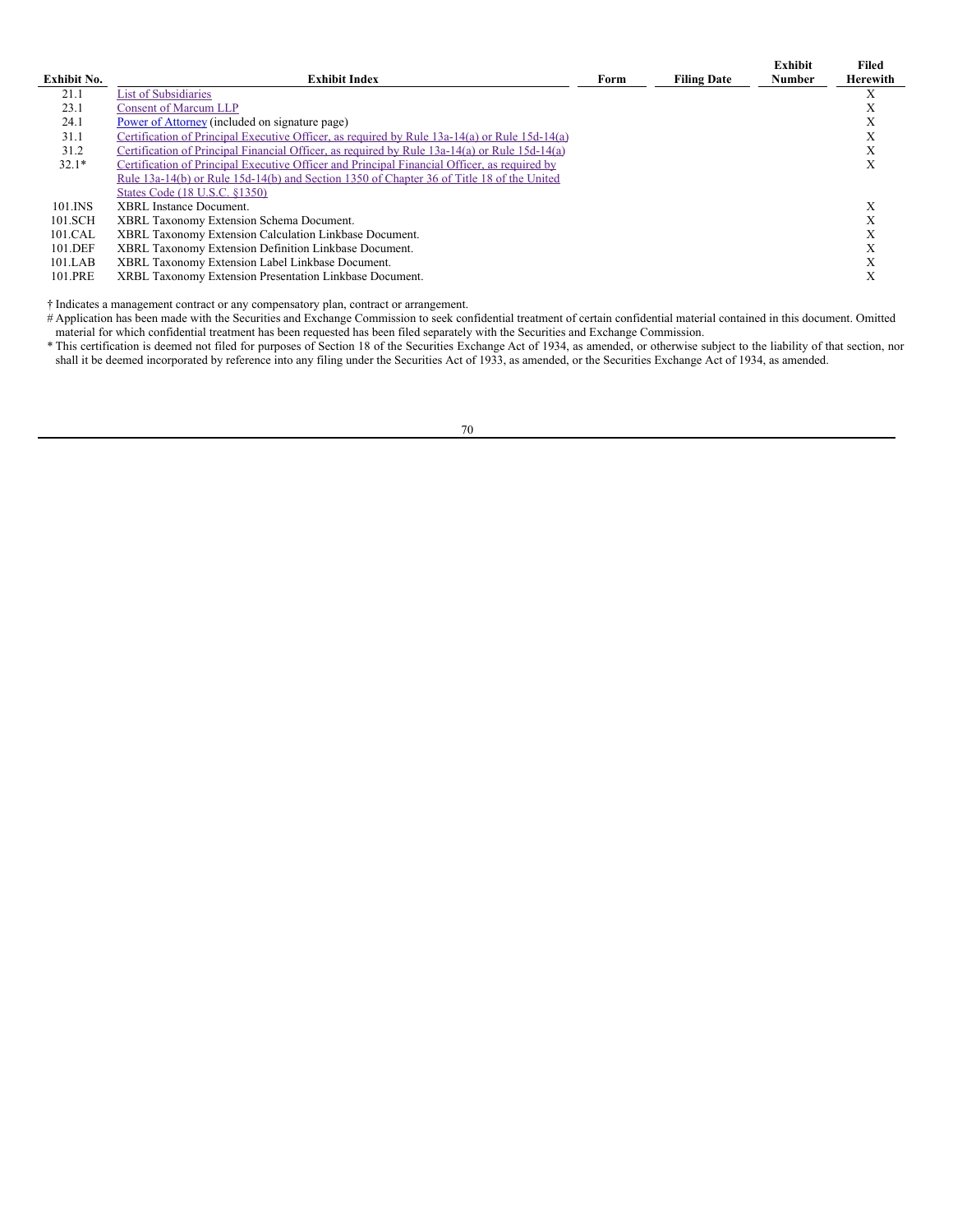### **SIGNATURES**

Pursuant to the requirements of Section 13 or 15(d) of the Securities Exchange Act of 1934, the registrant has duly caused this report to be signed on its behalf by the undersigned, thereunto duly authorized.

|                      |     | XENETIC BIOSCIENCES, INC. |
|----------------------|-----|---------------------------|
| Date: March 29, 2019 | By: | /s/ JEFFREY F. EISENBERG  |
|                      |     | Jeffrey F. Eisenberg      |
|                      |     | Chief Executive Officer   |

## <span id="page-100-0"></span>**POWER OF ATTORNEY AND SIGNATURES**

We, the undersigned officers and directors of Xenetic Biosciences, Inc., hereby severally constitute and appoint Jeffrey F. Eisenberg, our true and lawful attorney, with full power to him, to sign for us in our names in the capacities indicated below, all amendments to this report, and generally to do all things in our names and on our behalf in such capacities to enable Xenetic Biosciences, Inc. to comply with the provisions of the Securities Exchange Act of 1934, as amended, and all requirements of the Securities and Exchange Commission.

Pursuant to the requirements of the Securities Exchange Act of 1934, this report has been signed below by the following persons on behalf of the registrant and in the capacities indicated below on the 29th day of March, 2019.

| <b>Signature</b>             | Title(s)                                                       |
|------------------------------|----------------------------------------------------------------|
| /s/ JEFFREY F. EISENBERG     | Chief Executive Officer and Director                           |
| Jeffrey F. Eisenberg         | (Principal Executive Officer)                                  |
| /s/ JAMES PARSLOW            | Chief Financial Officer                                        |
| James Parslow                | (Principal Financial Officer and Principal Accounting Officer) |
| /s/ JAMES CALLAWAY           | Director                                                       |
| James Callaway               |                                                                |
| /s/ FIRDAUS JAL DASTOOR, FCS | Director                                                       |
| Firdaus Jal Dastoor, FCS     |                                                                |
| /s/ DMITRY GENKIN            | Director                                                       |
| Dmitry Genkin                |                                                                |
| /s/ ROMAN KNYAZEV            | Director                                                       |
| Roman Knyazev                |                                                                |
| /s/ ROGER KORNBERG           | Director                                                       |
| Roger Kornberg               |                                                                |
| /s/ ADAM LOGAL               | Director                                                       |
| Adam Logal                   |                                                                |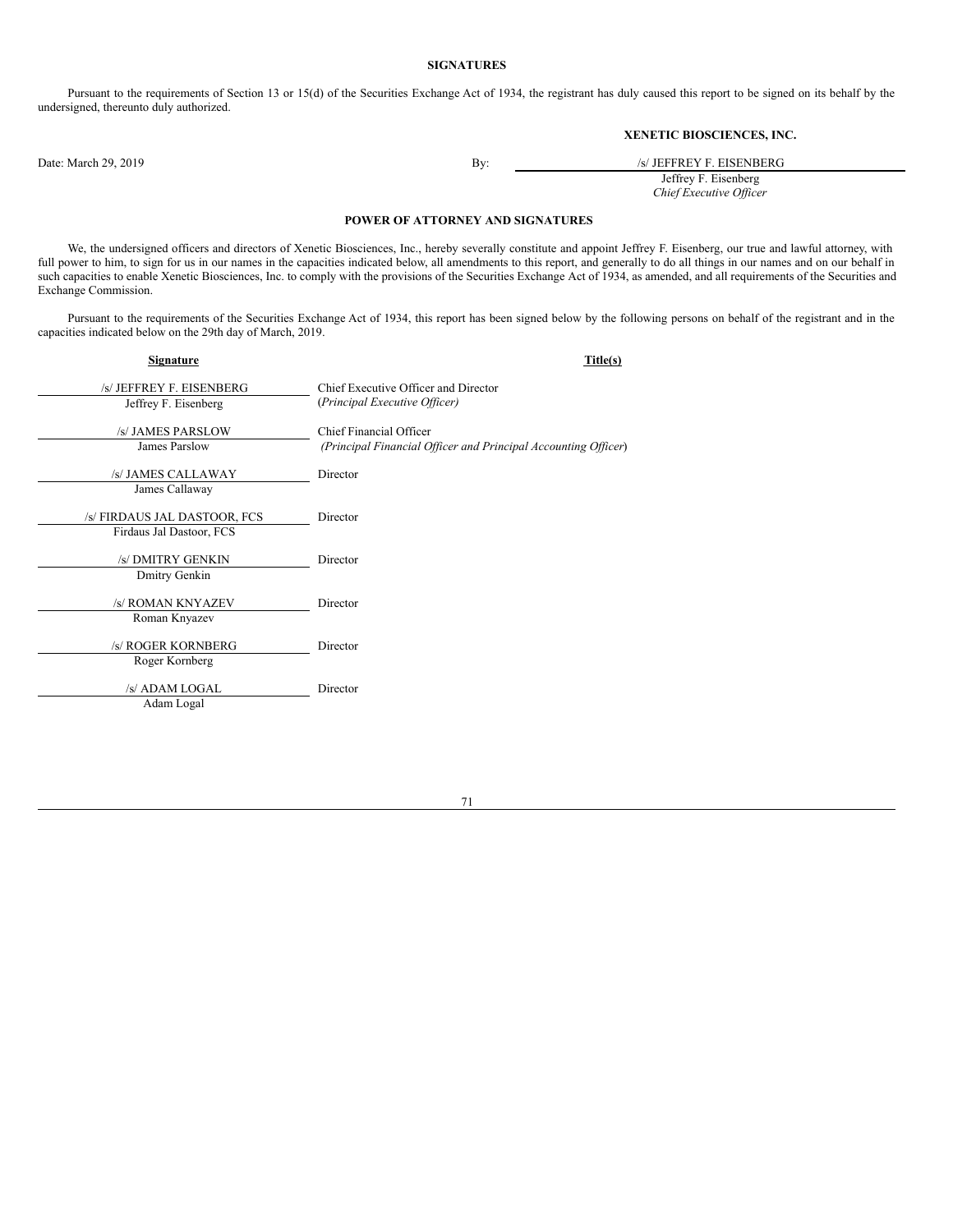# <span id="page-101-0"></span>Exhibit 21.1

# **SUBSIDIARIES OF REGISTRANT**

| Subsidiary                     | Country / State of Incorporation  |
|--------------------------------|-----------------------------------|
| Xenetic Biosciences (UK), Ltd. | United Kingdom registered company |
| Lipoxen Technologies, Ltd.     | United Kingdom registered company |
| Xenetic Bioscience, Inc.       | Delaware                          |
| SymbioTec, GmbH                | German Registered Company         |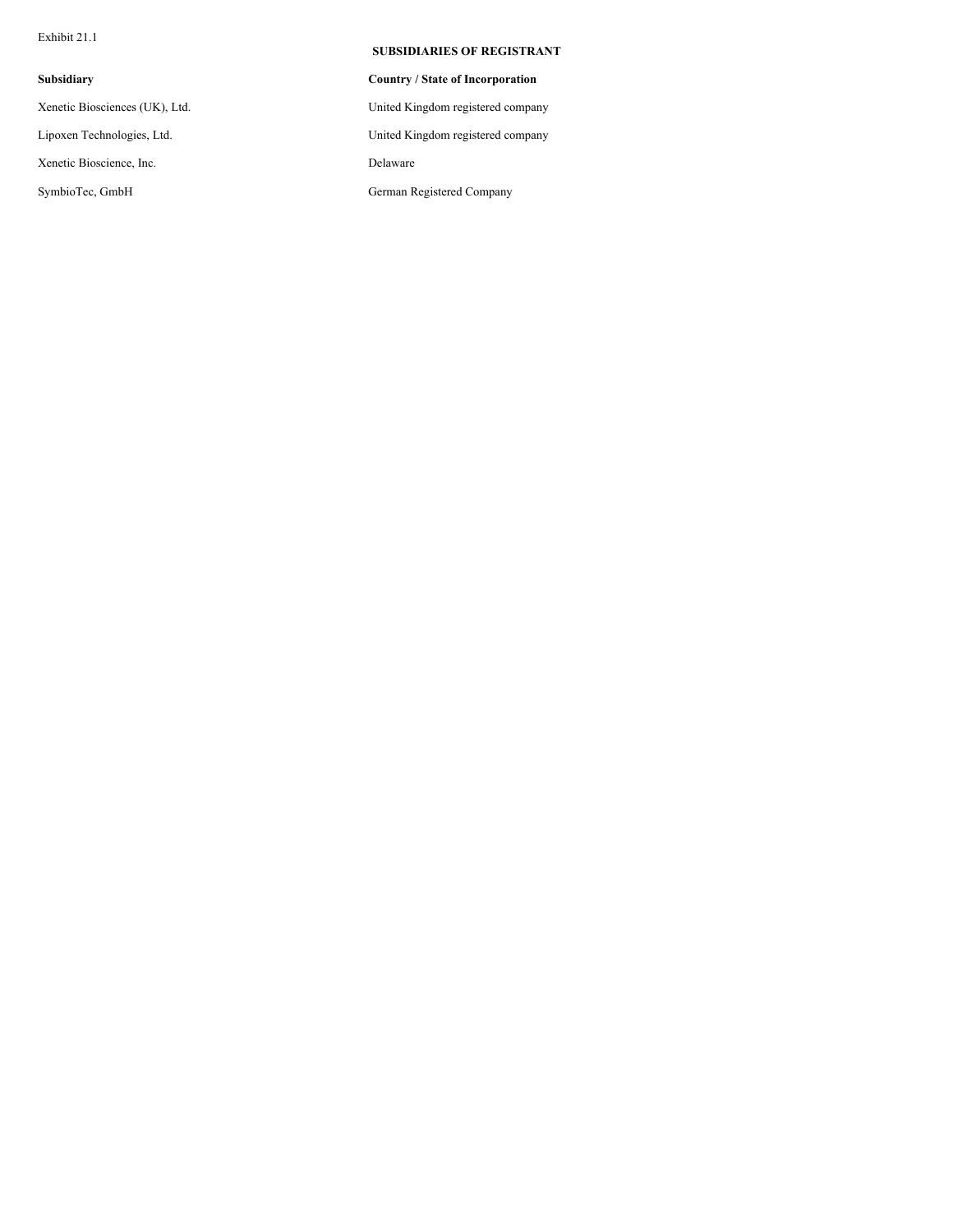## **INDEPENDENT REGISTERED PUBLIC ACCOUNTING FIRM'S CONSENT**

<span id="page-102-0"></span>We consent to the incorporation by reference in the Registration Statement of Xenetic Biosciences, Inc. on Form S-8 File Nos. 333-222272 and 333-218024 and on Form S-3 (File No. 333-227572) of our report dated March 29, 2019, which includes an explanatory paragraph as to the Company's ability to continue as a going concern, with respect to our audits of the consolidated financial statements of Xenetic Biosciences, Inc. as of December 31, 2018 and 2017 and for each of the two years in the period ended December 31, 2018, which report is included in this Annual Report on Form 10-K of Xenetic Biosciences, Inc. for the year ended December 31, 2018.

/s/ Marcum LLP

Marcum LLP Boston, Massachusetts March 29, 2019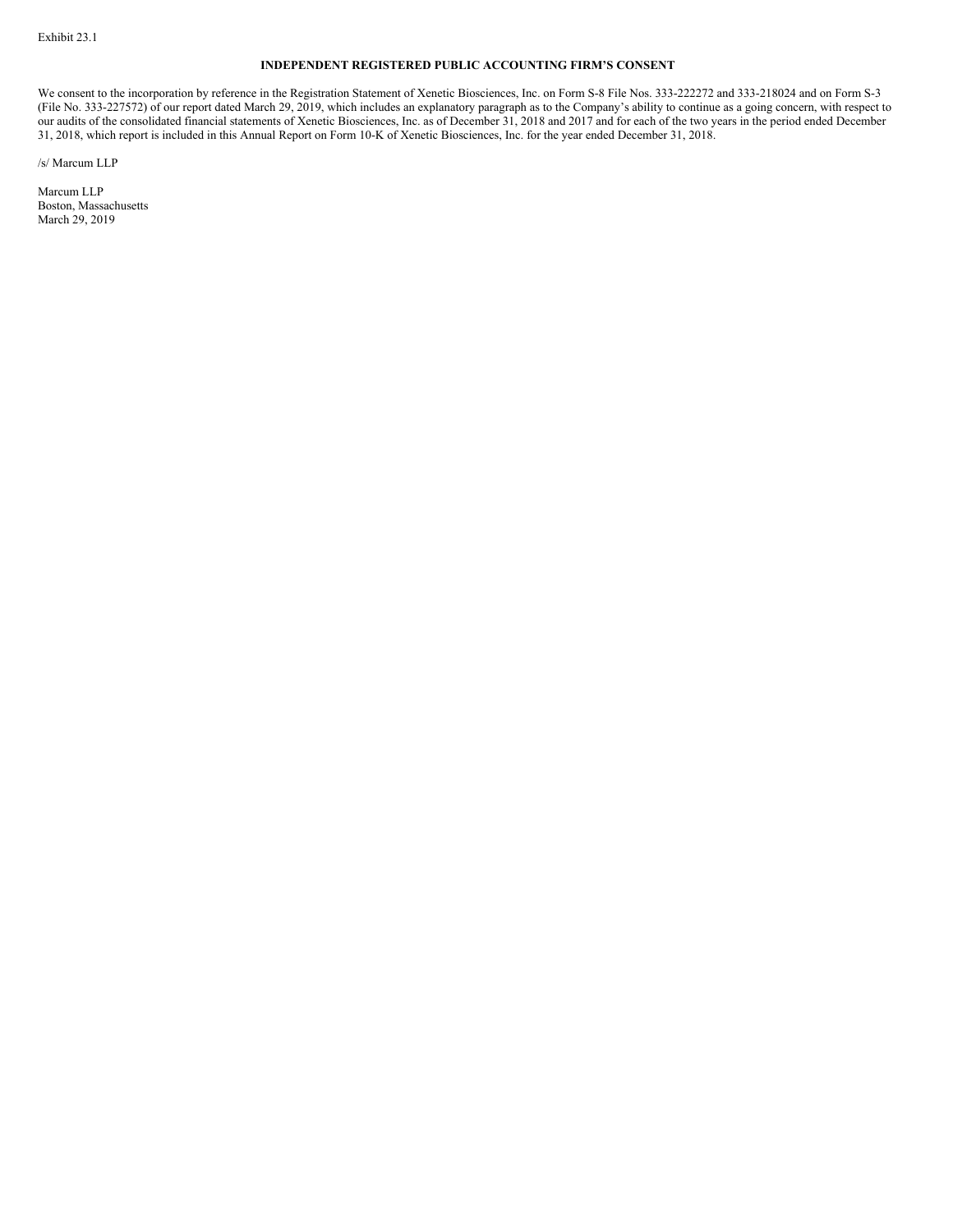# **CERTIFICATION OF PRINCIPAL EXECUTIVE OFFICER PURSUANT TO EXCHANGE ACT RULES 13a-14(a) AND 15d-14(a), AS ADOPTED PURSUANT TO SECTION 302 OF THE SARBANES-OXLEY ACT OF 2002**

<span id="page-103-0"></span>I, Jeffrey F Eisenberg, certify that:

- 1. I have reviewed this annual report on Form 10-K of Xenetic Biosciences, Inc.;
- 2. Based on my knowledge, this report does not contain any untrue statement of a material fact or omit to state a material fact necessary to make the statements made, in light of the circumstances under which such statements were made, not misleading with respect to the period covered by this report;
- 3. Based on my knowledge, the financial statements, and other financial information included in this report, fairly present in all material respects the financial condition, results of operations and cash flows of the registrant as of, and for, the periods presented in this report;
- 4. The registrant's other certifying officer(s) and I are responsible for establishing and maintaining disclosure controls and procedures (as defined in Exchange Act Rules 13a-15(e) and 15d-15(e)) and internal control over financial reporting (as defined in Exchange Act Rules 13a-15(f) and 15d-15(f)) for the registrant and have:
	- (a) Designed such disclosure controls and procedures, or caused such disclosure controls and procedures to be designed under our supervision, to ensure that material information relating to the registrant, including its consolidated subsidiaries, is made known to us by others within those entities, particularly during the period in which this report is being prepared;
	- (b) Designed such internal control over financial reporting, or caused such internal control over financial reporting to be designed under our supervision, to provide reasonable assurance regarding the reliability of financial reporting and the preparation of financial statements for external purposes in accordance with generally accepted accounting principles;
	- (c) Evaluated the effectiveness of the registrant's disclosure controls and procedures and presented in this report our conclusions about the effectiveness of the disclosure controls and procedures, as of the end of the period covered by this report based on such evaluation; and
	- (d) Disclosed in this report any change in the registrant's internal control over financial reporting that occurred during the registrant's most recent fiscal quarter (the registrant's fourth fiscal quarter in the case of an annual report) that has materially affected, or is reasonably likely to materially affect, the registrant's internal control over financial reporting; and
- 5. The registrant's other certifying officer(s) and I have disclosed, based on our most recent evaluation of internal control over financial reporting, to the registrant's auditors and the audit committee of the registrant's board of directors (or persons performing the equivalent functions):
	- (a) All significant deficiencies and material weaknesses in the design or operation of internal control over financial reporting which are reasonably likely to adversely affect the registrant's ability to record, process, summarize and report financial information; and
	- (b) Any fraud, whether or not material, that involves management or other employees who have a significant role in the registrant's internal control over financial reporting.

Dated: March 29, 2019

By: /s/ Jeffrey F Eisenberg Jeffrey F. Eisenberg Principal Executive Officer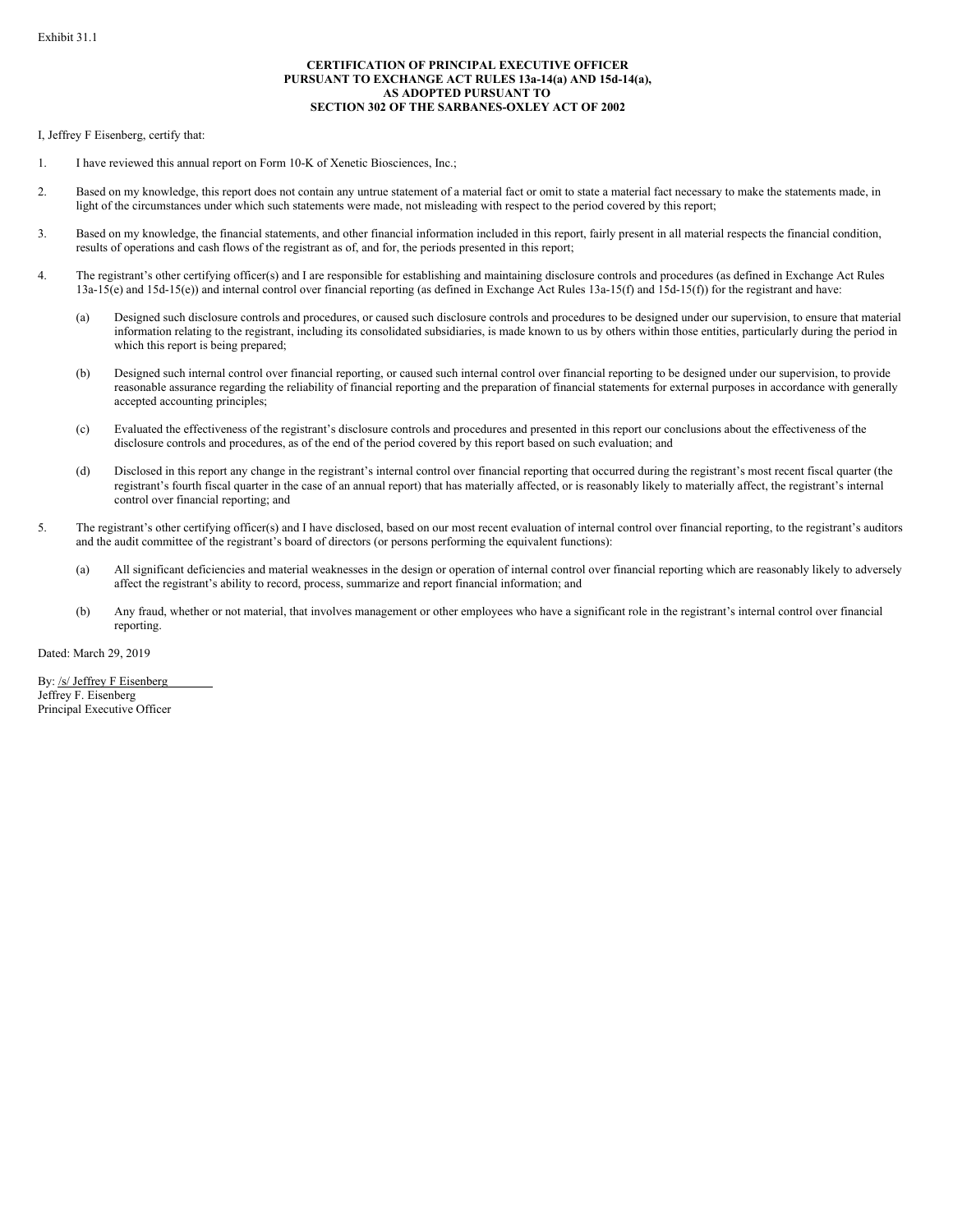# **CERTIFICATION OF PRINCIPAL FINANCIAL OFFICER PURSUANT TO EXCHANGE ACT RULES 13a-14(a) AND 15d-14(a), AS ADOPTED PURSUANT TO SECTION 302 OF THE SARBANES-OXLEY ACT OF 2002**

<span id="page-104-0"></span>I, James Parslow, certify that:

- 1. I have reviewed this annual report on Form 10-K of Xenetic Biosciences, Inc.;
- 2. Based on my knowledge, this report does not contain any untrue statement of a material fact or omit to state a material fact necessary to make the statements made, in light of the circumstances under which such statements were made, not misleading with respect to the period covered by this report;
- 3. Based on my knowledge, the financial statements, and other financial information included in this report, fairly present in all material respects the financial condition, results of operations and cash flows of the registrant as of, and for, the periods presented in this report;
- 4. The registrant's other certifying officer(s) and I are responsible for establishing and maintaining disclosure controls and procedures (as defined in Exchange Act Rules 13a-15(e) and 15d-15(e)) and internal control over financial reporting (as defined in Exchange Act Rules 13a-15(f) and 15d-15(f)) for the registrant and have:
	- (a) Designed such disclosure controls and procedures, or caused such disclosure controls and procedures to be designed under our supervision, to ensure that material information relating to the registrant, including its consolidated subsidiaries, is made known to us by others within those entities, particularly during the period in which this report is being prepared;
	- (b) Designed such internal control over financial reporting, or caused such internal control over financial reporting to be designed under our supervision, to provide reasonable assurance regarding the reliability of financial reporting and the preparation of financial statements for external purposes in accordance with generally accepted accounting principles;
	- (c) Evaluated the effectiveness of the registrant's disclosure controls and procedures and presented in this report our conclusions about the effectiveness of the disclosure controls and procedures, as of the end of the period covered by this report based on such evaluation; and
	- (d) Disclosed in this report any change in the registrant's internal control over financial reporting that occurred during the registrant's most recent fiscal quarter (the registrant's fourth fiscal quarter in the case of an annual report) that has materially affected, or is reasonably likely to materially affect, the registrant's internal control over financial reporting; and
- 5. The registrant's other certifying officer(s) and I have disclosed, based on our most recent evaluation of internal control over financial reporting, to the registrant's auditors and the audit committee of the registrant's board of directors (or persons performing the equivalent functions):
	- (a) All significant deficiencies and material weaknesses in the design or operation of internal control over financial reporting which are reasonably likely to adversely affect the registrant's ability to record, process, summarize and report financial information; and
	- (b) Any fraud, whether or not material, that involves management or other employees who have a significant role in the registrant's internal control over financial reporting.

Dated: March 29, 2019

By: /s/ James Parslow James Parslow Principal Financial Officer